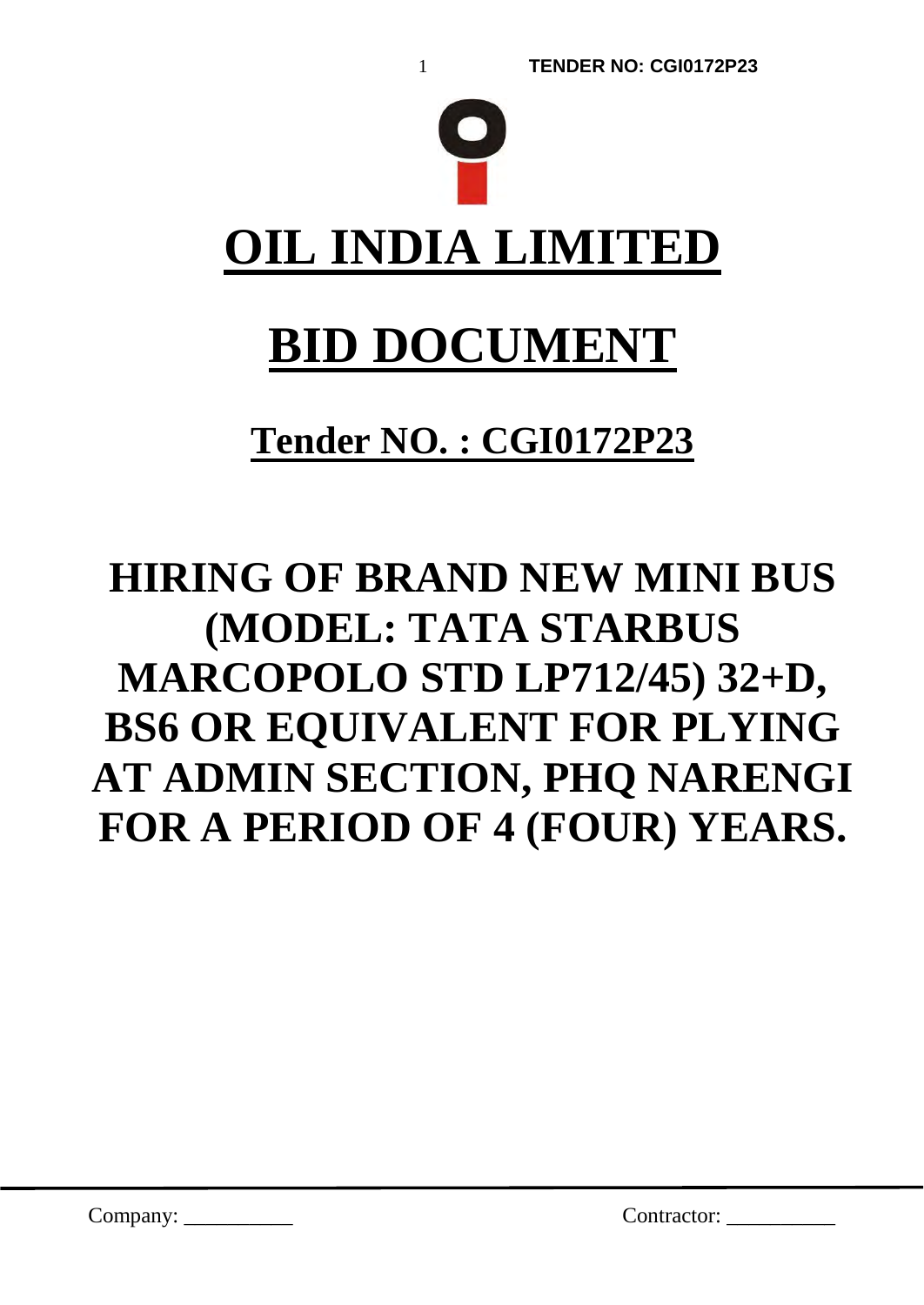## **: INDEX:**

## **Instruction to bidders** : Bidders are required to submit their bid through online with their quoted rates as per **Section-II** in **Price-Bid Format** along with all relevant documents as required.

| 1. Covering Letter with Salient features                        |
|-----------------------------------------------------------------|
| 2. Part -I Instruction to Bidders                               |
| 3. Part-II : Bid Rejection/Evaluation Criteria                  |
| 4. Section-I General terms and Condition of the Contract        |
| 5. Section - II: Schedule of Quantities, Service/work and Rates |
| 6. Section- III: Special Condition of the Contract              |
| 7. Section - IV : Safety Measure and Compliance                 |
| 8. Section - V : Integrity Pact                                 |

| Proforma A | Price Bid Format                                        |  |  |  |
|------------|---------------------------------------------------------|--|--|--|
| Proforma B | <b>Bid Form</b>                                         |  |  |  |
| Proforma C | <b>Bid Security Declaration</b>                         |  |  |  |
| Proforma D | Bank Guarantee format for Performance Security deposit  |  |  |  |
| Proforma E | <b>Agreement Form</b>                                   |  |  |  |
| Proforma F | <b>Statement of Compliance/Non-Compliance</b>           |  |  |  |
| Proforma G | Format for court affidavit                              |  |  |  |
| Proforma H | Certificate of annual turnover & net worth              |  |  |  |
| Proforma I | E-Payments vide RTGS/NEFT                               |  |  |  |
| Proforma J | Authentic information/documents                         |  |  |  |
| Proforma K | Letter of Authority                                     |  |  |  |
| Proforma L | Undertaking by vendor on submission of performance bank |  |  |  |
|            | guarantee                                               |  |  |  |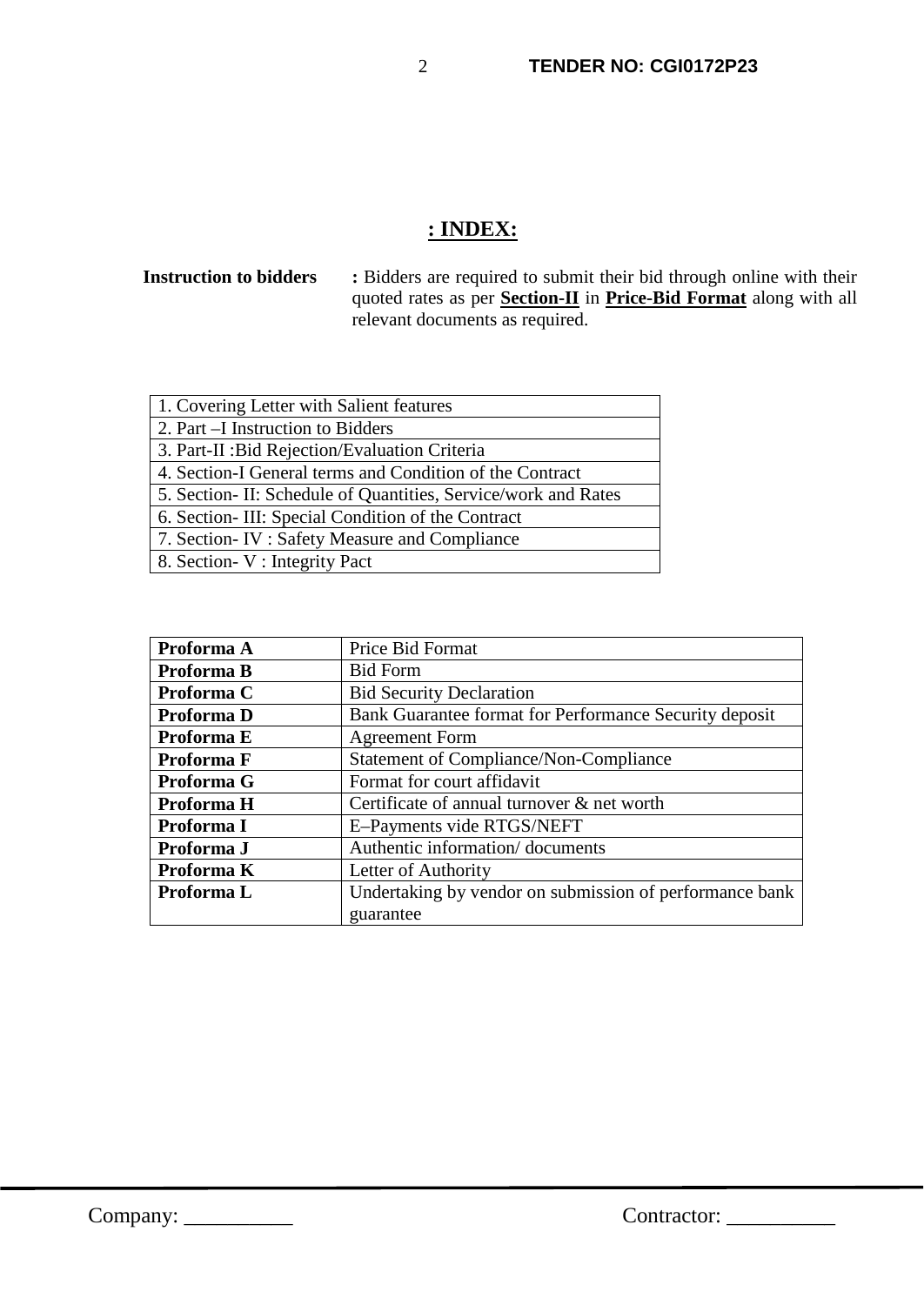

## **FORWARDING LETTER**

#### Sir,

- 1.0 OIL INDIA LIMITED (OIL), a "Navaratna" Category, Government of India Enterprise, is a premier oil Company engaged in exploration, production and transportation of crude oil & natural gas with its Headquarters at Duliajan, Assam. Duliajan is well connected by Air with nearest Airport being at Dibrugarh, 45 km away.
- 2.0 In connection with its operations, OIL invites Domestic Competitive Bids (DCB) from competent and experienced Contractors through OIL's e-procurement site **"HIRING OF BRAND NEW MINI BUS (MODEL: TATA STARBUS MARCOPOLO STD LP712/45) 32+D, BS6 OR EQUIVALENT FOR PLYING AT ADMIN SECTION, PHQ NARENGI FOR A PERIOD OF 4 (FOUR) YEARS. ."** through OIL's e-procurement portal [https://etender.srm.oilindia.in/irj/portal.](https://etender.srm.oilindia.in/irj/portal)

You are invited to submit your most competitive bid on or before the scheduled bid closing date and time through OIL's e-procurement portal. For your ready reference, few salient points of the IFB (covered in detail in the Bid Document) are highlighted below:

| (i)   | IFB No.                                    | CGI0172P23                                                                                                           |
|-------|--------------------------------------------|----------------------------------------------------------------------------------------------------------------------|
| (ii)  | Type of IFB                                | <b>Single Stage-Two Bid</b>                                                                                          |
| (iii) | Pre-Bid Conference Date                    | Not Applicable                                                                                                       |
| (iv)  | Venue of Pre-Bid Conference                | : Not Applicable                                                                                                     |
| (v)   | Last Date of Receipt of Pre-Bid<br>Queries | Not Applicable                                                                                                       |
| (vi)  | Bid Closing Date & Time                    | As per online data                                                                                                   |
| (vii) | Bid Opening Date & Time                    | As per online data                                                                                                   |
|       | (viii) Priced Bid Opening Date<br>& Time   | Same as Bid opening date & time                                                                                      |
| (ix)  | <b>Bid Submission Mode</b>                 | Bid should be uploaded in OIL's E-<br>Procurement portal                                                             |
| (x)   | <b>Bid Opening Place</b>                   | Office of the General Manager-Contracts<br>Oil India Limited, Pipeline Head Quarter<br>Guwahati-781171, Assam, India |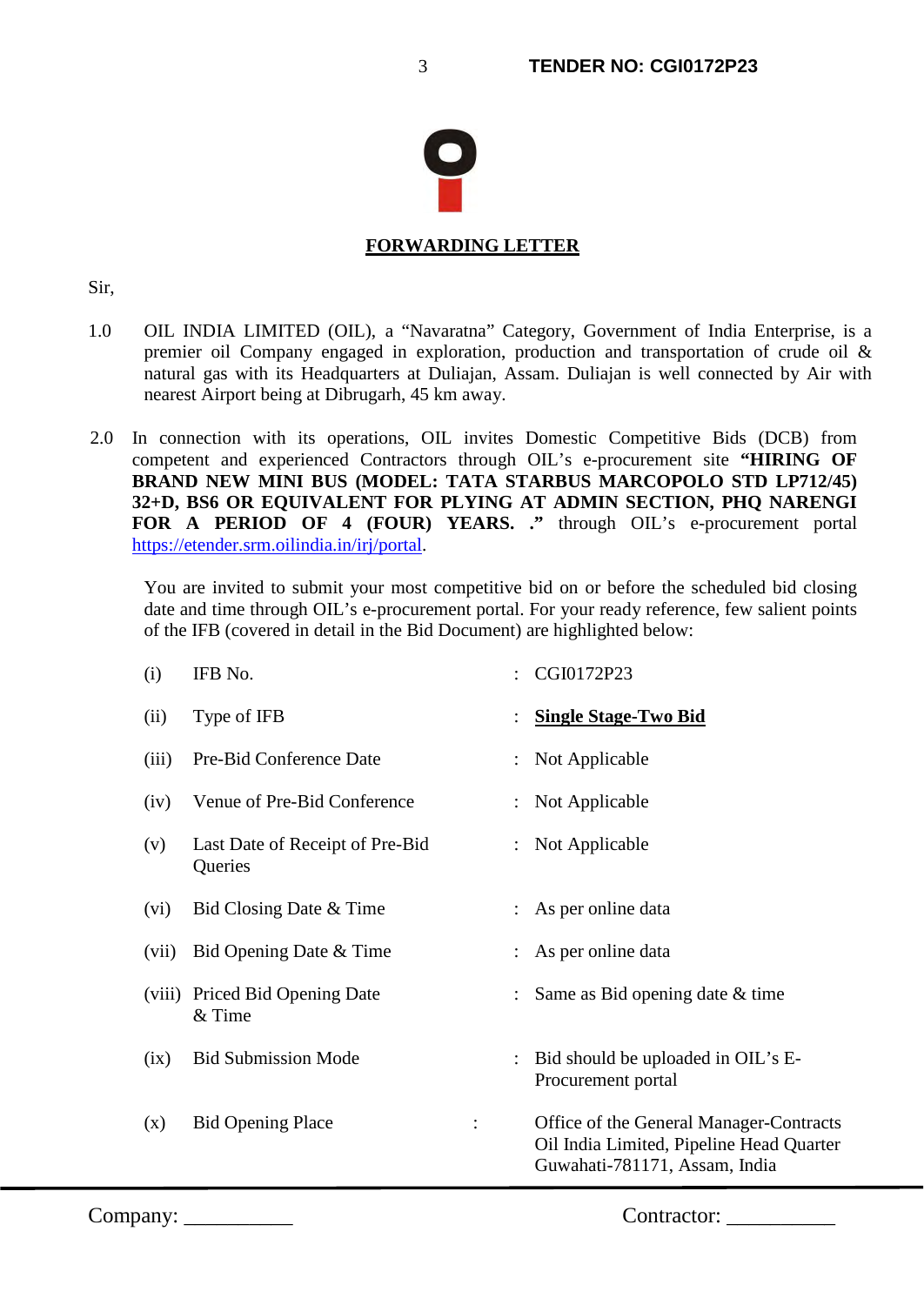| $(x_i)$ | <b>Bid Validity</b>                    | $\ddot{\phantom{a}}$ | 120 days from date of Closing of bid                                                                                                           |
|---------|----------------------------------------|----------------------|------------------------------------------------------------------------------------------------------------------------------------------------|
| (xii)   | <b>Mobilization Time</b>               | $\ddot{\phantom{a}}$ | 45 days from the date of issue of LOA.<br>by OIL                                                                                               |
|         | (xiii) Bid Security Amount             |                      | NIL                                                                                                                                            |
|         | (xiv) Bid Security Validity            | $\ddot{\phantom{a}}$ | 120 days from date of closing of bid                                                                                                           |
|         | (xv) Amount of Performance Guarantee   |                      | $\frac{3\%}{6}$ of the annualized contract value                                                                                               |
|         | (xvi) Validity of Performance Security |                      | : Up to $3$ months from date of completion of<br>contract                                                                                      |
|         | (xvii) Duration of the Contract        |                      | 4 (FOUR) Years                                                                                                                                 |
|         | (xviii) Bids to be addressed to:       | ÷                    | <b>GENERAL MANAGER (CONTRACTS),</b><br>OIL INDIA LIMITED,<br><b>PIPELINE</b><br><b>QUARTER</b><br><b>HEAD</b><br>GUWAHATI-781171, ASSAM, INDIA |

4 **TENDER NO: CGI0172P23**

## 3.0 **INTEGRITY PACT**

OIL shall be entering into an Integrity Pact with the bidders as per format enclosed vide "**Section – V**" of the tender document. This Integrity Pact Proforma has been duly signed digitally by OIL's competent signatory (Digitally Signed). The Proforma has to be returned by the bidder (along with the technical bid) duly signed (digitally) by the same signatory who signed the bid, i.e., who is duly authorized to sign the bid. Uploading the Integrity Pact with digital signature will be construed that all pages of the Integrity Pact has been signed by the bidder's authorized signatory who sign the Bid.

## 4.0 **GUIDELINES FOR PARTICIPATING IN OIL'S E-PROCUREMENT:**

All the Bids must be Digitally Signed using "Class 3" digital certificate [Organization] (ecommerce application) only as per Indian IT Act obtained from the licensed Certifying Authorities operating under the Root Certifying Authority of India (RCAI), Controller of Certifying Authorities (CCA) of India. The bid signed using other than "Class 3" digital certificate, will be liable for rejection. **Please note Encryption certificate is also required along with Digital Certificate Class III [Organization in order to submit bid in system**. Please refer "Guideline to Bidder for participating in OIL"

- 5.0 Bids received after closing hours as stipulated above will not be accepted. OIL will not be responsible for any delay in submission of bid because of connectivity problem and/or any other reasons whatsoever.
- 6.0 E-mail/Fax/Telegraphic/Telephone bids will not be accepted.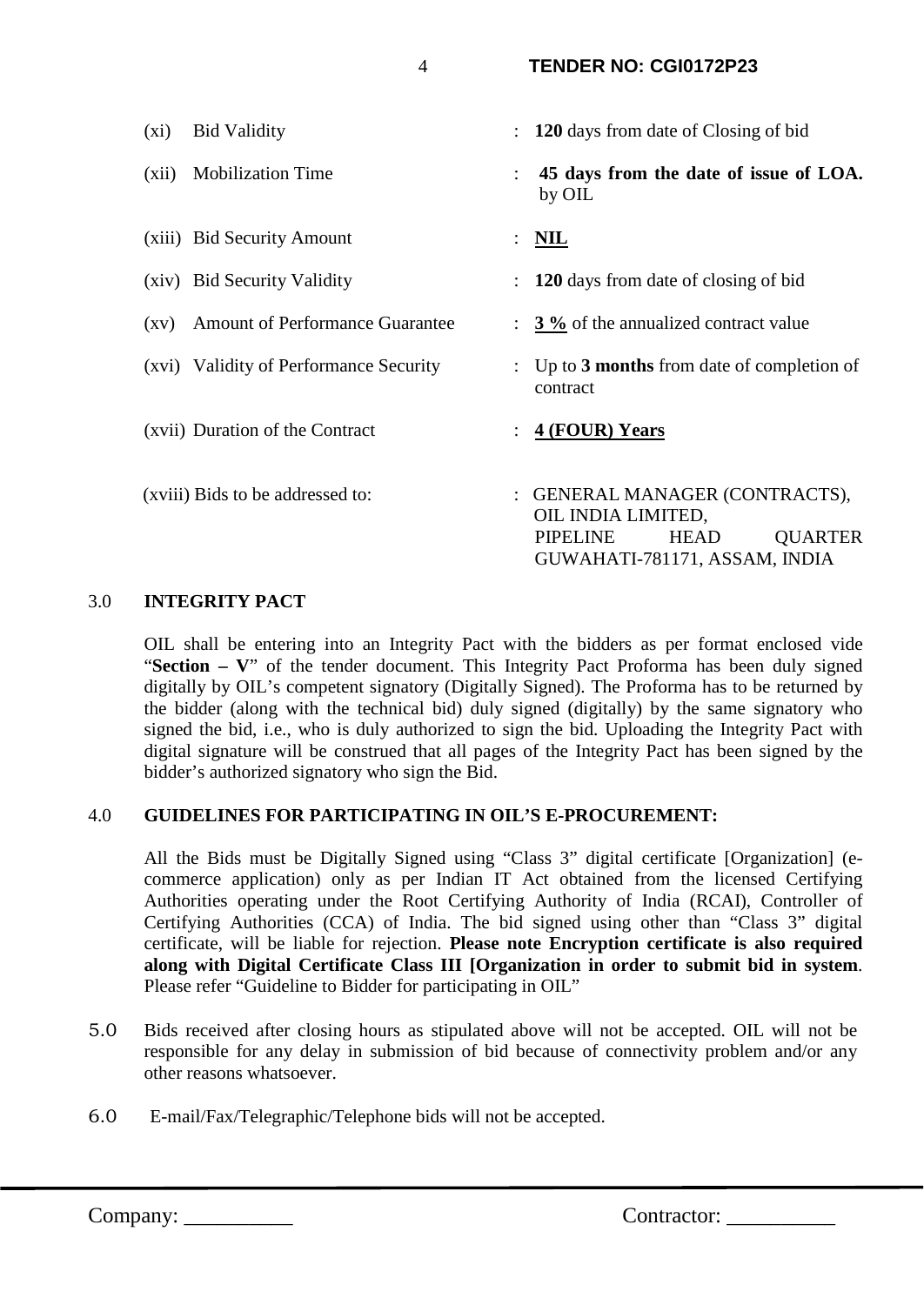7.0 Technical Bid opening, only Technical Rfx will be opened. Therefore, the bidder should ensure that "TECHNO-COMMERCIAL UNPRICED BID should contain details as mentioned in the technical specifications as well as BEC/ BRC and upload the same in the "**Technical Attachment"** area. **No price should be given in above, otherwise the offer will be rejected.** Please go through the help document in details before uploading the document and ensure uploading of technical bid in the only. The "PRICE BID" must contain the price schedule and the bidder's commercial terms and conditions. Details of prices as per Bid format / Commercial bid can be uploaded as Attachment under the attachment option under "Notes & Attachments". *The price quoted in the "PRICE BIDDING FORMAT" will only be considered for evaluation.*

*For any clarification in this regard, bidders may contact E-Tender Support Cell at Duliajan at erp\_mm@oilindia.in, Ph.: 0374-2807178/4903.* 

| <b>Notes and Attachments</b> | <b>EXECUTE:</b> Only Price Details Should Be Uploaded          |
|------------------------------|----------------------------------------------------------------|
| Technical attachments        | $\rightarrow$ All technical bid documents except price details |

Please do refer "NEW INSTRUCTION TO BIDDER FOR SUBMISSION" for the above two points and also please refer "New Vendor Manual (effective 12.0.2017) " available in the login Page of the **OIL's E-tender Portal.** 

Regarding new bid submission procedure (effective from 12.04.2017 onwards), please refer new vendor manual available in OIL's E-tender Site:

| Oil India Limited e-Procurement                                                |        |                |
|--------------------------------------------------------------------------------|--------|----------------|
| User ID <sup>*</sup><br>Password *                                             |        |                |
| Guest User                                                                     | Log on |                |
| Suppler Enlistment for E-Tender<br><b>Important Note for New Portal Users:</b> |        | Click here for |
| Click here to View Compatability Settings                                      |        | the New        |
| General Guidelines to bidders                                                  |        | Manual &       |
| Click for User Manuals                                                         |        | Instruction    |
| @ 2012 Oil India Limited. All rights reserved.                                 |        |                |
| Click for Terms of use, Privacy Policy, Retund Policy Docs                     |        |                |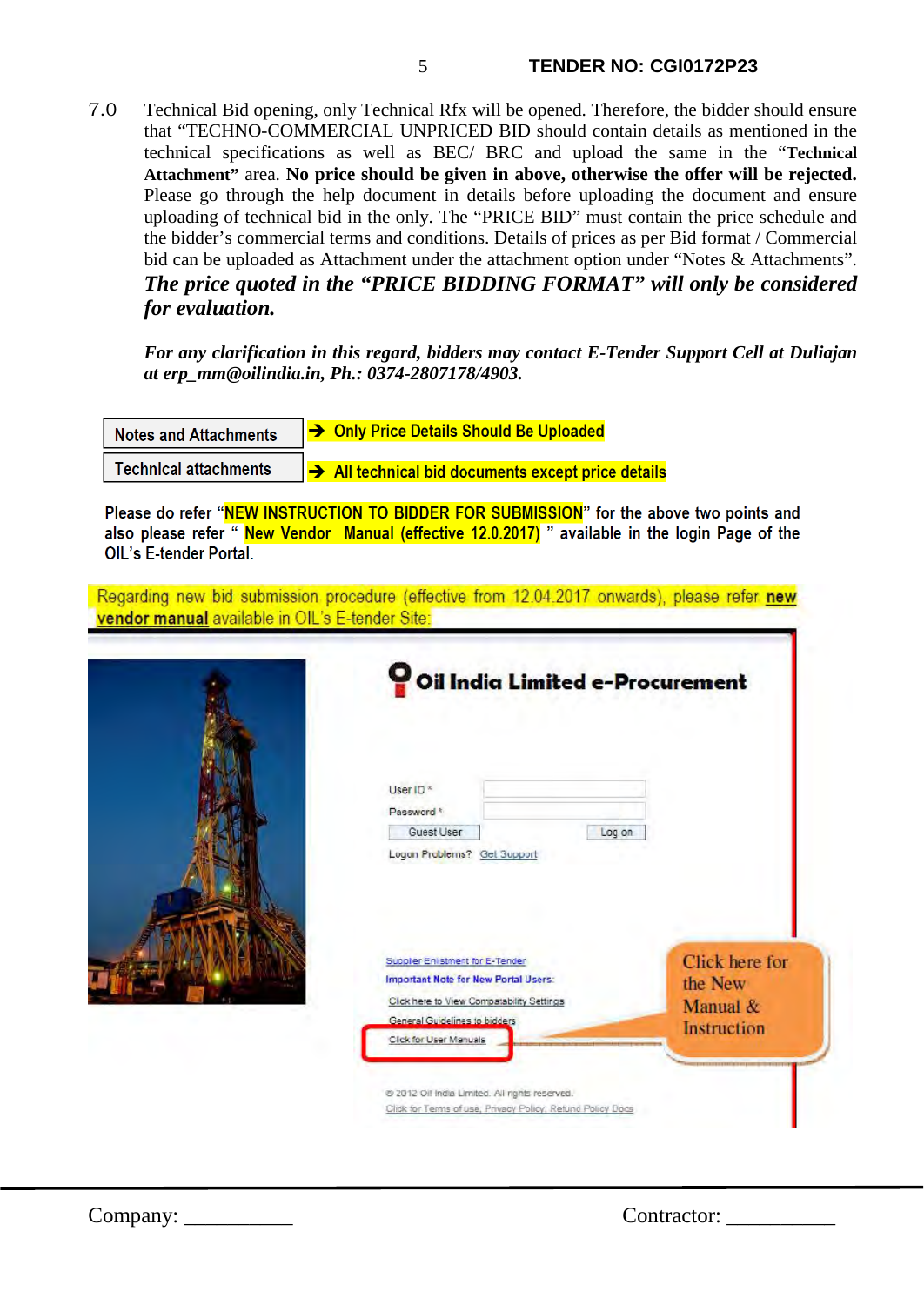**Notes :**

- \* The "Techno-Commercial Unpriced Bid" shall contain all techno-commercial details **except the prices**.
- \*\* The "Price bid" must contain the price schedule and the bidder's commercial terms and conditions. For uploading Price Bid, first click on Sign Attachment, a browser window will open, select the file from the PC and click on Sign to sign the Sign. On Signing a new file with extension .SIG will be created. Close that window. Next click on Add Atachment, a browser window will open, select the .SIG signed file from the PC and name the file under Description, Assigned to General Data and clock on OK to save the File.
- 8.0 Bidder is responsible for ensuring the validity of digital signature and it's proper usage by their employee.
- 9.0 The bid including all uploaded documents shall be digitally signed by duly authorized representative of the bidding company.
- 10.0 OIL reserves the right to increase/decrease the quantum of job at the time of award of contract and it will be obligatory on the part of the successful bidder to accept the same at the offered rates.
- 11.0 The Company reserves the right to reject any or all the tenders or accept any tender without assigning any reason.
- 12.0 Offer must conform in all respect to the terms and conditions of the enquiry. Deviations, if any, must be clearly and specifically stated. Conditional bids are liable to be rejected at the discretion of the Company.

Thanking you,

Yours faithfully, OIL INDIA LIMITED

General Manager (Contracts) for CGM (PLS)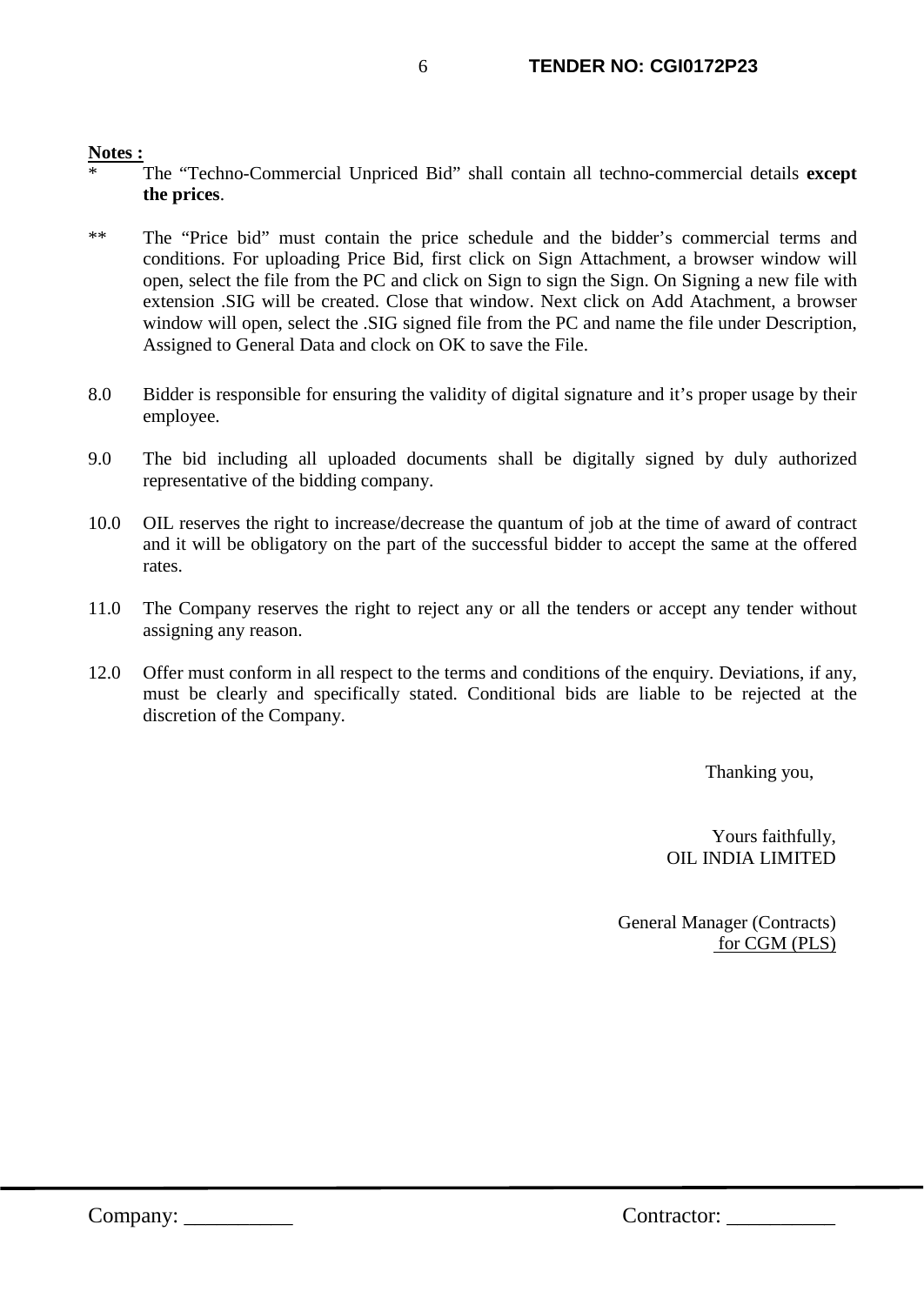## **PART-I**

#### **INSTRUCTIONS TO BIDDERS**

**1.0** Bidder shall bear all costs associated with the preparation and submission of bid. Oil India Limited, hereinafter referred to as Company, will in no case be responsible or liable for those costs, regardless of the conduct or outcome of the bidding process.

#### **2.0 BIDDING DOCUMENTS**

**1.0** Bidder shall bear all costs associated with the preparation and submission of bid. Oil India Limited, hereinafter referred to as Company, will in no case be responsible or liable for those costs, regardless of the conduct or outcome of the bidding process.

#### **2.0 BIDDING DOCUMENTS**

#### 2.1 **TENDER FEE: NIL**

- a) Bidders without having E-tender Login ID and Password should complete their online registration at least seven (7) days prior to the scheduled bid closing date and time of the tender. For online registration, Bidder may visit the OIL's E-tender site <https://etender.srm.oilindia.in/irj/portal>
- b) Necessary Login ID & Password will be issued by OIL only after submitting the complete online registration by the Bidder. In the event of late registration/incomplete registration by Bidder, OIL INDIA LIMITED shall not be responsible for late allotment of User ID  $\&$ Password and request for bid closing date extension on that plea shall not be entertained by Company.
- c) MSEs Units (manufacturers/Service Providers only and not their dealers/distributors) who are already registered with District Industry Centers or Khadi & Village Industries Commission or Khadi & Village Industries Board or Coir Board or National Small Industries Corporation or Directorate of Handicrafts & Handloom or any other body specified by Ministry of MSME are exempted from payment of Bid Security (EMD) irrespective of monetary limit mentioned in their registration, provided they are registered for the item they intend to quote/participate.
- d) For availing benefits under Public Procurement Policy (Purchase preference & EMD exemption), the interested MSE Bidders must ensure that they are the manufacturer/ service provider of tendered item(s) and registered with the appropriate authority for the said item(s). Bids without EMD shall be rejected, if the technical offer does not include a valid copy of relevant MSE Certificate issued by appropriate authority specifying the item as per tender. Therefore, it is in the interest of such MSE Vendors to furnish a copy of complete certificate to the concerned tender handling officer of OIL at least seven (7) days prior to the scheduled Bid Closing Date of the tender; seeking clarification/confirmation as to whether their registered item is eligible for EMD exemption or not. Late communication in this regard and request for bid closing date extension on that plea shall not be entertained by Company.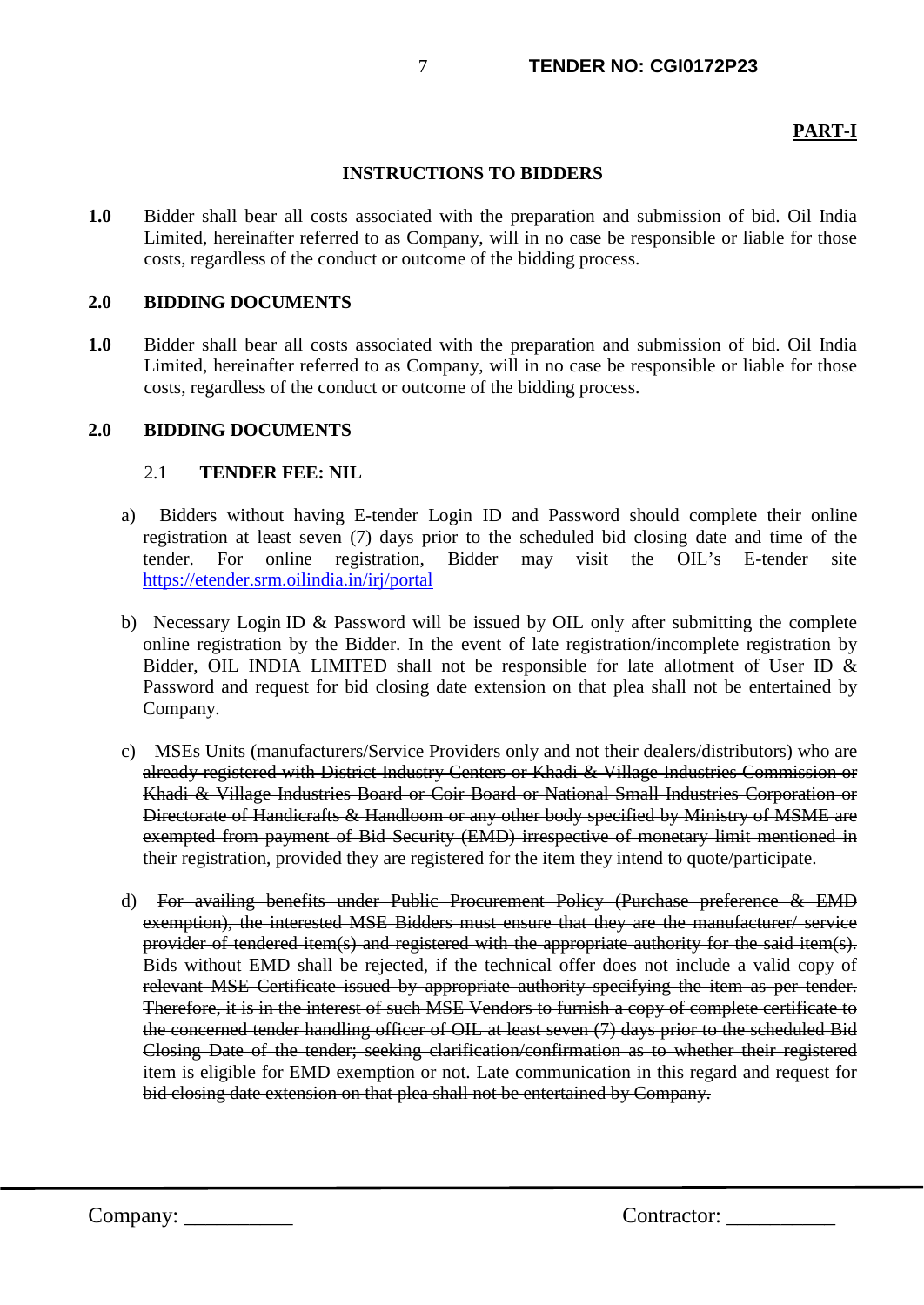## 2.2 **EXEMPTION OF EMD:**

- (i) **Micro & small Enterprises (MSME)** ,Small Scale Industries (SSI) registered with NSIC under Single Point Registration Scheme are exempted from payment of **EMD** for the items they are registered with NSIC. Valid registration certificate with NSIC must be enclosed along with the application for issuing tender documents.
- (ii) Public Sector Undertakings (PSU) ,**Central Govt. Departments** are also exempted from payment of EMD.
- (iii) Firms registered with NSIC, PSU's & Government Departments claiming exemption from payment of EMD should submit their request with all credentials to the tender administrator at least 7 days in advance from the date of closer of sale of bid documents, to get access for participation in the tender.
- (iv) Tender documents provided to SSI Units registered with NSIC on free of charge basis shall submit their offer for the service for which they are registered. Their offer for other than the registered service shall not be acceptable. Their offer as service provider also will not be acceptable and shall be rejected straightway.
- (v) **Public Sector Undertakings (PSU) , Central Govt. Departments ,Micro & small Enterprises (MSME)** ,Small Scale Industries (SSI) registered with NSIC under Single Point Registration Scheme are exempted from payment of Earnest money deposit for the items they are registered with NSIC. Valid registration certificate with NSIC must be enclosed along with the application for issuing tender documents

#### 2.3 **EMD DECLARATION FORMAT:**

**No Bid security is applicable against this tender. However, Bid Security declaration as per Proforma C to be furnished by the bidders along with the technical RFx.**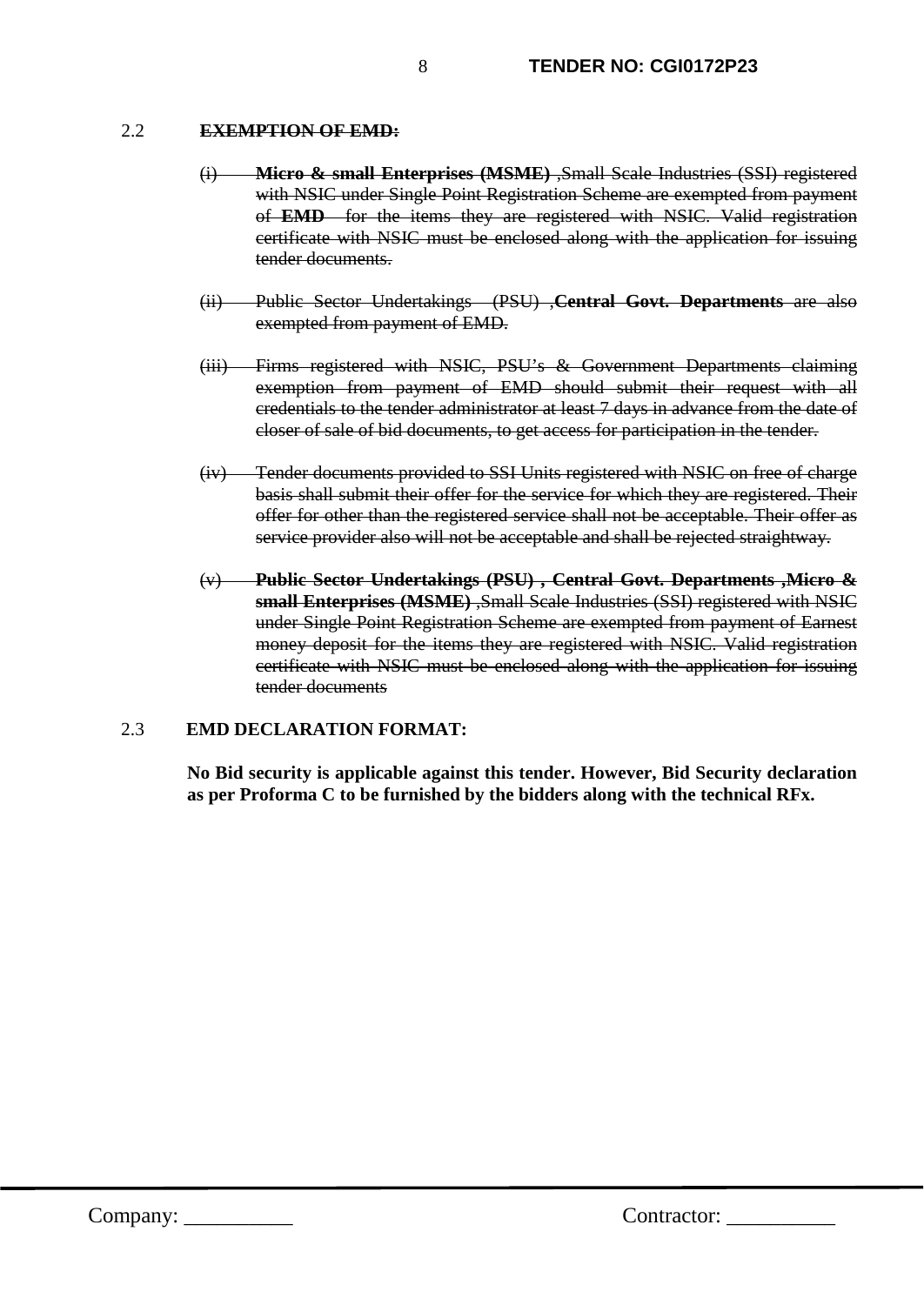## **PROFORMA - C**

#### **DECLARATION FOR BID SECURITY**

To, M/s. Oil India Limited ………………………..,

……………………………………

Sub: ……………………………………………… Tender No:……………………………………….

Dear Madam/Sir,

After examining / reviewing provisions of above referred tender documents (including all corrigendum/ Addenda), we M/s. …………… (Name of Bidder) have submitted our offer / bid no…………

We, M/s. ………………….(Name of Bidder) hereby understand that, according to your conditions, we are submitting this Declaration for Bid Security.

We understand that we will be put on watch list/holiday/banning list (as per policies of OIL INDIA in this regard), if we are in breach of our obligation(s) as per following:

have withdrawn/modified/amended, impairs or derogates from the tender, my/our Bid during the period of bid validity specified in the form of Bid; or

having been notified of the acceptance of our Bid by the OIL INDIA LIMITED during the period of bid validity:

fail or refuse to execute the Contract, if required, or

fail or refuse to furnish the Contract Performance Security, in accordance provisions of tender document.

Fail or refuse to accept 'arithmetical corrections' as per provision of tender document.

having indulged in corrupt/fraudulent/collusive/coercive practice as per procedure.

Date: Name:

Place: [Signature of Authorized Signatory of Bidder] Designation: Seal: Seal: Seal: Seal: Seal: Seal: Seal: Seal: Seal: Seal: Seal: Seal: Seal: Seal: Seal: Seal: Seal: Seal: Seal: Seal: Seal: Seal: Seal: Seal: Seal: Seal: Seal: Seal: Seal: Seal: Seal: Seal: Seal: Seal: Seal: Seal: Seal:

\*\*\*\*\*\*\*\*\*\*\*\*\*\*\*\*\*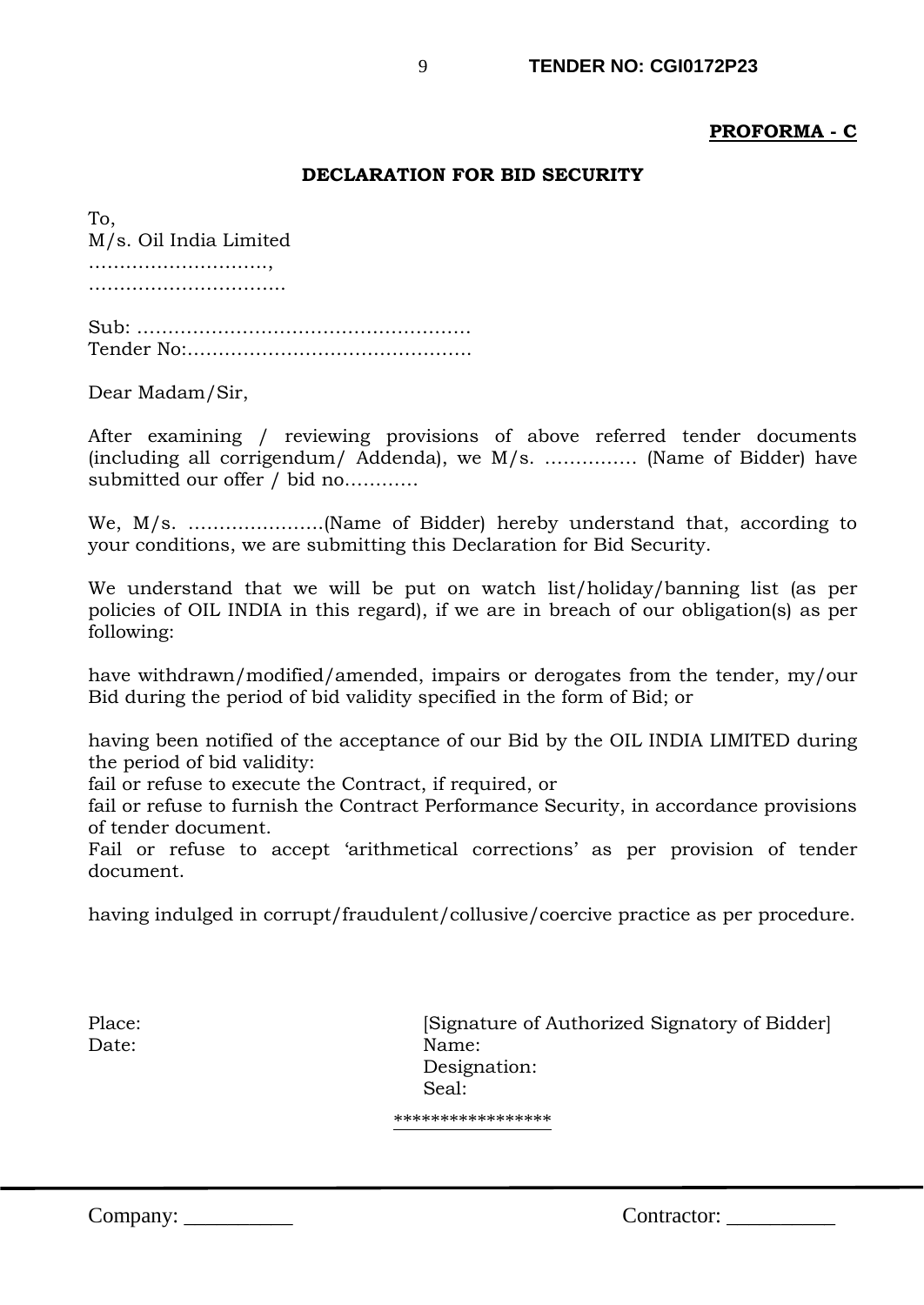All bidders should submit **the Proforma-C (Declaration for Bid security) confirming that the Bid is valid for minimum 120 days from the date of opening of Technical Bid. Bid without submission of Proforma-C will be summarily rejected.**

## 3.0 **TRANSFERABILITY OF BID DOCUMENTS**:

- 3.1 Bid Documents are non-transferable. Bid can be submitted only in the name of the bidder in whose name the Bid Document has been issued.
- 3.2 Unsolicited bids will not be considered and will be rejected straightway.

## 4.0 **DOCUMENT:**

The services required, bidding procedures and contract terms are prescribed in the Bidding Documents. This bidding document includes the following:

- a) A forwarding letter highlighting the following points. :
	- i) Company's Tender No.
	- ii) Bid closing date and time.
	- iii) Bid opening date, time and place.
	- iv) Bid submission place.
	- v) Bid opening place.
- 1. Covering Letter with Salient features
- 2. Part –I Instruction to Bidders
- 3. Part-II: Bid Rejection/Evaluation Criteria
- 4. Section-I General terms and Condition of the Contract
- 5. Section- II: Schedule of Quantities, Service/work and Rates
- 6. Section- III: Special Condition of the Contract
- 7. Section- IV: Safety Measure and Compliance
- 8. Section- V: Integrity Pact- Applicable for this tender

**Proforma A:** Price Bid Format

**Proforma B:** Bid Form

**Proforma C:** Bid Security Declaration

**Proforma D:** Bank Guarantee format for Performance Security deposit

**Proforma E:** Agreement Form

**Proforma F:** Statement of Compliance/Non-Compliance

**Proforma G:** Format for court affidavit

**Proforma H:** Certificate of annual turnover & net worth

- **Proforma I:** E–Payments vide RTGS/NEFT
- **Proforma J:** Authentic information/ documents

**Proforma K:** Letter of Authority

**Proforma L:** Undertaking by vendor on submission of performance bank guarantee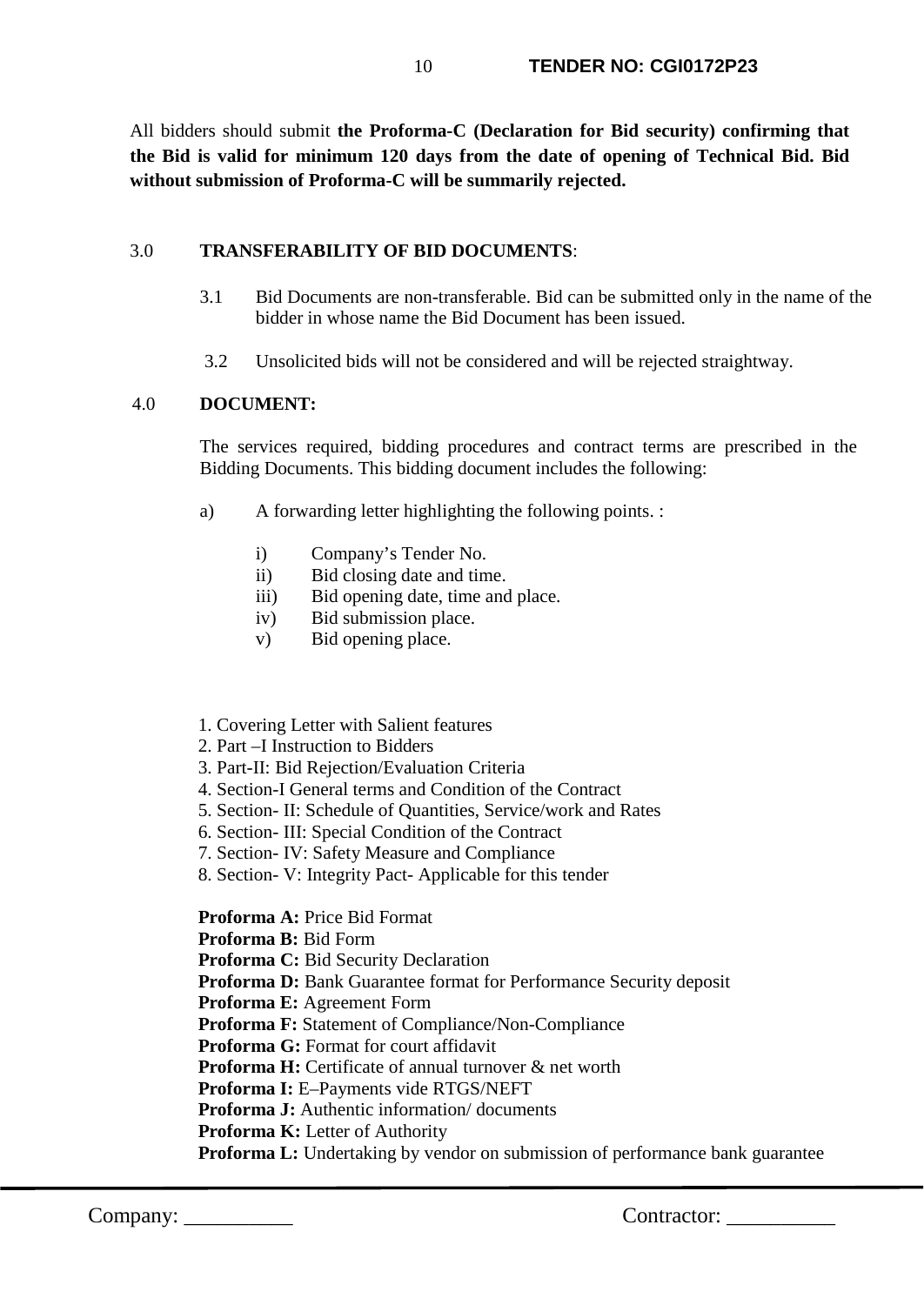4.1 The bidder is expected to examine all instructions, forms, terms and specifications in the Bidding Documents. Failure to furnish all information required in the Bidding Documents or submission of a bid not substantially responsive to the Bidding Documents in every respect will be at the Bidder's risk & responsibility and may result in the rejection of its bid.

## **5.0 AMENDMENT OF BIDDING DOCUMENTS:**

- 5.1 At any time prior to the deadline for submission of bids, the company may, for any reason, whether at its own initiative or in response to a clarification requested by a prospective Bidder, modify the Bidding Documents by the issuance of an Addendum.
- 5.2 *The Addendum will be uploaded and published in OIL's e-portal. However, Addendum shall be neither published in news paper nor sent to any of the participating Bidders. The company may, at its discretion, extend the deadline for bid submission, if the Bidders are expected to require additional time in which to take the Addendum into account in preparation of their bid or for any other reason.*

## **6.0 PREPARATION OF BIDS**

#### 6.1 **LANGUAGE OF BIDS**:

The bid as well as all correspondence and documents relating to the bid exchanged between the Bidder and the company shall be in English language, except that any printed literature may be in another language provided it is accompanied by an English translated version, which shall govern for the purpose of bid interpretation.

#### 6.2 **BIDDER'S NAME & ADDRESS**:

Bidders should indicate in their bids their detailed postal address including the Fax/Telephone / Cell Phone Nos. and E-mail address.

## **7.0 DOCUMENTS COMPRISING THE BID**:

7.1 Bids are invited under **Single Stage Two Bid System**. The bid along with all Annexure and copies of documents should be submitted in e-form only through OIL's e-bidding engine. The price bids submitted in physical form against procurement tenders shall not be given any cognizance. However, the following documents should necessarily be submitted in physical form in sealed envelope super scribed as "Tender Number and due for opening on The outer cover of the sealed envelope should duly bear the tender number and date of closing/opening prominently underlined, along with the address as under

> General Manager (Contracts), Oil India Limited Pipeline Head Quarter, Narangi P.O.: Udayan Vihar, Guwahati, Assam – 781171

## 7.2 **Envelope**:

i) Containing Valid and proper Bid Security in Original as per **Clause 10.0** and should reach the office of General Manager (Contracts) before Bid closing date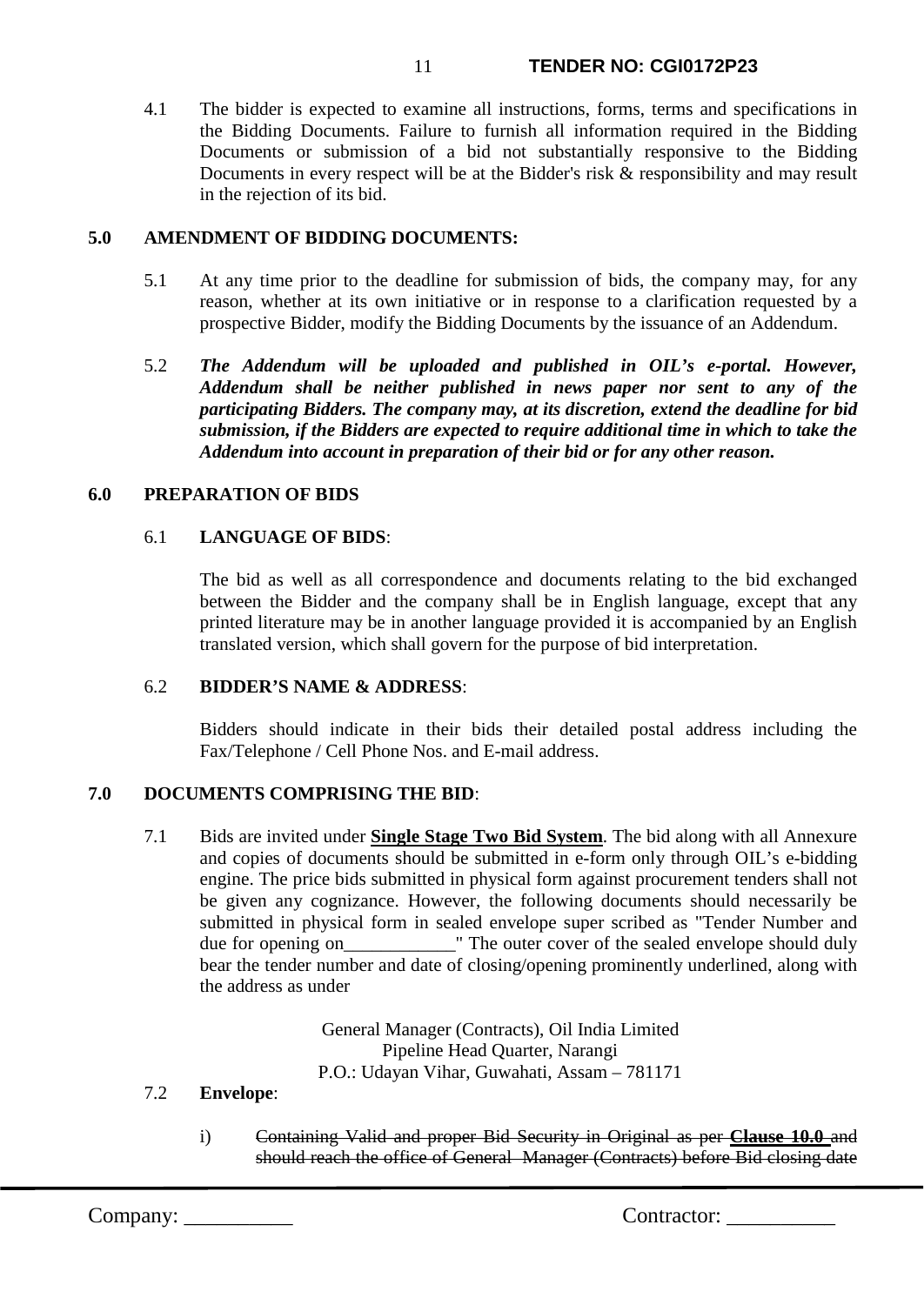#### 12 **TENDER NO: CGI0172P23**

and time, otherwise Bid will be rejected. *A scanned copy of this document should also be uploaded along with the Un-priced (Technical) bid document.* 

ii) Any other document required to be submitted in original as per tender requirement.

Documents sent through E-mail/Fax/Telex/Telegraphic/Telephonic will not be considered.

#### 8.0 **E- FORM FOR ONLINE SUBMISSION:**

- 8.1 **TECHNICAL BID (Un-Priced)** comprise of the following:
	- i) Containing Certificate of Compliance in respect of BRC of the Bid Document as per **Part-II**.
	- ii) Complete technical details of the services and equipment specifications with catalogue, etc
	- iii) Documentary evidence established in accordance with clause **9.0** of this section.
	- iv) Copy of Bid Security furnished in accordance with clause **10.0** of this section.
	- v) Statement of Non-compliance (for Technical Non-compliance only) (except BRC) as per **Proforma-F**.
	- vi) *Original Affidavit in Court Stamp Paper of Rs. 20.00, duly attested by Notary as per the prescribed format in Proforma-G.*
	- vi) *Copy of signed Bid document without indicating prices.*
- 8.2 **COMMERCIAL/PRICE BID** comprising of following:

Bidder shall quote their prices in the following Proforma and shall upload the same in the OIL's E-Portal:

- (i) Price-Bid Format as per **Proforma-A**
- (ii) Bid Form as per **Proforma -B**

The Priced Bid shall contain the prices along with the currency quoted and any other commercial information pertaining to the service offered.

## **NOTE**:

**TECHNICAL BID** & **COMMERCIAL / PRICE BID** shall be submitted through etendering process only.

#### **9.0 BID SECURITY DECLARATION FORM:**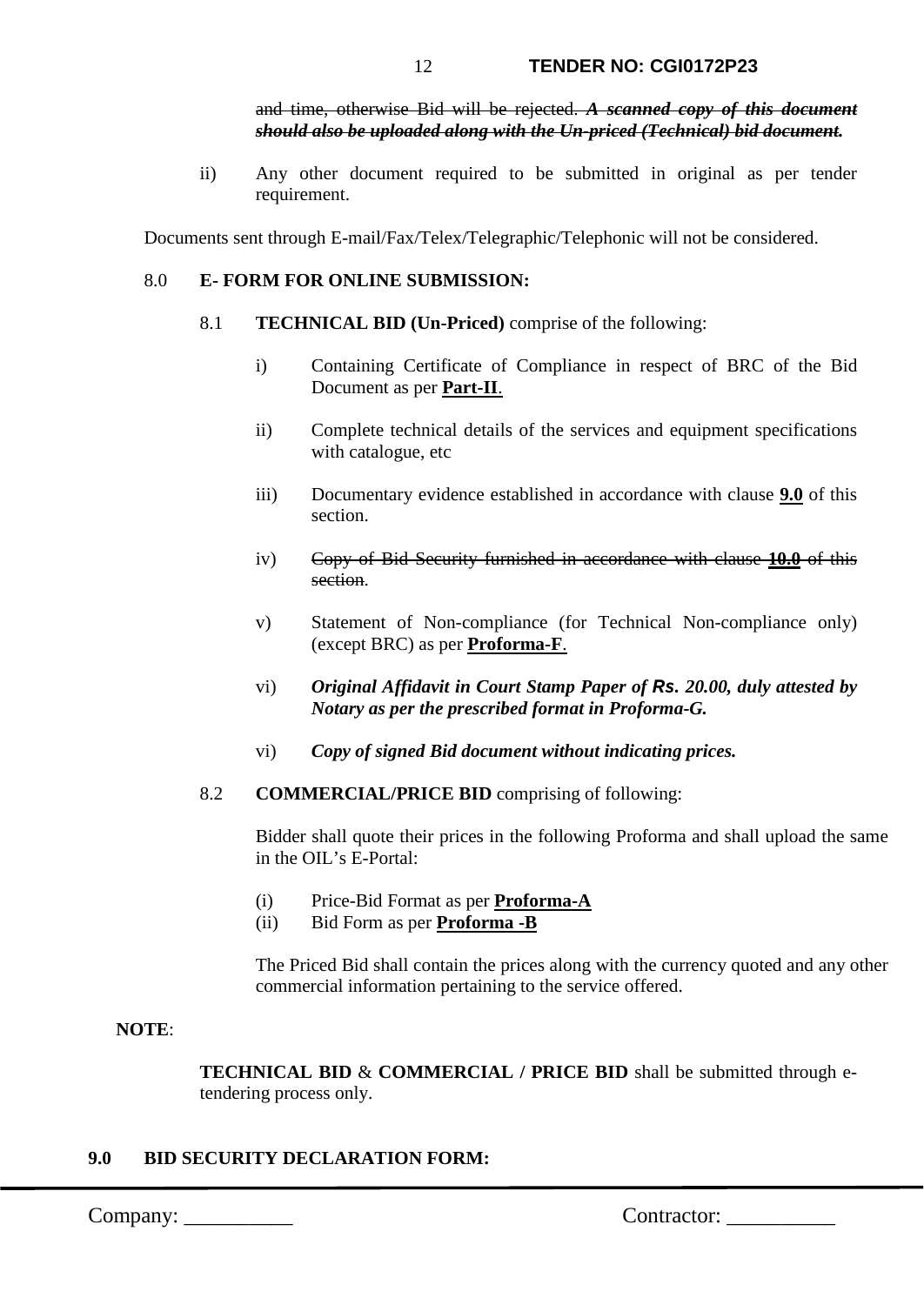*The bidder shall complete and submit the Bid Security Declaration Form (Proforma-C).* 

#### **10.0 BID PRICE:**

#### 10.1 *Unit prices must be quoted by the bidders both in words and in figures.*

- 10.2 Price quoted by the successful bidder must remain firm during its performance of the Contract and is not subject to variation on any account.
- 10.3 All duties and taxes including VAT, , Contract Tax, Corporate income Taxes and other levies but **exclusive of GST** payable by the successful bidder under the Contract for which this Bidding Document is being issued, shall be included in the rates, prices and total Bid Price submitted by the bidder, and the evaluation and comparison of bids shall be made accordingly. For example, personal taxes and/or any corporate taxes arising out of the profits on the contract as per rules of the country shall be borne by the bidder.

#### **11.0 CURRENCIES OF BID AND PAYMENT:**

8.1 Bid currency and payment shall be **INR**.

#### **12.0 DOCUMENTS ESTABLISHING BIDDER'S ELIGIBILITY AND QUALIFICATIONS:**

These are listed in **Part-II** of the document.

#### **13.0 SIGNING OF BID:**

10.1 Bids are to be submitted online through OIL's E-procurement portal with digital signature. The bid and all attached documents should be digitally signed by the bidder using "Class 3" digital certificates with Organizations Name [e-commerce application (Certificate with personal verification and Organization Name)] as per Indian IT Act 2000 obtained from the licensed Certifying Authorities operating under the Root Certifying Authority of India (RCAI), Controller of Certifying Authorities(CCA) of India before bid is uploaded.

If any modifications are made to a document after attaching digital signature, the digital signature shall again be attached to such documents before uploading the same.

The authenticity of above digital signature shall be verified through authorized CA after bid opening and in case the digital signature is not of "Class-3" with organization name, the bid will be rejected.

Bidder is responsible for ensuring the validity of digital signature and it's proper usage by their employees.

13.2 *The original and all copies of the bid shall be typed or written in indelible inks and shall be signed by the Bidder or a person or persons duly authorized to bind the Bidder to the contract. The letter of authorization (as per Proforma-K) shall be accompanying the Bid. All pages of the Bid, drawings and other accompanying documents except for*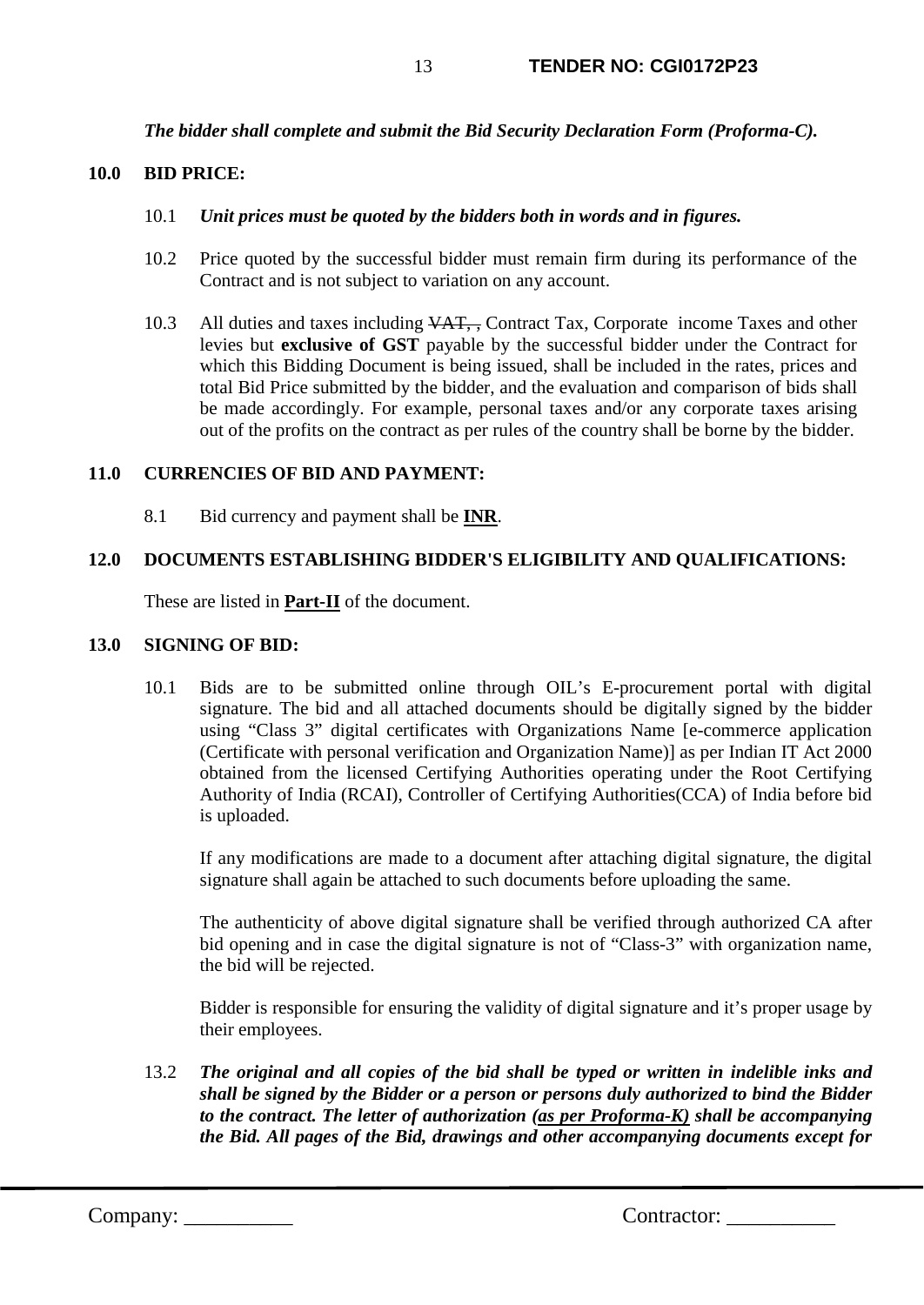#### *un-amended printed literature, shall be initialed by the person or persons signing the Bid Document.*

- 13.3 Any person signing the Bid or any other document in respect of this Bid Document or other relevant documents on behalf of the Bidder without disclosing his authority to do so shall be deemed to have the authority to bind the Bidder. If it is discovered at any time that the person so signing has no authority to do so, the Company (OIL) may, without prejudice to any other right or remedy, cancel his Bid or Contract and hold the Bidder liable to the Company (OIL) for all costs and damages arising from the cancellation of the Bid or Contract including any loss which the Company (OIL) may sustain on account thereof.
- 13.4 *Any physical documents submitted by bidders shall contain no interlineations, white fluid erasures or overwriting except as necessary to correct errors made by the Bidder, in which case such correction shall be initialed by the person or persons who has/have digitally signed the Bid.*
- 13.5 Any Bid, which is incomplete, ambiguous, or not in compliance with the Bidding process will be rejected.

#### **14.0 BID SECURITY: NOT APPLICABLE**

- 14.1 Pursuant to clause **5.0** the Bidder shall furnish as part of its Technical bid, Bid Security for an amount of **NIL**
- 14.2 The Bid Security is required to protect the Company against the risk of Bidder's conduct, which would warrant the security's forfeiture, pursuant to sub-clause **11.7**.
- 14.3 The Bid Security shall be denominated in the currency of the bid and shall be in one of the following form:
	- (a) A Bank Guarantee in the prescribed format vide **Proforma-E** issued by any of the following Banks **is acceptable**:
	- i) Any schedule Indian Bank or Any Branch of an International bank situated in India and registered with Reserve Bank of India as scheduled foreign bank in case of domestic bidder **OR**

ii) Any foreign Bank which is not a Scheduled Bank in India, provided the Bank Guarantee issued by such Bank is counter-guaranteed by any Branch situated in India of any Scheduled Bank incorporated in India.

#### (b)**Bank Guarantee issued by a scheduled Bank in India at the request of some other Non-Scheduled Bank of India shall not be acceptable**

The Bank Guarantee shall be valid for 30 days beyond the validity of the bids asked for in the Bid Document.

*Bank Guarantees issued by Banks in India should be on non-judicial stamp paper of requisite value, as per Indian Stamp Act, purchased in the name of the Banker.*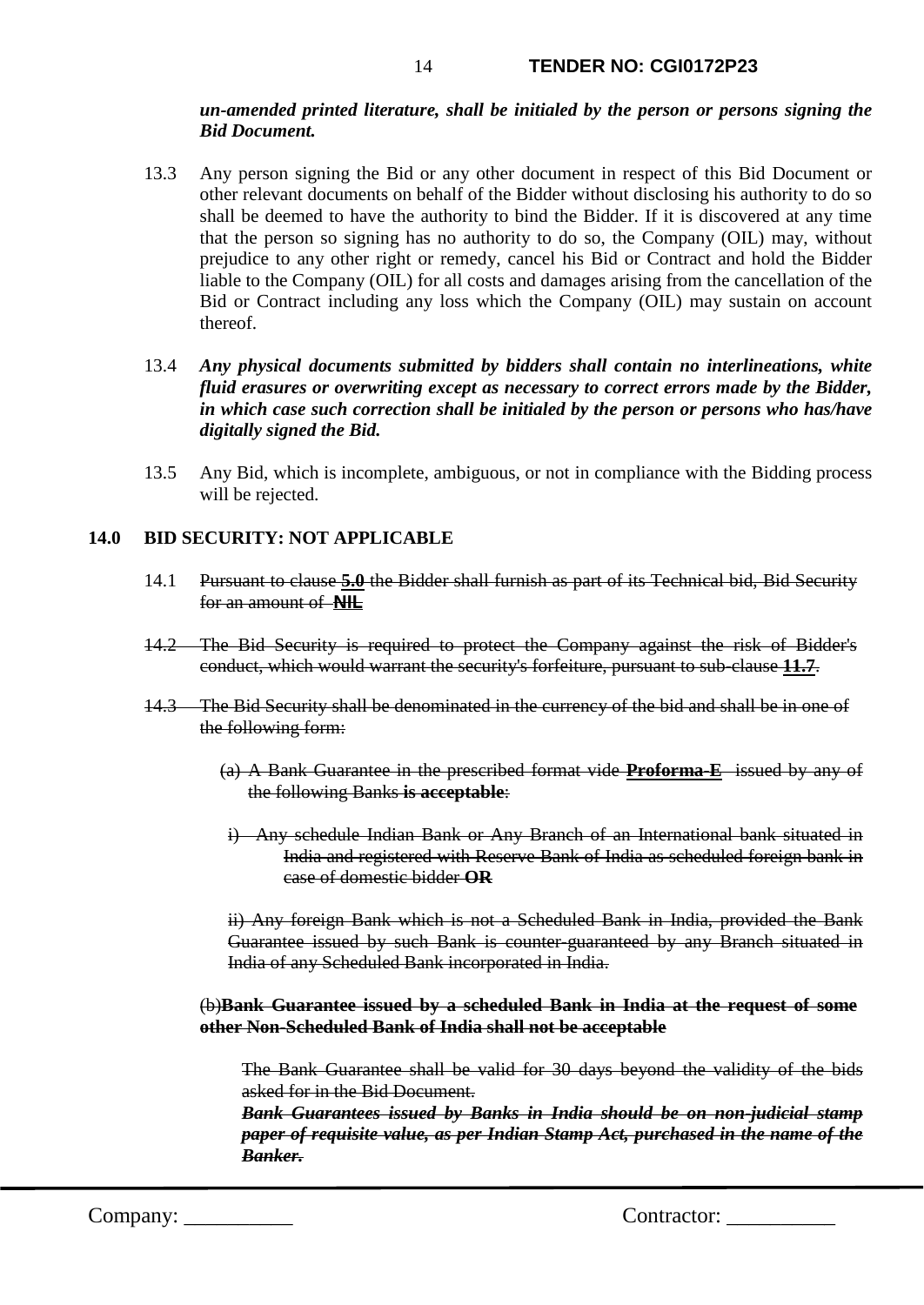*The bank guarantee issued by the bank must be routed through SFMS platform as per the following details:*

*"MT760/ MT760 COV for issuance of bank guarantee" (ii) "MT767/ MT767 COV for issuance of bank guarantee"* 

*The above message/ intimation shall be sent through SFMS by the BG issuing bank branch to Axis Bank, Guwahati Branch, IFS Code- UTIB0000140, Branch Address – Axis Bank Ltd, Guwahati Branch, chibber House , G S Road, dispur,Assam , PIN- 781005."* 

*b)The vendor shall submit to OIL the copy of SFMS message as sent by the issuing bank branch along with the original bank guarantee* 

(b) A Cashier's cheque or Demand Draft drawn on 'Oil India Limited' valid for **90**  days from the date of issue and payable at Guwahati, Assam.

(c) Buy online Transaction

#### 14.4 **Any bid not secured in accordance with sub-clause 11.1 and /or 11.3 shall be rejected by the Company as non-responsive.**

- 14.5 Unsuccessful Bidder's Bid Security will be discharged and/or returned within 30 days of expiry of the period of bid validity.
- 14.6 Successful Bidder's Bid Security will be discharged upon the Bidder's signing of the contract and furnishing the performance security.
- 14.7 The Bid Security may be forfeited:
	- a) If any Bidder withdraws or modifies their bid during the period of bid validity (including any subsequent extension)

**or** 

- b) If a successful Bidder fails:
	- i) **to sign the contract within stipulated reasonable time & within the period of bid validity, and/or**
	- ii) to furnish the Performance Security.
- 14.8 *In case any bidder withdraws their bid during the period of bid validity, Bid Security will be forfeited and the party shall be debarred for a period of 2(two) yeas to participate any future tender.*
- 14.9 *Central Govt. offices and Central Public Sector undertakings are exempted from submitting Bid Security.*
- **15.0 PERIOD OF VALIDITY OF BIDS:**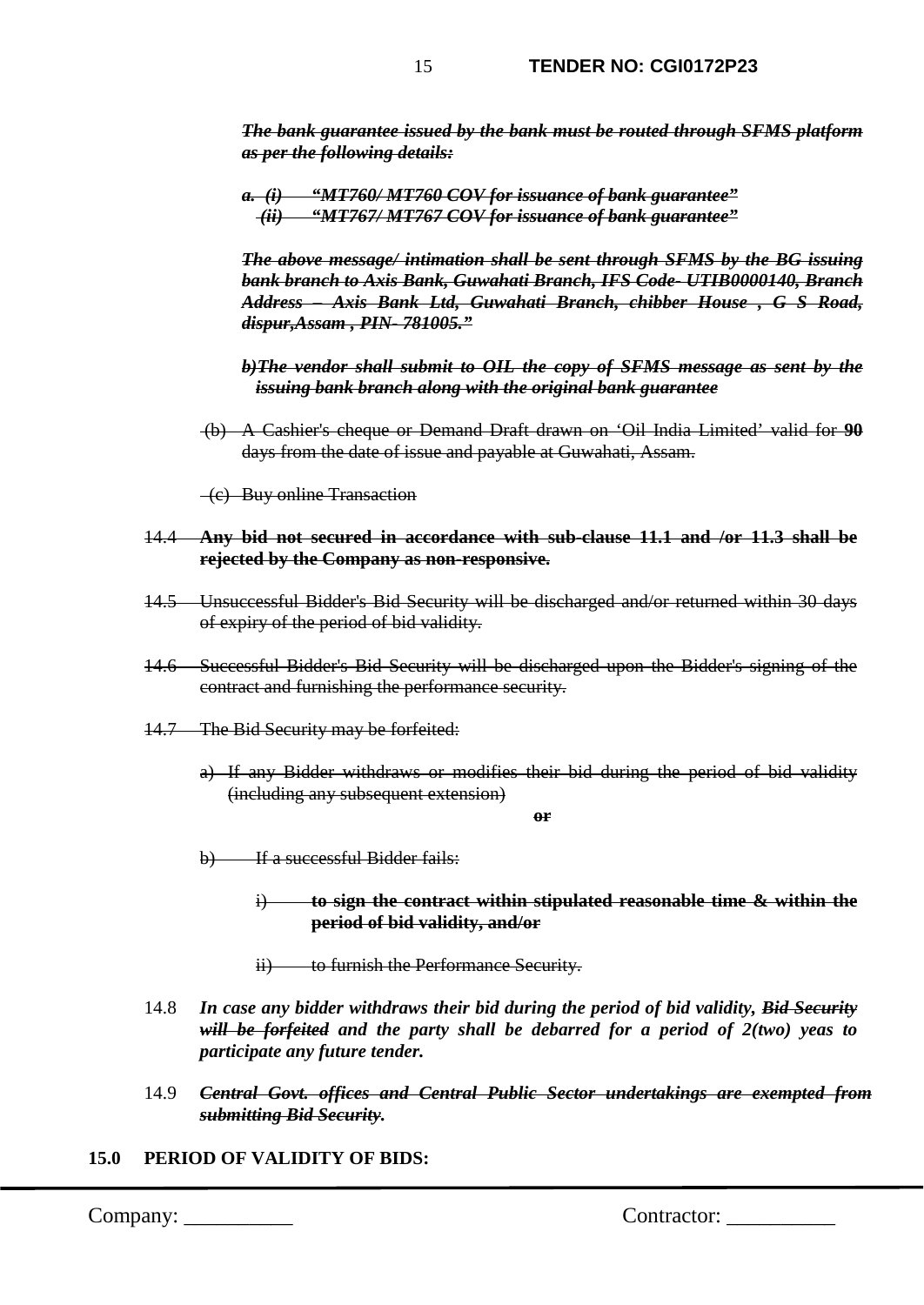- 15.1 Bids shall remain valid for **120 days** after the date of bid opening (technical) prescribed by the Company.
- 15.2 In exceptional circumstances, the Company may solicit the Bidder's consent to an extension of the period of validity. The request and the response thereto shall be made in writing/email (or by Fax). The bid Security provided under **Clause 11.0** shall also be suitably extended. A Bidder may refuse the request without forfeiting its Bid Security. A Bidder granting the request will neither be required nor permitted to modify their bid.
- 15.3 Bid Security shall not accrue any interest during its period of validity or extended validity.
- 16.0 All the conditions of the contract to be made with the successful bidder are given in various Sections of this document. Bidders are requested to state their compliance/ non-compliance to each clause as per **Proforma-F.**
- **17.0** Timely delivery of the bids is the responsibility of the Bidder. Company shall not be responsible for any delay.

#### **18.0 DEADLINE FOR SUBMISSION OF BIDS:**

Bids must be received by the company within Bid Closing Date as specified in the "Forwarding Letter".

#### **19.0 LATE BIDS:**

Any Bid received by the Company after the deadline for submission of bids prescribed by the Company shall be rejected.

#### **20.0 MODIFICATION AND WITHDRAWAL OF BIDS**:

- 20.1 The Bidder after submission of bid may withdraw its bid by written notice prior to bid closing.
- 20.2 The Bidder's withdrawal notice shall be prepared sealed, marked and dispatched in accordance with the provisions of **Clause 5.1**. A withdrawal notice may also be sent by fax but followed by a signed confirmation copy, postmarked not later than the deadline for submission of bids.
- 20.3 No bid can be modified subsequent to the uploading in the e-tendering system.
- 20.4 No bid may be withdrawn in the interval between the deadline for submission of bids and the expiry of the period of bid validity specified by the Bidder on the Bid Form. Withdrawal of a bid during this interval shall result in the Bidder's forfeiture of its Bid Security.

## **21.0 PRE-BID CONFERENCE/ MEETING:**

*Not Applicable for this Tender.*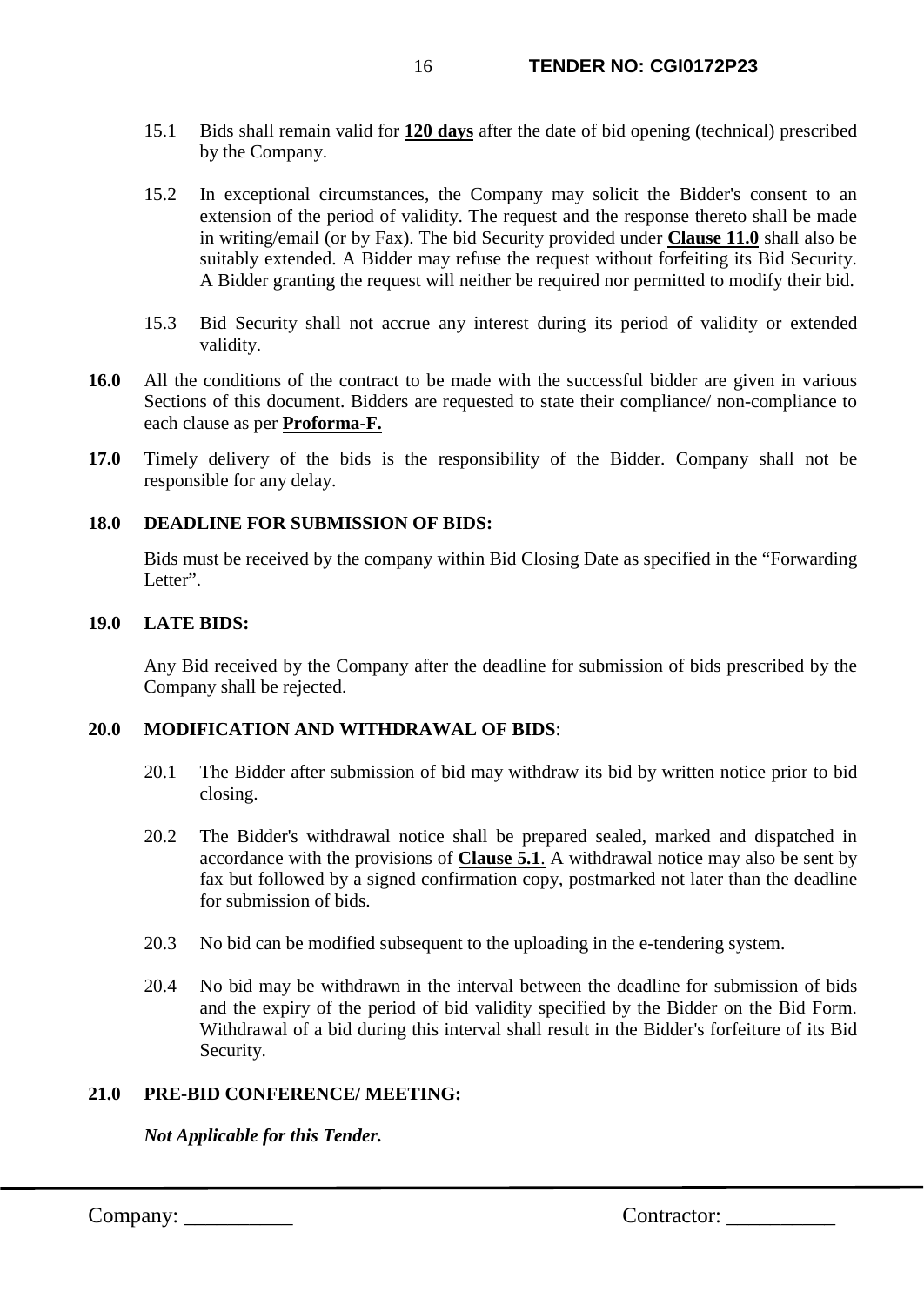#### **22.0 FURNISHING FRAUDULENT INFORMATION/DOCUMENTS:**

If it is found that a bidder/contractor has furnished fraudulent information / documents, the Bid Security/Performance Security shall be forfeited and the party shall be debarred for a period of 3(three) years from the date of detection of such fraudulent act besides the legal action. **In case of major and serious fraud, period of debarment may be enhanced.**

## **23.0 OPENING AND EVALUATION OF BID:**

- 23.1 Company will open the Bids in the presence of Bidder's representatives who choose to attend at the date, time and place mentioned in the Forwarding Letter. However, an authorization letter from the bidder must be produced by the Bidder's representative at the time of bid opening. Unless this Letter is presented, the representative will not be allowed to attend the bid opening. Only one representative against each bid will be allowed to attend.
- 23.2 Bid for which an acceptable notice of withdrawal has been received shall not be opened. Company will examine bids to determine whether they are complete, whether requisite Bid Securities have been furnished, whether documents have been properly signed and whether the bids are generally in order.
- 23.3 At bid opening, Company will announce the Bidder's names, written notifications of bid modifications or withdrawal, if any, the presence of requisite Bid Security and such other details as the Company may consider appropriate.
- 23.4 Company shall prepare, for its own records, document containing the information disclosed to those present in accordance.
- 23.5 **To assist in the examination, evaluation and comparison of bids the Company may at its discretion, ask the Bidder for clarifications of its bid. The request for clarification and the response shall be in writing and no change in the price or substance of the bid shall be sought, offered or permitted.**
- 23.6 Prior to the detailed evaluation, Company will determine the substantial responsiveness of each bid to the requirement of the Bidding Documents. For purpose of these paragraphs, a substantially responsive bid is one, which conforms to all the terms and conditions of the Bidding Document without deviations or reservation. A deviation or reservation is one which affects in any way substantial way the scope, quality, or performance of work, or which limits in any substantial way, in-consistent way with the bidding documents, the Company's right or the bidder's obligations under the contract, and the rectification of which deviation or reservation would affect unfairly the competitive position of other bidders presenting substantial responsive bids. The Company's determination of bid's responsiveness is to be based on the contents of the Bid itself without recourse to extrinsic evidence.
- 23.7 A Bid determined as not substantially responsive will be rejected by the Company and may not subsequently be made responsive by the Bidder by correction of the nonconformity.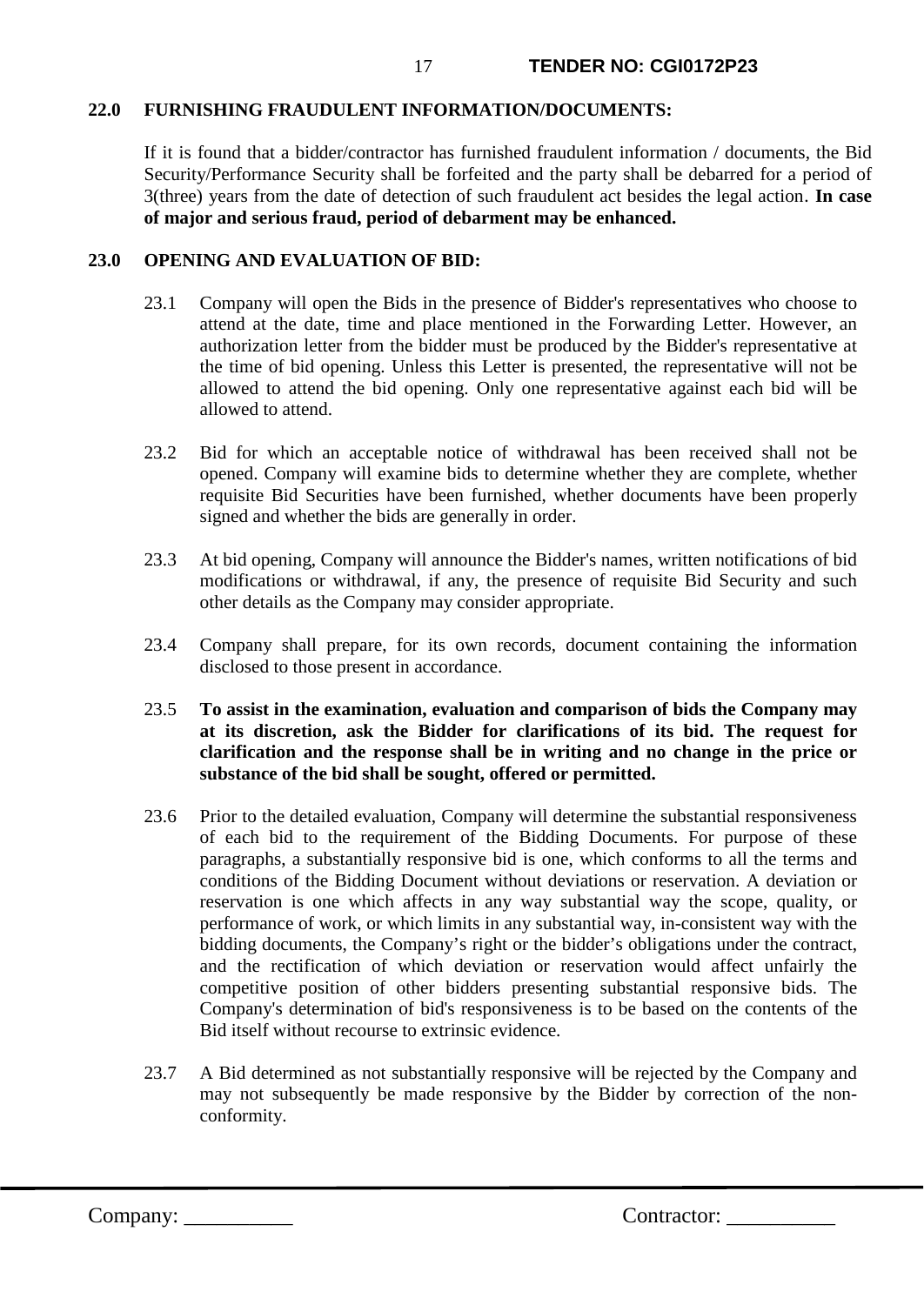#### 18 **TENDER NO: CGI0172P23**

23.8 The Company may waive minor informality or nonconformity or irregularity in a bid, which does not constitute a material deviation, provided such waiver, does not prejudice or affect the relative ranking of any Bidder.

## **24.0 OPENING OF COMMERCIAL/ PRICE BIDS:**

- 24.1 *Company will open the Commercial/Price Bids of all the Bidders on a specific date as mentioned in portal in presence of interested bidders.*
- 24.2 The Company will examine the Price quoted by Bidders to determine whether they are complete, any computational errors have been made, the documents have been properly signed, and the bids are generally in order.
- 24.3 *Arithmetical errors will be rectified on the following basis. If there is a discrepancy between the unit price and the total price (that is obtained by multiplying the unit price and quantity) the unit price shall prevail and the total price shall be corrected accordingly. If any Bidder does not accept the correction of the errors, their bid will be rejected. Similarly, if there is any discrepancy between words and figure, the amounts in words shall prevail and will adopted for evaluation.*

#### **25.0 EVALUATION AND COMPARISON OF BIDS:**

- 25.1 The Company will evaluate and compare the bids as per **Bid Evaluation Criteria in Part-II** of the bidding documents.
- 25.2 DISCOUNTS / REBATES: Unconditional discounts/rebates, if any, given in the bid or along with the bid will be considered for evaluation.
- 25.3 Post bid or conditional discounts/rebates offered by any bidder shall not be considered for evaluation of bids. However, if the lowest bidder happens to be the final acceptable bidder for award of contract, and if they have offered any discounts/rebates, the contract shall be awarded after taking into account such discounts/rebates.

## **26.0 CONTACTING THE COMPANY:**

- 26.1 Except as otherwise provided, no Bidder shall contact Company on any matter relating to its bid, from the time of the bid opening to the time the Contract is awarded except as required by Company.
- 26.2 An effort by a Bidder to influence the Company in the Company's bid evaluation, bid comparison or Contract award decisions may result in the rejection of their bid.

## **27.0 AWARD OF CONTRACT**

#### **AWARD CRITERIA:**

The Company will award the Contract to the successful Bidder whose bid has been determined to be substantially responsive and has been determined as the lowest evaluated bid, provided further that the Bidder is determined to be qualified to perform the Contract satisfactorily.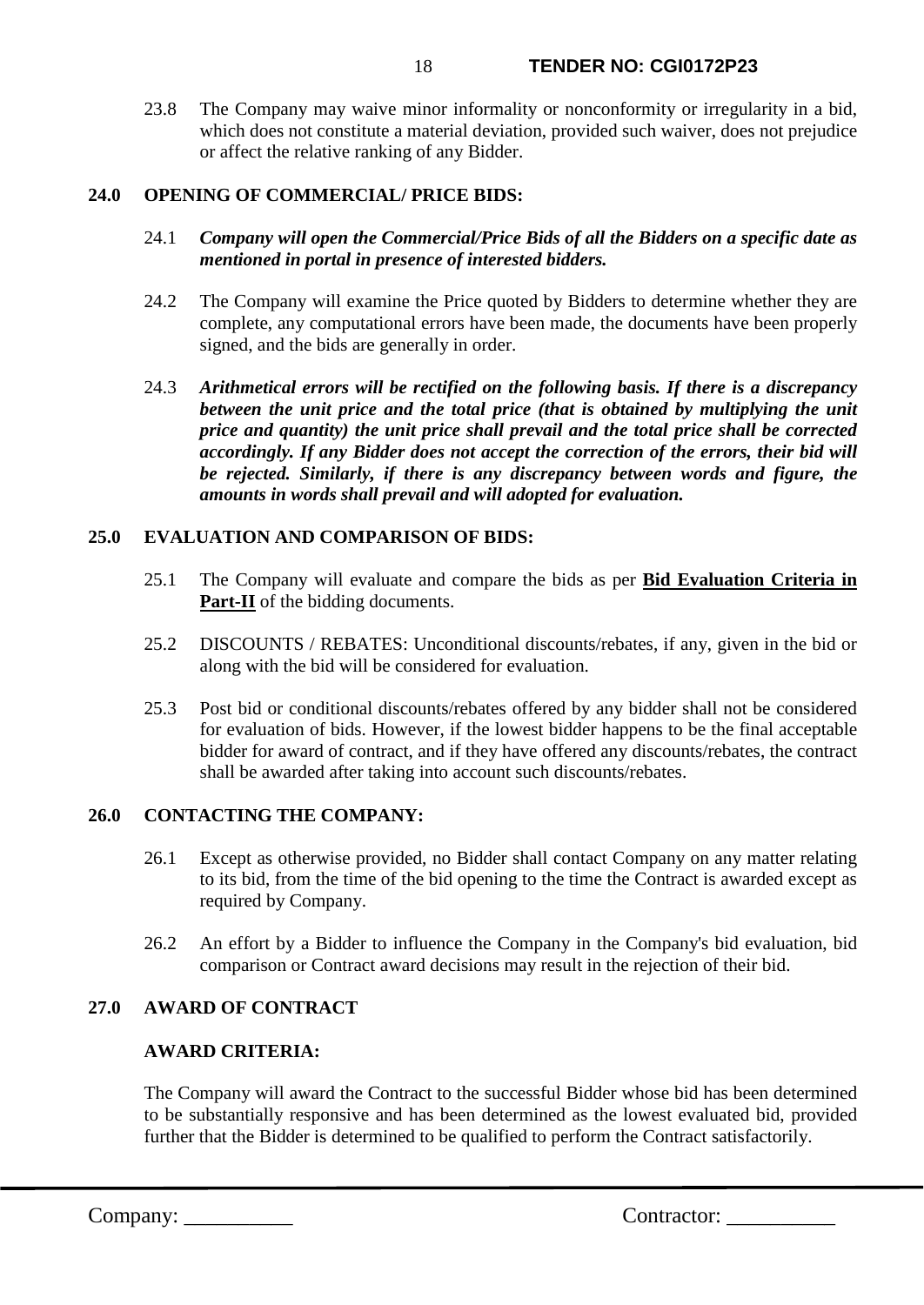#### **28.0 COMPANY'S RIGHT TO ACCEPT OR REJECT ANY BID:**

Company reserves the right to accept or reject any or all bids and to annul the bidding process and reject all bids, at any time prior to award of contract, without thereby incurring any liability to the affected bidder, or bidders or any obligation to inform the affected bidder of the grounds for Company's action.

## **29.0 NOTIFICATION OF AWARD**:

29.1 Prior to the expiry of the period of bid validity or extended validity, the company will notify the successful Bidder in writing by registered letter or email or fax (to be confirmed in writing by registered / couriered letter) that its bid has been accepted.

#### 29.2 *The notification of award will constitute the formation of the Contract.*

29.3 Upon the successful Bidder's furnishing of Performance Security, the company will promptly notify each un-successful Bidder and will discharge their Bid Security.

#### **30.0 SIGNING OF CONTRACT**:

- 27.1 At the same time as the Company notifies the successful Bidder that its Bid has been accepted, the Company will either call the successful bidder for signing of the agreement or send the **Contract document** with General & Special Conditions of Contract, Technical Specifications, Schedule of rates incorporating all agreements between the parties.
- 27.2 Within 30 days of receipt of the final contract document, the successful Bidder shall sign and date the contract and return it to the company.

## **31.0 PERFORMANCE SECURITY**:

- 31.1 Successful bidder shall be required to furnish an amount equivalent to **3%** of the annualized contract value as Performance Security Deposit within 15 days of notification of award of contract and before signing of the formal contract. In case of default the award of contract may be canceled and Security deposit forfeited. The Performance Security Deposit may be in the form of a Bank Guarantee issued by a Nationalized Bank, and shall remain valid for **3** (**Three)** more months beyond validity of the contract. A copy of the Bank Guarantee format is enclosed as **Proforma –D.** The same will be discharged by company not later than 30 days following its expiry.
	- (b) A Bank Guarantee in the prescribed format vide **Proforma-D issued** by any of the following Banks **is acceptable**:
	- ii) Any schedule Indian Bank or Any Branch of an International bank situated in India and registered with Reserve Bank of India as scheduled foreign bank in case of domestic bidder **OR**

ii) Any foreign Bank which is not a Scheduled Bank in India, provided the Bank Guarantee issued by such Bank is counter-guaranteed by any Branch situated in India of any Scheduled Bank incorporated in India.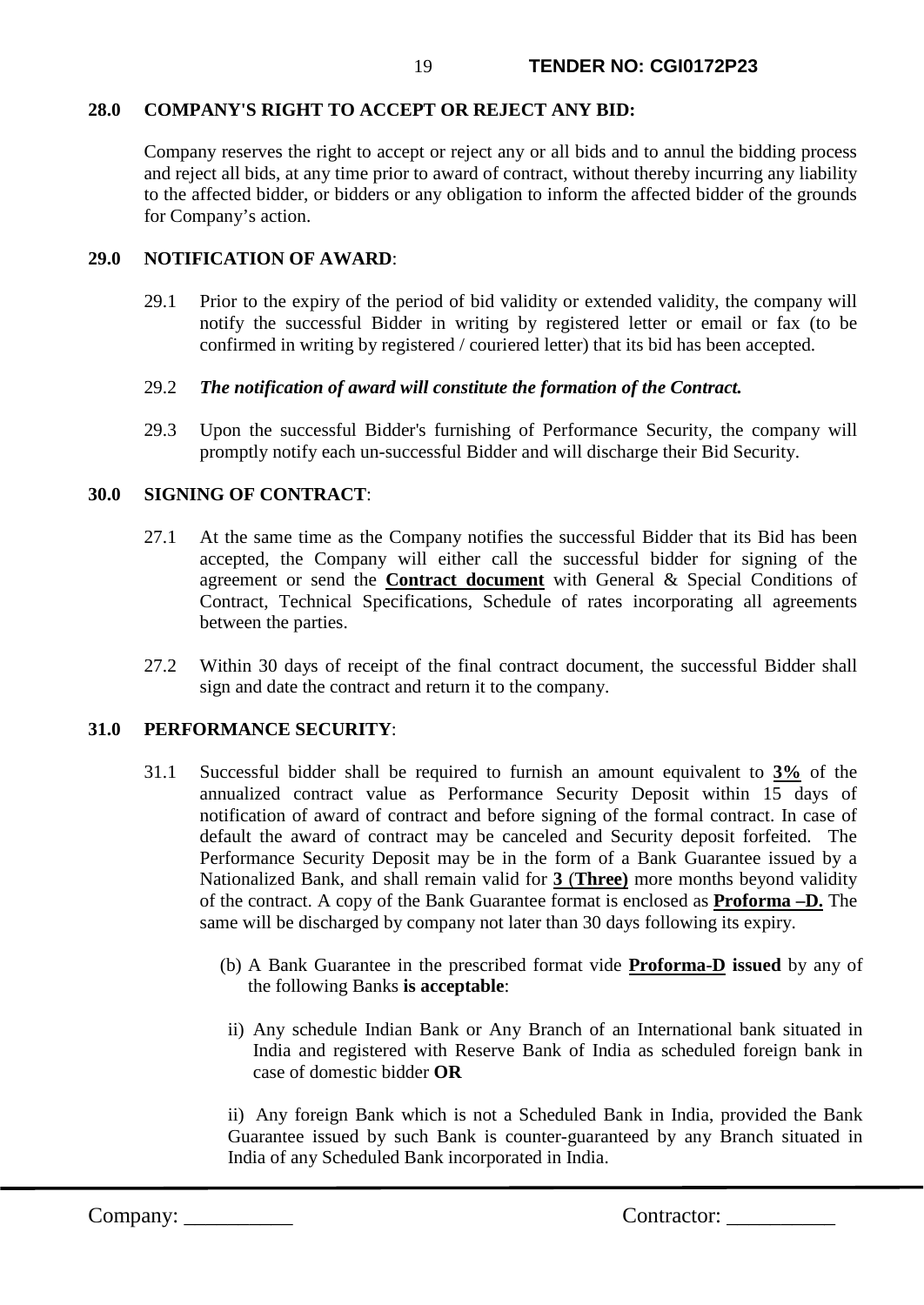(b)**Bank Guarantee issued by a scheduled Bank in India at the request of some other Non-Scheduled Bank of India shall not be acceptable**

*Bank Guarantees issued by Banks in India should be on non-judicial stamp paper of requisite value, as per Indian Stamp Act, purchased in the name of the Banker.*

*The bank guarantee issued by the bank must be routed through SFMS platform as per the following details:*

- *a. (i) "MT760/ MT760 COV for issuance of bank guarantee"* 
	- *(ii) "MT767/ MT767 COV for issuance of bank guarantee"*

*The above message/ intimation shall be sent through SFMS by the BG issuing bank branch to Axis Bank, Guwahati Branch, IFS Code- UTIB0000140, Branch Address – Axis Bank Ltd, Guwahati Branch, chibber House, G S Road, Dispur, Assam, PIN-781005."* 

*b)The vendor shall submit to OIL the copy of SFMS message as sent by the issuing bank branch along with the original bank guarantee* 

- 31.2 The performance security money shall be payable to Company as compensation for any loss resulting from Contractor's failure to fulfill its obligations under the Contract.
- 31.3 Failure of the successful Bidder to comply with the requirements of clause **28.1** shall constitute sufficient grounds for annulment of the award and forfeiture of the Bid Security. In such an event the Company may award the contract to the next evaluated Bidder or call for new bid or negotiate with the next lowest bidder as then case may be.

## **32.0 INTEGRITY PACT:**

- 32.1 OIL shall be entering into an Integrity Pact with the bidders as per format enclosed vide "**SECTION –V- Integrity Pact** "of the tender document. This Integrity Pact Proforma has been duly signed digitally by OIL's competent signatory (Digitally Signed). The proforma has to be returned by the bidder (alongwith the technical bid) duly signed (digitally) by the same signatory who signed the bid, i.e., who is duly authorized to sign the bid. Uploading the Integrity Pact with digital signature will be construed that all pages of the Integrity Pact has been signed by the bidder's authorized signatory who sign the Bid.
	- 32.2 OIL has appointed Shri Sutanu Behuria, IAS (Retd.), Shri Rudra Gangadharan, IAS (Retd.), and Shri Om Prakash Singh, IPS(Retd.) as Independent Monitors (IEM) for a period of 3 (three) years to oversee implementation of Integrity Pact in OIL Bidders may contact the Independent External Monitors for any matter relating to the IFB at the following addresses:
		- a. Shri Sutanu Behuria, IAS (Retd.), E-mail: [sutanu2911@gmaiI.com](mailto:sutanu2911@gmaiI.com)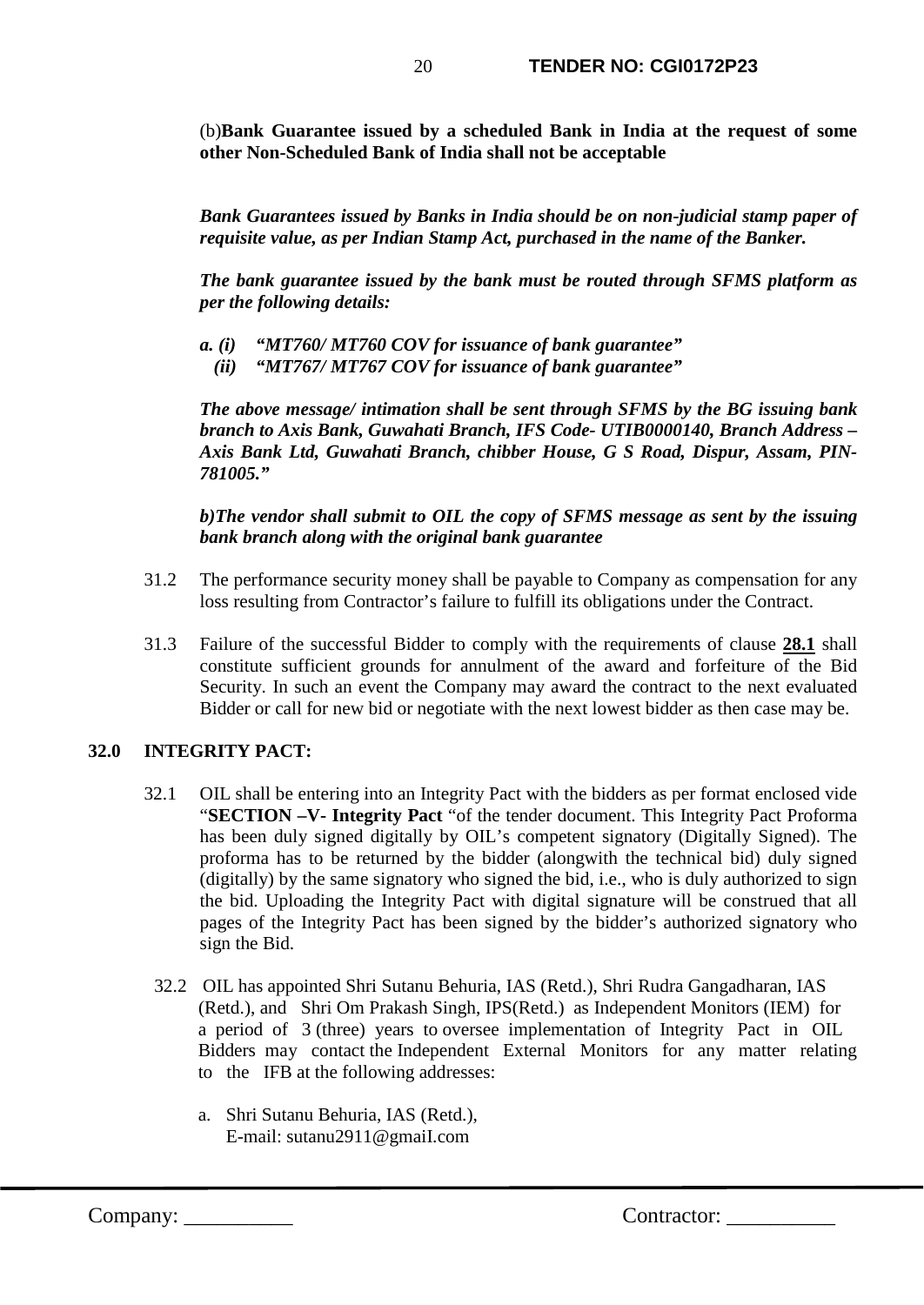- b. Shri Rudra Gangadharan, IAS (Retd.) E-mail: [rudhra.gangadharan@gmail.com](mailto:rudhra.gangadharan@gmail.com)
- c. Shri Om Prakash Singh, IPS(Retd.) , E-Mail: Ops2020@rediffmail.com

## **33.0 COST OF BIDDING:**

- 33.1 The bidder shall bear all cost associated with the preparation and submission of its bid and OIL will in no case be responsible or liable for those costs, regardless of the conduct or outcome of the bidding process.
- 33.2 The Bidder is expected to examine all instructions, forms, terms and specifications in the bidding documents. Failure to furnish all information required by the bidding documents or submission of bid not substantially responsive to the bidding documents in every respect will be at the Bidder's risk and may result in the rejection of its bid without seeking any clarifications.

#### **34.0 SITE VISIT:**

The Bidder, at the Bidder's own cost, responsibility and risk is encouraged to visit and examine the site of work and its surroundings, understand the logistics and obtain all information that may be necessary for preparing the Bid and entering into a Contract for the required services/work. The Contractor shall be deemed prior to Pre-Bid Conference & submitting their Bid to have:

- a) Inspected and examined the Site and its surroundings and carried out such surveys as it considers necessary;
- b) Satisfied itself as to the nature of the work and materials necessary for the execution of the Works;
- c) Satisfied itself as to the circumstances at the Site, including, without limitation, the ground and sub-soil, the form and nature of the Site and the climate and hydrological conditions of the Site;
- d) Satisfied itself as to the means of communication with and access to  $\&$  through the Site, the accommodation it may require and the precautions and the times and methods of working;
- e) Obtained for itself all necessary information as to the risks, contingencies and all other circumstances, which may influence or affect the Contract price and its obligations under the Contract;
- f) Satisfied itself with all the Indian as well as local conditions, factors and legislation which may have any effect on the execution of the work covered under the Bid Document.
- g) Ascertained the general labour position at the Site and have understood the cost associated with engagement of the labours.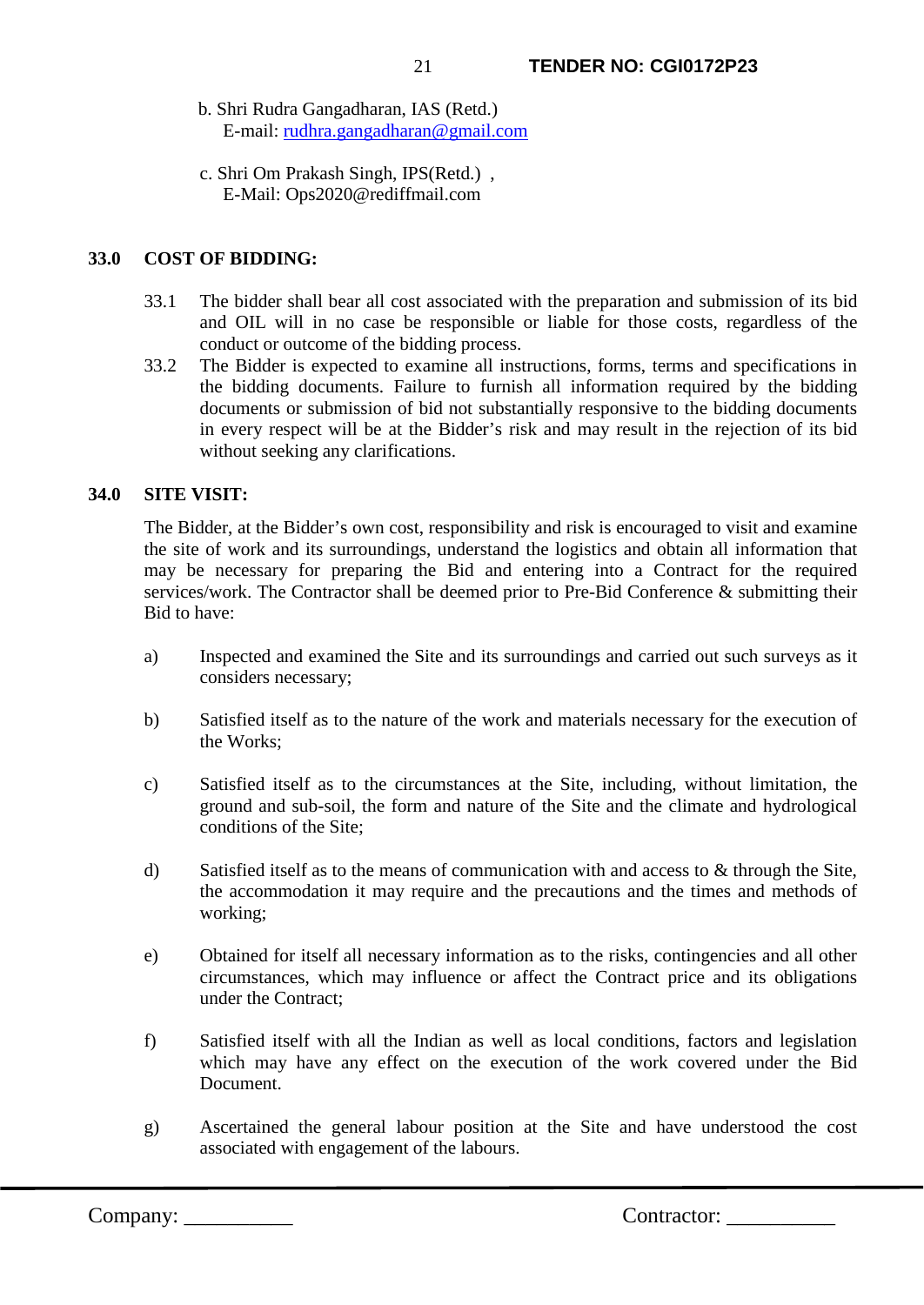## **35.0 GENERAL:**

- 35.1 The bids can only be submitted in the name of the Bidder who has been permitted to participate in the bid. The bid papers, duly filled in and complete in all respects shall be submitted together with requisite information and Annexures. It shall be complete and free from ambiguity, change or interlineations.
- 35.2 The bidder should indicate at the time of quoting against this tender their full postal and Fax/Email addresses.
- 35.3 The bid including all attached documents shall be digitally signed by duly authorized representative of the bidding company.

#### **36.0 SPECIFICATIONS:**

Before submission of Bids, Bidders are requested to make themselves fully conversant with all Conditions of the Bid Document and other relevant information related to the works/services to be executed under the contract.

- **37.0** The bidders are required to furnish the composition and status of ownership of the firm in whose name tender documents have been purchased /issued along with one or more of the following documentary evidences (which are applicable to the bidder) in support of the same.
	- 37.1. **In case of Sole Proprietorship Firm**-Copies of Telephone/Electricity/Mobile Bill, PAN, latest Income Tax Return indicating therein the name, business and residential address, E-mail and telephone numbers of the owner and copies of GST and Central Excise Registration Certificate.
	- 37.2 **In case of HUF**-Copies of Telephone/Electricity/Mobile Bill, PAN, latest Income Tax Return, Family Arrangement indicating therein the name, residential address, E-mail and telephone numbers of the owners in general and Karta in particular and copies of GST and Central Excise Registration Certificate.
	- 37.3 **In case of Partnership Firm**-Copies of Telephone/Electricity/Mobile Bill, PAN, latest Income Tax Return indicating therein the name, residential address, E-mail and telephone numbers of all the partners(including the Managing Partner), registered partnership agreement/deed and copies of GST and Central Excise Registration Certificate.
	- 37.4 **In case of Co-Operative Societies**-Copies of Telephone/Electricity/Mobile Bill, PAN, latest Income Tax Return indicating therein the name, residential address, E-mail and telephone numbers of all the Directors or persons who are at the helm of affairs, registration certificate from Registrar of Co-Operative Societies and copies of GST and Central Excise Registration Certificate.
	- 37.5 **In case of Societies registered under the Societies Registration Act** -Copies of Telephone/Electricity/Mobile Bill, PAN, latest Income Tax Return indicating therein the name, residential address, E-mail and telephone numbers of all the Directors or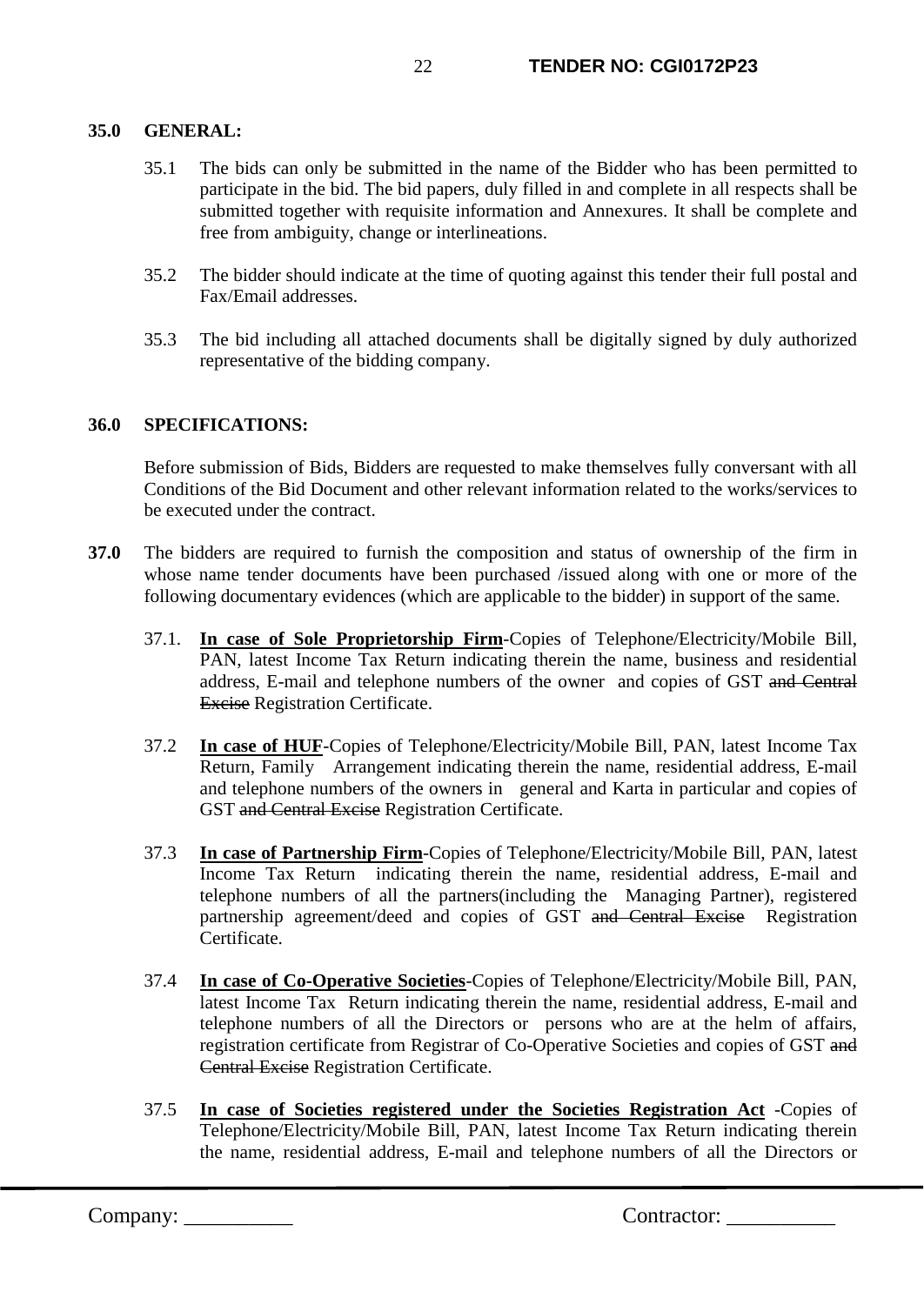## 23 **TENDER NO: CGI0172P23**

persons who are at the helm of affairs, registration certificate from the Registrar of the state and copies GST and Central Excise Registration Certificate.

- 37.6 **In case of Joint Stock Companies registered under the Indian Companies Act** Copies of Telephone/Electricity/Mobile Bill, PAN, latest Income Tax Return indicating therein the name, residential address,E-mail and telephone numbers of all the Directors or persons who are at the helm of affairs, Certificate of Incorporation from the Registrar of Companies, Memorandum and Articles and copies of GST and Central Excise Registration Certificate.
- 37.7 **In case of Trusts registered under the Indian Trust Act** Copies of Telephone/Electricity/Mobile Bill, PAN, latest Income Tax Return indicating therein the name, residential address, E-mail and telephone numbers of all the Trustee or persons who are at the helm of affairs, registration certificate from the Registrar of the state, Trust Deed and copies GST and Central Excise Registration Certificate.

----------------- \*\*\*\*\*\*\*\*\*\*\*\*\*\*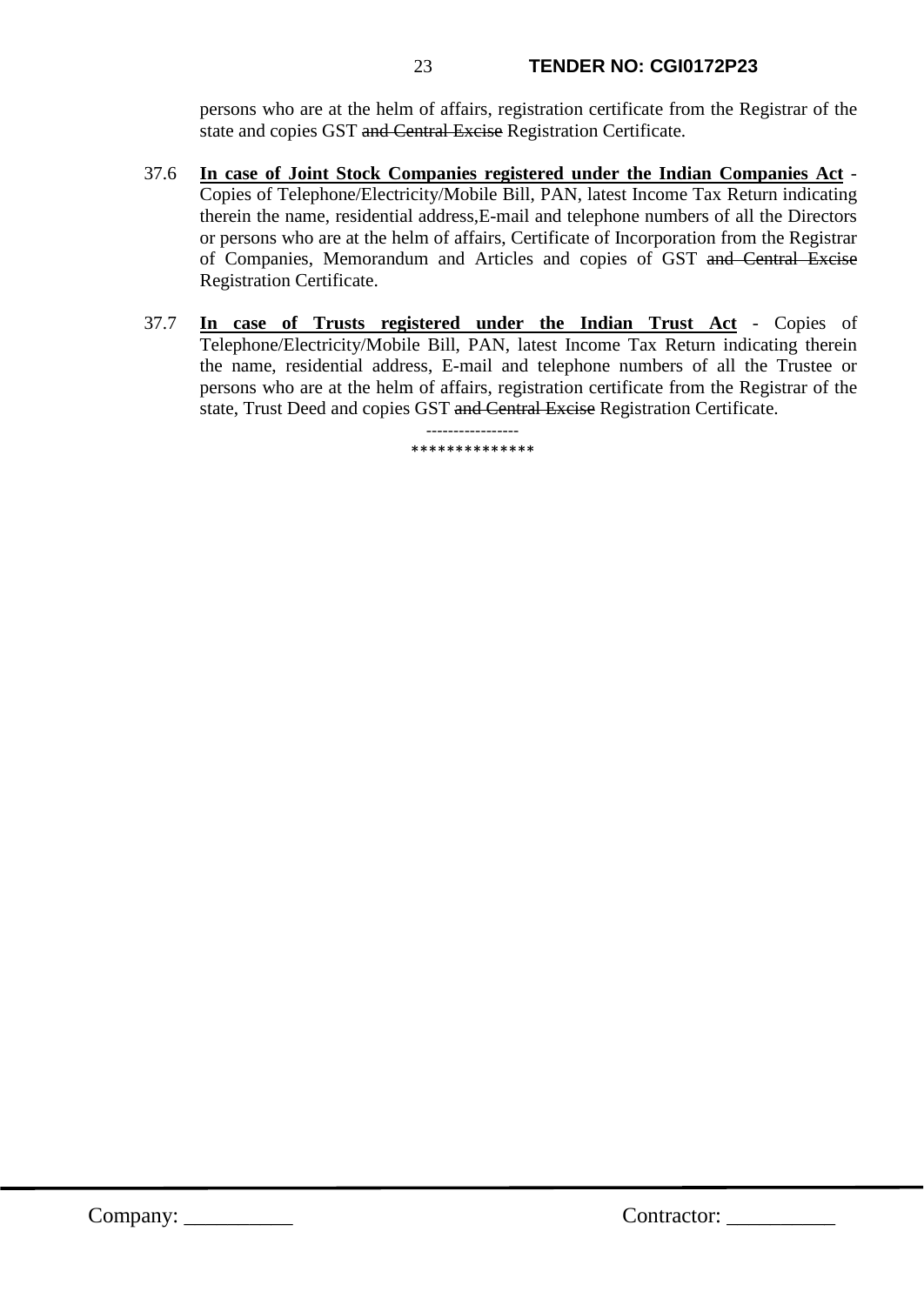## **BID REJECTION CRITERIA (BRC) / BID EVALUATION CRITERIA (BEC)**

#### **1.0. BID REJECTION CRITERIA (BRC):**

The bid shall conform to the specifications and terms and conditions given in the Bidding Documents. Bids will be rejected in case material and services offered do not conform to the required parameters stipulated in the technical specifications. Notwithstanding the general conformity of the bid to the stipulated specifications, the following requirements will have to be particularly met by the Bidders without which the same will be considered as non-responsive and rejected. All the documents related to BRC shall be submitted along with the Techno-Commercial Bid.

#### **1.1 FINANCIAL CRITERIA: ANNUAL TURN OVER**

- **a)** Annual financial turnover as per Audited Annual Reports in any of the preceding 3 financial years to be reckoned from the original bid closing date should be at least **Rs. 8,43,600.00**
- b) For consortium

i) At least one member of the consortium to meet the above criteria of **50%** turnover.

ii) The other members of consortium should meet minimum **25%** turnover requirement.

#### **b) Period for consideration: In any of preceding 3 financial years**

#### c) **Net worth: Positive for the preceding financial / accounting year**.

- d) Considering the time required for preparation of Financial Statements, if the last date of preceding financial/ accounting year falls within the preceding six months reckoned from the original bid closing date and the Financial Statements of the preceding financial / accounting year are not available with the bidder, then the financial turnover of the previous three financial / accounting years excluding the preceding financial / accounting year will be considered. In such cases, the Net worth of the previous financial/ accounting year excluding the preceding financial/ accounting year will be considered. However, the bidder has to submit an affidavit/undertaking certifying that the balance sheet/ Financial Statements for the financial year 2021-2022 (or as the case may be) has actually not been audited as on original bid closing date.
- e) For proof of Annual Turnover & Net worth any one of the following document must be submitted along with the bid: -
- i) **A certificate issued by a practicing Chartered/Cost Accountant (with Membership Number, Firm Registration Number and UDIN), certifying the Annual turnover & Net worth. OR** OR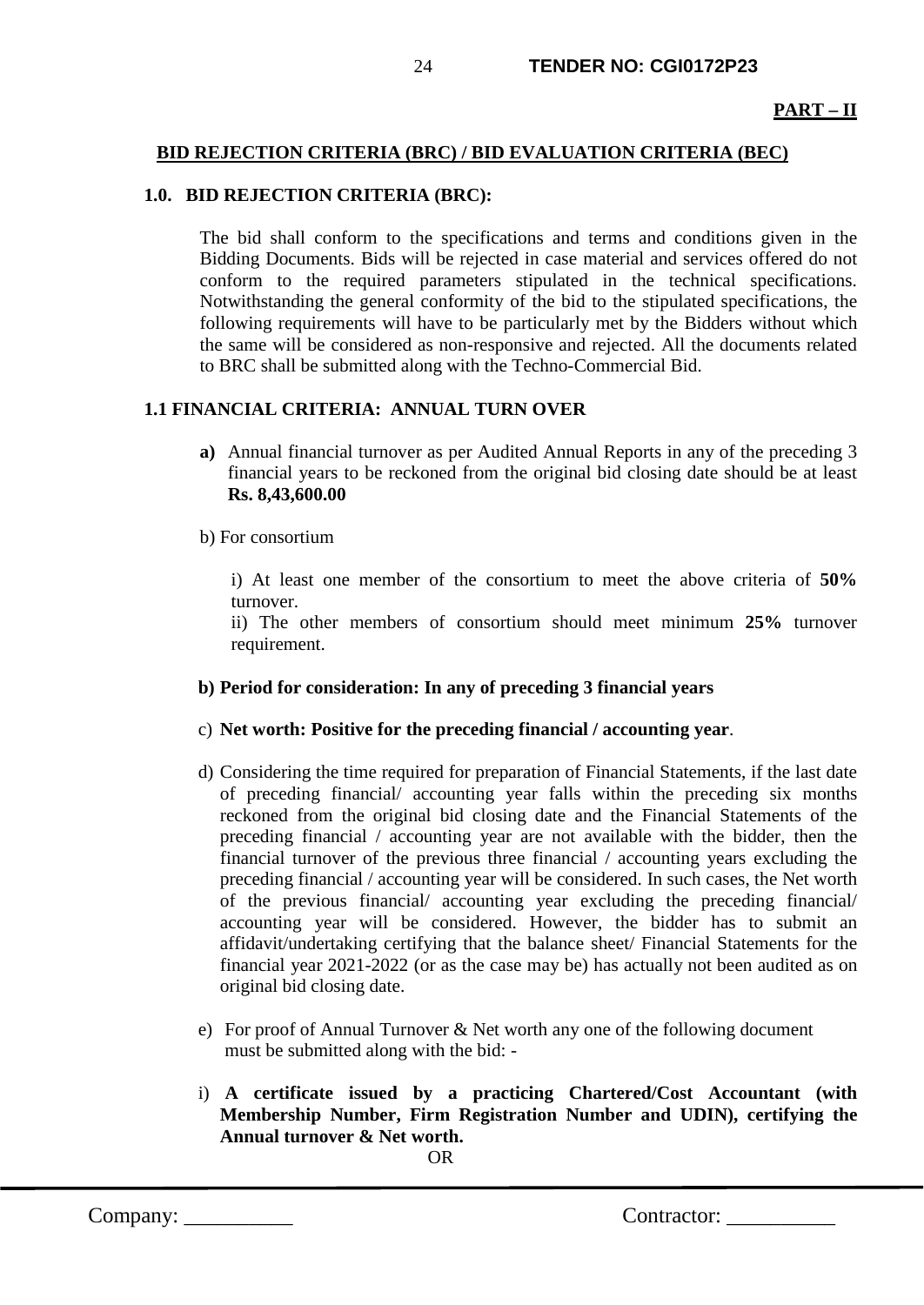- ii) Audited Balance Sheet along with Profit & Loss account.
- iii) **Mentioning of UDIN (Unique Document Identification Number) is mandatory for all Certificates issued w.e.f. February 1, 2019 by Chartered Accountant in Practice**
- f) In case the bidder is a Central Govt. Organization/PSU/State Govt. Organization/Semi-State Govt. Organization or any other Central/State Govt. Undertaking, where the auditor is appointed only after the approval of Comptroller and Auditor General of India and the Central Government, their certificates may be accepted even though FRN (Firm Registration Number) is not available. However, bidder will have to provide documentary evidence for the same.

## **1.2 TECHNICAL CRITERIA:**

## A) **EXPERIENCE**: Bidders must have:

Relevant experience of having successfully completed one "similar work" of value **Rs. 14,06,000.00** with PSUs / Central Govt. Org. / State Govt. Organization in last 7(Seven) years to be reckoned from date of bid closing.

"Similar work mentioned above means '**Providing services of hired bus service**'.

Documentary proof must be furnished in support of the experience by way of purchase order / work order / contract document along with completion certificate from the Organization to which such services have been rendered.

For proof of requisite experience and relevant technical requirements, any one of the following documents/photocopies must be submitted along with the bid:

1. In case of OIL's **registered** vendors, who are providing similar services for at least six months in the last three years as on Bid closing date (BCD) in any organizations will be exempted from submission of documents under clauses of Financial and Experience criteria of BRC conditions. Bidder must have registered as transport service. They will have to provide the following documentary evidence.

i) Copy of Certificate of Completion (COC)/ Work Orders /Certificate of Payments (COP) / Service entry Sheet (SES) of jobs successfully executed during the last seven years ending bid closing date, showing gross value of the job done, Nature of job done and Time period covering the financial year(s) as per NIT. It may be clearly noted that simply mentioning of OIL Contract Number or Work order will not be accepted.

2. In case of a bidder NOT being an OIL Contractor, then a relevant Certificate issued by PSUs or Central Govt. or State Govt. or Reputed Private Organization in last seven years from date of original bid closing date showing:

- a) Gross value of job done; and
- b) Nature of job done; and
- c) Time period covering the financial year(s) as per NIT; and
- d) Clearly mentioning job completion date.
- e) **FORM 16(A)** has to be submitted in support of experience certificate of private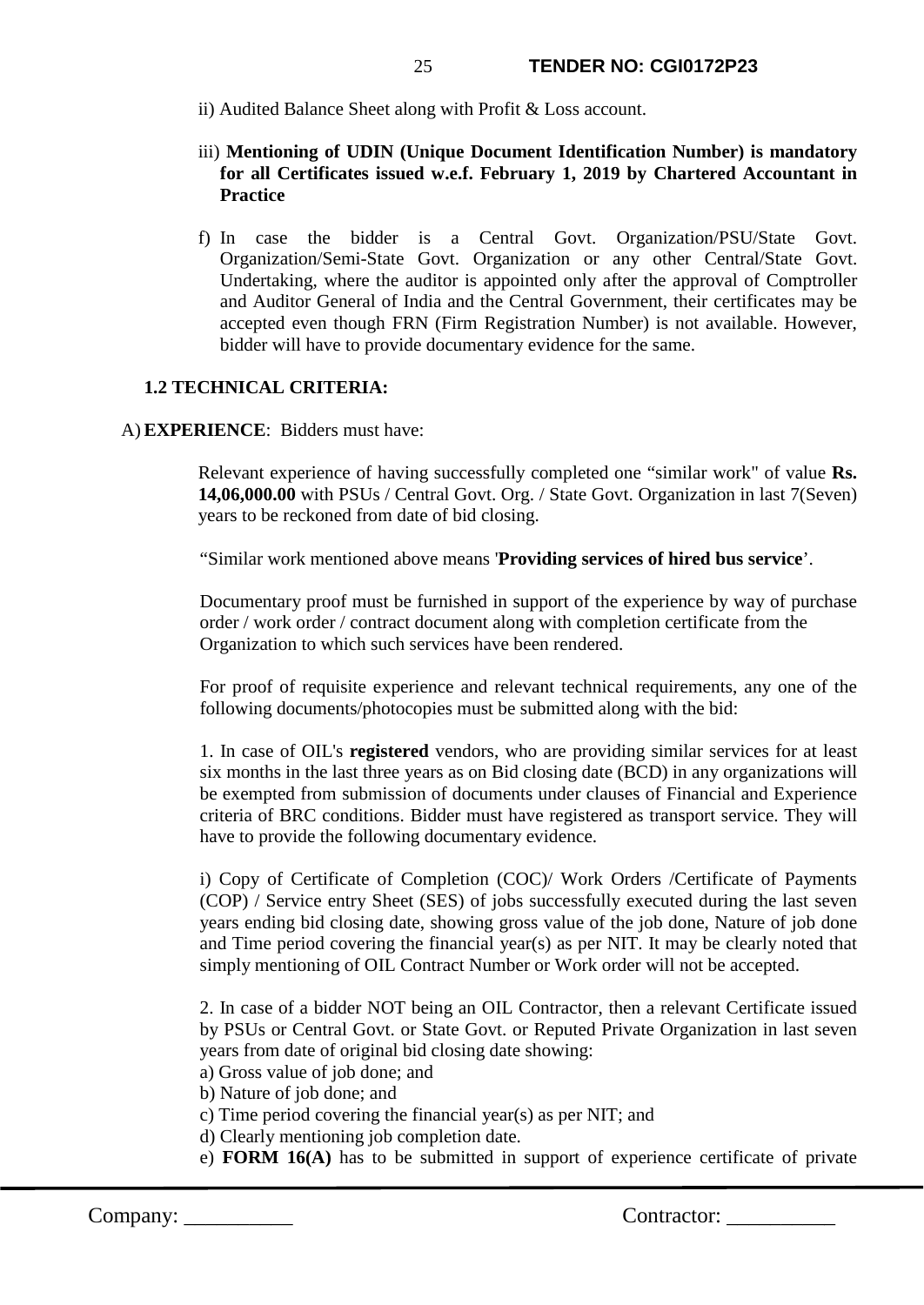organizations.

Bidder must have registered as transport service.

## **NON- SUBMISSION OF THE DOCUMENTS AS SPECIFIED IN BRC ABOVE WILL RESULT IN REJECTION OF BIDS.**

## **NOTE-:**

- (i) A job executed by a bidder for its own organization / subsidiary cannot be considered as experience for the purpose of meeting BEC.
- (ii) In case of tenders for Annual rate contracts / Maintenance and Service contracts, if the prospective bidder is executing rate / maintenance /service contract which is still running and the contract value / quantity executed prior to due date of bid submission is equal to or more than the minimum prescribed value in the BEC such experience will also be taken in to consideration provided that the bidder has submitted satisfactory work / supply / service execution certificate issued by end user.
- 1.3 All the supporting documents in compliance to BEC requirements above shall be scanned and uploaded along with the technical bid. Non-submission of the documents will result in rejection of bids.
- 1.4 Any bid not complying BEC requirements shall be summarily rejected.
- 1.5 Bidders must have **PF Account** in their name issued by Regional Provident Fund Commissioner. Bidders must have **ESI Account** in their name. Documentary evidence of the same is to be submitted.
- 1.6 Deviation to the following provision of the tender document liable for rejection of Bid: i. Firm price ii. EMD / Bid Bond iii. Scope of work iv. Specifications v. Price Schedule vi. Delivery / Completion Schedule vii. Period of Validity of Bid viii. Liquidated Damages ix. Performance Bank Guarantee / Security deposit x. Guarantee of material / work xi. Arbitration / Resolution of Dispute xii. Force Majeure xiii. Applicable Laws xiv. Integrity Pact, if applicable xv. Any other condition specifically mentioned in the tender documents elsewhere that
- 1.7 Other Information /Documents: Bidders must furnish the following information with relevant documents wherever necessary:

non-compliance of the clause lead to rejection of the bid.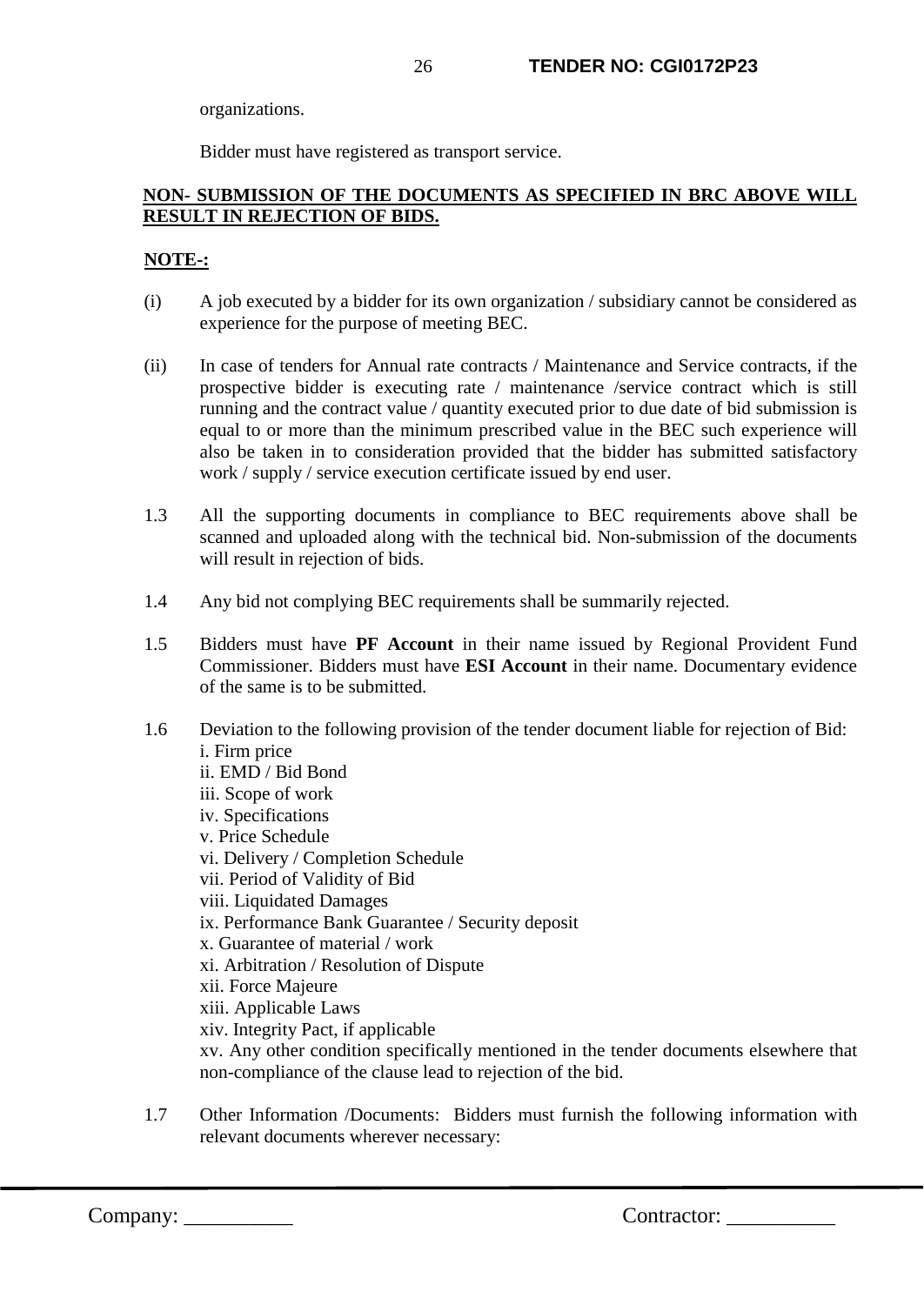- a) Tax Exemption Certificate, if any, if /applicable.
- b) PAN no. (photocopy of the PAN card required).
- c) GST registration No.
- d) Bank account No. with name of Bank, Type of account, Bank address.
- e) P.F. Account No. / Code.
- f) ESI registration no.
- g) *Price quotation of the offered vehicle from the Authorized Motor Vehicle Dealer along with the offer.*
- 1.8 The successful bidder /contractor shall undertake to indemnify the company against all claims which may arise under the under noted Acts during signing of the contract:
- a) The FACTORY Act 1948
- b) The Minimum Wages Act 1948
- c) The Workman's compensation Act 1923
- d) The payment of wages Act 1963
- e) The payment of Bonus Act 1965
- f) The Contract Labour (Regulation and Abolition) Act 1970 and the rules framed thereunder.
- g) Employees' Pension Scheme 1995.
- h) Interstate Migrant (regulation of Employment and Condition of Service) Act 1979
- i) The Employees Provident Fund and Miscellaneous Provisions Act 1952
- j) AGST Act/VAT
- k) GST Act
- 1.9 Documentary Evidence in support of sound financial standing, Bank Account Number from any Nationalized Bank and PAN card number to be submitted by bidder.

## 1.10. **COMMERCIAL:**

- 1.10.1. Bidder shall submit the offer under "**Single Stage Two Bid System"** "Technical bid" and the "Price Bid".
- 1.10.2. The Integrity Pact as per Section-V has to be submitted/uploaded by the bidder (along with the technical bid) duly signed (digitally) by the same signatory who signed the bid, i.e., who is duly authorized to sign the bid. Uploading the Integrity Pact with digital signature will be construed that all pages of the Integrity Pact has been signed by the bidder's authorized signatory who sign the Bid. A bid submitted without integrity pact will be summarily rejected.
- 1.10.3. The Technical Bid should not have any price indication.
- 1.10.4. Bidder shall upload Bid Security Declaration as referred in Relevant Section of the Bid document along with technical bid. Any bid for which bid security declaration is not received before due Date of Bid Closing will be rejected.
- 1.10.5. Validity of the bid shall be minimum **120 days**. Bids with lesser validity will be rejected.
- 1.10.6. Any bid received in the form of Telex/Cable/Fax/E-mail/ Telephone call will not be accepted.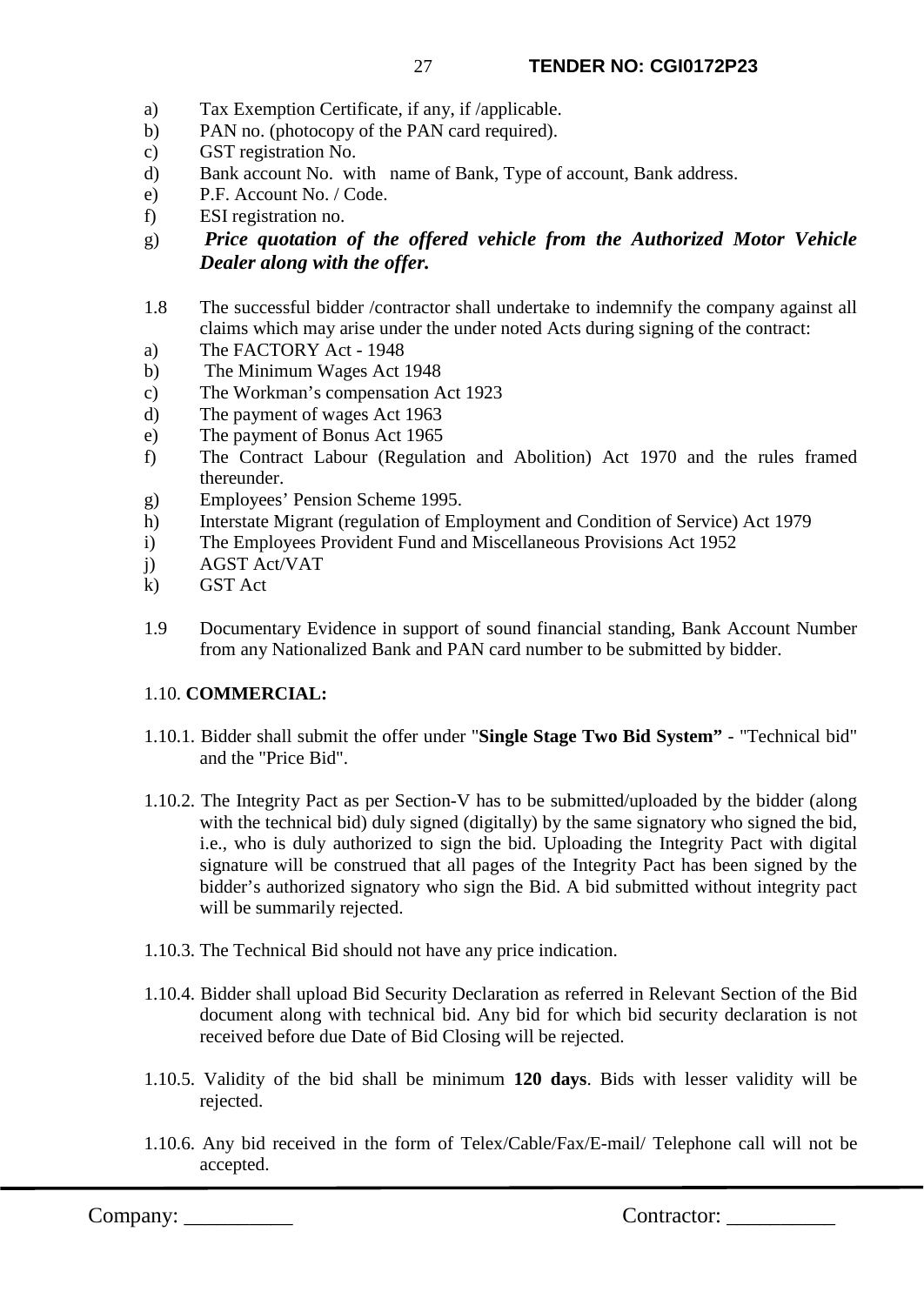- 1.10.7. Bidders must quote clearly and strictly in accordance with the price schedule outlined in relevant section of Bidding Documents; otherwise the bid will be rejected.
- 1.10.8. Any bid containing false statement will be rejected.
- 1.10.9. The Bid Documents are not transferable. Bids made by parties who have not purchased the Bid Documents from the Company will be rejected.
- 1.10.10. Any Bid received by the Company after the deadline for submission of bids prescribed by the Company will be rejected.
- 1.10.11. Price quoted by the successful Bidder must be firm during the performance of the Contract and not subject to variation on any account. A bid submitted with an adjustable price will be treated as non-responsive and rejected.
- 1.10.12. The following Clauses with all its sub-clauses should be agreed in toto, failing which the bid will be rejected. To this effect Bidder shall submit an undertaking along with the Technical Bid.
	- a) Performance Security Clause
	- b) Force Majeure Clause
	- c) Termination Clause
	- d) Settlement of disputes Clause
	- e) Liquidated Damages Clause.
	- f) Acceptance of Jurisdiction and applicable law.
	- g) Tax liabilities clause.
	- h) Insurance clause.
	- i) With holding clause.
	- j) Liability clause.
	- k) Set off clause

#### 1.11. **GENERAL:**

- 1.11.1. In case Bidder takes exception to any clause of Tender Document not covered under BEC/BRC, then the Company has the discretion to load or reject the offer on account of such exception if the Bidder does not withdraw/ modify the deviation when/as advised by the Company. The loading so done by the Company will be final and binding on the Bidders. No deviation will however, be accepted in the clauses covered under BEC/BRC.
- 1.11.2. **To ascertain the substantial responsiveness of the bid the Company reserves the right to ask the Bidder for clarification in respect of clauses covered under BEC/BRC also and such clarification fulfilling the BEC/BRC clauses must be received on or before the deadline given by the Company, failing which the offer will summarily be rejected.**
- 1.11.3. In case, any of the clauses in the BEC/BRC contradict with other clauses of Bid Document elsewhere, then the clauses in the BEC/BRC shall prevail.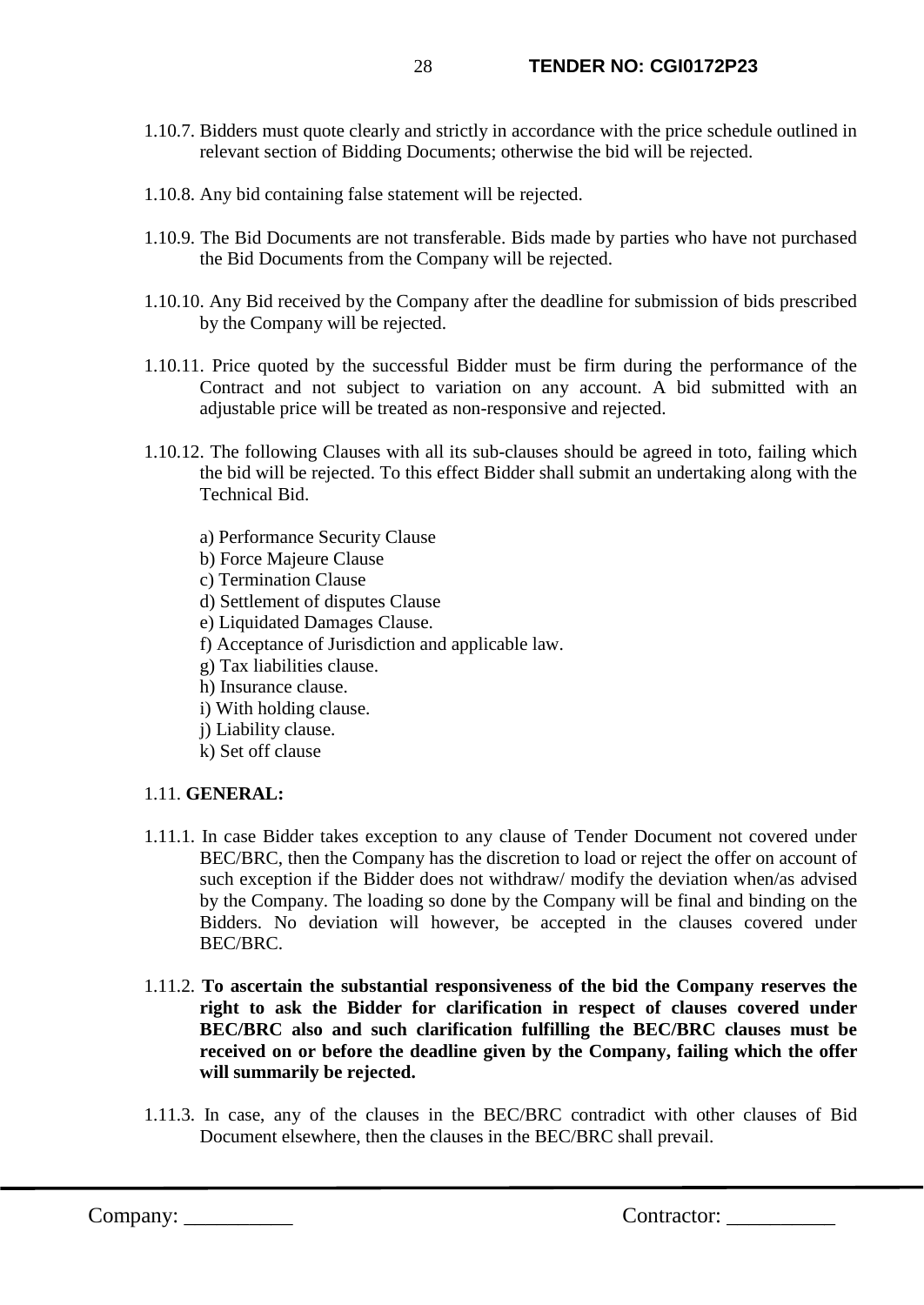- 1.11.4. Bidder shall fulfill all the relevant clauses applicable for this e-Tender.
- 1.11.5. The original copy of documents [submitted by bidders(s)] shall have to be produced by bidder(s) to OIL as and when asked for.
- **1.12 Bidders will have to submit documents having the detailed postal address in the name of the firm /owner which shall substantiate the proof of office establishment for at least 1 year reckoned from the original BCD within 50 KM of PL locations where the services need to be provided i.e. (PHQ/ GUWAHATI, ASSAM) Documentary evidence must be provided in the form of Municipality trade license or other such documents as per the following which satisfies as a proof of having the office establishment: --**
- **1. Trade License with detailed postal address issued by the local authority in the name of the firm /owner.**
- **2. GST Registration Certificate with detailed postal address in the name of the firm /owner.**
- **3. Landline phone bill with detailed postal address in the name of the firm /owner.**
- **4. Electricity bill for last one year in the name of the Firm with detailed postal address in the name of the firm /owner.**

**"Additionally, the names of the areas covering the 50 Km radius may be mentioned".**

- 2. BID EVALUATION CRITERIA (BEC):
- 2.1. The bids conforming to the technical specifications, terms and conditions stipulated in the bid documents and considered to be responsive after subjecting to the Bid Rejection Criteria will be considered for further evaluation as per the Bid Evaluation Criteria.
- 2.2. To ascertain the inter-se-ranking, the comparison of the responsive bids will be made on the basis of total amount quoted for the items of SOQ (i.e. fixed monthly charge X **48months**, Running Charge per KM X the Estimated KM indicated i.e. **4000 Km/month**) for each vehicle of the tender.
- 2.3. Quoted rates must be in conformity with the applicable minimum wage as applicable otherwise bid will be rejected.
- 2.4. **In case more than one bidder emerges as lowest bidder due to equal rate quoted by the bidder, then the lowest bidder will be decided by draw of lots. Company's decision in this regard is final and binding to all bidders.**
- 2.5. **Contracts on the basis of "One Bidder-One-Vehicle" will be awarded to the successful bidders as per priority of the Draw-of-Lots against actual requirement of the Company. The contract shall be as per offered rates and other terms and conditions of the tender.**

**a) The lowest techno-commercially acceptable bidder (L1) will be determined by the rates quoted for each vehicle. The bidder with lowest rate per vehicle will be**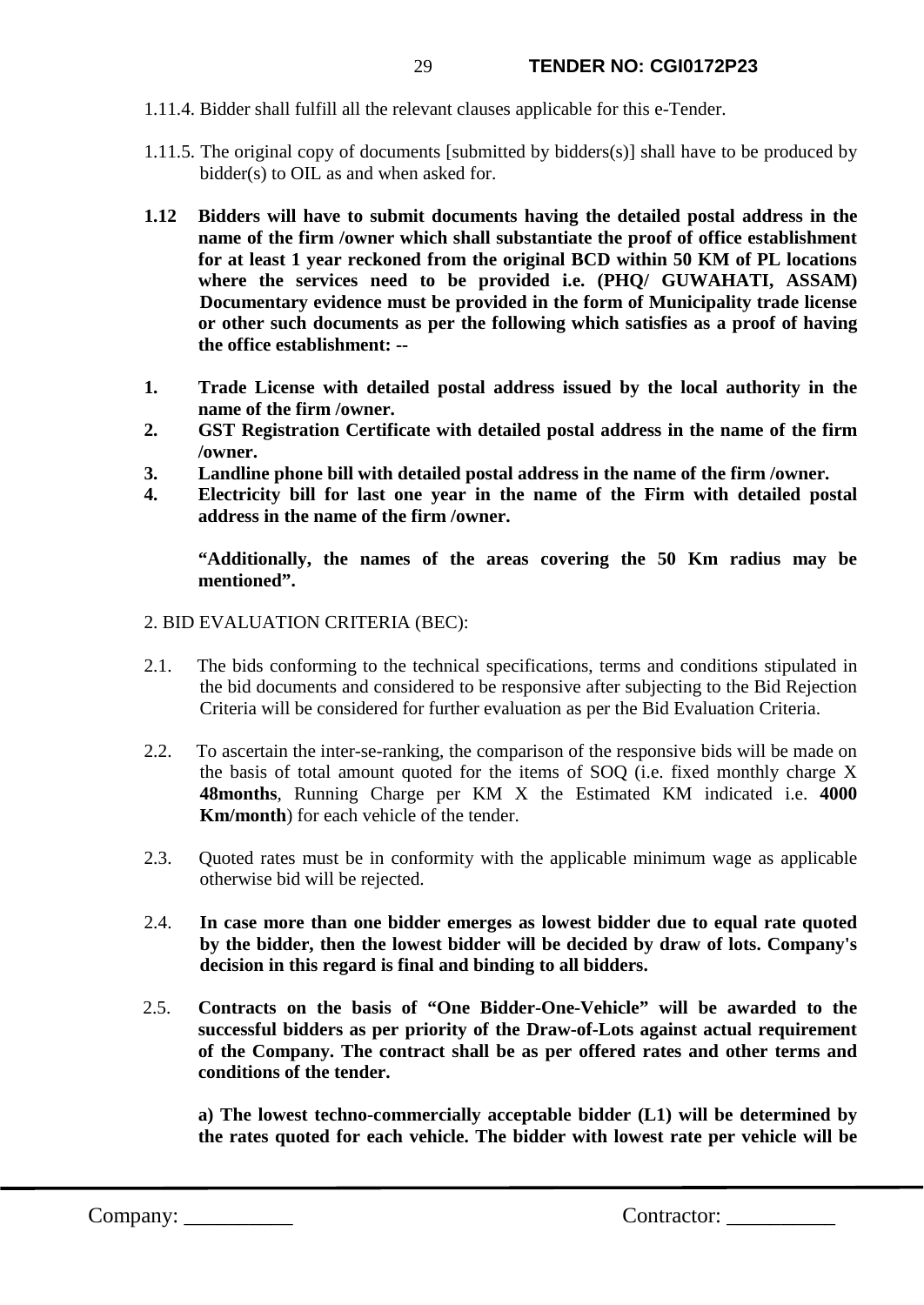**declared as L1. Similarly, techno-commercially acceptable bidder offering the next higher rate will be ranked as L2, L3, L4 and so on for each vehicle.** 

**b) In the case where only a single bidder emerges L1 for each vehicle, L2 bidder(s) will then be offered to provide the service of tendered vehicle subject to matching their rates with L1 bidder. However, if any of the other bidders refuses to match their price to that of L1 bidder, the next lowest bidder will be considered for award of contract subject to matching their price to L1 bidder.** 

**Subsequently, when more than one bidder emerges as lowest (L1) bidders due to equal rates quoted (or after matching of prices), then the successful bidder for award of contract of each vehicle will be decided by draw of lots. All technocommercially qualified L1 bidders will be eligible for "draw of Lots". However, the first successful winner in the "draw of Lots" will not be eligible for 2nd & subsequent rounds of "draw of Lots" and the second successful winner will not be eligible for 3rd & 4th round of "draw of Lots", and so on. The allotment of the vehicles will be on the basis of 'One Person One Vehicle' only. Company's decision in this regard is final and binding to all bidders.**

c) The original rates quoted by the bidders will not be allowed to increase under any circumstances.

d) In case participating MSEs quote price within price band of L1+15%, such MSE shall be considered for award of contract by bringing down their price to L1 price in a situation where L1 price is from someone other than a MSE.

2.6 **Original Bid closing date will be considered for evaluation of BRC criteria even in case of any extension of the original Bid Closing Date.**

\*\*\*\*\*\*\*\*\*\*\*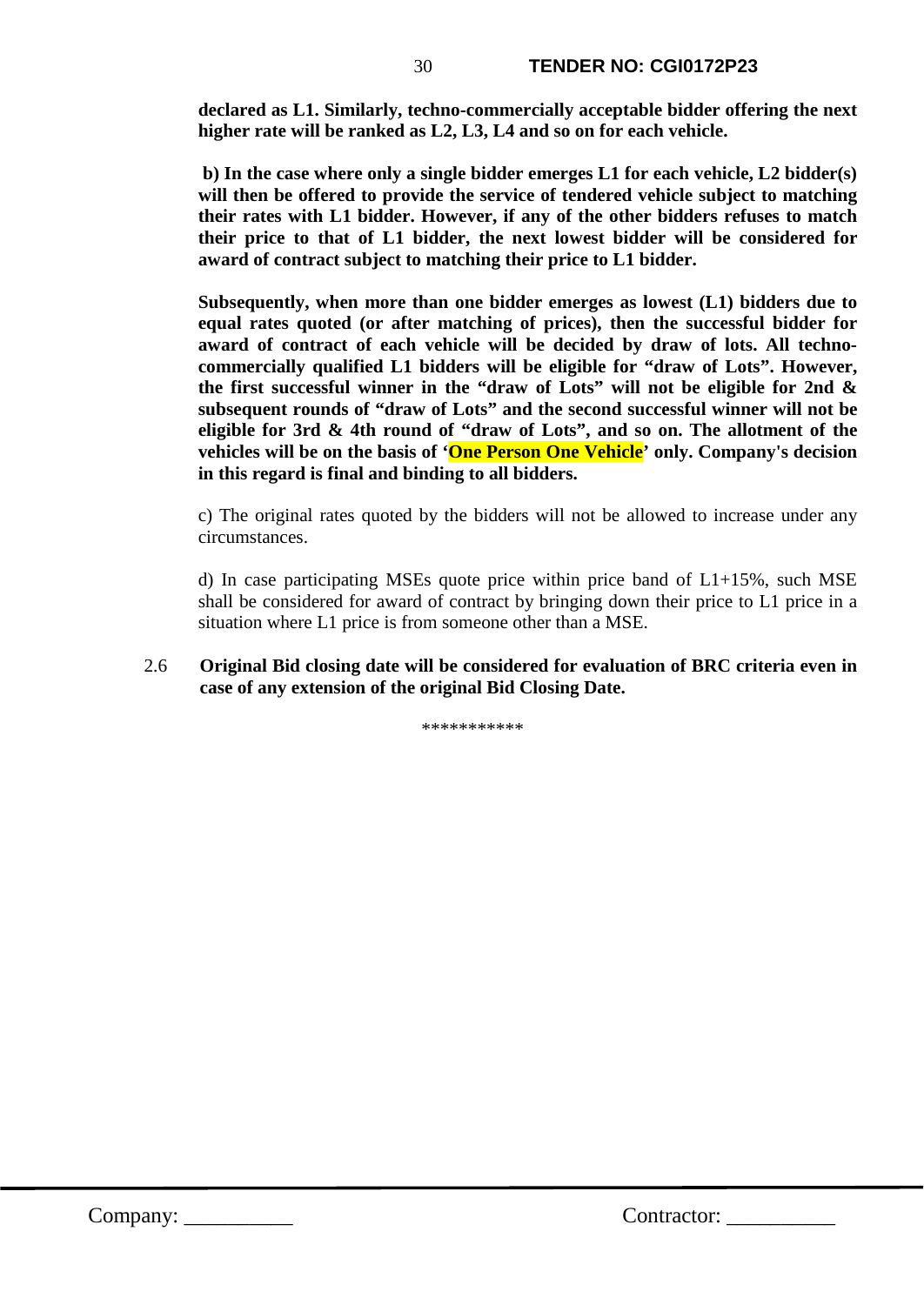#### **SECTION-I**

#### **GENERAL TERMS AND CONDITIONS**

#### **1.0 DEFINITIONS**

In this contract, unless the context otherwise requires:

- 1.1 "AGREEMENT" means this service agreement.
- 1.2 "AREA OF OPERATIONS" means the Company's oilfield operations in the States of **ASSAM.**
- 1.3 "BASE STATION" means the station where the vehicle(s) shall be permanently based, which may be changed at the discretion of the Company.
- 1.4 "BID OPENING DATE" means the date on which the Tender was opened by the Company against the finalization of this agreement.
- 1.5 "BREACH OF CONTRACTUAL OBLIGATION" means amongst others also the following:
	- i) Carriage of unauthorized passengers by the Transport Supplier while under this agreement with the Company:
	- ii) Unauthorized use of the vehicle(s)/equipment when released to the Transport Supplier for undertaking its deployment for any other business purpose;
	- iii) Withdrawal of vehicle(s) from the service before expiry of the term of this Agreement for any reason whatsoever without the consent/instruction of the Company's authorized representative;
	- iv) Failure of the Transport Supplier to place the vehicle(s) for periodic inspection as per schedule as directed by Company's Authorized representative /Engineer.
	- v) Failure to park the vehicle(s) after release on close of working hours at place designated by Company's authorized representative/Engineers.
	- vi) The vehicle must be owned and registered in the name of the contractor during the entire tenure of the contractual period including extension period, if any.
- 1.6 "COMPANY" means Oil India Limited.
- 1.7 "COMMENCEMENT OF SERVICE" means the actual date of placement of the first Vehicle(s) under this Agreement.
- 1.8 "COMPANY's Authorized Representative / Engineer" means Chief General Manager (PLS) or his nominee
- 1.9 CREW: Means Supervisors, operators, Drives, Handymen/ Helper(s)/Jugalees attached to the vehicle(s).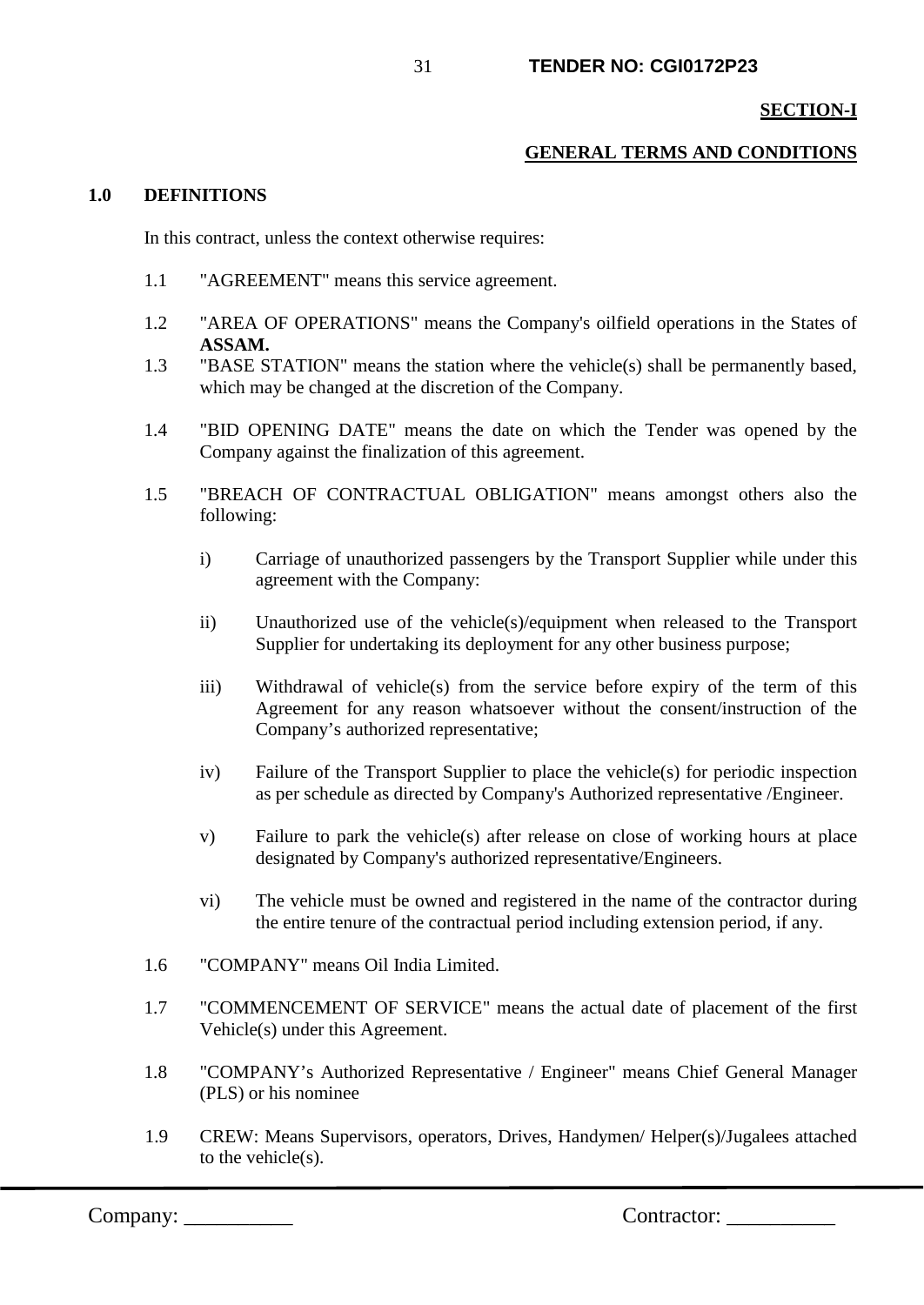- 1.10 "DUE DATE OF PLACEMENT" means the date stipulated in the contract for placement of the vehicle(s).
- 1.11 "DETERIORATED CONDITION OF VEHICLE(S) means any vehicle(s) found not acceptable to Company's Authorised Representative/Engineer after mechanical inspection and/or vehicle(s) found to be unworthy of undertaking the services envisaged under the provisions of this Agreement and /or vehicle(s) which is/are facing repeated breakdown due to inadequate, improper and timely repairs and maintenance and / or vehicle(s)/equipment refused by the Company's Engineer/user department as being unfit.
- 1.12 "DAILY LOG BOOK" means the format for recording the duty details on a day-to-day basis during the tenure of this Agreement.
- 1.13 "DRIVER / OPERATOR" means an individual possessing sound mental and physical health who must be in possession of an appropriate professional Driving License and P.S.V. Badge issued by the Regional Transport Authority/competent authority.
- 1.14 "DEFAULT" means any of the following commissions or omissions by the Transport Supplier or his/her crew which will lead to shut down of vehicle(s) and/or breach of contractual obligations:
	- a) Delay in initial placement of vehicle(s) beyond the stipulated date;
	- b) Unsuitability of the Driver or assigned/Attendant and/or working crew;
	- c) Drunkenness and intoxication of the driver and/or the Attendant/crew;
	- d) Non-availability of vehicle(s) due to any reason, whatsoever, including but not limited to the following conditions:
		- i) Deteriorated mechanical condition of the vehicle(s) and/or breakdown;
		- ii) Due to inadequate routine maintenance
		- iii) Time taken for routine servicing / maintenance in any particular month in excess of time allowed for such maintenance in any month
	- e) Non-possession of valid permits and licenses for the crew and vehicle(s)
	- f) Non-supply of fuel;
	- g) Delay in placement of vehicle(s) on any day as per the instruction of the Company's Authorized Representative/ Engineer and or unauthorized and untimely release of vehicle(s)/equipment on any day without prior permission and authorization from the Company Engineer during the tenure of this Agreement;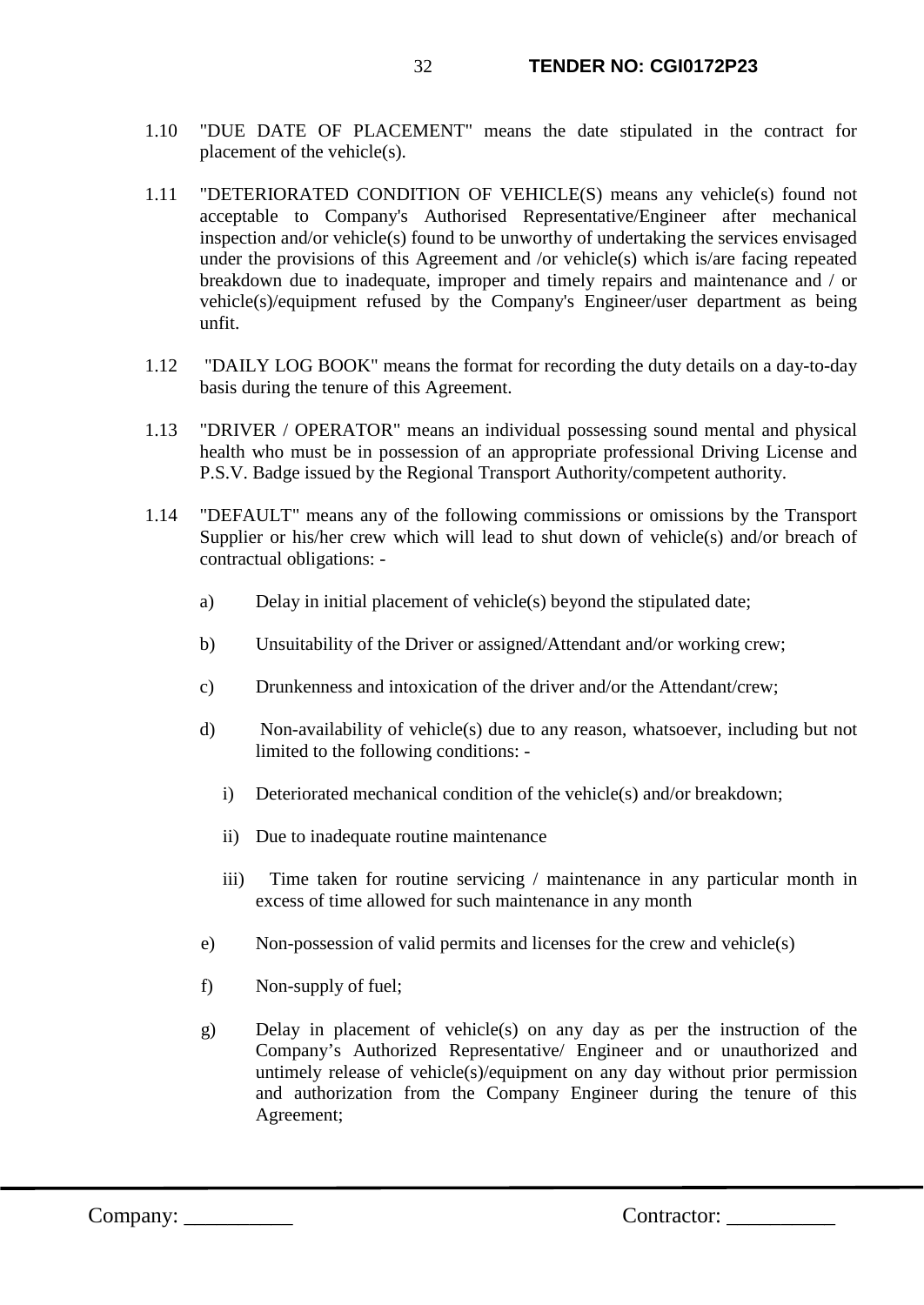- h) If the Transport Supplier bases the vehicle(s) at a station other than the stipulated Base Station without the authorisation of the Company's Authorised Representative/ Engineer;
- i) Non-availability of vehicle(s)t due to defects detected upon periodic inspection/tests by the Company;
- j) Non-rectification of defects expeditiously upon detection on inspection/test undertaken by the Company;
- k) Non-availability of the vehicle(s) or crew when required;
- l) Failure on part of the Transport Supplier to discharge his/her obligations as set out set out in the agreement.
- m) Any other acts or omissions by the Transport Supplier or his/her crew whether specified or not hereof which disrupt the continuity of the service envisaged under this Agreement.
- n) Non-availability of services due to unauthorized / lightening strike by Transport Supplier or his/her crew for any reason whatsoever. The period of nonavailability of services will be treated as shutdown.
- 1.15 "FIXED CHARGE PER MONTH" means the fixed charge per month payable by company which is inclusive of depreciation, parking fee if applicable, all applicable taxes & duties including VAT, insurances, wages and other emoluments of Operator/Driver(s) / Helper(s) /Jugalees and other operation staff/crew excluding GST.
- 1.16 "HOLIDAY" means the National Holiday defined under the Motor Transport Workers Act, 1961 as may be in force from time to time, which the Transport Supplier would be required to give to his/her Crew as per the aforesaid Act.
- 1.17 "NORMAL HOURS/TIMINGS OF DUTY" means the duty hours, which may be stipulated or instructed by the Company's Authorized Representative/Engineer.
- 1.18 "INSPECTION" means initial/periodic inspection carried out by the Company's Authorized Representative/Engineer to ascertain road worthiness of the vehicle(s)t along with necessary Permits, Insurance etc. for the vehicle(s) as well as all the Crew engaged against this contract. The Company's decision in this regard shall be final.
- 1.19 "INSURANCE" means comprehensive insurance of the vehicle(s) and shall include insurance of the crew and passenger(s).
- 1.20 "LICENCE AND PERMITS" means any and all of the following which must be valid and updated periodically by the Transport Supplier to the satisfaction of the Company:
	- a) Professional driving license(s) and P.S.V. badge(s) for the driver(s) / operator(s).
	- b) Registration Book(s) with endorsement of Road Tax.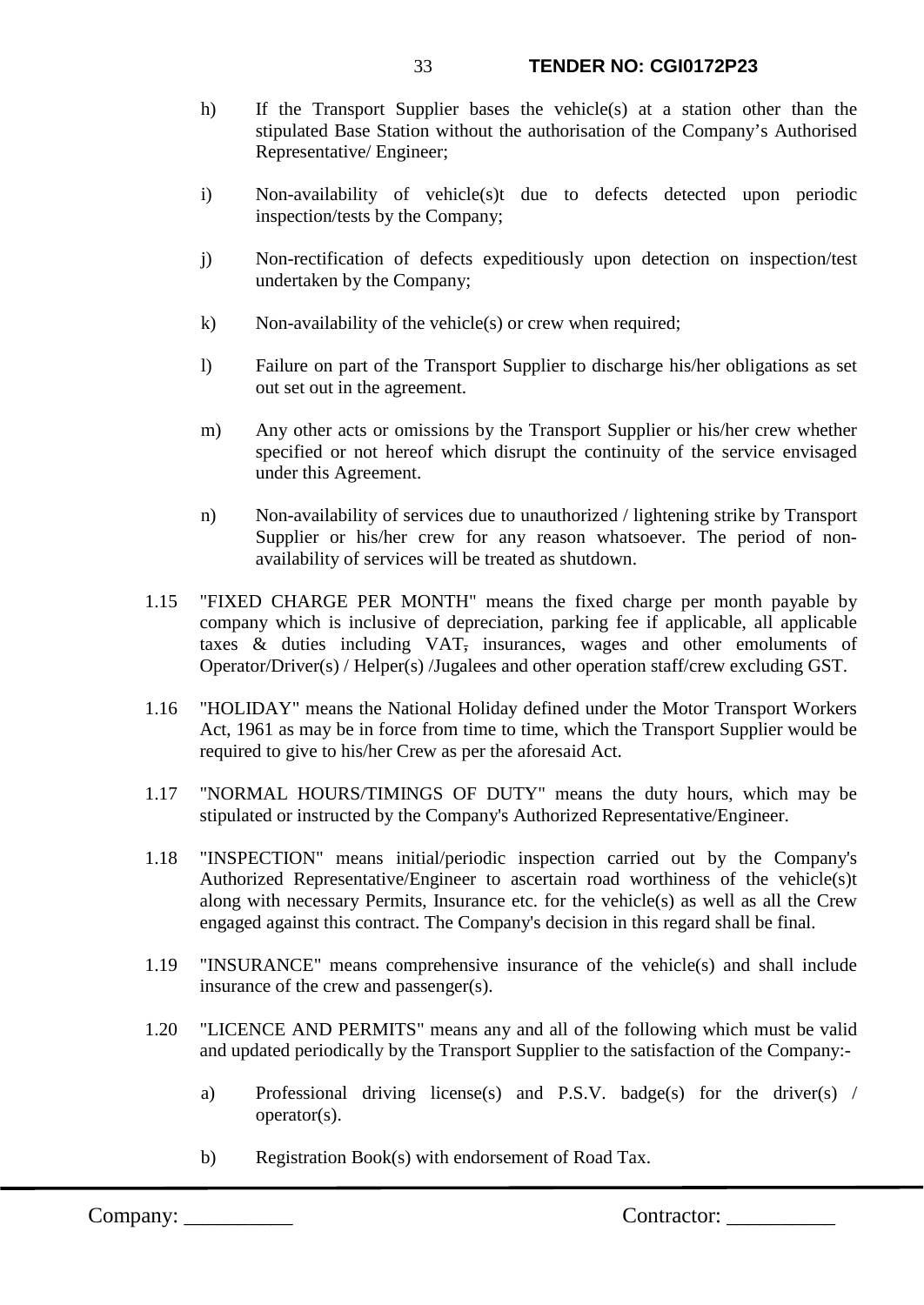- c) Permits for plying the vehicle(s) for commercial purpose as may be required.
- d) Road permits
- e) Fitness Certificate
- f) Inner line permit(s) where ever applicable.
- g) Comprehensive insurance certificate(s) both for vehicle(s) as well as Crew and passenger(s).
- h) Any other as required under law in force;
- i) Pollution
- 1.21 (a) "LIQUIDATED DAMAGES" means pro-rata fixed charge per hour rate payable by the Transport Supplier in case of Default as mentioned herein above which shall be levied for the shutdown period on the basis of 0.5(Zero Point Five) times the monthly fixed rate subject to maximum of 12(Twelve) hours in a month arrived at, on a cumulative basis. In case of continuing default beyond 12(Twelve) cumulative hours in a month, it would be treated, as breach of Contract and penalty as per clause No.1.27 will only be applicable.
	- (b) "SPECIAL LIQUIDATED DAMAGES" means the amount payable by the Transport Supplier in case of default which shall levied at the rate of twice the prorata fixed charge per day. Special L.D. shall be levied irrespective of whether such default resulted in a shutdown for the whole day or part thereof.
- 1.22 "LEAVE" means Annual Leave to be granted to the Crew who is an employee of the Transport Supplier as per the stipulations of The Motor Transport Workers Act, 1961 as may be in force from time to time.
- 1.23 "MONTHLY KILOMETREAGE STATEMENT CUM BILL" means the format specified by the Company, inter-alia showing the KM run statements.
- 1.24 (a) "PRO-RATA FIXED CHARGE PER DAY" means the Fixed Charge per month divided by 30(Thirty) days.
	- (b) "PRO-RATA FIXED CHARGE PER HOUR" means the amount of fixed charge per day) divided by 24 (Twenty Four) hours.
- 1.25 "PENALTY" means the amount payable by the Transport Supplier in the event of breach of contract as stated in CLAUSE 1.14 which shall be at a rate of the pro-rata fixed charge per day. Penalty shall be levied irrespective of whether such breach resulted in a shut down or otherwise.
- 1.26 "REGISTRATION" means the vehicle(s) having registration in the name of the Supplier(s)/Firm with the R.T.O. /D.T.O. having jurisdiction in the area of operations of the Company.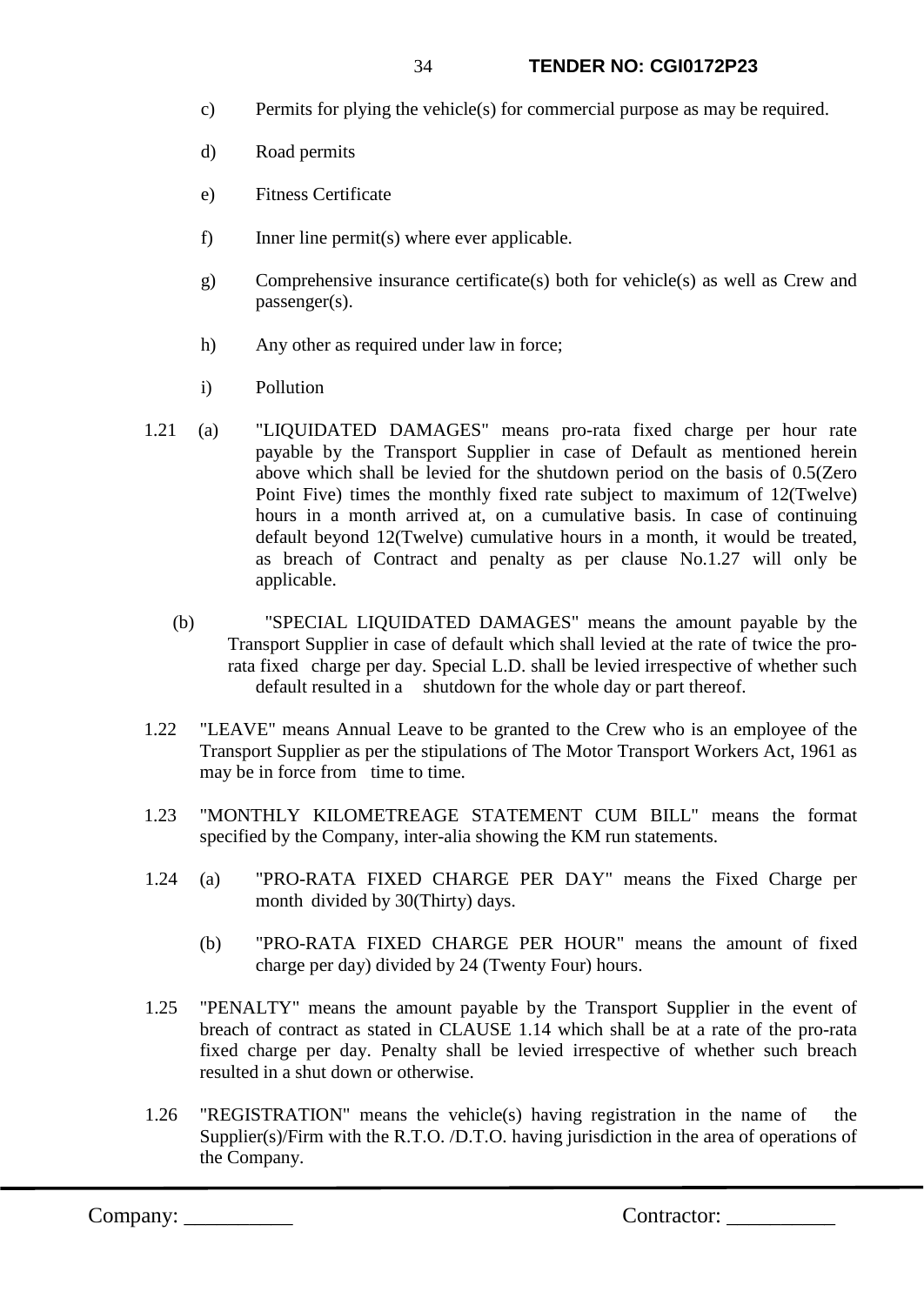- 1.27 "RUNNING CHARGE PER KILOMETER" means the rates payable against each KM run. and shall be deemed to include all the expenditures of the Transport Supplier viz., cost of fuel, tyre/tube, battery & consumables like lubricants etc. and other maintenance expenditures including accessories involved including GST element as applicable towards movement of the vehicle(s)/equipment.
- 1.28 "STIPULATED HOURS OF SERVICE PER DAY" means hours of duty per day, normal Hours / timings of duty whereof shall be determined by the Company's Authorised Representative/Engineer for which fixed charge shall be payable.
- 1.29 "STATUTORY ACTS" means all the State and Central Government statutes and regulations effecting the operation of the services under this Agreement as may be in force from time to time and shall particularly include but not be limited to the following;
- a) The Motor Vehicle Act, 1988,
- b) The Motor Transport Worker's Act, 1961,
- c) The Contract Labour (Regulations & Abolition) Act, 1970,
- d) The Minimum Wages Act, 1948,
- e) The Employees Provident Fund & Miscellaneous Act, 1952,
- f) **The Factories Act, 1948**,
- g) The Workmen Compensation Act, 1923 & Industrial Disputes Act, 1947
- h) Industrial Employment (Standing Order Act, 1946)
- i) Inter-state Migrant Workmen (Regulation of Employment and Condition of Service) Act, 1979
- j) Payment of Wages Act, 1936
- k) Any other Act as applicable from time to time.

The Transport Supplier shall be solely responsible for compliance with all statutory acts at all time during the tenure of the service Agreement.

- 1.30 (a) "SHUT DOWN" means disruption/non-availability of the Transport Service due to any of the defaults as laid down in**, of Section-III**.
- 1 (b) "SHUT DOWN" shall also mean the non-availability of the Transport service due to an accident.
- 1.31 "STAND BY" means any of the following "-

Payable fixed charge although the services are not available due to the following:-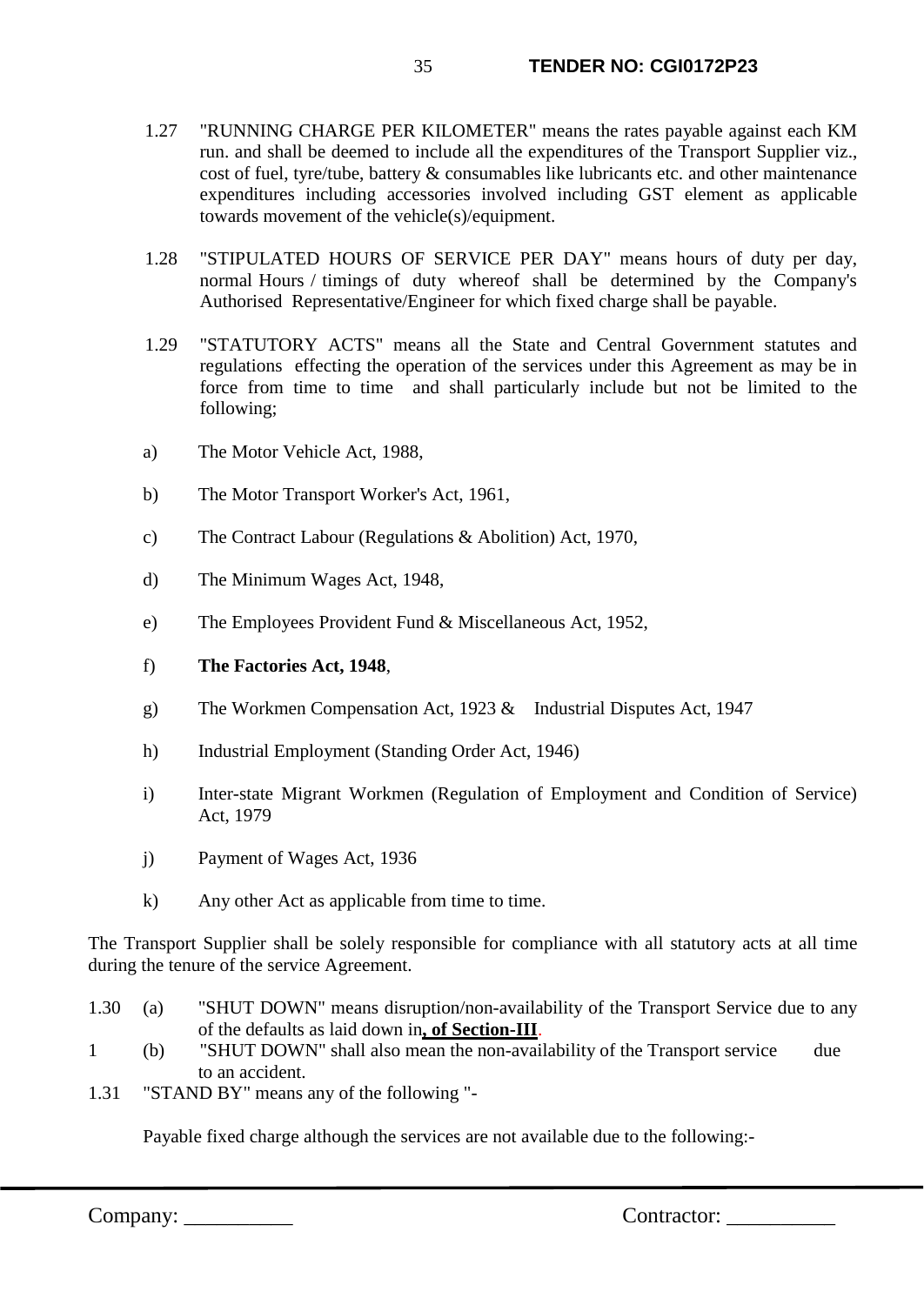- i) For maintenance up to 48(Forty Eight) hours, cumulative per month, counted from the beginning of the month (7.00 A.M. onwards). This facility will be limited to maximum of 4(Four) instances in calendar month. Any excess shut down over 48 hours for maintenance shall be treated as default. Accumulation may be allowed up to a maximum of 4(Four) days i.e., 96 (Ninety Six) hrs in a space of 3(Three) months which the Transport supplier will notify in writing at least 5(Five) days in advance. In case it is not availed in a space of 3(Three) months the facility will stand lapsed for that period. Shut down due to minor breakdown of the vehicle(s (i.e., punctured tyre, minor mechanical adjustment etc.,) involving downtime up to a maximum of 1(One) hour shall not be included in the 48 (Forty Eight) hours time or counted towards shutdown which shall be allowed not more than 3(Three) instances in a calendar month.
- ii) Re-fuelling time for the vehicle(s) which shall normally not be more than 30(Thirty) minutes.
- 1.32 "STATUTORY OFF" means the off day per week or the compensatory off day in lieu thereof which the Transport Supplier is required to give to his/her operating crew as per the Motor Transport Workers Act, 1961 in respect of which adequate relief driver/crew shall be provided at no extra cost.
- 1.33 (a) "TAXES AND DUTIES" means Road Tax, Fitness Fee, Road Permit Fee, Registration Fee, GST, Inter-State Permit Fee, GST for vehicle(s) and crew, etc as may be due and payable by the Transport Supplier entirely at his / her own cost towards operation of the services envisaged under this agreement.
	- (b) Taxes and duties shall also mean deduction of Tax at source from the payments made to the Transport Supplier towards operation of the services envisaged under this Agreement at the rates as may be in force from time to time under the Income Tax Act, 1961 & GST or any other Act where requires deduction of tax at source which may be in force from time to time.

1.34 CLAUSE - I: Transport Supplier's rates specified in Part - II of the service Agreement deemed to have been based on the following conditions (and the Transport Supplier shall not be entitled to any additional payment of any account save and except for circumstances specifically stated vide Clause IV hereunder).

1. The service to be rendered shall be on hire basis on the rates specified SECTION **- II**. The period of hire of the vehicle under this Agreement will be **for a period of 4 (four) years**.

Notwithstanding the Kilometer done on completion date of the contract by the vehicle. Agreement shall stand terminated on the date i.e. on completion date of the contract unless extended vide **Clause 12 of Part-I of the service Agreement**.

2. The vehicle to be offered for the service shall comprise of:-

**"HIRING OF BRAND NEW MINI BUS (MODEL: TATA STARBUS MARCOPOLO STD LP712/45) 32+D, BS6 OR EQUIVALENT FOR PLYING AT ADMIN SECTION, PHQ NARENGI FOR A PERIOD OF 4 (FOUR) YEARS."** with all standard design running on diesel bearing commercial number plate and all ASSAM permit covering the state of ASSAM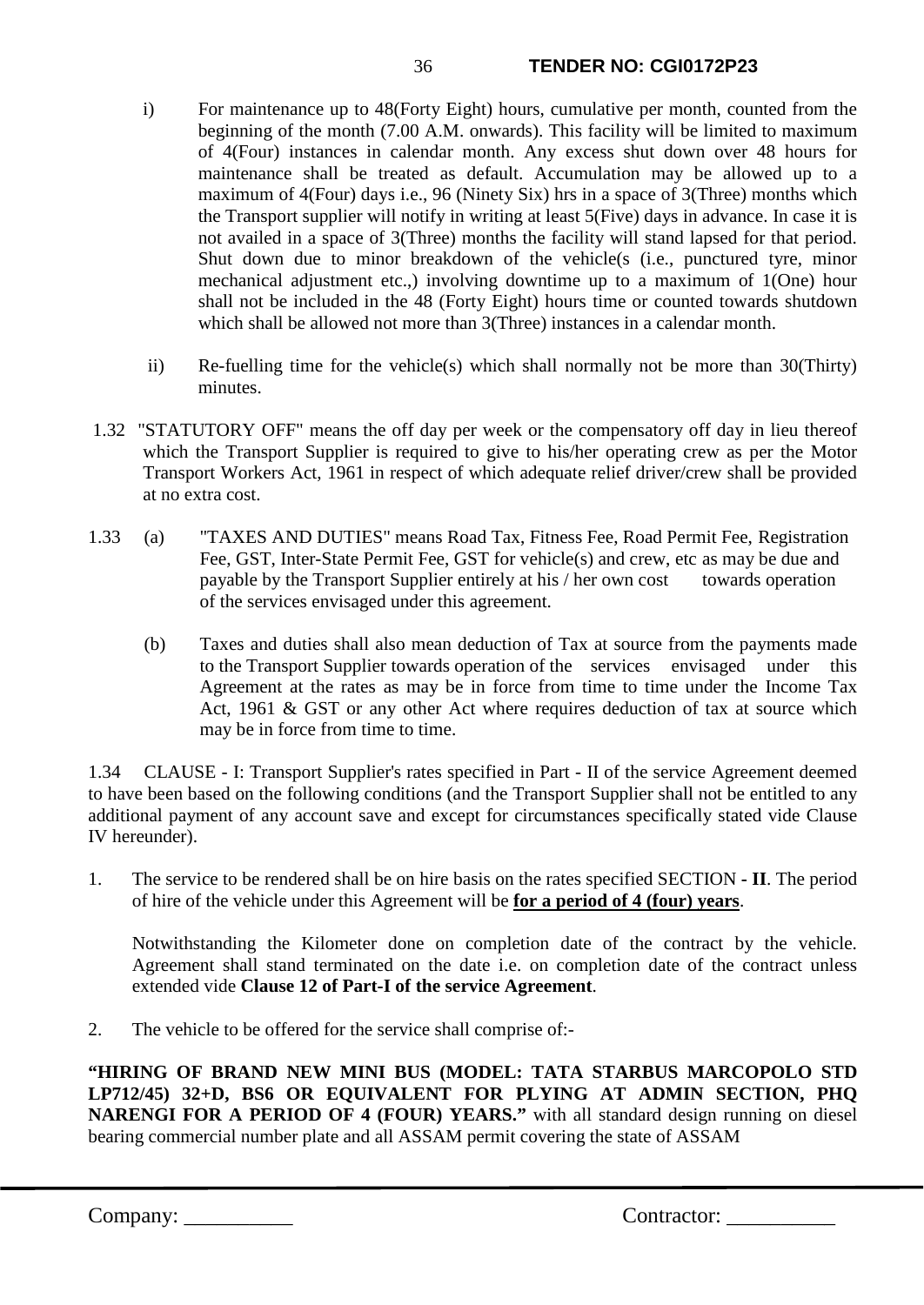- (ii) An acceptable replacement will have to be provided in case of regular car withdrawn from duty.
- 3. The vehicle described under (2) above shall be new ones in the first instance and equipped with all standard fittings, instruments etc. and conform to the provisions of M.V.Act
- 4. The vehicle shall at all times be owned by a duly registered (at Transport Supplier's cost) in the name of Transport Supplier by appropriate Govt. authority.
- 5. The vehicle shall at all times be licensed (at Transport Supplier's cost) by appropriate Govt. authority to ply on service agreement basis in all areas of Company's activities particularly in **ASSAM** to carry 33 passengers excluding driver (necessary subsequent renewal of the license on due date to be made by the Transport Supplier).
- 6. The Vehicle shall at all times be INSURED by the Transport Supplier against all risks at his cost.
- 7. The right of the Transport Supplier to place the vehicle in the service of the Company shall be free from all financial and legal complications and encumbrances and should there by any interruption on Company's service due to such complications, the Transport Supplier shall on deemed fully compensate the Company the loss incurred by the later.
- 8. The Transport Supplier shall bear all other expenditure in way of fulfilling the statutory obligations of the Central and State Govt. during the period of validity of the service Agreement subject only, to entitlement for reimbursement under Clause IV hereunder.
- 9. (a) The Transport Supplier shall provide all fuel, lubricant, spare parts etc. that may be necessary to run the vehicle on Company's work.
	- (b) The vehicle has to be maintained in tip top running condition during the period of contract. For this purpose, contractor has to obtain once in two months a vehicle suitability certificate from the Company's Engineer (Transport Engineer).
	- (c) With advance notice given to Company, the Transport Supplier will be allowed one day in a month as paid day (Fixed charge) only for servicing and running repairs to vehicle.
- 10. The Transport Supplier shall provide at his cost all labour (including necessary facilities thereof) for operating the service, i.e. Drivers/Helpers, Mechanic, Supervisor, Clerk, Chowkiders etc. and also such supervisory staff as needed for efficient services.

# 2.0 **DURATION OF THE CONTRACT**:

The duration of the contract will be for a period of **4 (four) years.** 

# 3.0 **PERFORMANCE SECURITY DEPOSIT**:

**3.1** The contractor will furnish an amount equivalent to 3**%** of the annualized contract value as Performance Security Deposit. Within two weeks of issue of Letter of acceptance and before signing of the formal contract. The Performance Security Deposit may be in the form of a Bank Guarantee (in the prescribed format enclosed in **Proforma-D**) issued by a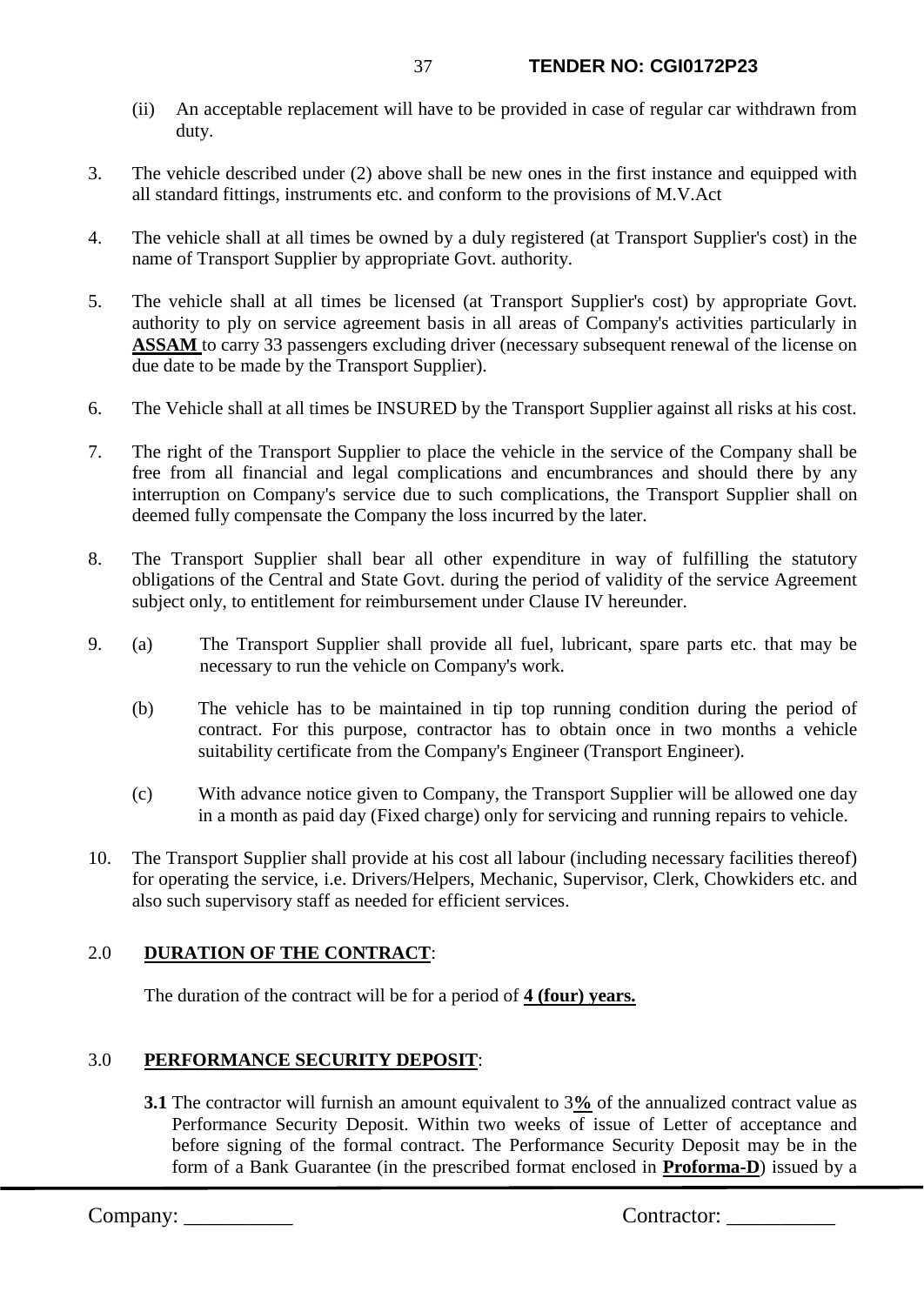Nationalized Bank, and shall remain valid for **Three (3)** more months beyond validity of the contract. In case the contract is extended the Performance Bank Guarantee will accordingly be extended suitably.

- (c) A Bank Guarantee in the prescribed format vide **Proforma-D issued** by any of the following Banks **is acceptable**:
- iii)Any schedule Indian Bank or Any Branch of an International bank situated in India and registered with Reserve Bank of India as scheduled foreign bank in case of domestic bidder **OR**
- ii) Any foreign Bank which is not a Scheduled Bank in India, provided the Bank Guarantee issued by such Bank is counter-guaranteed by any Branch situated in India of any Scheduled Bank incorporated in India.

(b)**Bank Guarantee issued by a scheduled Bank in India at the request of some other Non-Scheduled Bank of India shall not be acceptable**

*Bank Guarantees issued by Banks in India should be on non-judicial stamp paper of requisite value, as per Indian Stamp Act, purchased in the name of the Banker.*

*The bank guarantee issued by the bank must be routed through SFMS platform as per the following details:*

- *a. (i) "MT760/ MT760 COV for issuance of bank guarantee"* 
	- *(ii) "MT767/ MT767 COV for issuance of bank guarantee"*

*The above message/ intimation shall be sent through SFMS by the BG issuing bank branch to Axis Bank, Guwahati Branch, IFS Code- UTIB0000140, Branch Address – Axis Bank Ltd, Guwahati Branch, chibber House, G S Road, dispur, Assam , PIN-781005."* 

 *b) The vendor shall submit to OIL the copy of SFMS message as sent by the issuing bank branch along with the original bank guarantee* 

- 3.2 The Bank Guarantee will be discharged after successful completion of the contract and subsequent extensions if any. In the event of default in the execution of the contract by the contractor as per the terms and conditions of the contract the Bank Guarantee will be invoked either in part or in full.
- 3.3 The proceeds of the Performance security shall be payable to Oil India Limited as compensation for any loss resulting from the contractors failure to complete his obligations under the contract.
- 3.4 The Performance Security will not accrue any interest.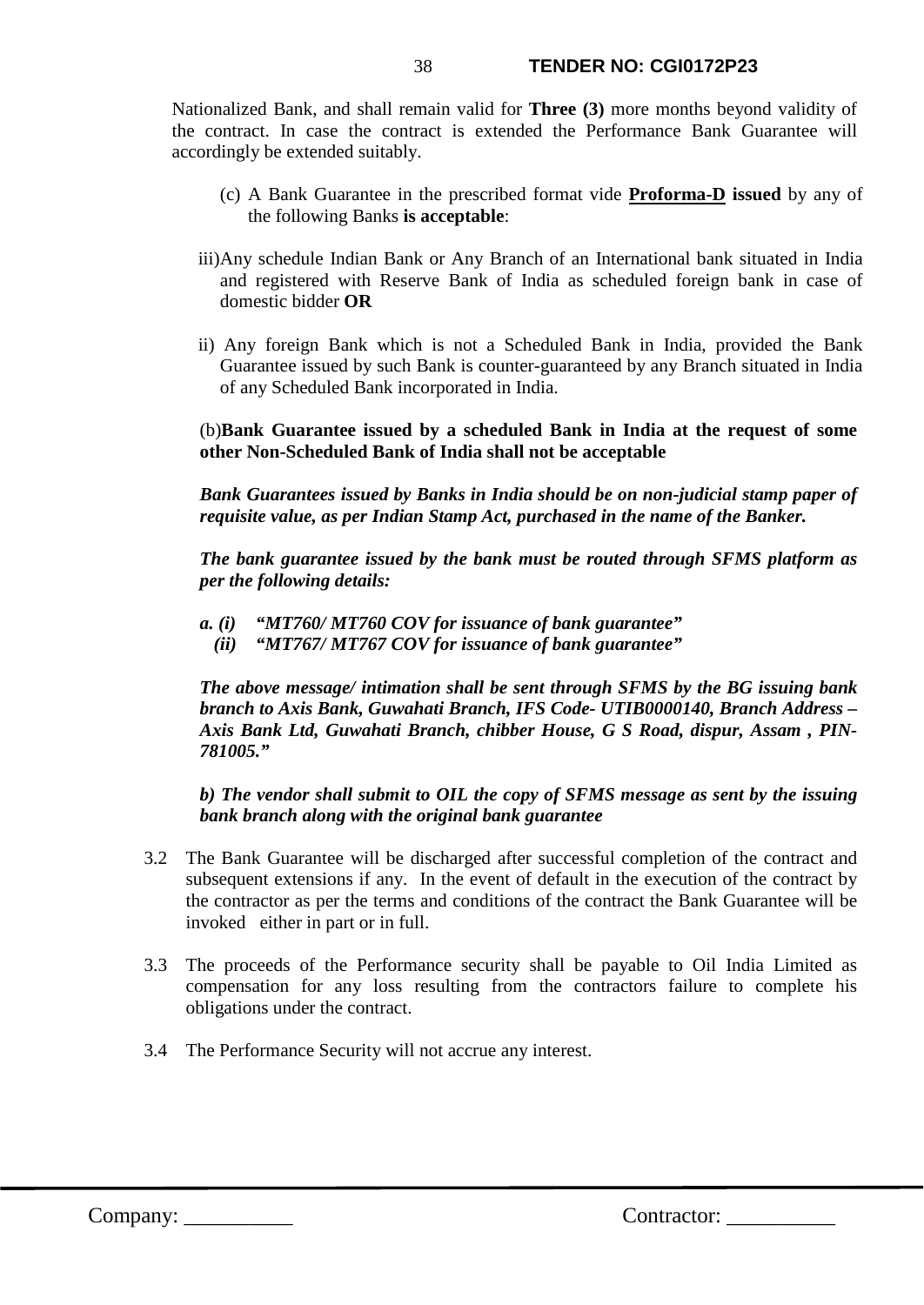### 4.0 **TERMINATION**:

#### 4.1 **TERMINATION ON EXPIRY OF THE TERMS (DURATION):**

The contract shall be deemed to have been automatically terminated on the expiry of duration of the Contract or extension, if any, thereof.

### 4.2 **TERMINATION ON ACCOUNT OF FORCE MAJEURE:**

Either party shall have the right to terminate the Contract on account of Force Majeure as set forth in clause 22.0 above.

### 4.3 **TERMINATION ON ACCOUNT OF INSOLVENCY:**

In the event that the Contractor at any time during the term of the Contract, becomes insolvent or makes a voluntary assignment of its assets for the benefit of creditors or is adjudged bankrupt, then the Company shall, by a notice in writing have the right to terminate the Contract and all the Contractor's rights and privileges hereunder, shall stand terminated forthwith.

### 4.4 **TERMINATION FOR UNSATISFACTORY PERFORMANCE:**

If the Company considers that, the performance of the Contractor is unsatisfactory, or not upto the expected standard, the Company shall notify the Contractor in writing and specify in details the cause of the dissatisfaction. The Company shall have the option to terminate the Contract by giving 15 days notice in writing to the Contractor, if Contractor fails to comply with the requisitions contained in the said written notice issued by the Company,

# 4.5 **TERMINATION DUE TO CHANGE OF OWNERSHIP & ASSIGNMENT:**

In case the Contractor's rights and / or obligations under the Contract and/or the Contractor's rights, title and interest to the equipment/material, are transferred or assigned without the Company's consent, the Company may at its absolute discretion, terminate the Contract.

- 4.6 If at any time during the term of the Contract, breakdown of Contractor's equipment results in Contractor being unable to perform their obligations hereunder for a period of 15 successive days, Company at its option may terminate this Contract in its entirely without any further right or obligation on the part of the Company except for the payment of money then due. No notice shall be served by the Company under the condition stated above.
- 4.7 Notwithstanding any provisions herein to the contrary, the Contract may be terminated at any time by the company on giving 30 (thirty) days written notice to the Contractor due to any other reason not covered under the above clause from **4.1 to 4.6** and in the event of such termination the Company shall not be liable to pay any cost or damage to the Contractor except for payment for services as per the Contract upto the date of termination.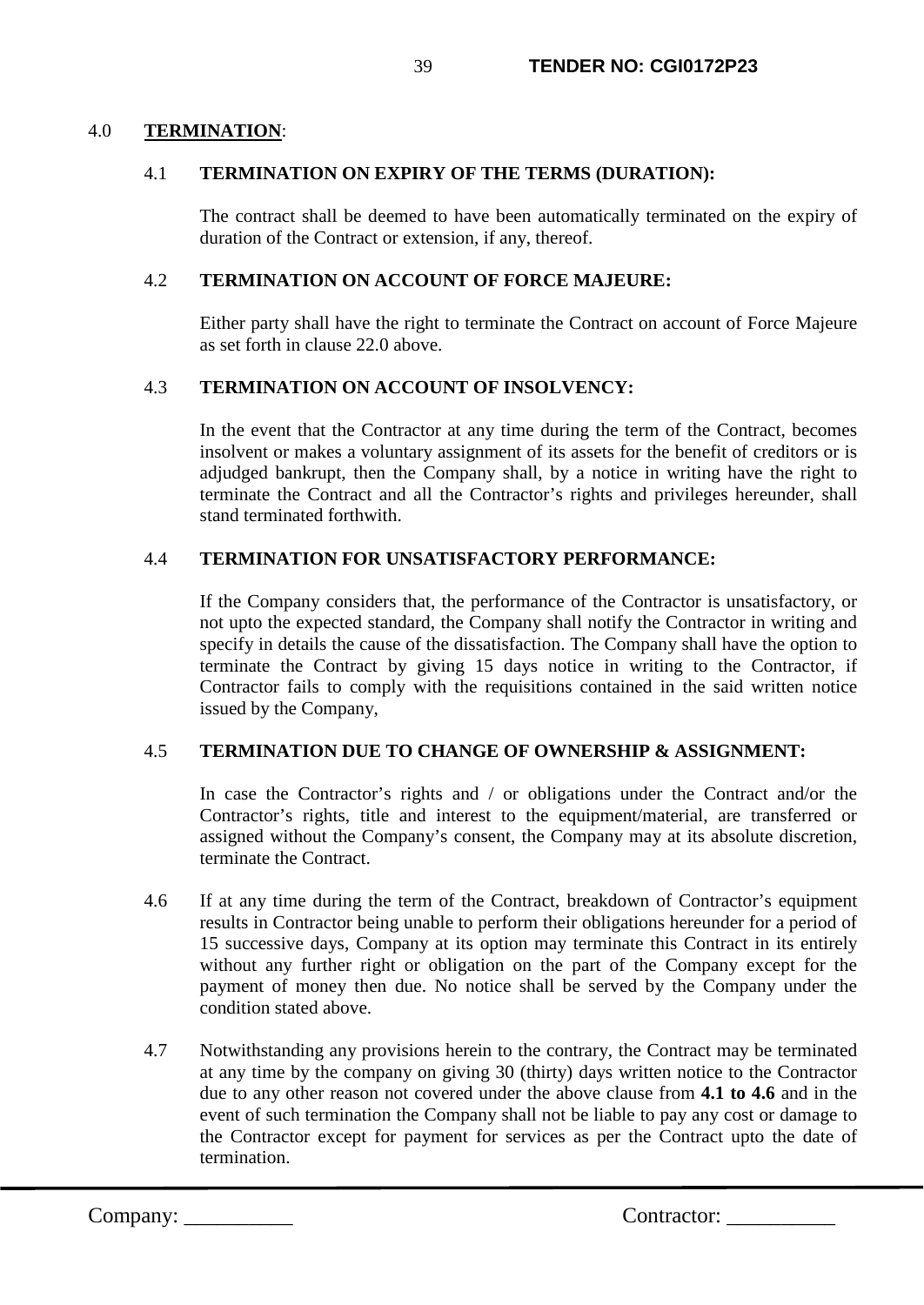# 4.8 **CONSEQUENCES OF TERMINATION:**

In all cases of termination herein set forth, the obligation of the Company to pay for Services as per the Contract shall be limited to the period upto the date of termination. Notwithstanding the termination of the Contract, the parties shall continue to be bound by the provisions of the Contract that reasonably require some action or forbearance after such termination.

- 4.8.1 Upon termination of the Contract, Contractor shall return to Company all of Company's items, which are at the time in Contractor's possession.
- 4.8.2 In the event of termination of contract, Company will issue Notice of termination of the contract with date or event after which the contract will be terminated. The contract shall then stand terminated and the Contractor shall demobilize their personnel & materials.

# 5.0 **LIQUIDATED DAMAGE (LD)**:

.

- 5.1 "LIQUIDATED DAMAGES" in case of default shall be levied for the period of unscheduled shutdown period on the basis of 0.5 (Zero Point Five) times the monthly fixed rate subject to maximum of 12 (Twelve) hours in a month arrived at on a cumulative basis. In case of continuing default beyond 12(Twelve) cumulative hours in a month, it would be treated, as breach of Contract and penalty as per **clause No.5.3** herein below will only be applicable.
- 5.2 "SPECIAL LIQUIDATED DAMAGES" means the amount payable by the Transport Supplier in case of default arising out of Non-availability of vehicle(s)/crew when the Company's operations are normal and also Non-availability of services due to unauthorized / lightening strike by Transport Supplier or his/her crew for any reason whatsoever. The period of non-availability of services will be treated as shutdown and shall attract Special Liquidated damage at the rate of **twice the pro- rata** fixed charge per day. Special L.D. shall be levied irrespective of whether such default resulted in a shutdown for the whole day or part thereof.
- 5.3 "PENALTY" means the amount payable by the Transport Supplier in the event of breach of contract as stated in **clause 1.25** which shall be at a rate of the pro-rata fixed charge per day. Penalty shall be levied irrespective of whether such breach resulted in a shut down or otherwise.

# 6.0 **PAYMENT TERMS**:

6.1 Payment will be made on monthly basis within 30-days from the date of receipt of undisputed bill duly certified by OIL's authorized representatives. The bills to be submitted by the Transport supplier positively by  $4<sup>th</sup>$  day of the subsequent month. For purpose of payment for the services rendered, the Transport supplier shall (a) accept as final the Log Sheets/Statements maintained by the Company (by Company's authorized representative) for day to day running of the vehicle and shall submit information and bills in such a manner as prescribed by the authorized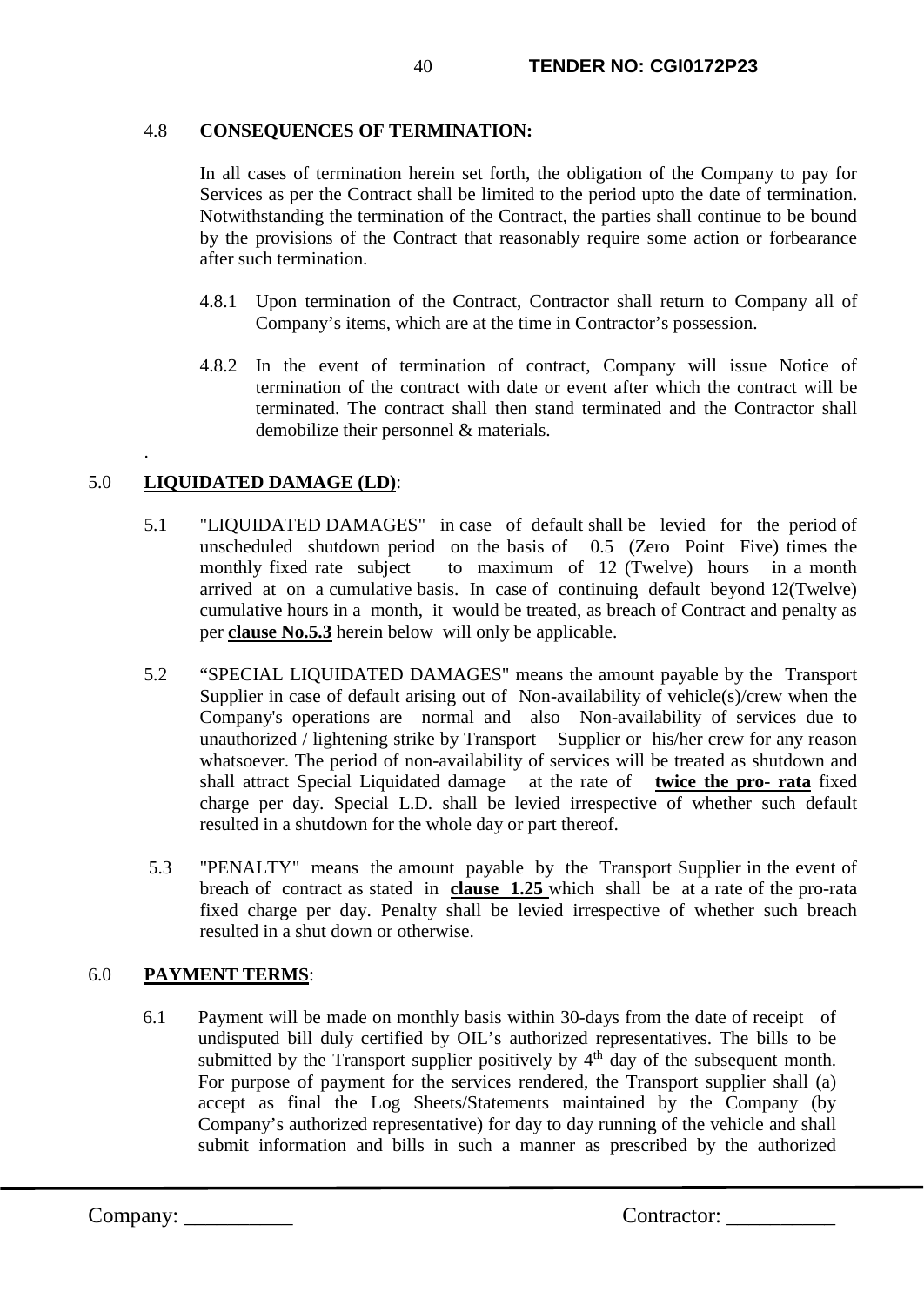representative of the company from time to time (b) exclude from his monthly bills such Kilometerage are involved on their own account such as garage, service etc.

6.2 In addition to above, contractor has to submit the documentary evidences in regards to payment make to driver and helper (if any) as per clause **SECTION-III CLAUSE 8 OF SCC***.* 

# 7.0 **OBLIGATION OF THE CONTRACTOR**

Contractor shall, in accordance with and subject to the terms and conditions of the contract

- 7.1 Perform the work of providing the services described in the Scope of Work in a most economic and efficient manner.
- 7.2 The Contractor shall ensure that all men engaged by him are provided with appropriate protective clothing and safety wear in accordance with appropriate Governmental regulations and as per the terms of the contract. The Company's representative shall not allow / accept those men who are not provided with safety gears as applicable.
- 7.3 In order to promote, safeguard and facilitate the general, operational economic interest of the Company, during the continuance of this agreement the contractor hereby agrees and under takes not to take any direct or indirect interest and/or support, assist maintain or help any person or persons engaged in antisocial activities, demonstrations, riots, or in any agitation prejudicial to the Company's interest and any such event taking shape or form at any place of the Company's work and its neighborhood.
- 7.4 The Contractor and his workmen are to strictly observe the safety rules as per relevant Govt. Acts / Rules while executing the work.
- 7.5 In case of any doubt or dispute as to the interpretation of any Clause herein contained the decision of the Company's Engineer/authorized representative shall be final and binding on the Contractor.
- 7.6 The Transport Supplier shall have to ensure full compliance with Motor Vehicles Act 1988 and Motor Transport Workers Act 1961 and the Rules framed there under all other applicable statutory acts as may be in force from time to time governing the engagement of staff, their conditions of service which must include minimum wages as per the aforesaid Acts, Statutory/weekly offs, holiday, overtime, annual leave, uniforms etc. No other separate charges on such accounts will be payable by the Company at any point of time during the tenure of the Contract and same, if any, shall have to be borne entirely by the Transport Supplier. The Fixed Charges payable under this Agreement shall be deemed to be inclusive of all payments to be borne by the Transport Supplier on all such accounts. Any increase in the wages of the crew or any further benefits and perquisites accruing or arising to the crew subsequent to the date of this agreement due to revision in the minimum wages an applicable shall be borne solely by the contractor and deemed to be included in the fixed charge per month. Fixed charge also includes the cost of consumables as may be required for stipulated normal hours of duty.
- 7.7 Allow the vehicle for periodic inspection as and when required by the Company's authorized representative/engineer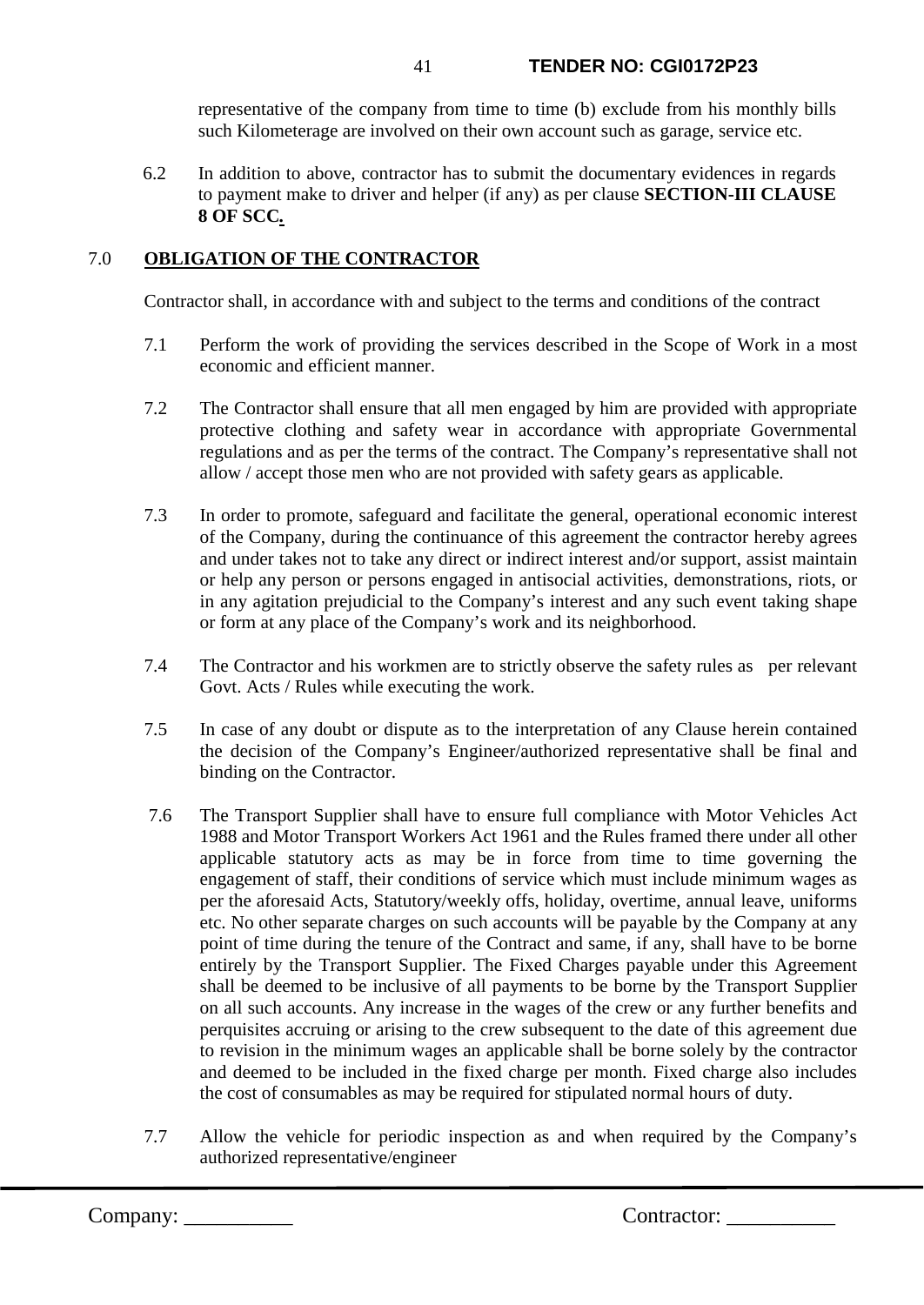- 7.8 In the event of the vehicle for regular operation being out of order or otherwise not available, a suitable relief vehicle with sound mechanical and physical condition shall be place in service immediately as substitute.
- 7.9 The driver of the vehicle must be in possession of a valid Driving License issued by the competent authority authorizing to drive the type of vehicle under the contract agreement.
- 7.10 Details of the driver, like name, address and police verification report shall be submitted to the authorized representative/engineer of the company. The same is applicable for relief drivers also.
- 7.11 The Transport Supplier will not withdraw the contracted vehicle from services for any reason, not ply the vehicle for private purpose without the prior consent of the Company's authorized representative/engineer.
- 7.12 Contractor shall have office or shall open an office in an around **PHQ, GUWAHATI** for day today communication and operation. This office shall be fully functional and operating condition for the entire duration of the contract.

# 8.0 **GENERAL OBLIGATION OF THE COMPANY:**

Company shall, in accordance with and subject to the terms and conditions of this contract pay the contractor for the actual service rendered at the rates specified and/or amended /modified rates as applicable.

8.1 Allow the Transport Supplier 48 hours (cumulative) in a month as paid period (fixed Charge only) for servicing and running repair. However, the Transport supplier shall notify the same well in advance.

# 9.0 **AUTHORITY / POWER OF THE COMPANY'S AUTHORIZED REPRESENTATIVES:**

The authorized representative of the company shall have powers amongst others to:

- 9.1 Order the Transport supplier to remove immediately any cause of unsatisfactory performance of the vehicle and of the service
- 9.2 Order the Transport Supplier to remove /replace by more suitable hands and persons / drivers/ helpers /mechanic or any person if found unsuitable.
- 9.3 Advice the Transport Supplier from time to time such further instructions as felt necessary for the purpose providing proper and smooth/hassle free service as deemed necessary by the Company.
- 9.4 Release of the vehicle for monthly maintenance.
- 9.5 Certification of daily Log sheets
- 9.6 Authentication of monthly kilometerage statement cum bill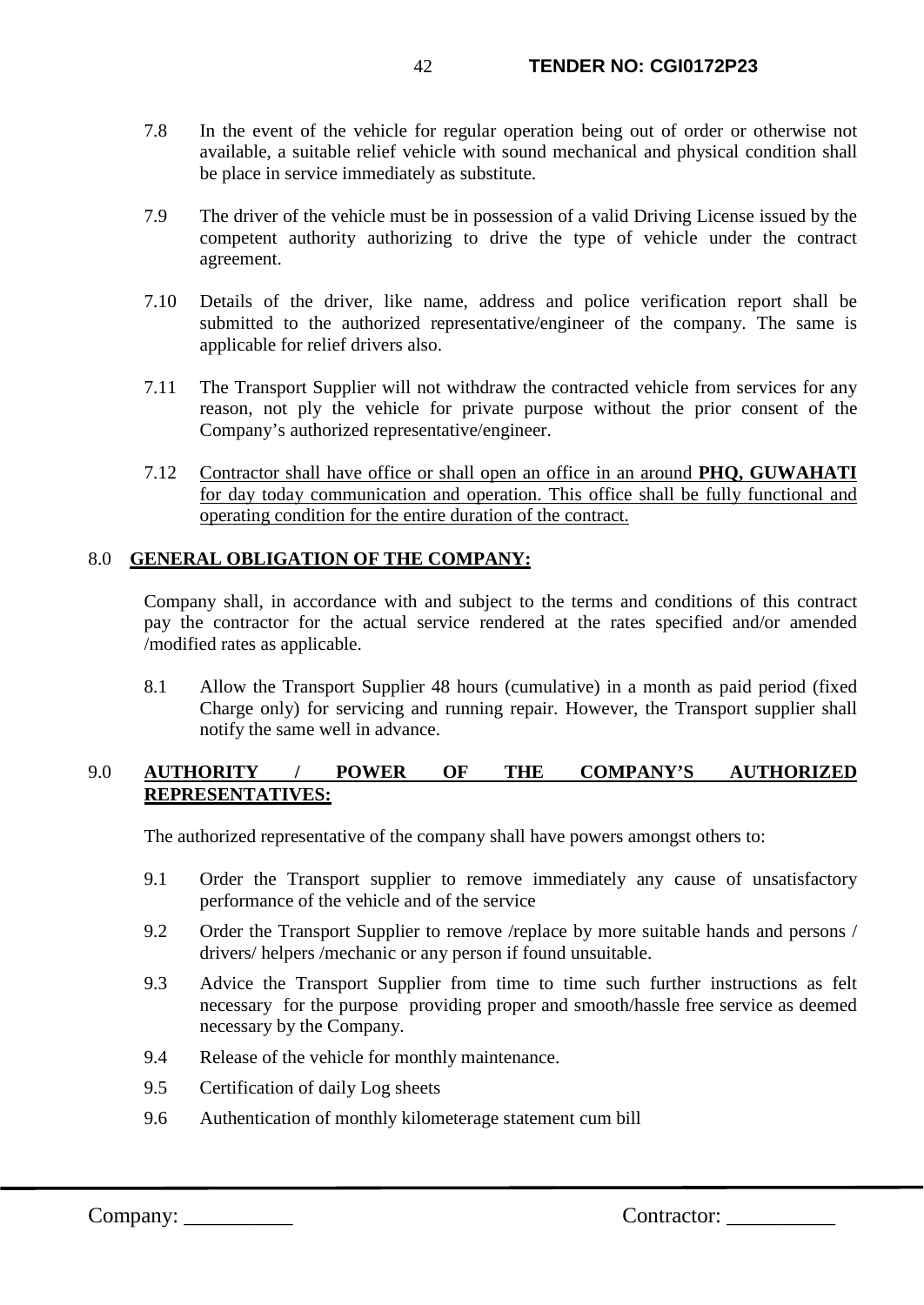9.7 Determination of undisputed instances of shutdown or standby, Liquidated damage and penalties for default on breach of Contract.

# 8.0 **FORCE MAJUERE:**

- 8.1 In the event of either party being rendered unable by `Force Majeure' to perform any obligation required to be performed by them under the contract, the relative obligation of the party affected by such `Force Majeure' will stand suspended as provided herein. The word `Force Majeure' as employed herein shall mean acts of God, war, revolt, agitation, strikes, riot, fire, flood, sabotage, civil commotion, road barricade (but not due to interference of employment problem of the Contractor) and any other cause, whether of kind herein enumerated or otherwise which are not within the control of the party to the contract and which renders performance of the contract by the said party impossible.
- 8.2 Upon occurrence of such cause and upon its termination, the party alleging that it has been rendered unable as aforesaid thereby, shall notify the other party in writing within Seventy Two (72) hours of the alleged beginning and ending thereof, giving full particulars and satisfactory evidence in support of its claim.
- 8.3 Should `force majeure' condition as stated above occurs and should the same be notified within seventy two (72) hours after its occurrence the 'force majeure' rate shall apply for a maximum cumulative period of fifteen days. Either party will have the right to terminate the Contract if such `force majeure' condition continues beyond fifteen (15) days with prior written notice. Should either party decide not to terminate the Contract even under such condition, no payment would apply after expiry of fifteen (15) days force majeure period unless otherwise agreed to.

# 9.0 **SETTLEMENT OF DISPUTES:**

# 9.1Arbitration (Applicable for Suppliers/Contractors other than PSU) :

Except as otherwise provided elsewhere in the contract, if any dispute, difference, question or disagreement arises between the parties hereto or their respective representatives or assignees, in connection with construction, meaning, operation, effect, interpretation of the contract or breach thereof which parties are unable to settle mutually, the same shall be referred to Arbitration as provided hereunder :

- a. A party wishing to commence arbitration proceeding shall invoke Arbitration Clause by giving 30 day's notice to the other party. The notice invoking arbitration shall specify all the points of dispute with details of the amount claimed to be referred to arbitration at the time of invocation of arbitration and not thereafter. If the claim is in foreign currency, the claimant shall indicate its value in Indian Rupee for the purpose of constitution of the arbitral tribunal.
- b. The number of arbitrators and the appointing authority will be as under: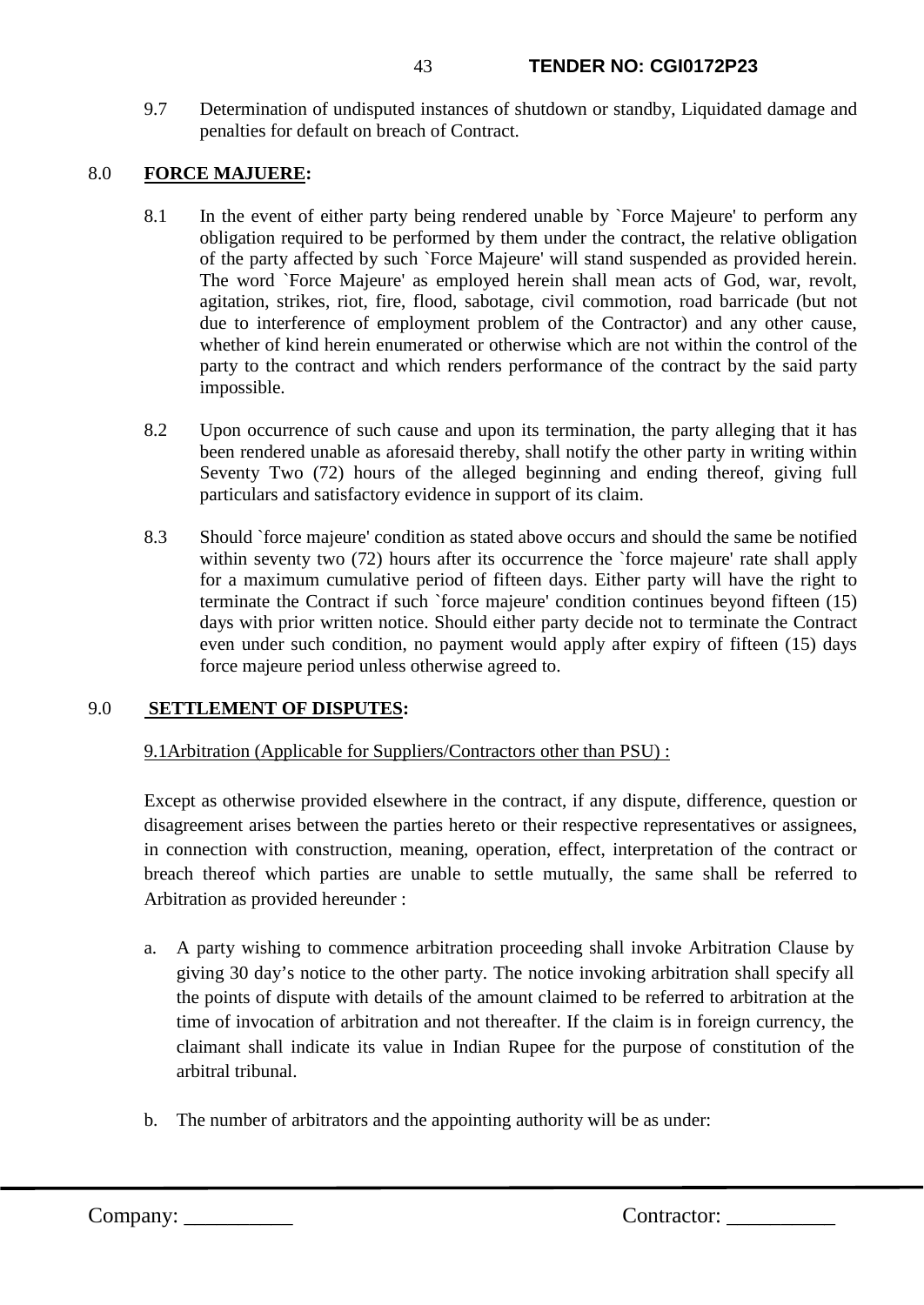| Claim amount (excluding)<br>claim for interest and<br>counter claim, if any) | Number of<br>Arbitrator  | <b>Appointing Authority</b>                                                                                                           |
|------------------------------------------------------------------------------|--------------------------|---------------------------------------------------------------------------------------------------------------------------------------|
| UptoRs. 5 Crore                                                              | Sole<br>Arbitrator       | OIL                                                                                                                                   |
| Above Rs. 5 Crore                                                            | 3 (Three)<br>Arbitrators | One Arbitrator by each party and the<br>3 <sup>rd</sup> Arbitrator, who shall be the presiding<br>Arbitrator, by the two Arbitrators. |

- c. The parties agree that they shall appoint only those persons as arbitrators who accept the conditions of the arbitration clause. No person shall be appointed as Arbitrator or Presiding Arbitrator who does not accept the conditions of the arbitration clause.
- d. Parties agree that there will be no objection if the Arbitrator appointed holds equity shares of OIL and/or is a retired officer of OIL/any PSU. However, neither party shall appoint its serving employees as arbitrator.
- e. If any of the Arbitrators so appointed dies, resigns, becomes incapacitated or withdraws for any reason from the proceedings, it shall be lawful for the concerned party/arbitrators to appoint another person in his place in the same manner as aforesaid. Such person shall proceed with the reference from the stage where his predecessor had left if both parties consent for the same; otherwise, he shall proceed de novo.
- f. Parties agree that neither shall be entitled for any pre-reference or pendente-lite interest on its claims. Parties agree that any claim for such interest made by any party shall be void.
- g. The arbitral tribunal shall make and publish the award within time stipulated as under :

| Amount of Claims and counter claims<br>(excluding interest) | Period for making and publishing of the<br>award (counted from the date of first<br>meeting of the Arbitrators) |
|-------------------------------------------------------------|-----------------------------------------------------------------------------------------------------------------|
| Upto Rs. 5 Crore                                            | Within 8 months                                                                                                 |
| Above Rs. 5 Crore                                           | Within 12 months                                                                                                |

The above time limit can be extended by Arbitrator, for reasons to be recorded in writing, with the consent of the other parties.

- h. If after commencement of the arbitration proceedings, the parties agree to settle the dispute mutually or refer the dispute to conciliation, the arbitrators shall put the proceedings in abeyance until such period as requested by the parties.
- i. Each party shall be responsible to make arrangements for the travel and stay etc. of the arbitrator pointed by it. Claimant shall also be responsible for making arrangements for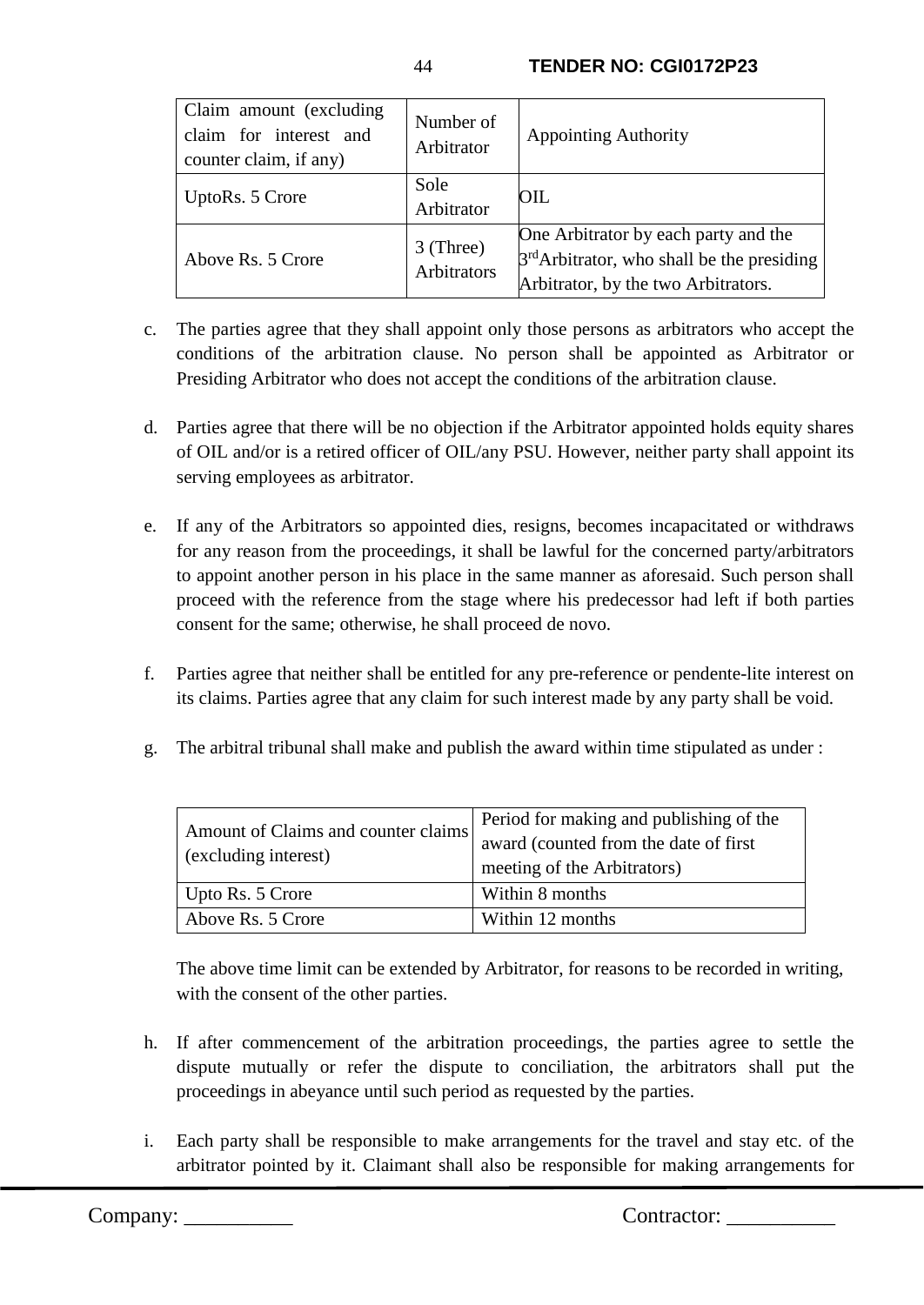travel/stay arrangements of the Presiding Arbitrator and the expenses incurred shall be shared equally by the parties.

- j. In case of sole arbitrator, OIL shall make all necessary arrangements for his travel, stay and the expenses incurred shall be shared equally by the parties.
- k. The Arbitration shall be held at the place from where the contract has been awarded. However, parties to the contract can agree for a different place for the convenience of all concerned.
- l. The Arbitrator(s) shall give reasoned and speaking award and it shall be final and binding on the parties.
- m. Subject to aforesaid, provisions of the Arbitration and Conciliation Act, 1996 and any statutory modifications or re-enactment thereof shall apply to the arbitration proceedings under this clause.
- 9.2 Arbitration (applicable in case of Contract awarded on Public Sector Enterprise):

In the event of any dispute or difference relating to, arising from or connected with the Contract, such dispute or difference shall be referred by either party to the arbitration of one of the Arbitrators in the Department of Public Enterprises, to be nominated by the Secretary to the Government of India, In-Charge of the Bureau of Public Enterprises. The Arbitration and Conciliation Act 1996 shall not be applicable to the Arbitration under this clause. The award of the Arbitrator shall be binding upon the parties to the dispute, provided however; any party aggrieved by such award may make a further reference for setting aside or revision of the award to the Law Secretary, Department of Legal Affairs, Ministry of Law and Justice, Government of India. Upon such reference, the dispute shall be decided by the Law Secretary or the Special Secretary/Additional Secretary, whose decision shall bind the parties finally and conclusively. The parties in the dispute will share equally the cost of the arbitration as intimated by the Arbitrator.

The venue of all arbitrations under both **9.1 & 9.2** will be **Guwahati, Assam**. The award made in pursuance thereof shall be binding on the parties.

# 10.0 **AMENDMENTS:**

Amendments to any terms and conditions of this agreement, if any, can be carried out only through an "Amendment to Agreement" duly signed by authorized representative of the company and contractor.

# 11.0 **OTHER CONDITIONS**

11.1 All statutory taxes/levies by the Central, State Government or any other competent authority from time to time will be borne by the Transport supplier and the amount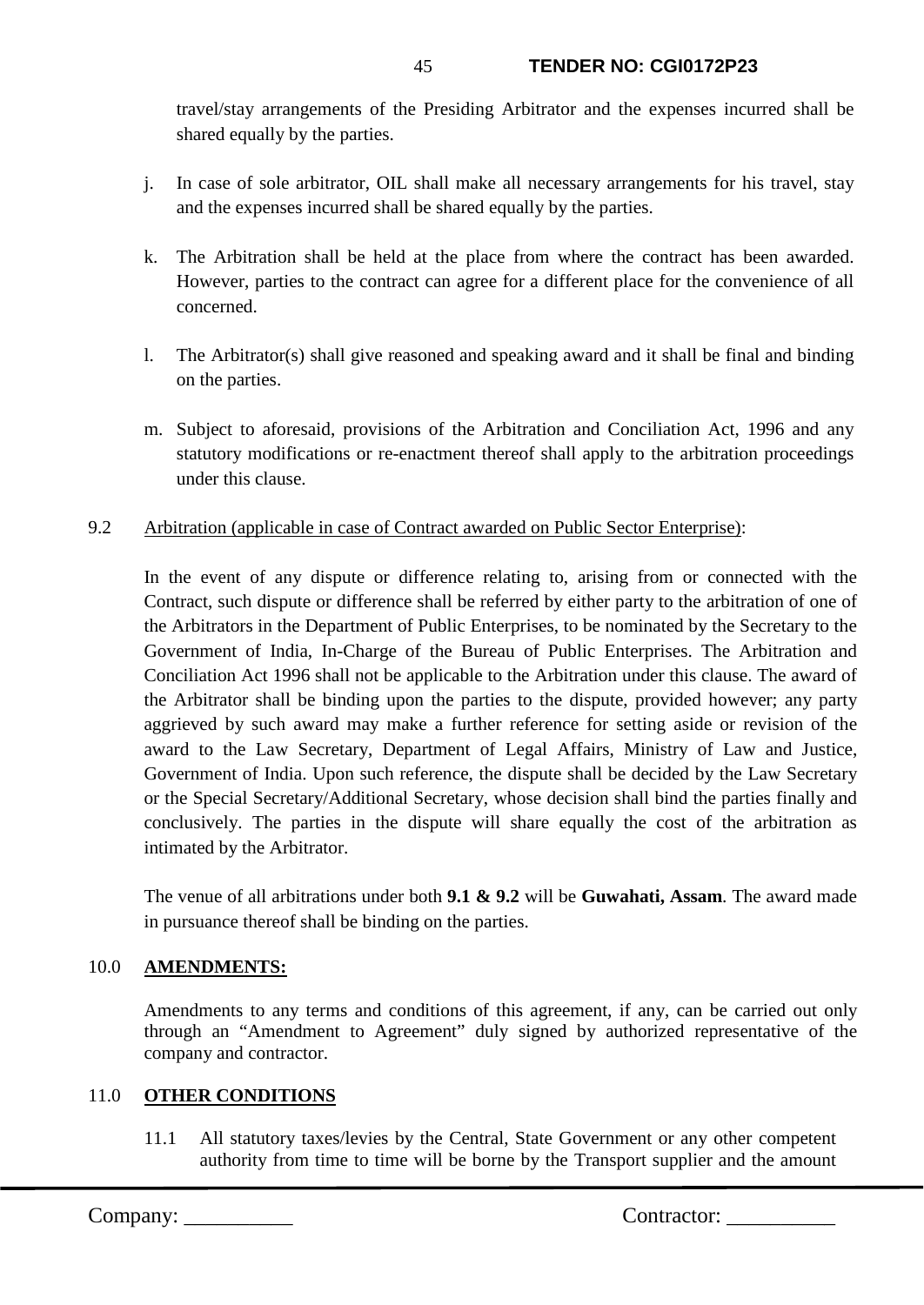specified in the contract is inclusive of all tax liabilities. In case of any doubt or dispute as to the interpretation of any clause herein contained the decision of the Company shall be final and binding on you.

- 11.2 The vehicle shall at all times be owned and registered in the name of the Transport supplier by the appropriate authority.
- 11.3 The vehicles shall at all times be licensed by appropriate authority to ply on service agreement basis in all areas of Company's areas of operation in.
- 11.4 The vehicle shall at all times be insured against all risks.
- 11.5 The Transport supplier shall ensure that the vehicle provided shall be free from all financial and legal complications and encumbrance.
- 11.6 The vehicle has to be maintained in tip top running conditions during the entire contractual period. For this purpose, contractor shall obtain vehicle suitability certificate once in two months from Company's authorized representative.
- 11.7 With advance notice given to Company the contractor will be allowed 48 hours (cumulative) one day in a month as paid day (fixed charge) only for servicing and running repairs of the vehicle.
- 11.8 The speedometer and Kilometer record must be maintained at a very high standard of accuracy.
- 11.9 Terms and conditions of the contract shall include but not limited to the following:
- I) Vehicle should have a valid commercial all **ASSAM road** permit throughout the contract period. The documents shall be produced to the engineer in charge at the time of placement.
- II) Vehicle shall be equipped with all the standard fittings, instruments etc, including portable fire extinguisher, Fog light, First Aid box with updated list of medicines, Seat cover, Floor mats, front guard, charging unit for charging of mobile phones, spark arrestor with fittings, Back gear with beeping sound, Outside Rear view mirrors on both sides of the vehicle.
- III) The Contractor has to arrange, without any extra cost to Company, the entry pass for personnel and vehicle engaged to Oil operational area (including Industrial area at Guwahati). Any cost regarding completing of formalities for entry pass shall have to be borne by the Contractor).
- IV) All Statutory taxes & levies (Valid Commercial Tax, permit, registration, fitness, pollution, insurance of the vehicle etc.) shall be borne by the contractor. The documents shall be produced to the engineer in charge at the time of placement of the vehicle.
- V) Driver of the vehicle should have a valid driving license and possess good mental and physical health condition and shall submit a medical fitness certificate in this regard. The documents shall be produced to the engineer in charge at the time of placement of the vehicle.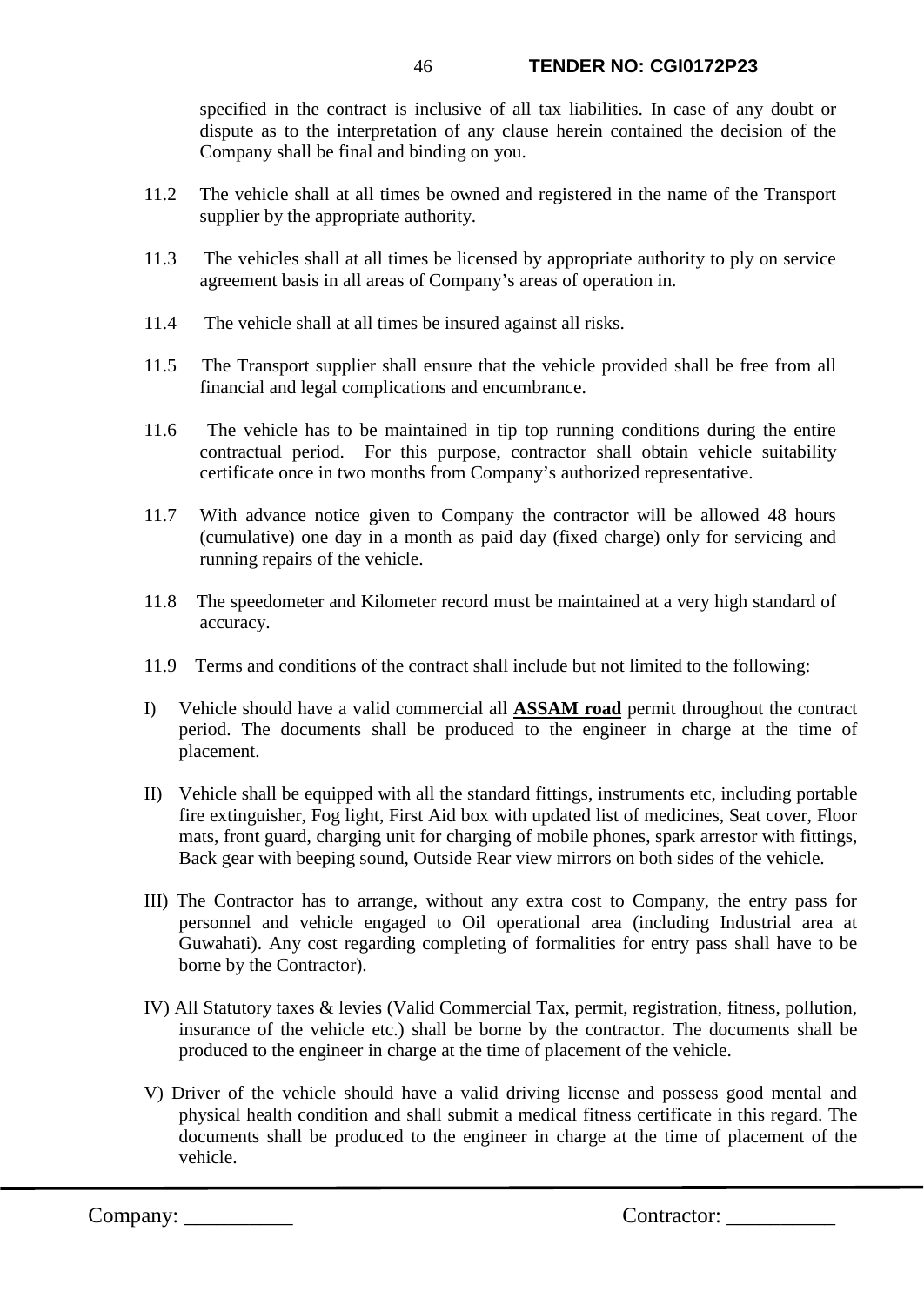- VI) Contractor shall provide a suitable replacement of the vehicle in case of unavailability of the regular vehicle due to breakdown or for any other reason.
- VII) Terms and conditions of the MOS dated 24.01.2014 shall be adhered to wherever applicable.
- VIII) Contractor is responsible for payment of monthly wages to DRIVER as per MOS dated 24.01.2014 with annual increase of daily rate of wages **at Rs 30 per day** for driver respectively w.e.f 01st of January every year. This shall be included in bidders quoted monthly fixed rate. Monthly wages @ **Rs 814.31 /Day (DRIVER)**
- IX) Driver is entitled for a weekly day of rest, 23 leaves and 5 holidays in a year, contractor shall ensure reliever driver to run the services of hired vehicle during these days on instructions of the engineer in charge. The daily rate of wage to the reliever driver shall be same as the regular driver as mentioned above. This amount shall be reimbursed monthly by the company on actual basis in subsequent bills.
- X) Contractor shall pay SOT, DOT, HOT and Night Halt allowance as applicable to the vehicle driver on actual basis and the amount shall be reimbursed monthly in subsequent bills.
- XI) Contractor shall provide uniform which includes 2 Nos of Sky blue color shirts and 2 Nos navy blue pants and one pair of shoes to the driver once in a year. The amount shall be reimbursed on actual basis on submission of the original receipts/bills.
- XII) The vehicle has to be maintained in good running condition during the period of contract. All lubricants, spare parts and maintenance which may be necessary shall be provided by the contractor.
- XIII) OIL Logo and Bilingual company name with glow sign reflectors to be imprinted on the vehicle body at the time of placement of vehicle.
- XIV) Contractor is responsible for deposition of PF, EPF of the driver with the PF authorities and shall produce the deposit receipt for reimbursement from the company.
- XV) Contractor is responsible for insuring the driver for an amount of Rs 3 (Three) lakhs under Group Personal Accident Policy (GAP) and shall be renewed every year. The documents shall be produced to the engineer in charge at the time of placement of the vehicle.
- XVI) Any compensation arising out of the job carried out by the Contractor whether related to pollution, Safety or Health will be paid by the Contractor only.

# **12.0 GOODS AND SERVICES TAX**

### **12.1 GENERAL REMARKS ON TAXES & DUTIES:**

In view of **GST** Implementation from 1st July 2017, all taxes and duties including Excise Duty, CST/VAT, Service tax, Entry Tax and other indirect taxes and duties have been submerged in **GST**. **Accordingly reference of Excise Duty, Service Tax, VAT, Sales Tax, Entry Tax or**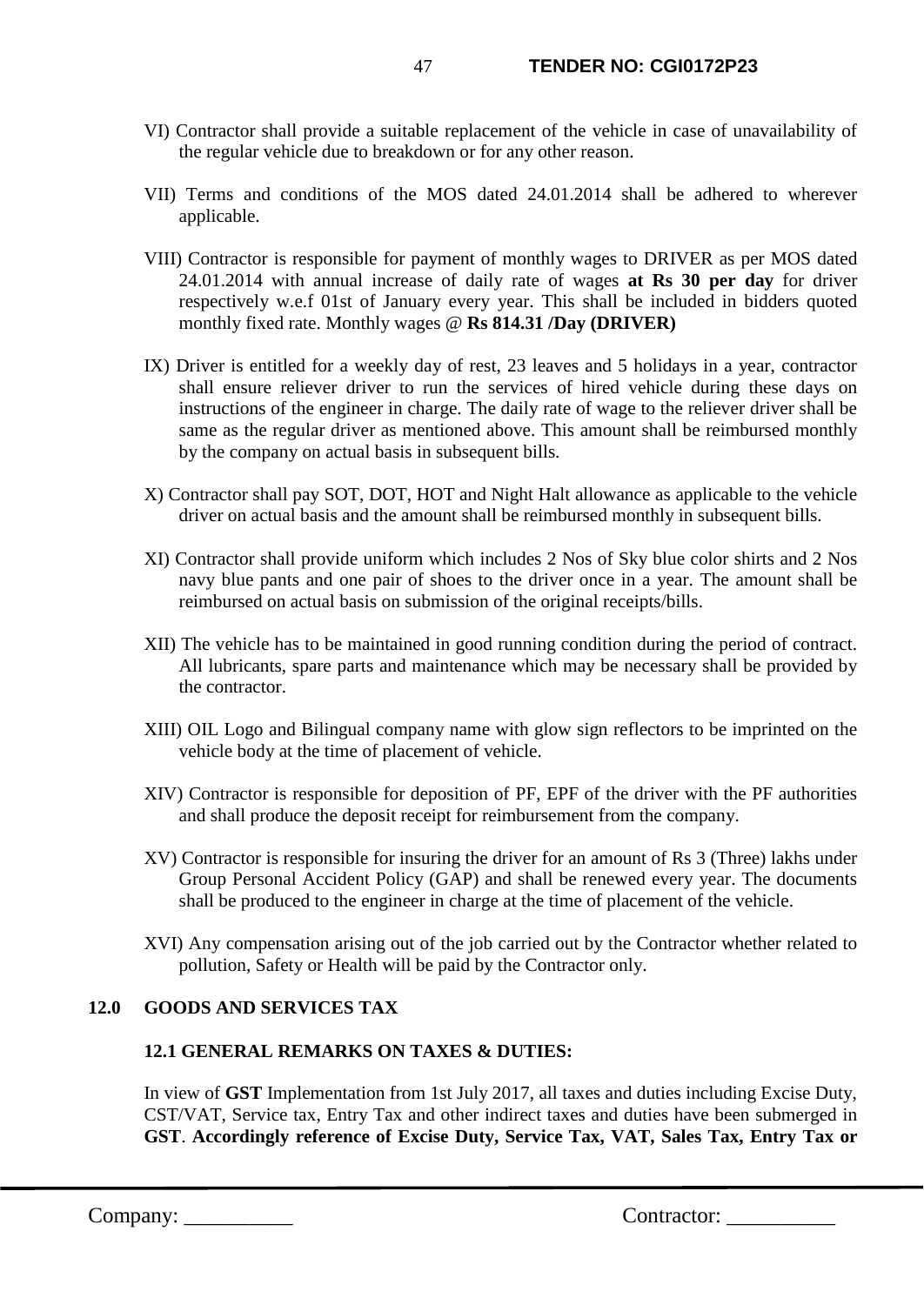**any other form of indirect tax except of GST mentioned in the bidding document shall be ignored.** 

### **12.2 Bidders are required to submit copy of the GST Registration Certificate while submitting the bids wherever GST (CGST & SGST/UTGST or IGST) is applicable.**

**12.3** "**GST**" shall mean Goods and Services Tax charged on the supply of material(s) and services. The term "**GST**" shall be construed to include the Integrated Goods and Services Tax (hereinafter referred to as "IGST") or Central Goods and Services Tax (hereinafter referred to as "CGST") or State Goods and Services Tax (hereinafter referred to as "SGST") or Union Territory Goods and Services Tax (hereinafter referred to as "UTGST") depending upon the import / interstate or intrastate supplies, as the case may be. It shall also mean GST compensation Cess, if applicable.

**12.4** Quoted price/rate(s) should be inclusive of all taxes and duties, except **GST(i.e. IGST or CGST and SGST/UTGST applicable in case of interstate supply or intra state supply respectively and cess on GST if applicable) on the final service**. However, GST rate (including cess) to be provided in the respective places in the Price Bid. Please note that the responsibility of payment of GST (CGST & SGST or IGST or UTGST) lies with the Supplier of Goods /Services (Service Provider) only. Supplier of Goods / Services (Service Provider) providing taxable service shall issue an Invoice/ Bill, as the case may be as per rules/ regulation of **GST**. Further, returns and details required to be filled under GST laws & rules should be timely filed by Supplier of Goods / Services (Service Provider) with requisite details.

**12.4.1** Bidder should also mention the **Harmonised System of Nomenclature** (HSN) and **Service Accounting Codes (SAC)** at the designated place in **SOR.**

# **12.5 Where the OIL is entitled to avail the input tax credit of GST**:

**12.5.1** OIL will reimburse the **GST** to the Supplier of Goods / Services (Service Provider) at actuals against submission of Invoices as per format specified in rules/ regulation of GST to enable OIL to claim input tax credit of **GST** paid. In case of any variation in the executed quantities, the amount on which the **GST** is applicable shall be modified in same proportion. Returns and details required to be filled under GST laws & rules should be timely filed by supplier with requisite details.

**12.5.2** The input tax credit of **GST** quoted shall be considered for evaluation of bids, as per evaluation criteria of tender document.

# **12.6 Where the OIL is not entitled to avail/take the full input tax credit of GST**:

**12.6.1** OIL will reimburse **GST** to the Supplier of Goods / Services (Service Provider) at actuals against submission of Invoices as per format specified in rules/ regulation of **GST** subject to the ceiling amount of **GST** as quoted by the bidder. In case of any variation in the executed quantities (If directed and/or certified by the In-Charge) the ceiling amount on which **GST** is applicable will be modified on pro-rata basis.

**12.6.2** The bids will be evaluated based on total price including **GST**.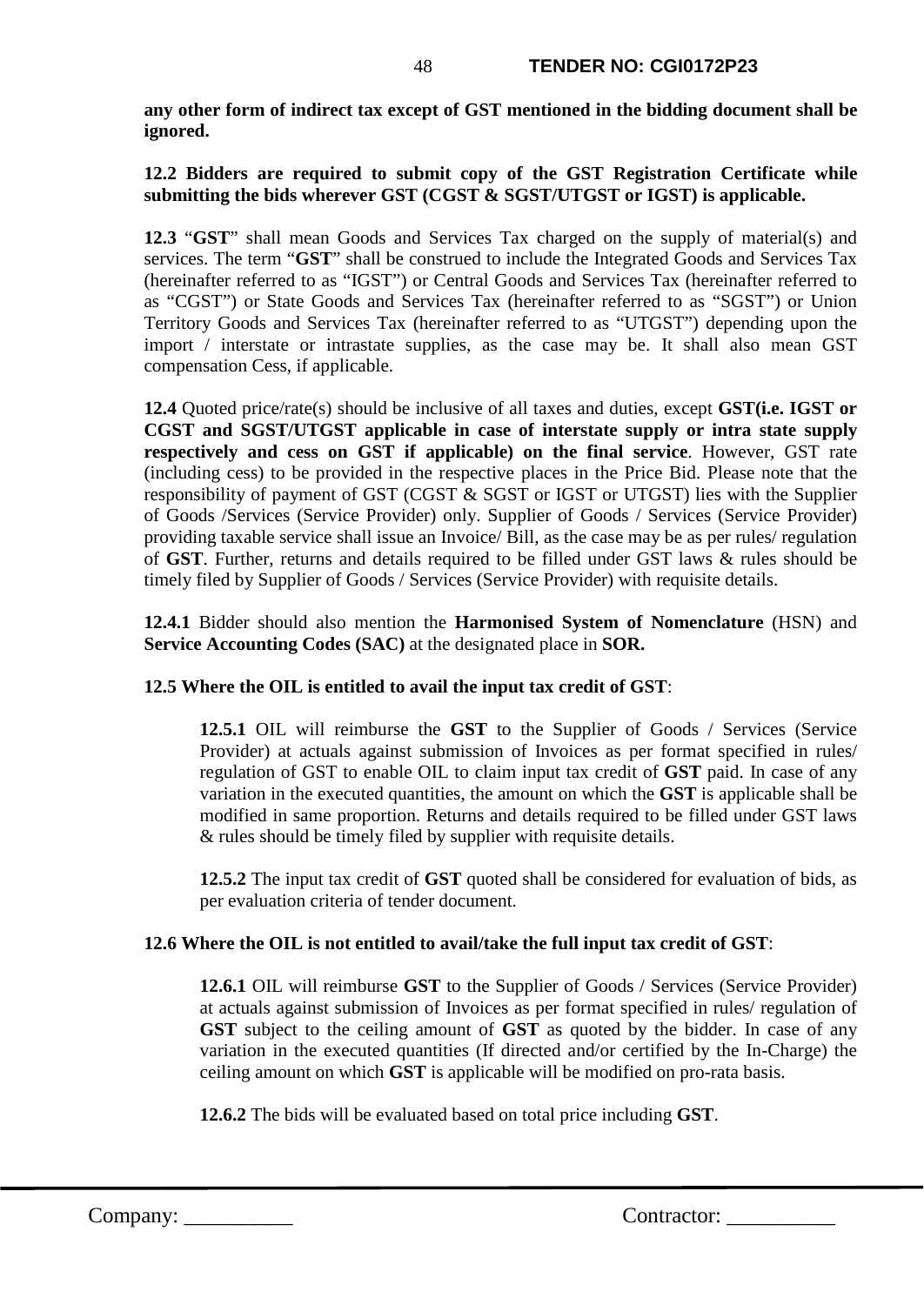**12.7** Payments to Service Provider for claiming **GST** amount will be made provided the above formalities are fulfilled. Further, OIL may seek copies of challan and certificate from Chartered Accountant for deposit of **GST** collected from OIL.

**12.8 Contractor/vendor shall be required to issue tax invoice in accordance with GST Act and/or Rules so that input credit can be availed by OIL.** In the event that the contractor / vendor fails to provide the invoice in the form and manner prescribed under the **GST Act read with GST Invoicing Rules** thereunder, OIL shall not be liable to make any payment on account of **GST** against such invoice.

**12.9 GST** shall be paid against receipt of tax invoice and proof of payment of **GST** to government. In case of non-receipt of tax invoice or non-payment of **GST** by the contractor/vendor, OIL shall withhold the payment of **GST**.

# **12.10 GST payable under reverse charge mechanism for specified services or goods under GST act or rules, if any, shall not be paid to the contractor/vendor but will be directly deposited to the government by OIL.**

**12.11** Where OIL has the obligation to discharge **GST** liability under reverse charge mechanism and OIL has paid or is /liable to pay **GST** to the Government on which interest or penalties becomes payable as per GST laws for any reason which is not attributable to OIL or ITC with respect to such payments is not available to OIL for any reason which is not attributable to OIL, then OIL shall be entitled to deduct/ setoff / recover such amounts against any amounts paid or payable by OIL to Contractor / Supplier.

**12.12** Notwithstanding anything contained anywhere in the Agreement, in the event that the input tax credit of the **GST** charged by the Contractor / Vendor is denied by the tax authorities to OIL for reasons attributable to Contractor / Vendor, OIL shall be entitled to recover such amount from the Contractor / Vendor by way of adjustment from the next invoice. In addition to the amount of **GST**, OIL shall also be entitled to recover interest at the rate prescribed under GST Act and penalty, in case any penalty is imposed by the tax authorities on OIL.

**12.13** TDS under GST, if applicable, shall be deducted from contractor's/vendor's bill at applicable rate and a certificate as per rules for tax so deducted shall be provided to the contractor/vendor.

**12.14 The Contractor will be under obligation for charging correct rate of tax as prescribed under the respective tax laws**. **Further the Contractor shall avail and pass on benefits of all exemptions/concessions available under tax laws. Any error of interpretation of applicability of taxes/ duties by the contractor shall be to contractor's account.**

**12.15 It is the responsibility of the bidder to quote the correct GST rate. The classification of goods/services as per GST (Goods & Service Tax) Act should be correctly done by the contractor to ensure that input tax credit on GST (Goods & Service Tax) is not lost to the OIL on account of any error on the part of the contractor.** 

**12.16** In case, the quoted information related to various taxes, duties & levies subsequently proves wrong, incorrect or misleading, OIL will have no liability to reimburse the difference in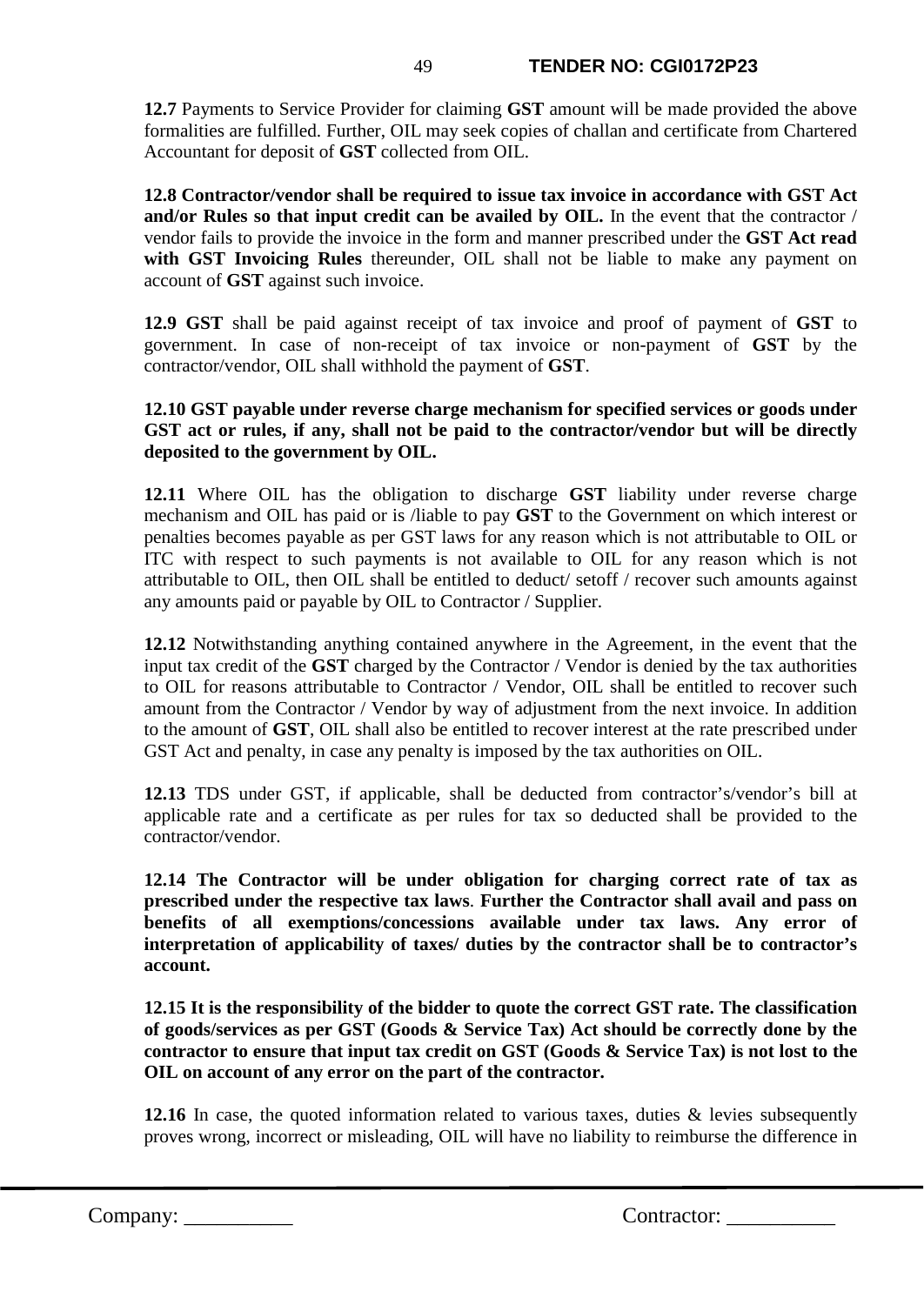the duty/ tax, if the finally assessed amount is on the higher side and OIL will have to right to recover the difference and in case the rate of duty/ taxes finally assessed is on the lower side.

**12.17** Notwithstanding anything mentioned elsewhere in the Bidding Document the aggregate liability of OIL towards Payment of GST shall be limited to the volume of GST declared by the bidder in its bid & nothing shall be payable extra except for the statutory variation in GST.

**12.18** Further, it is the responsibility of the bidders to make all possible efforts to make their accounting / IT system GST compliant in order to ensure availability of Input Tax Credit (ITC) to Oil India Ltd

**12.19** GST liability, if any on account of supply of free samples against any tender shall be to bidder's account.

**12.20** In case of statutory variation in **GST,** other than due to change in turnover, payable on the contract value during contract period, the Supplier of Goods / Services (Service Provider) shall submit a copy of the 'Government Notification' to substantiate the rate as applicable on the Bid due date and on the date of revision.

Beyond the contract period, in case OIL is not entitled for input tax credit of **GST**, then any increase in the rate of **GST** beyond the contractual delivery period shall be to Service provider's account whereas any decrease in the rate **GST** shall be passed on to the OIL. Beyond the contract period, in case OIL is entitled for input tax credit of **GST**, then statutory variation in applicable **GST** on supply and on incidental services, shall be to OIL's account.

Claim for payment of **GST**/ Statutory variation, should be raised within two [02] months from the date of issue of 'Government Notification' for payment of differential (in %) **GST**, otherwise claim in respect of above shall not be entertained for payment of arrears. **The base date for the purpose of applying statutory variation shall be the Bid Opening Date.**

**12.21** The contractor will be liable to ensure to have registered with the respective tax authorities, wherever applicable and to submit self-attested copy of such registration certificate(s) and the Contractor will be responsible for procurement of material in its own registration (GSTIN) and also to issue its own Road Permit/ E-way Bill, if applicable etc.

**12.22 In case the bidder is covered under Composition Scheme under GST laws, then bidder should quote the price inclusive of the GST (CGST & SGST/UTGST or IGST). Further, such bidder should mention "Cover under composition system" in column for GST (CGST & SGST/UTGST or IGST) of price schedule.** 

**12.23 OIL will prefer to deal with registered supplier of goods/ services under GST. Therefore, bidders are requested to get themselves registered under GST, if not registered yet. However, in case any unregistered bidder is submitting their bid, their prices will be loaded with applicable GST while evaluation of bid. Where OIL is entitled for input credit of GST, the same will be considered for evaluation of bid as per evaluation methodology of tender document.**

**12.24** Procurement of Specific Goods: Earlier, there is no tax incidence in case of import of specified goods (i.e. the goods covered under List-34 of Customs Notification no. 12/2012-Cus dated. 17.03.2012 as amended). Customs duty is not payable as per the policy. However, under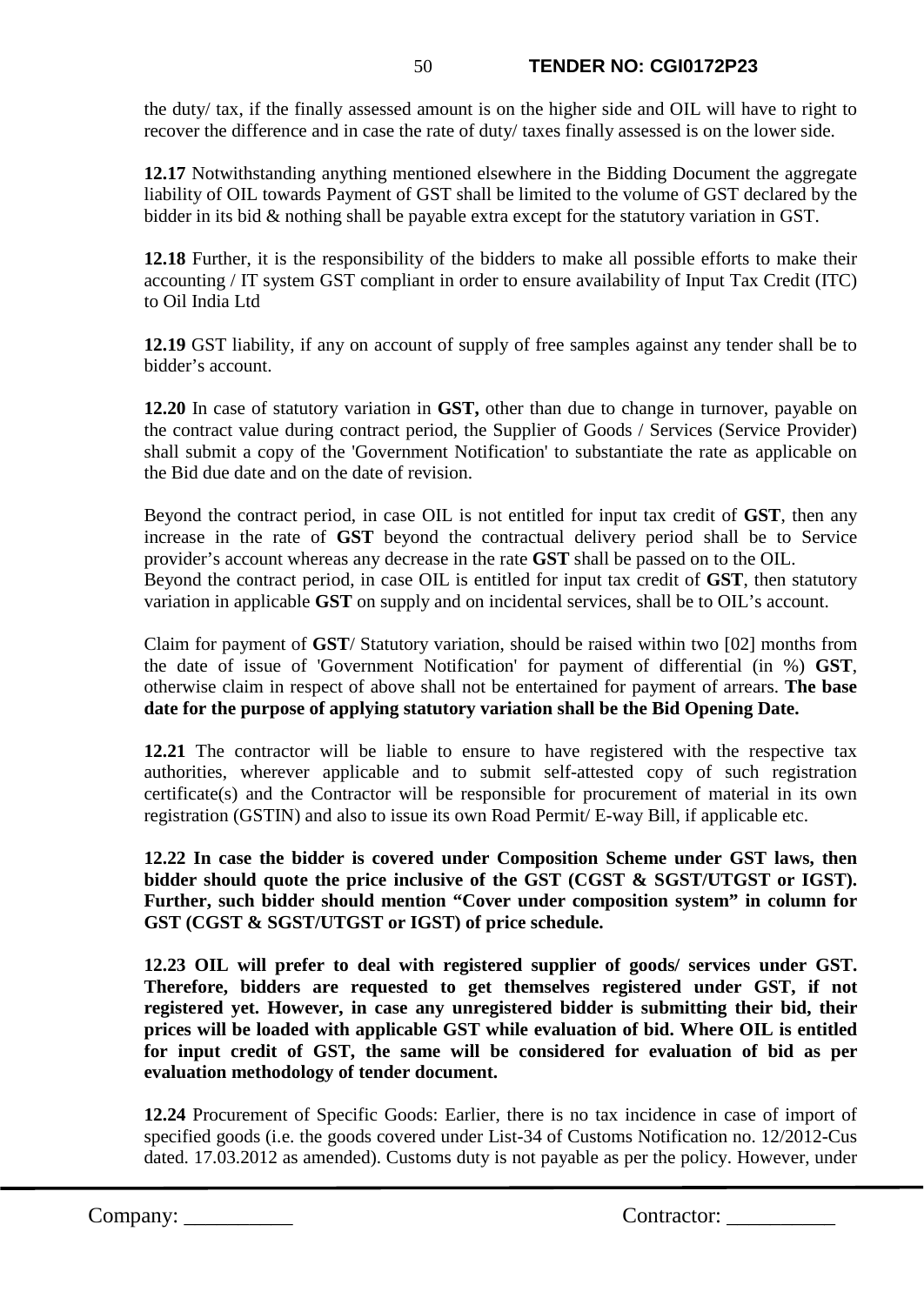GST regime, IGST Plus GST compensation cess (if applicable) would be leyiable on such imports. Bidders should quote GST as inclusive considering IGST component for the imported Materials portion while quoting their prices on destination basis. However, GST rate to be specified in the price bid format.

# **12.25 Documentation requirement for GST**

**The vendor will be under the obligation for invoicing correct tax rate of tax/duties as prescribed under the GST law to OIL, and pass on the benefits, if any, after availing input tax credit.** 

Any invoice issued shall contain the following particulars :

a) Name, address and GSTIN of the supplier;

b) Serial number of the invoice;

c) Date of issue;

d) Name, address and GSTIN or UIN, if registered of the recipient;

e) Name and address of the recipient and the address of the delivery, along with the State and its code,

f) HSN code of goods or **Accounting Code of services[SAC];**

g) Description of goods or services;

h) Quantity in case of goods and unit or Unique Quantity Code thereof;

i) Total value of supply of goods or services or both;

j) Taxable value of supply of goods or services or both taking into discount or abatement if any;

k) Rate of tax (IGST,CGST, SGST/ UTGST, cess);

l) Amount of tax charged in respect of taxable goods or services (IGST,CGST, SGST/UTGST, cess);

m) Place of supply along with the name of State, in case of supply in the course of interstate trade or commerce;

n) Address of the delivery where the same is different from the place of supply and

o) Signature or digital signature of the supplier or his authorised representative.

GST invoice shall be prepared in triplicate, in case of supply of goods, in the following manner

a) The original copy being marked as ORIGINAL FOR RECIPIENT;

b) The duplicate copy being marked as DUPLICATE FOR TRANSPORTER and

c) The triplicate copy being marked as TRIPLICATE FOR SUPPLIER.

In case of any advance given against any supplies contract, the supplier of the goods shall issue Receipt Voucher containing the details of details of advance taken along with particulars as mentioned in clause no. (a), (b), (c), (d), (g), (k), (l), (m) & (o) above.

# **12.26 Anti-profiteering clause**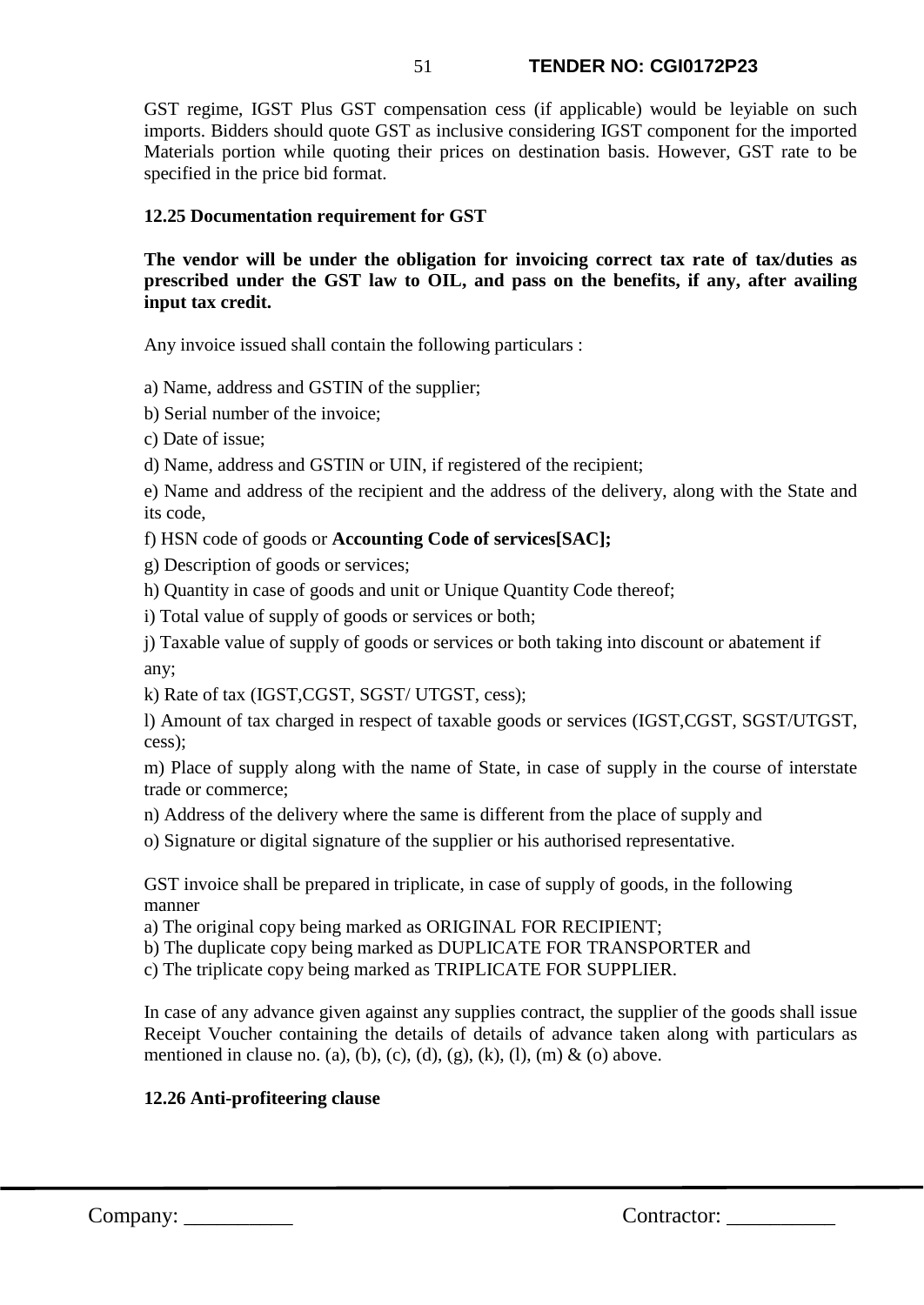As per Clause 171 of GST Act it is mandatory to pass on the benefit due to reduction in rate of tax or from input tax credit to the consumer by way of commensurate reduction in prices. The Supplier of Goods / Services may note the above and quote their prices accordingly.

**12.26.1 In case the GST rating of vendor on the GST portal / Govt. official website is negative / black listed, then the bids may be rejected by OIL.** Further, in case rating of bidder is negative / black listed after award of work for supply of goods / services, then OIL shall not be obligated or liable to pay or reimburse GST to such vendor and shall also be entitled to deduct / recover such GST along with all penalties / interest, if any, incurred by OIL.

#### **\*\*\*\*\*\*\*\*\*\*\*\***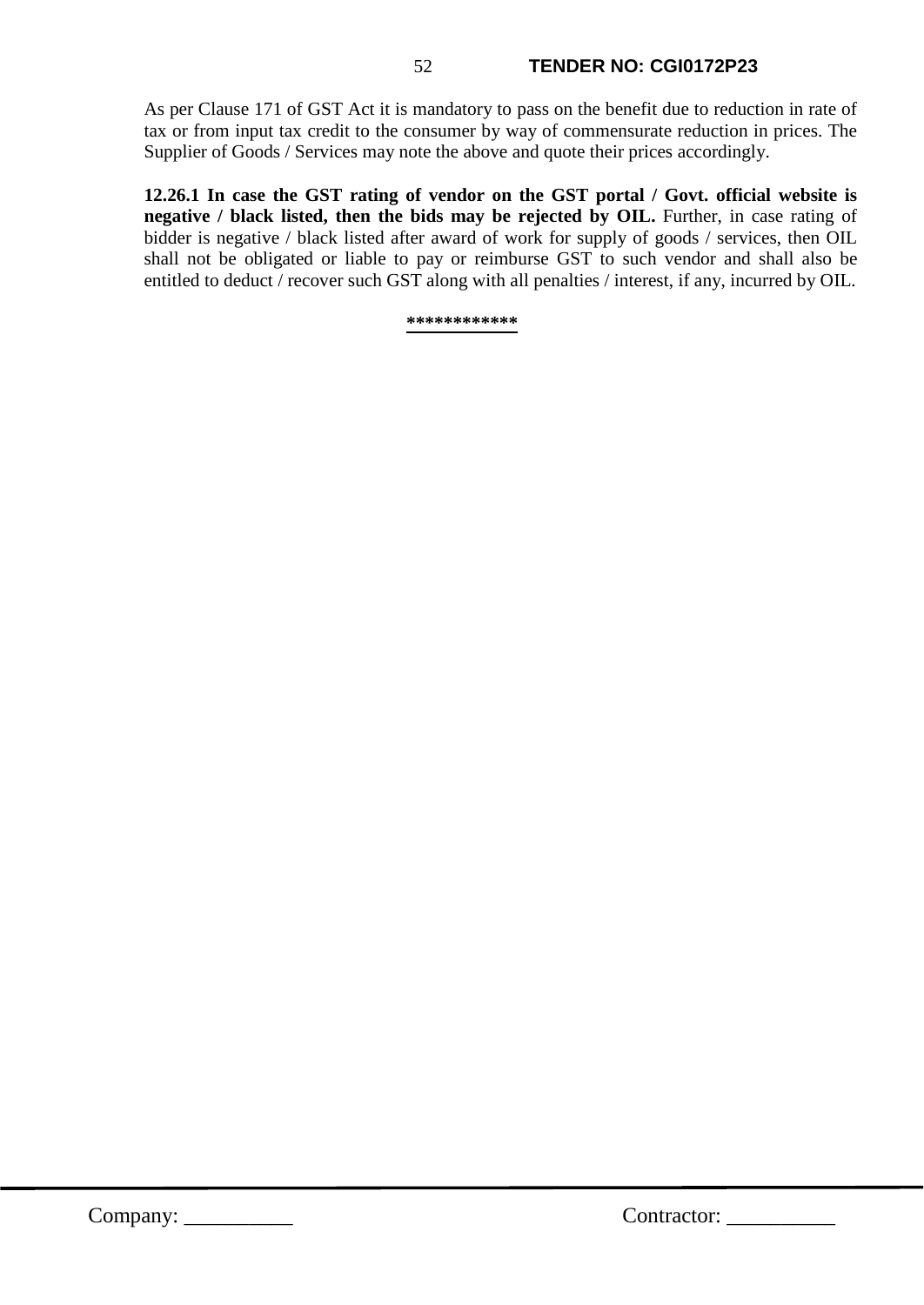#### **SECTION-II PROFORMA-A**

# **SCHEDULE OF SERVICES AND RATES TENDER NO: CGI0172P23**

#### **DESCRIPTION OF SERVICES**

#### **HIRING OF BRAND NEW MINI BUS (MODEL: TATA STARBUS MARCOPOLO STD LP712/45) 32+D, BS6 OR EQUIVALENT FOR PLYING AT ADMIN SECTION, PHQ NARENGI FOR A PERIOD OF 4 (FOUR) YEARS.**

2.0 For the services rendered the Transport supplier is entitled for payment at the following rates,

| S1.            | Description<br>of<br>duty            | Unit       | Quantity     |             | Company's Unit Rate (Rs) | Amount $(Rs)$ |
|----------------|--------------------------------------|------------|--------------|-------------|--------------------------|---------------|
| no.            | hours/service                        |            | (A)          | <b>(B)</b>  |                          | (AXB)         |
|                |                                      |            |              | Figs        | Words                    |               |
| $\mathbf{1}$   | Monthly Fixed charge                 | Per        | 48           | 90,201.92   | Ninety                   | 43,29,692.16  |
|                | with<br>24<br>hours                  | calendar   |              |             | Thousand                 |               |
|                | availability of Providing            | month      |              |             | Two Hundred              |               |
|                | the services of Tata star            |            |              |             | One and                  |               |
|                | bus vehicle for plying at            |            |              |             | Ninety Two               |               |
|                | <b>ASSAM</b>                         |            |              |             | Paisa only               |               |
| $\overline{2}$ | Running Expenses for                 | Per KM     | 1,92,000     | 14.29       | Fourteen Point           | 27,43,680.00  |
|                | <b>Vehicle</b><br><b>(Estimated)</b> | run        |              |             | Two Nine                 |               |
|                | <b>Running</b><br>Km<br>per          |            |              |             | only                     |               |
|                | Month is 4000)                       |            |              |             |                          |               |
| 3              | Bidders'<br>to<br>quote              |            |              |             |                          |               |
|                | within $+10\%$ to $-10\%$            |            |              |             |                          |               |
|                | on Sl. No 1&2                        |            |              |             |                          |               |
|                |                                      |            |              | <b>RATE</b> | <b>AMOUNT OF</b>         | <b>GST</b>    |
| $\overline{4}$ | <b>GST</b>                           | <b>LSM</b> | $\mathbf{1}$ | OF GST      | (Rs.)                    |               |
|                |                                      |            |              | $(\%)$      | <b>(B)</b>               |               |
|                |                                      |            |              | Figs        | Figs                     | Words         |
|                |                                      |            |              |             |                          |               |
|                |                                      |            |              |             |                          |               |
|                |                                      |            |              |             |                          |               |

# **NOTES:**

- (i) The bidders must quote the profit, establishment and handling element in percentage terms on total value of Fixed and Running values only as indicated, where the lower ceiling of the same will be fixed a **-10% (Minus Ten percent) and the upper ceiling**  will be fixed as  $+10\%$  (Plus Ten Percent). The percentage value up to two decimal point will be considered. The bidder quoting **below -10% and above 10%** will be summarily rejected.
- **(ii)** Bidders are requested to quote for all the items mentioned above. Bids will be evaluated considering the entire requirement as above. **The Rates/amounts should be quoted by the Bidders inclusive of all applicable taxes and duties, however, GST payable to be shown separately.**

Company: \_\_\_\_\_\_\_\_\_\_ Contractor: \_\_\_\_\_\_\_\_\_\_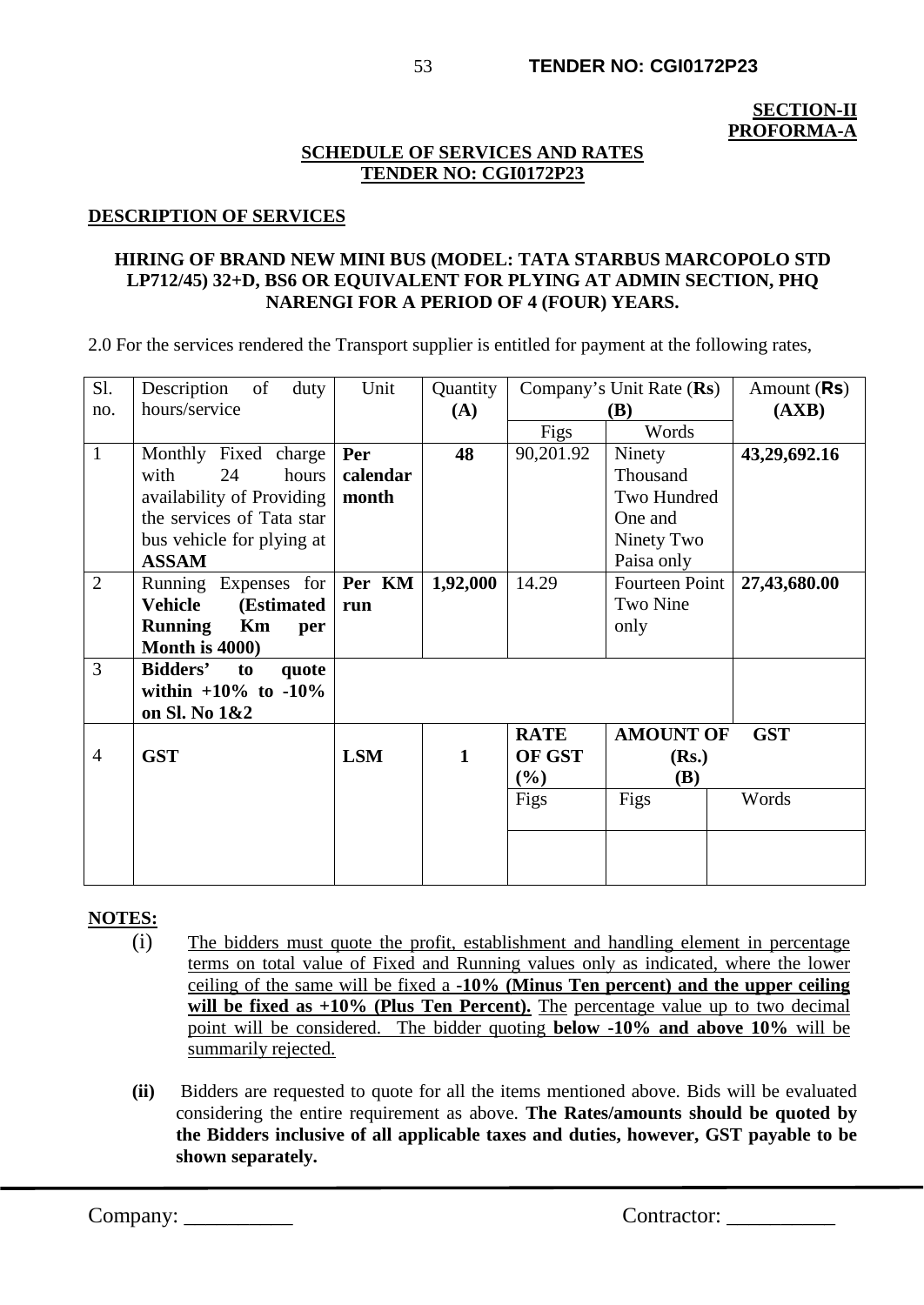- (iii) Bidders are also requested to refer the Taxes and Duties clause during GST regime attached vide **Annexure-A** for compliance.
- (iv) The above rates to be quoted by the bidders are inclusive of all operating /running expenses, daily minimum **wages. of driver @ Rs. 814.31 and helper @ Rs 611.48 (Excluding OT, PF, ESI) per day which will be enhanced on each calendar year @ Rs. 30.00 and Rs 20.00 for driver and helper respectively** engaged in connection with operation of the services. The stated rates are inclusive of applicable Bonus, but exclusive of PF, ESI (as applicable as per guidelines of the Company). Bidders to quote their fixed rate inclusive of the wages of Driver considering the guidelines cited above and will remain firm throughout the tenure of the contract.
- (v) In case OIL needs to engage the driver and helper beyond 8 hours per day duty, contractor has to pay the driver and helper applicable OT against each additional hours of duty beyond 8 hours' duty as overtime. However, total monthly overtime expenses to driver and helper will be reimbursed to the contractor by OIL.
- (vi) The rates are inclusive of all Taxes (VAT etc) and duties as applicable but **excluding** GST.
- (vii) The rates are inclusive of all liabilities including statutory liabilities.
- **(viii)The fuel price on the date of tender opening to be considered with 8 Km consumption rate per litre of oil.**
- *(ix) The price bid should be properly signed & sealed by the Authorized signatory of the Firm.*
- 3.0 The rates are inclusive of all liabilities including statutory liabilities.
- 4.0 Expenses related to parking of vehicle in Municipality area, airport, railway/bus station etc. and toll taxes, while in Company duty, will be reimbursed by company on submission of documentary evidence
- 5. A) **Wages to be paid as per Memorandum of Settlement dated 24-01-2014**:

Following are the rates vide Approval No. **PL/ADMIN/2/3-17/491 of 02.02.2022** and applicable for the calendar year **2022**, which will be revised in the succeeding years during the tenure of the contract.

# *a) For Driver (Skilled) Category (For Light & Medium Vehicles/ Buses / Bowers / Truck) (PS-5)*

- **1.** Rs**. 814.31** day to Driver Skilled Category
- **2. Rs. 72.38 per** hour SOT for Driver Skilled Category
- **3. Rs. 181** per hour DOT for Driver Skilled Category
- **4. Rs. 90.5** per hour HOT for Driver Skilled Category

*b) For Helper (PS-5)*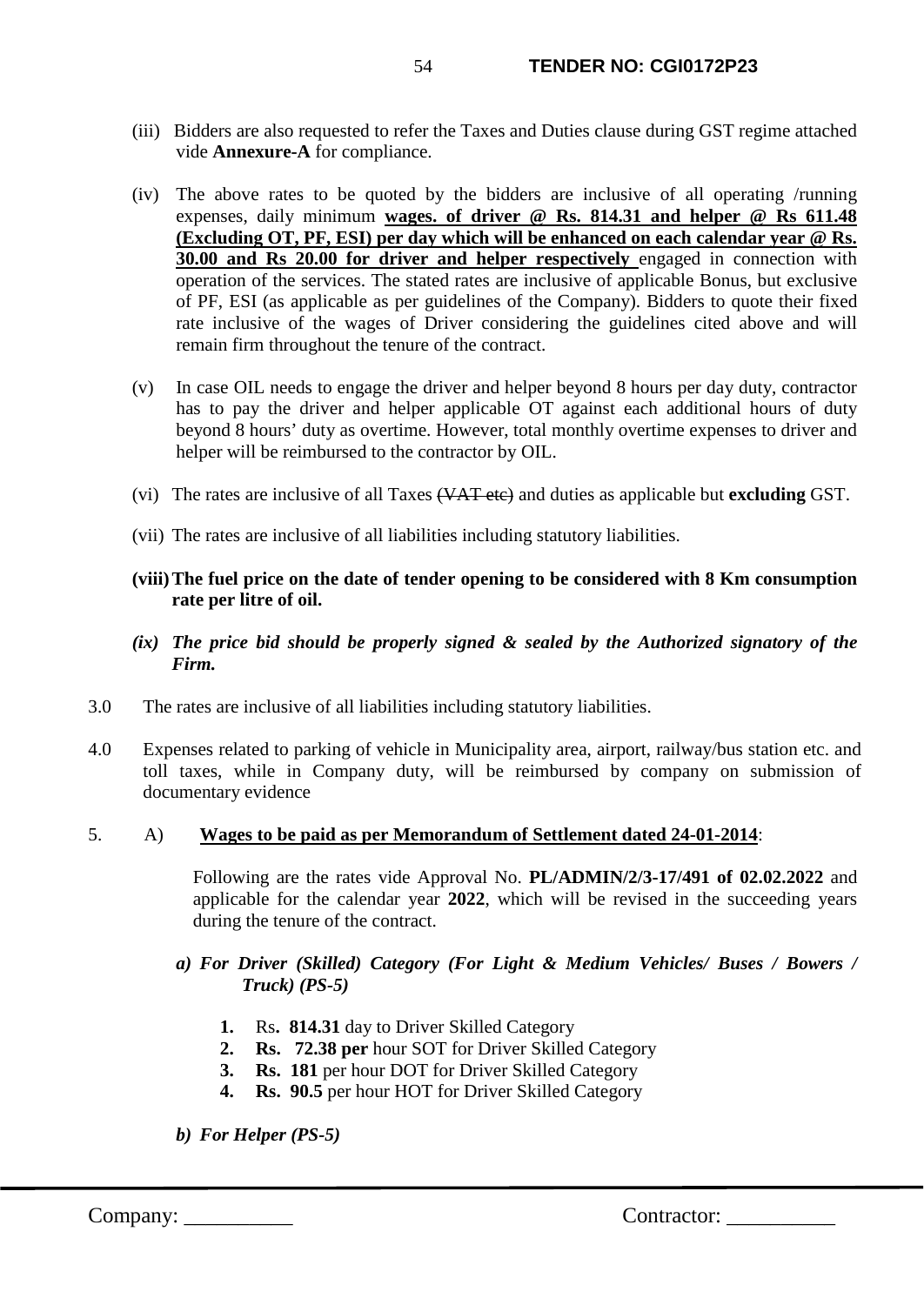- **1.** Rs**. 611.48** day to Helper Skilled Category
- **2. Rs. 54.63 per** hour SOT for Helper
- 3. **Rs. 136.50** per hour DOT for Helper
- 4. **Rs. 68.25** per hour HOT for Helper

The applicable daily rate of wages will be for 08 hours of work for 06 working days a week which will be inclusive of rest day wages.

**An annual increase in the daily rate of wages will be made from the 1st of January every year for Driver & Helper category @ of Rs. 30.00 and Rs 20.00 respectively.** 

# **B) Benefits to be provided as per Memorandum of Settlement dated 24-01-2014 are as under:**

# **a) National / Festival Holidays:**

The Helpers and Drivers will be extended 03 national holidays and 02 festival holidays in a calendar year by the respective contractors.

### **b) Annual Leave with wages:**

The Helpers and Drivers will be granted 18 (Eighteen) days annual leave with wages by the respective contractors which will be non-cumulative and nonencashable. The annual leave with wages can be availed 03 times in a calendar year and it will not exceed 18 days in a year.

#### **c) Casual Leave with wages:**

- (i) The Helpers and Drivers will be extended 05 (Five) days of casual leave by the respective contractors in a calendar year which is non-cumulative and non-encashable. The casual leave cannot be combined with annual leave and cannot be availed for more than 03 (Three) days at a time.
- (ii) The concerned contractors will provide reliever Helpers, Drivers to run the services of hired vehicles and in all transport service contracts on account of the above mentioned holidays, casual leave and annual leave. The reliever Helpers, Drivers and Operators engaged by the contractors during holidays and leaves will be entitled to the applicable daily rate of wages.

# d) **Overtime :**

The services beyond 08 hours of work required for operational purpose, the Helpers, Drivers will be paid applicable overtime wages (OT wages). The duty hours of drivers /helpers at Pipeline Department be considered for 8 hours in a day though the vehicle contracts are for 12 hours. The normal duty hours will be from 7am to 3.30pm (inclusive of break). Deployment beyond 8 hours upto  $9<sup>th</sup>$  hour will be subject to single OT and beyond 9<sup>th</sup> hour will be subject to double OT. However, total monthly overtime expenses to driver and helper (if any) will be reimbursed to the contractor by OIL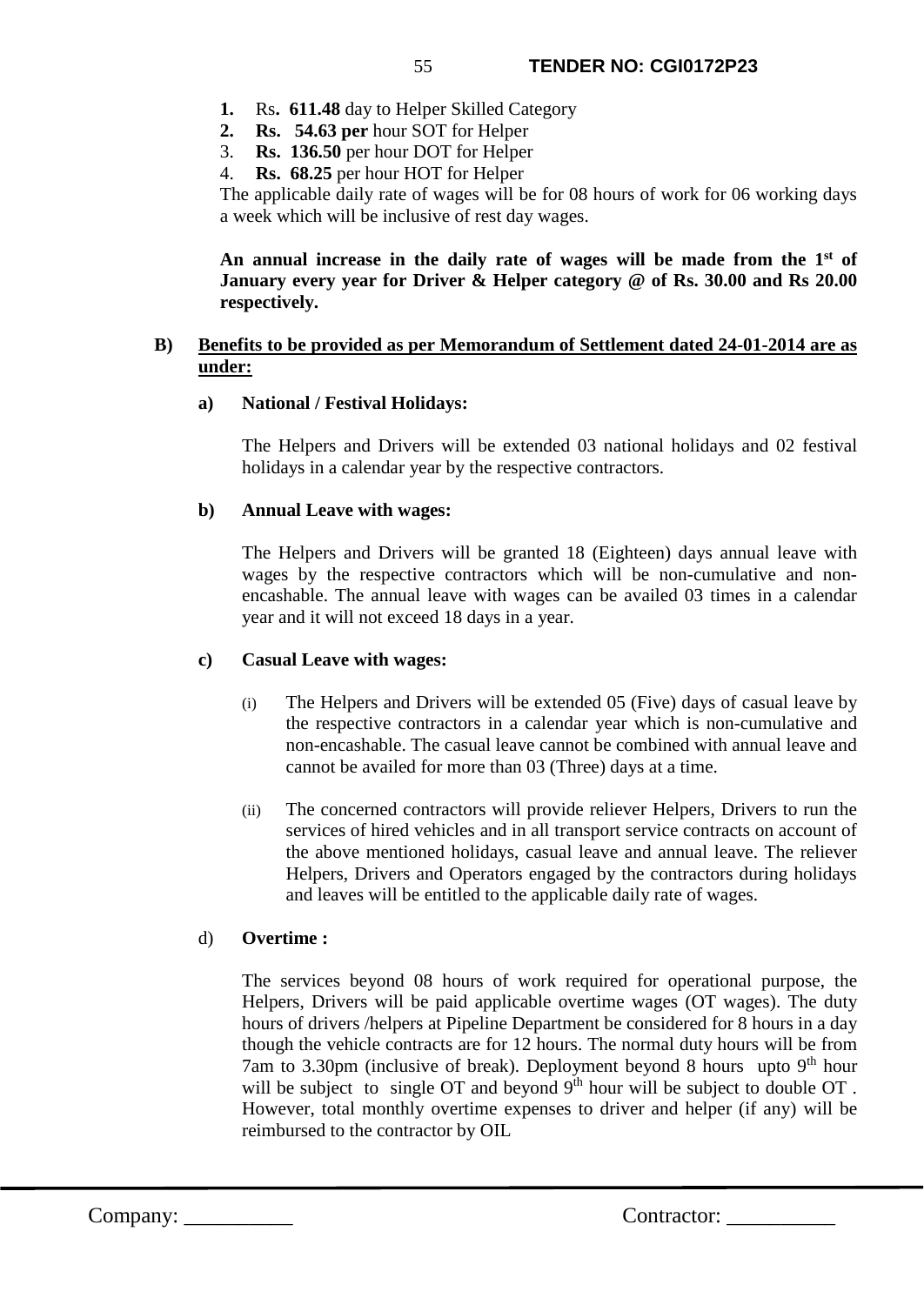# **e) Bonus :**

The Helpers and Drivers will be entitled for bonus @ 8.33% of the daily wages subject to the wages ceiling under the Payment of Bonus Act, 1965 which will be disbursed along with the monthly wages as per provisions of payment of Bonus Act.

# f) **Employees' Provident Fund (EPF) :**

All concerned contractors shall deposit the PF and EPF with the PF authorities positively on or before the  $15<sup>th</sup>$  day of the subsequent month and will submit the PF and EPF deposit challan to the company. On production of the challan, the amount will be reimbursed to the contractors. For compliance to the provisions of the EPF & MP Act, the contractors will approach the concerned PF authorities.

# **g) Insurance Coverage:**

The Helpers and Drivers will be insured for an amount of Rupees Two Lakhs, Rupees Three Lakhs respectively, under Group Personal Accident Policy (GPAP) by the concerned contractors for coverage under Employees Compensation Act, 1923. The annual premium will be reimbursed to the contractors by the Company on production of documentary evidence.

# **h) Pay Slip**:

**The monthly disbursement of wages to the Helpers and Drivers by the contractors will be made latest by the 10th day of the subsequent month. The mode of disbursing the monthly wages to the Helpers, Drivers by the concerned contractors will be through account payee cheques or bank transfer / e-remittance as may be agreed upon mutually amongst themselves. The contractors will have to issue proper wages slip to the Helpers, Drivers containing therein all the requisite details such as income and deductions, if any.** 

# **i) Uniform**:

Uniforms for drivers and helpers per year to be provided as per followings by the Contractor (service provider) and the cost will be reimbursed on submission of documentary evidence.

- 1) 02 sets of Uniform per year @ Rs. 1500x 2= Rs.3000.00
- 2) 01 pair of shoes per year  $\omega$  Rs.500.00 = Rs. 500.00

# **C) Special Terms and Conditions:**

#### **a) Working Hours:**

The duty hours of drivers /helpers at Pipeline Department be considered for 8 hours in a day though the vehicle contracts are for 12 hours. The normal duty hours will be from 7am to 3.30pm (inclusive of break).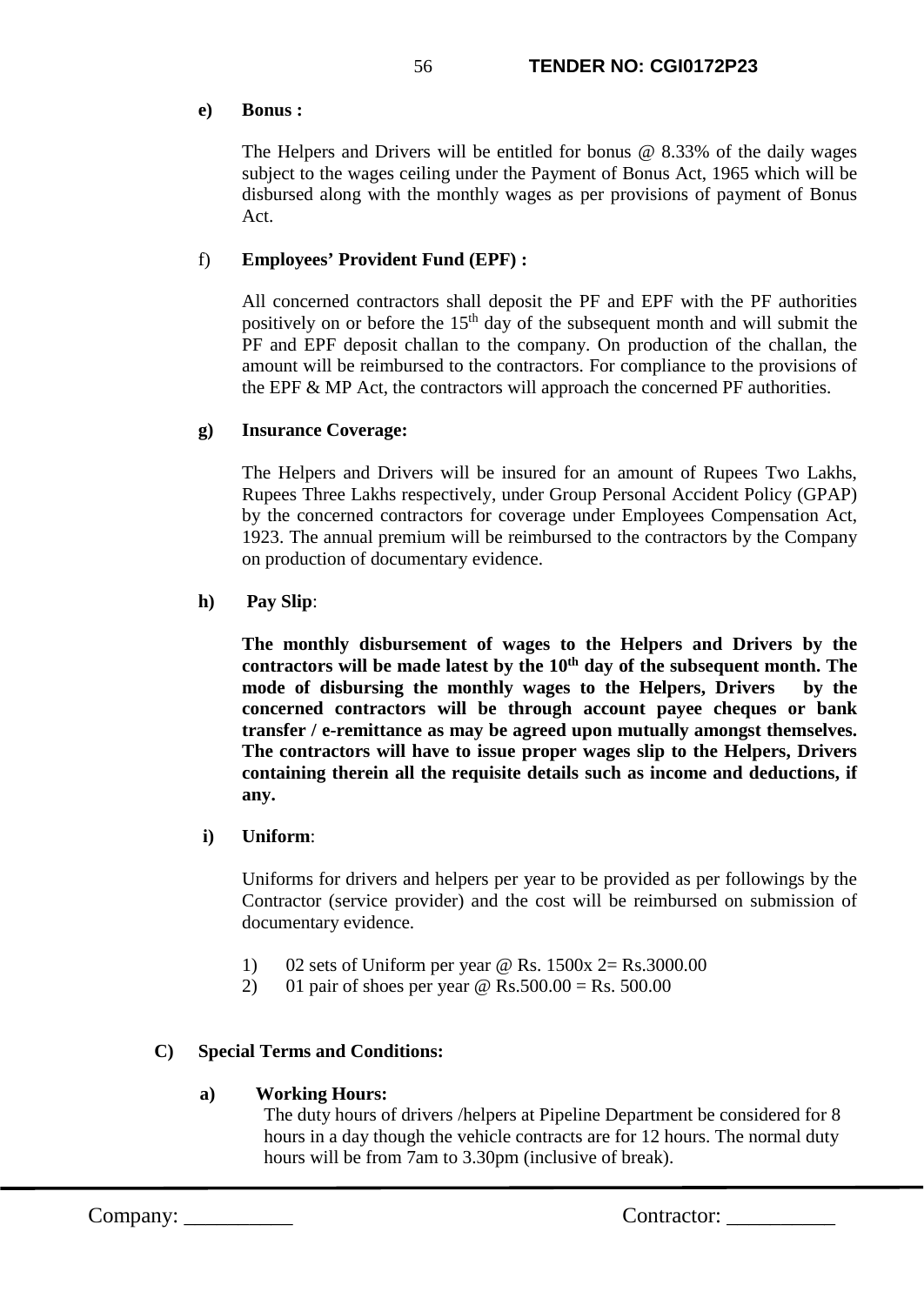- b) The Helpers & Drivers will not be engaged by the concerned contractors on the following grounds:
	- (a) On attaining the age of 60 years.
	- (b) The person is found medically unfit (\*)
	- (c) For any riotous behaviour and indiscipline.
	- (d) Any person with adverse records.
		- (\*) the contractors would submit a medical fitness certificate every two years in respect of the helpers / drivers engaged by them.
- c) The reliever helpers, drivers engaged by the concerned contractors on national/festival holidays, casual leave and annual leave with wages in all transport service contracts will only be entitled to the daily rate of wages and the increased wages per day.
- d) The Helpers and Drivers will avail a weekly day of rest after working for 06 consecutive days. The contractors engaging them shall have to provide reliever driver / helper to run the services of the hired vehicles during the rest day.

#### **e) Uniform :**

The Helpers and Drivers will be provided uniform and shoes by the concerned contractors and the expenditure towards the same will be reimbursed to them by the company on submission of documents / proof of receipt as given hereunder:

- 1. 02 sets of uniform per year (@ Rs. 1500 x 2) : Rs. 3000.00
- 2. 01 pair of shoe per year  $(\textcircled{e}$  Rs. 500 $)$  : Rs. 500.00
- f) The rates are inclusive of all Taxes (VAT etc.) and duties as applicable but **excluding GST.**
- g) **Valid Driving Licence of Driver:**

*Contractor shall ensure that the person engaged as driver shall have valid driving licence for heavy vehicle.*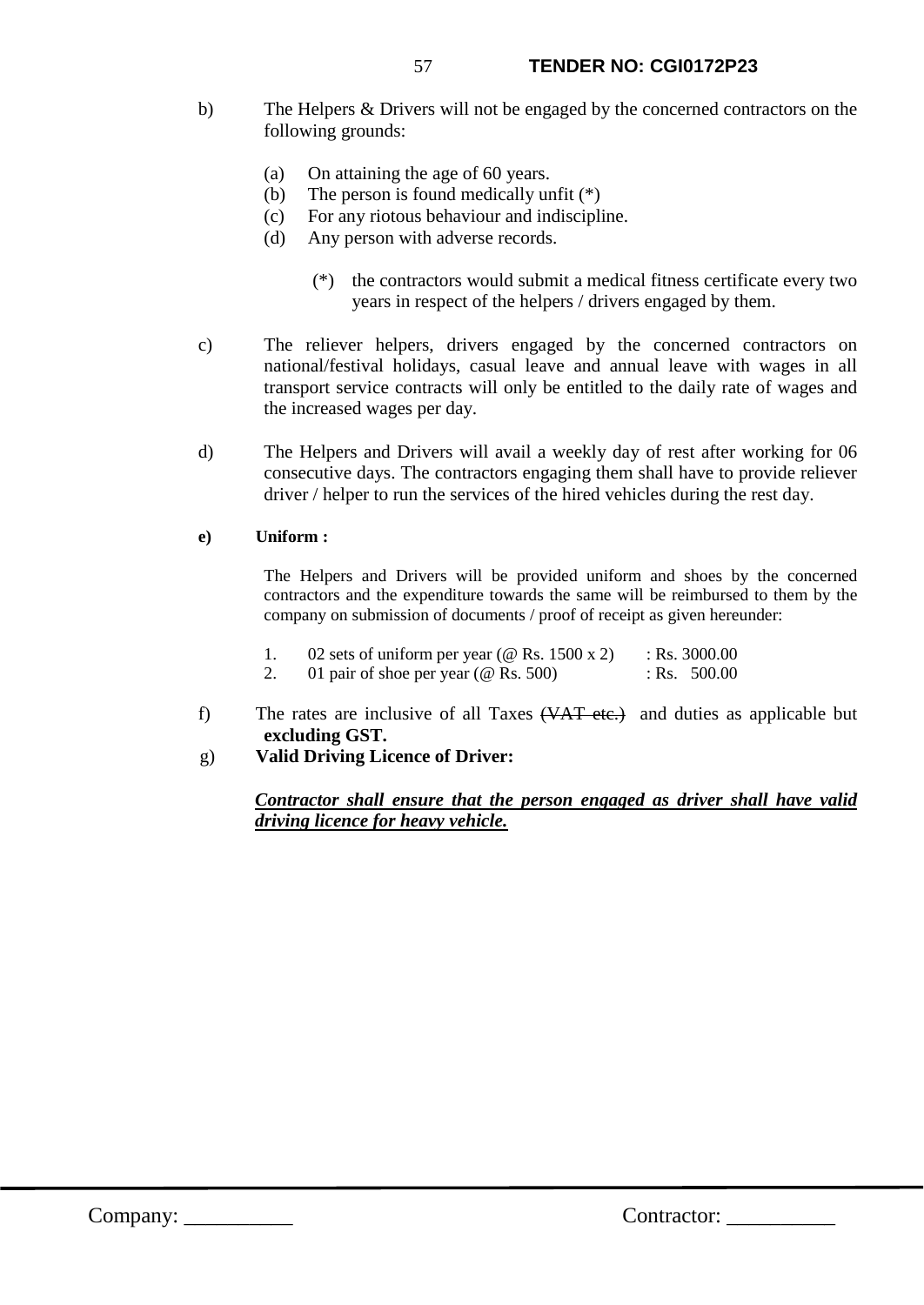# **TAXES AND DUTIES CLAUSE - FOR VENDOR/SUPPLIER/CONTRACTOR (For Supplies/ Services during GST Regime i.e., New Tender)**

### **INDIRECT TAXES/ GST**

- 1. For the purposes of levy and imposition of GST, the expressions shall have the following meanings:
	- (a) GST means any tax imposed on the supply of goods and/or services under GST Law.
	- (b) Cess means any applicable cess, existing or future on the supply of Goods and Services as per Goods and Services Tax (Compensation to States) Act, 2017.
	- (c) GST Law means IGST Act 2017, CGST Act 2017, UTGST Act, 2017 and SGST Act, 2017and all related ancillary Rules and Notifications issued in this regard from time to time.
- 2. The rates quoted by the bidders shall be inclusive of all taxes, duties and levies. However, bidders are required to provide separately the rate and amount of all types of taxes, duties and levies. In case, the quoted information related to various taxes, duties & levies subsequently proves wrong, incorrect or misleading, OIL will have no liability to reimburse the difference in the duty/ tax, if the finally assessed amount is on the higher side and OIL will have to right to recover the difference in case the rate of duty/ taxes finally assessed is on the lower side. Further, for the purpose of this contract, it is agreed between the parties that if Goods and Services Tax introduced during the tenure of this contract/agreement then the bidders have to clearly show the amount of GST separately in the Tax Invoices. Further, it is the responsibility of the bidders to make all possible efforts to make their accounting / IT system GST compliant in order to ensure availability of Input Tax Credit (ITC) to Oil India Ltd.
- 3. Offers without giving any of the details of the taxes (Including rates and amounts) as specified above will be considered as inclusive of all taxes including GST. When a bidder mentions taxes as extra without specifying the rates &amount, the offer will be loaded with maximum value towards taxes received against the tender for comparison purposes. If the bidder emerges as lowest bidder after such loading, in the event of order on that bidder, taxes mentioned by OIL on the Purchase Order/ Contracts will be binding on the bidder.
- 4. Bidders are required to pass on the benefit arising out of introduction of GST, including seamless flow of Input Tax Credit, reduction in Tax Rate on inputs as well as final goods by way of reduction of price as contemplated in the provision relating to Anti-Profiteering Measure vide Section 171 of the CGST Act, 2017. Accordingly, for supplies made under GST, the bidders should confirm that benefit of lower costs has been passed on to OIL by way of lower prices/taxes and also provide details of the same as applicable. OIL reserves the right to examine such details about costs of inputs/input services of the bidders to ensure that the intended benefits of GST have been passed on to OIL.
- 5. Oil India Ltd. shall declare the value of free issue of materials and services, if any, involved in the execution of the contract. The Contractor should consider the same while working out the GST liability, if any. Further in cases where GST is leviable on any facilities provided by OIL and used by bidders and the consideration for which is recovered by OIL in the form of reduction in the

Company: \_\_\_\_\_\_\_\_\_\_ Contractor: \_\_\_\_\_\_\_\_\_\_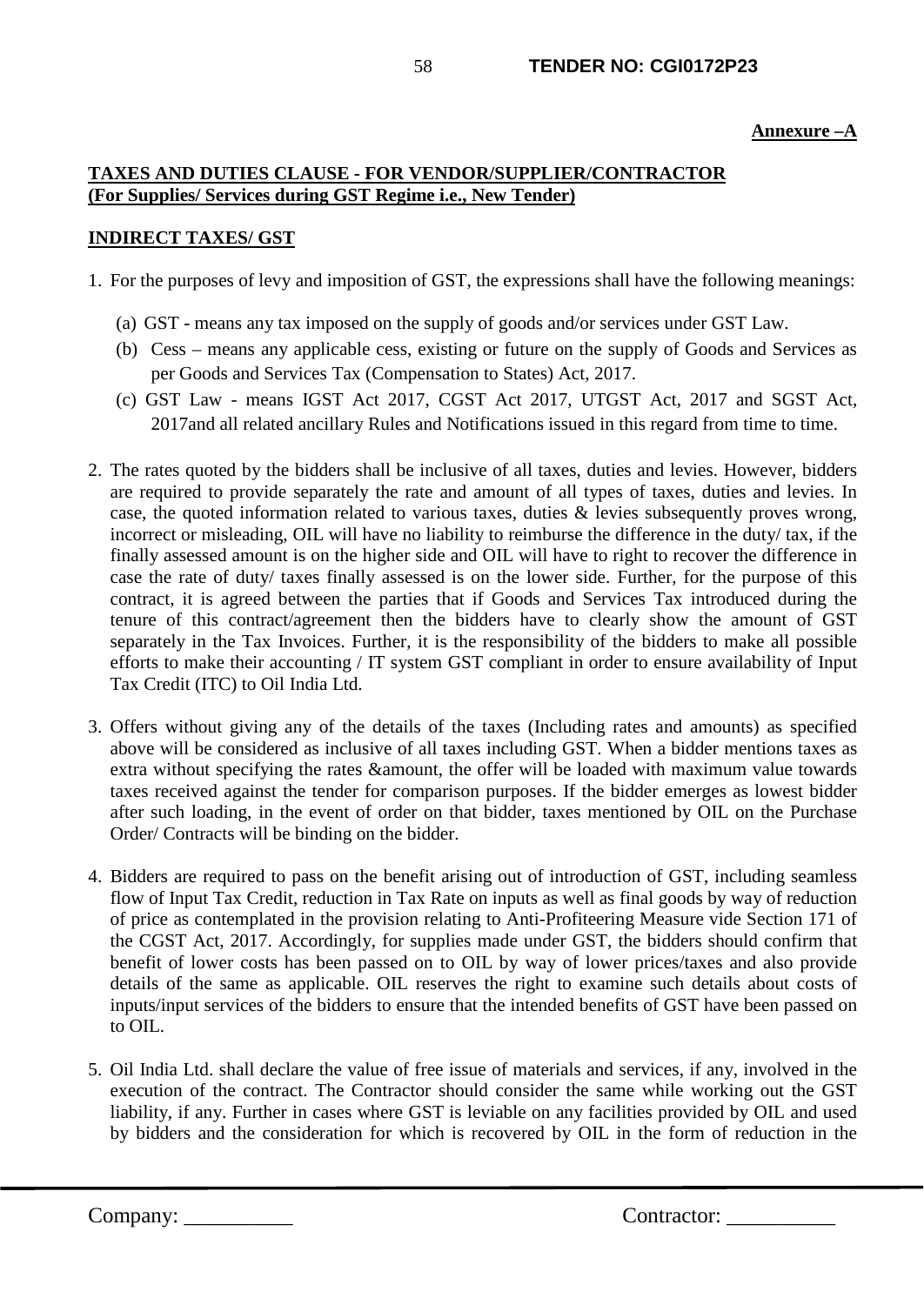invoice raised by bidders then OIL will raise GST invoices on such transactions and the same will be reimbursed by bidders.

**6. When Input tax credit is available for Set Off as per the end use certification given by User Department at the time of raising Purchase Requisition (P.R.)**

Evaluation of L-1 prices shall be done based on Quoted price after deduction of Input Tax Credit (ITC) of GST, if available to OIL.OIL shall evaluate the offers on the basis of the quoted rates only and any claim subsequently by the bidders for additional payment/liability shall not be admitted and has to be borne by the bidders

### **When Input tax credit is NOT available for Set Off**

Evaluation of L-1 prices shall be done based on Quoted price only. OIL shall evaluate the offers on the basis of the quoted rates only and any claim subsequently by the bidders for additional payment/liability shall not be admitted and has to be borne by the bidders

- 7. In a situation where Purchase Orders (POs)/ Contracts have been placed prior to GST Regime and supplies are effected during GST Regime, it is made clear that any statutory variation (increase/decrease) due to introduction of GST, as the case may be, but within the contractual delivery/completion period will be to the account of OIL subject to documentary evidence. However, any increase in statutory levy after the expiry of the scheduled date of delivery shall be to the supplier's account.
- 8. Bidders agree to do all things not limited to providing GST compliant Tax Invoices or other documentation as per GST law relating to the supply of goods and/or services covered in the instant contract like raising of and /or acceptance or rejection of credit notes / debit notes as the case may be, payment of taxes, timely filing of valid statutory Returns for the tax period on the Goods and Service Tax Network (GSTN), submission of general information as and when called for by OIL in the customized format shared by OIL in order to enable OIL to update its database etc. that may be necessary to match the invoices on GSTN common portal and enable OIL to claim input tax credit in relation to any GST payable under this Contract or in respect of any supply under this Contract.
- 9. In case Input Tax Credit of GST is denied or demand is recovered from OIL by the Central / State Authorities on account of any non-compliance by bidders, including non-payment of GST charged and recovered, the Vendor/Supplier/Contractor shall indemnify OIL in respect of all claims of tax, penalty and/or interest, loss, damages, costs, expenses and liability that may arise due to such noncompliance. OIL, at its discretion, may also withhold/recover such disputed amount from the pending payments of the bidders.
- 10. GST liability, if any on account of supply of free samples against any tender shall be to Bidder's account.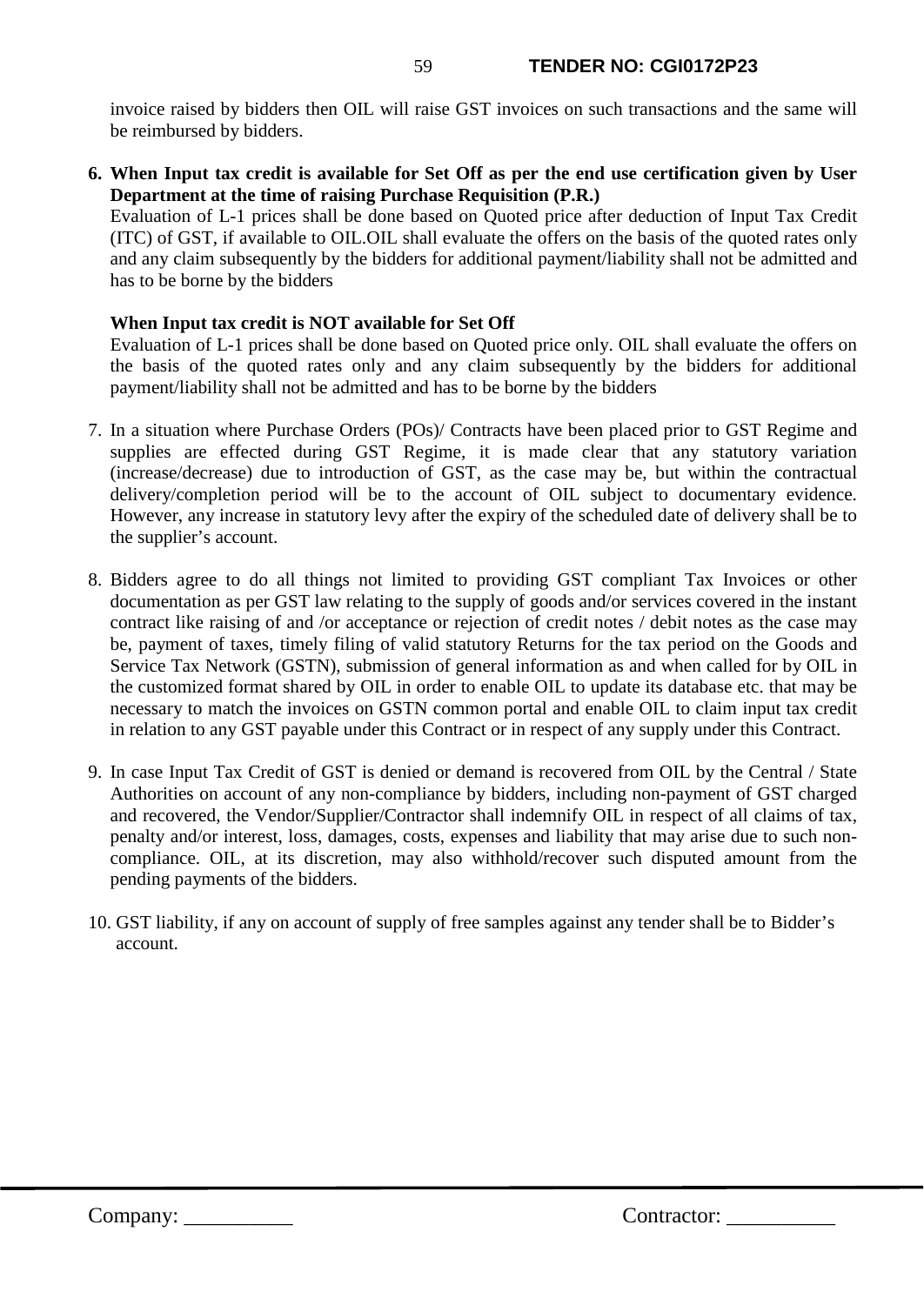#### **SECTION-III**

#### **SPECIAL TERMS AND CONDITIONS**

#### **Scope of works**:

HIRING OF BRAND NEW MINI BUS (MODEL: TATA STARBUS MARCOPOLO STD LP712/45) 32+D, BS6 OR EQUIVALENT FOR PLYING AT ADMIN SECTION, PHQ NARENGI FOR A PERIOD OF 4 (FOUR) YEARS ALONG WITH 02(TWO) MEMBERS CREW COMPRISING 01(ONE) DRIVER and 01 (ONE) HELPER, with standard fittings purchased after the issuance of LOI, to be stationed at OIL's Admin Section, PHQ, Guwahati (Assam) and to visit any place of OIL's operational areas in ASSAM for a period of 4 (FOUR) years, compliance of statutory requirements of Govt. regulatory agencies and satisfactory performance & services by the bidder as well as Driver & Helper engaged by contractor.

#### **Terms and conditions of the contract shall include but not limited to the following**:

- I) Vehicle should have a valid commercial all ASSAM road permit throughout the contract period. The documents shall be produced to the engineer in charge at the time of placement.
- II) Vehicle shall be equipped with all the standard fittings, instruments etc, including portable fire extinguisher, Fog light, First Aid box with updated list of medicines, Seat cover, Floor mats, front guard, charging unit for charging of mobile phones, spark arrestor with fittings, Back gear with beeping sound, Outside Rear view mirrors on both sides of the vehicle.
- III) The Contractor has to arrange, without any extra cost to Company, the entry pass for personnel and vehicle engaged to Oil operational area (including PHQ Narengi, Pump Stations, Terminals, Industrial Area at Duliajan etc.). Any cost regarding completing of formalities for entry pass shall have to be borne by the Contractor).
- IV) All Statutory taxes & levies (Valid Commercial Tax, permit, registration, fitness, pollution, insurance of the vehicle etc.) shall be borne by the contractor. The documents shall be produced to the engineer in charge at the time of placement of the vehicle.
- V) Driver of the vehicle should have a valid driving license and possess good mental and physical health condition and shall submit a medical fitness certificate in this regard. The documents shall be produced to the engineer in charge at the time of placement of the vehicle.
- VI) Contractor shall provide a suitable replacement of the vehicle in case of unavailability of the regular vehicle due to breakdown or for any other reason.
- VII) Terms and conditions of the MOS dated 24.01.2014 shall be adhered to wherever applicable.
- VIII) Contractor is responsible for payment of monthly wages to DRIVER & HELPER as per MOS dated 24.01.2014 with annual increase of daily rate of wages at Rs 30 per day for driver and Rs 20 per day for helper respectively w.e.f 01st of January every year. This shall be included in bidders quoted monthly fixed rate. Monthly wages @ Rs 814.31 /Day (DRIVER) and @ Rs 611.48 (HELPER).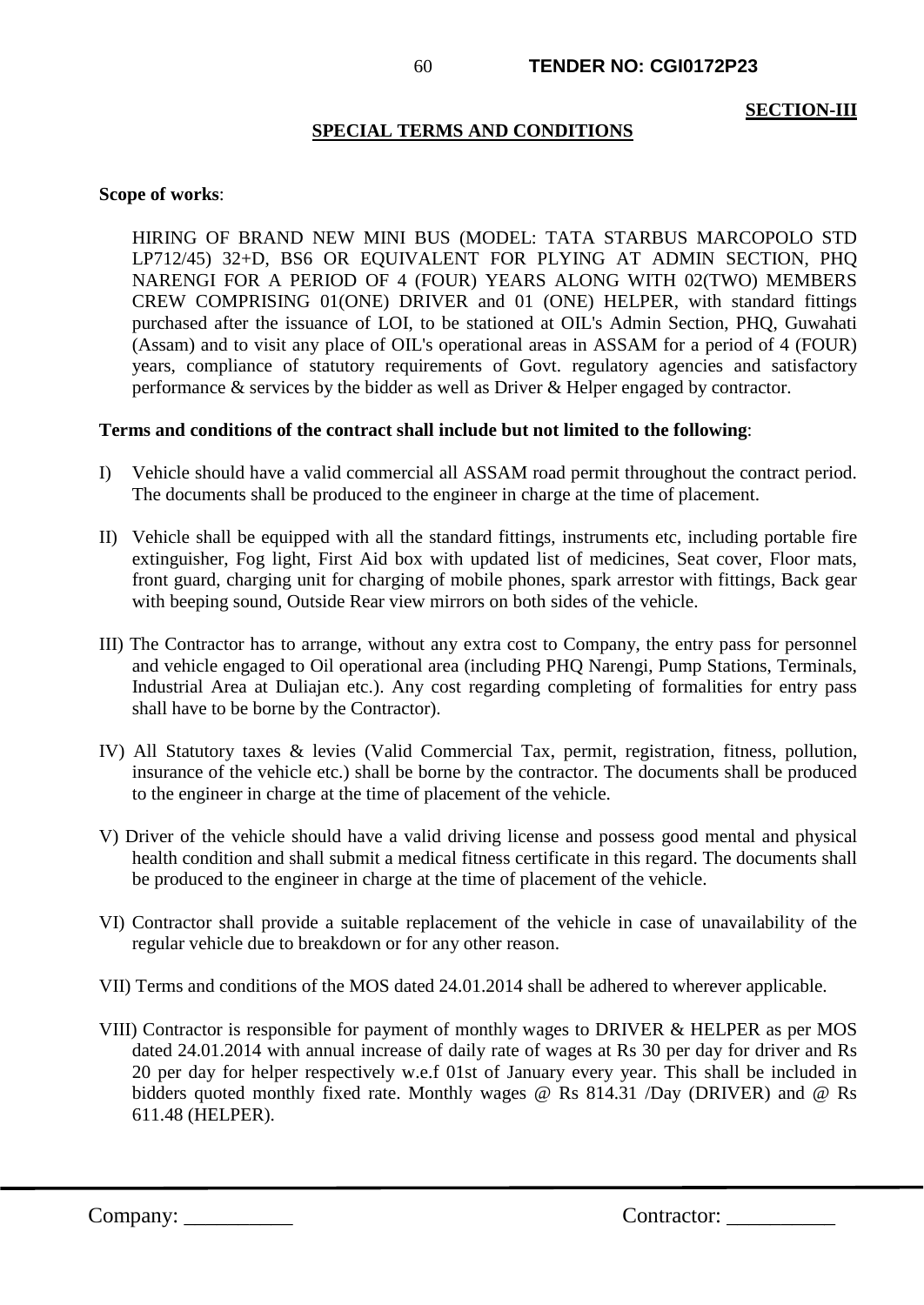- IX) Driver is entitled for a weekly day of rest, 23 leaves and 5 holidays in a year, contractor shall ensure reliever driver to run the services of hired vehicle during these days on instructions of the engineer in charge.
- X) Contractor shall pay SOT, DOT, HOT and Night Halt allowance as applicable to the vehicle driver on actual basis and the amount shall be reimbursed monthly in subsequent bills.
- XI) Contractor shall provide uniform which includes 4 Nos of Sky blue color shirts and 4 Nos navy blue pants and two pair of shoes to the driver & helper once in a year. The amount shall be reimbursed on actual basis on submission of the original receipts/bills.
- XII) The vehicle has to be maintained in good running condition during the period of contract. All lubricants, spare parts and maintenance which may be necessary shall be provided by the contractor.
- XIII) OIL Logo and Bilingual company name with glow sign reflectors to be imprinted on the vehicle body at the time of placement of vehicle.
- XIV) Contractor is responsible for insuring the driver for an amount of Rs 3 (Three) lakhs under Group Personal Accident Policy (GAP) and shall be renewed every year. The documents shall be produced to the engineer in charge at the time of placement of the vehicle.
- XV) Any compensation arising out of the job carried out by the Contractor whether related to pollution, Safety or Health will be paid by the Contractor only.

XVI) In case of any contradiction between SCC and GCC, SCC will prevail.

#### **NOTE:**

- **\* A SUITABLE FIRE EXTINGUISHER WILL HAVE TO BE INSTALLED IN THE VEHICLE FAILING WHICH A PENALTY OF Rs. 500 per day WILL BE IMPOSED.**
- **\*\* FIRST AID BOX WITH VALID/UP TO DATE ITEMS SHOULD BE AVAILABLE AT THE VEHICLE ALL TIMES.**

\*\*\*\*\*\*\*\*\*\*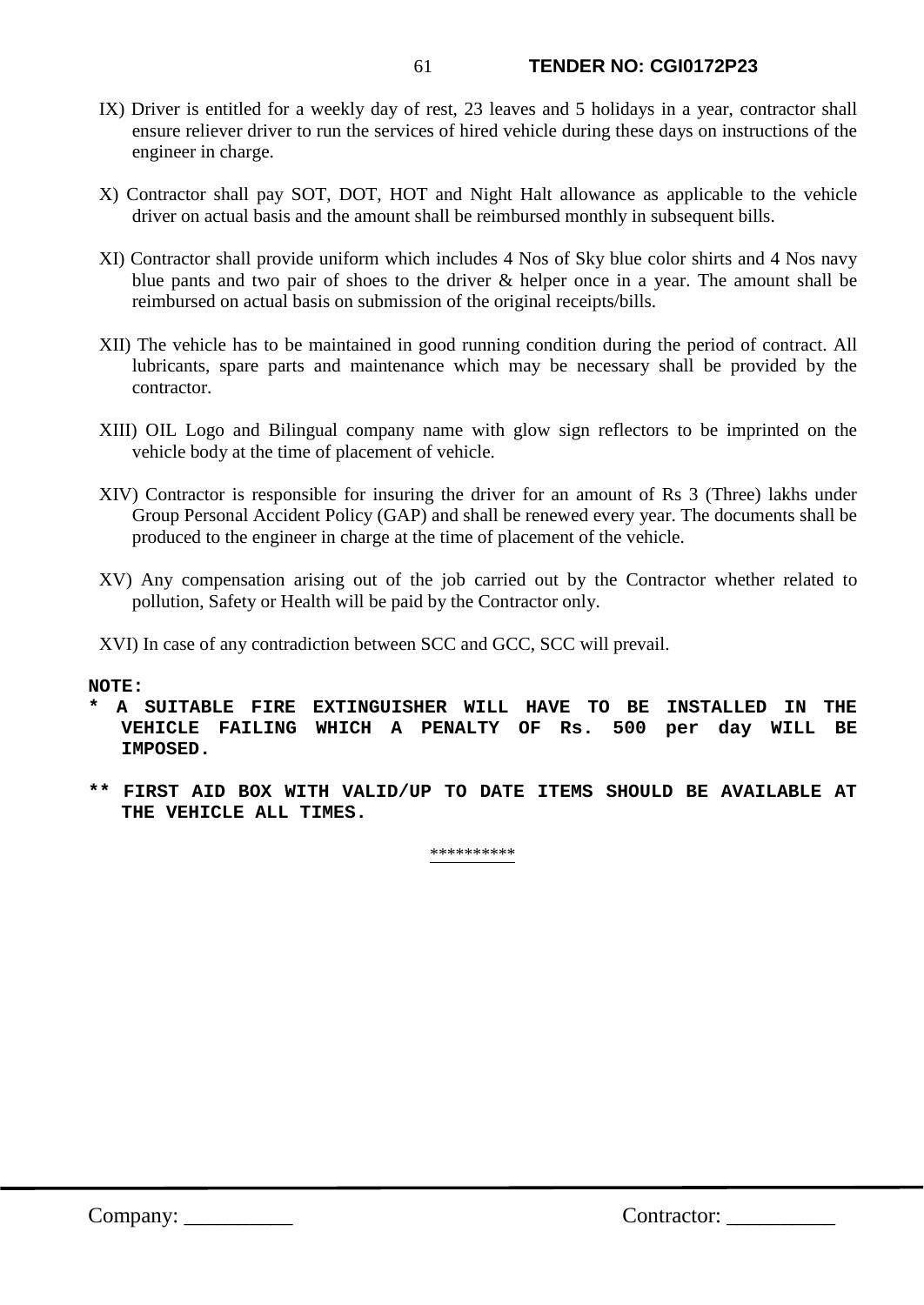#### **SECTION –IV**

#### **SAFETY MEASURES & COMPLIANCE FORMAT**

GENERAL MANAGER (CONTRACTS) OIL INDIA LIMITED GUWAHATI

#### **SUB: SAFETY MEASURES Tender No: CGI0172P23**

### **Subject: HIRING OF BRAND NEW MINI BUS (MODEL: TATA STARBUS MARCOPOLO STD LP712/45) 32+D, BS6 OR EQUIVALENT FOR PLYING AT ADMIN SECTION, PHQ NARENGI FOR A PERIOD OF 4 (FOUR) YEARS.**

We hereby confirm that we have fully understood the safety measures to be adopted during execution of the above contract and that the same have been explained to us by the concerned authorities. We also give the following assurances.

- a) Only experienced and competent persons shall be engaged by us for carrying out work under the said contract.
- b) The names of the authorized persons who would be supervising the jobs on day to day basis from our end are the following

ii) \_\_\_\_\_\_\_\_\_\_\_\_\_\_\_\_\_\_\_\_\_\_\_\_\_\_\_\_\_\_\_\_ iii) \_\_\_\_\_\_\_\_\_\_\_\_\_\_\_\_\_\_\_\_\_\_\_\_\_\_\_\_\_\_\_\_

The above personnel are fully familiar with the nature of jobs assigned and safety precautions required.

- c) Due notice would be given for any change of personnel under item(b) above.
- d) We hereby accept the responsibility for the safety of all the personnel engaged by us and for the safety of the Company's person and property involved during the course of our working under this contract. We would ensure that all the provisions under the Factory Act,1948 and other safety rules related to execution of our work would be strictly followed by our personnel. Any violation pointed out by the Company's Engineers would be rectified forthwith or the work suspended till such time the rectification is completed by us and all expenditure towards this would be on our account.
- e) We confirm that all persons engaged by us would be provided with the necessary Safety Gears at our cost.
- f) All losses caused due to inadequate safety measures or lack of supervision on our part would be fully compensated by us and the Company will not be responsible for any lapses on our part in this regard.

(Seal)

Yours Faithfully

 $M/s$ 

Dated<br>Dated For & On Behalf Of Contractor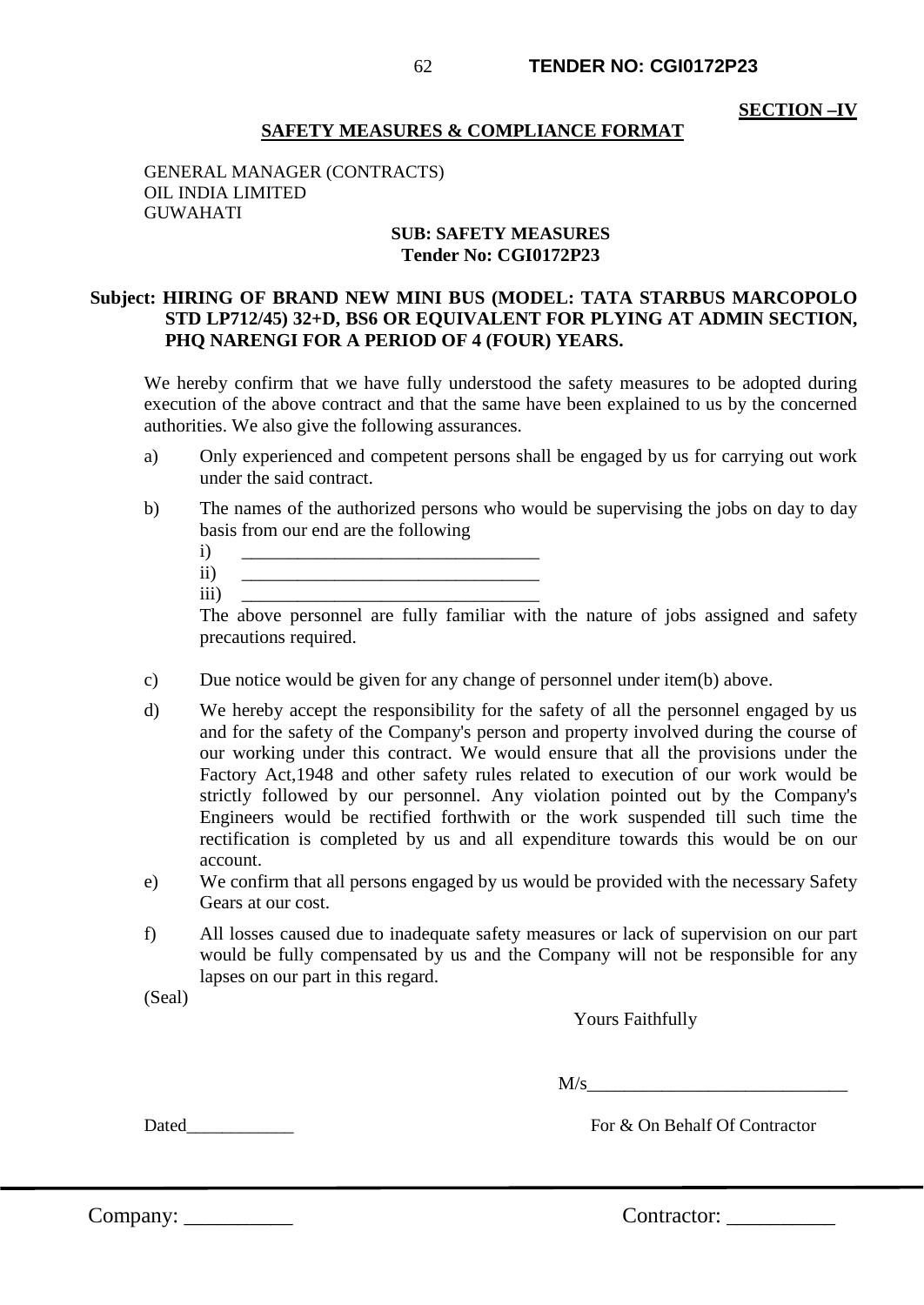#### **SECTION-V**

### **INTEGRITY PACT**

#### Between

Oil India Limited (OIL) hereinafter referred to as "The Principal"

And

(Name of the bidder)......................................................hereinafter referred to as "The Bidder/Contractor"

#### **Preamble**:

The Principal intends to award, under laid down organizational procedures, contract/s for **…………………………………** The Principal values full compliance with all relevant laws and regulations, and the principles of economic use of resources, and of fairness and transparency in its relations with its Bidder/s and Contractor/s.

In order to achieve these goals, the Principal cooperates with the renowned international Non-Governmental Organization "Transparency International" (TI). Following TI's national and international experience, the Principal will appoint an external independent Monitor who will monitor the tender process and the execution of the contract for compliance with the principles mentioned above.

#### **Section: 1 -Commitments of the Principal**

**(1)** The Principal commits itself to take all measures necessary to prevent corruption and to observe the following principles:

- (i) No employee of the Principal, personally or through family members, will in connection with the tender for, or the execution of a contract, demand, take a promise for or accept, for him/herself or third person, any material or immaterial benefit which he/she is not legally entitled to.
- (ii) The Principal will, during the tender process treat all Bidders with equity and reason. The Principal will in particular, before and during the tender process, provide to all Bidders the same information and will not provide to any Bidder confidential/additional information through which the Bidder could obtain an advantage in relation to the tender process or the contract execution.
- (iii) The Principal will exclude from the process all known prejudiced persons.

**(2)** If the Principal obtains information on the conduct of any of its employees which is a criminal offence under the relevant Anti-Corruption Laws of India, or if there be a substantive suspicion in this regard, the Principal will inform the Chief Vigilance Officers and in addition can initiate disciplinary actions.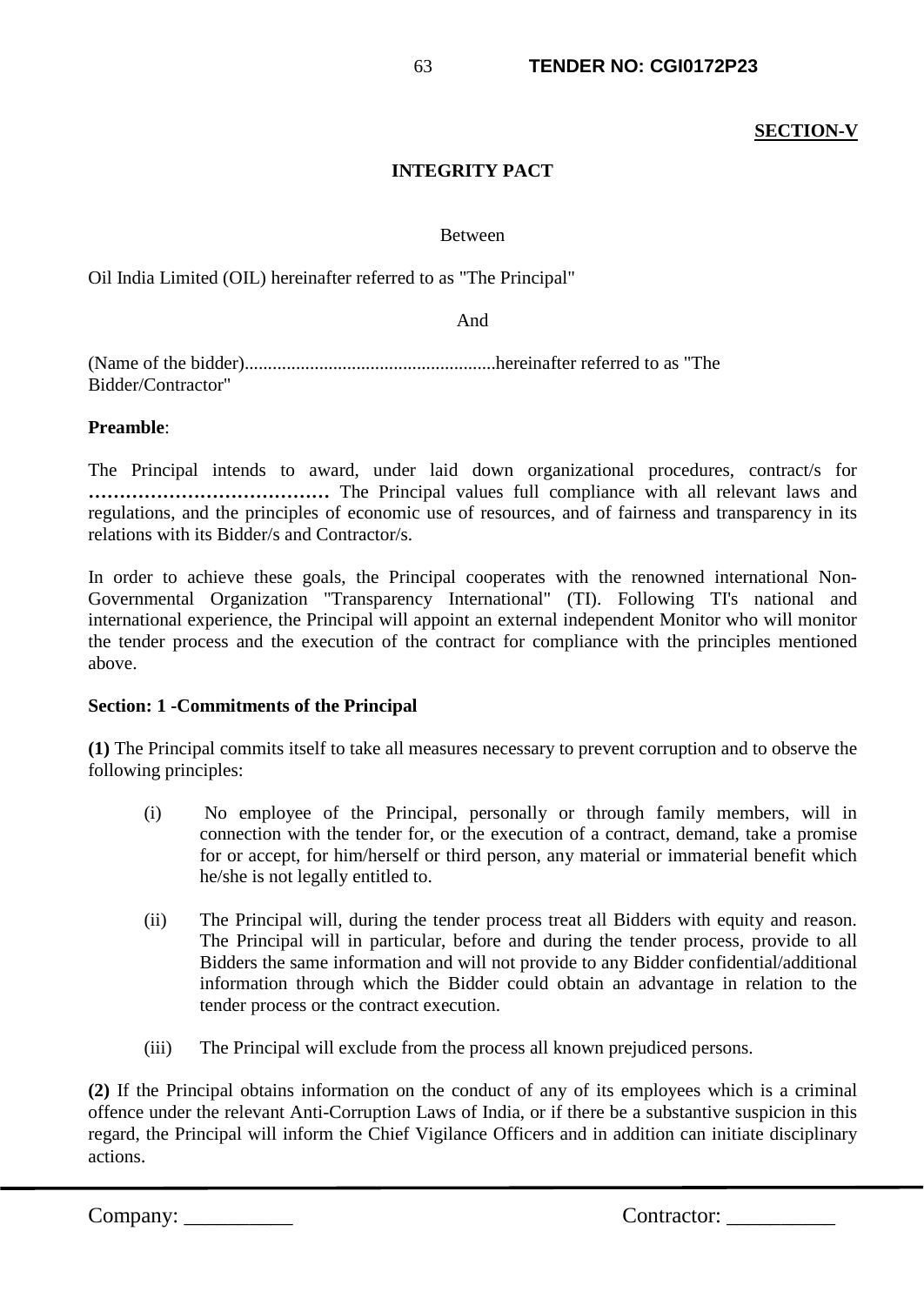### **Section: 2 -Commitments of the Bidder/Contractor**

**(1)** The Bidder/Contractor commits itself to take all measures necessary to prevent corruption. He commits himself to observe the following principles during his participation in the tender process and during the contract execution.

- (i) The Bidder/Contractor will not, directly or through any other person or firm, offer, promise or give to any of the Principal's employees involved in the tender process or the execution of the contract or to any third person any material or immaterial benefit which h e/she is not legally entitled to, in order to obtain in exchange any advantage of any kind whatsoever during the tender process or during the execution of the contract.
- (ii) The Bidder/Contractor will not enter with other Bidders into any undisclosed agreement or understanding, whether formal or informal. This applies in particular to prices, specifications, certifications, Subsidiary contracts, submission or non-submission of bids or any other actions to restrict competitiveness or to introduce cartelization in the bidding process.
- (iii) The Bidder (s) / Contractor (s) will not commit any offence under the relevant Anticorruption Laws of India, further, the Bidder (s) / Contractor (s) will not use improperly, for purposes of competition or personal gain, or pass on to others, any information or document provided by the Principal as part of the business relationship, regarding plans, technical proposals and business details, including information contained or transmitted electronically.
- (iv) The Bidder/Contractor will, when presenting his bid, disclose any and all payments he has made, is committed to or intends to make to agents, brokers or any other intermediaries in connection with the award of the contract.
- (v) Bidders to disclose any transgressions with any other company that may impinge on the anti-corruption principle.
- (vi) The Bidder (s)/ Contractor (s) of foreign origin shall disclose the name and address of the Agents/ representatives in India, if any. Similarly, the Bidder (s)/ Contractor (s) of Indian Nationality shall furnish the name and address of the foreign principals, if any. Further, all the payments made to the Indian agent/ representative have to be in India Rupees only.
- (vii) Bidders not to pass any information provided by Principal as part of business relationship to others and not to commit any offence under PC/ IPC Act;
- **(2)** The Bidder/Contractor will not instigate third persons to commit offences outlined above or be an accessory to such offences.
- **(3)** The Bidder/Contractor signing Integrity Pact shall not approach the Courts while representing the matters to IEMs and he/she will await their decision in the matter.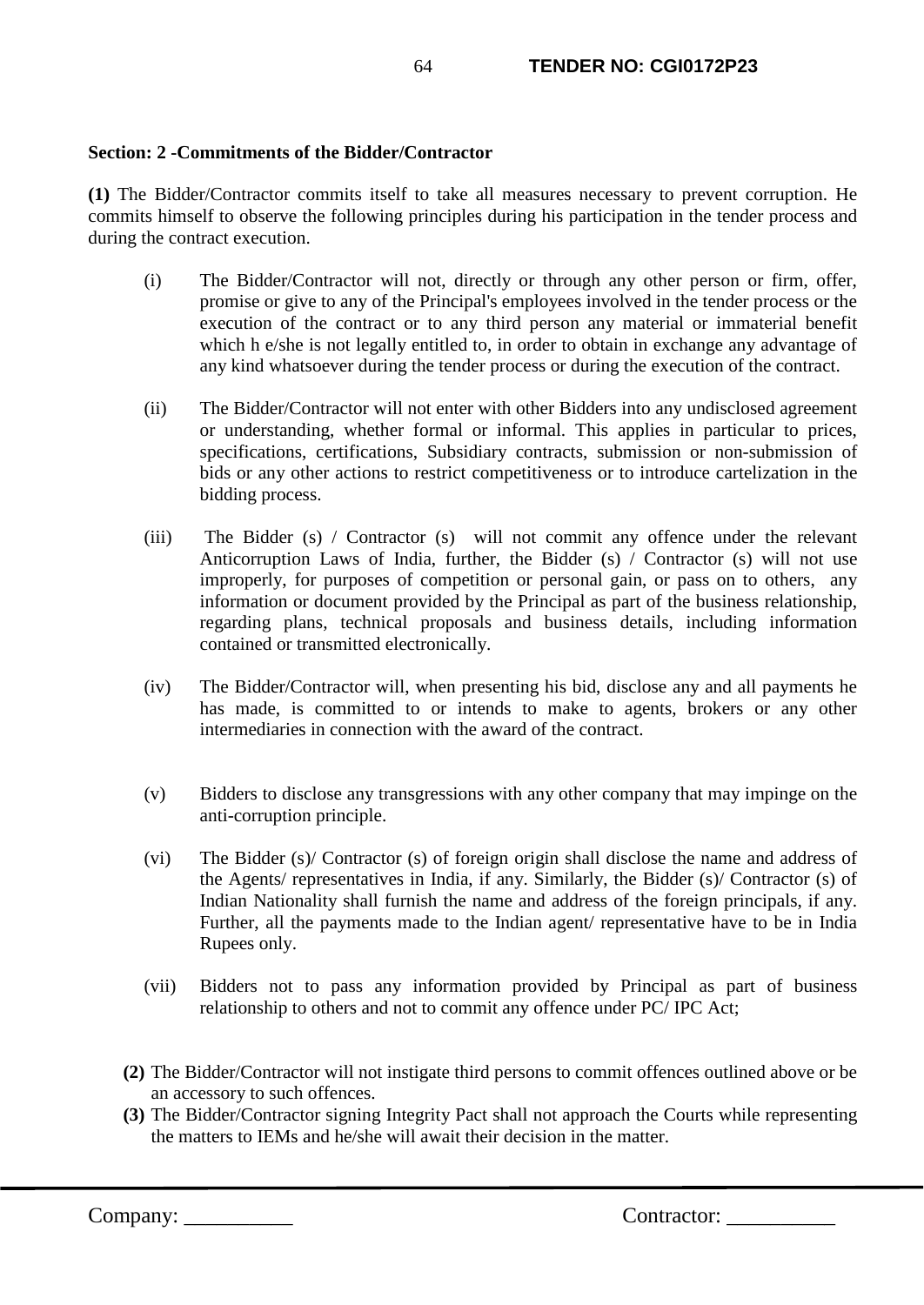### **Section 3 -Disqualification from tender process and exclusion from future Contracts**

If the Bidder, before contract award has committed a transgression through a violation of Section 2 or in any other form such as to put his reliability or risibility as Bidder into question, the Principal is entitled to disqualify the Bidder from the tender process or to terminate the contract, if already signed, for such reason.

1. If the Bidder/Contractor has committed a transgression through a violation of Section 2 such as to put his reliability or credibility into question, the Principal is entitled also to exclude the Bidder/Contractor from future contract award processes. The imposition and duration of the exclusion will be determined by the severity of the transgression. The severity will be determined by the circumstances of the case, in particular the number of transgressions, the position of the transgressions within the company hierarchy of the Bidder and the amount of the damage. The exclusion will be imposed for a minimum of 6 months and maximum of 3 years.

2. The Bidder accepts and undertakes to respect and uphold the Principal's Absolute right to resort to and impose such exclusion and further accepts and undertakes not to challenge or question such exclusion on any ground, including the lack of any hearing before the decision to resort to such exclusion is taken. This undertaking is given freely and after obtaining independent legal advice.

3. If the Bidder/Contractor can prove that he has restored/recouped the Damage caused by him and has installed a suitable corruption prevention system, the Principal may revoke the exclusion prematurely.

4. A transgression is considered to have occurred if in light of available evidence, no reasonable doubt is possible.

5. Integrity Pact, in respect of a particular contract, shall be operative from the date Integrity Pact is signed by both the parties till the final completion of the contract **or as mentioned in Section 9- Pact Duration whichever is later**. Any violation of the same would entail disqualification of the bidders and exclusion from future business dealings. Any issue relating to execution of contract, if specifically raised before the IEMs shall be looked into by IEMs.

#### **Section 4 -Compensation for Damages**

1. If the Principal has disqualified the Bidder from the tender process prior to the award according to Section 3, the Principal is entitled to demand and recover from the Bidder liquidated damages equivalent to Earnest Money Deposit / Bid Security.

(2) If the Principal has terminated the contract according to Section 3, or if the Principal is entitled to terminate the contract according to Section 3, the principal shall be entitled to demand and recover from the Contractor liquidated damages equivalent to Security Deposit / Performance Bank Guarantee.

3. The bidder agrees and undertakes to pay the said amounts without protest or demur subject only to condition that if the Bidder/Contractor can prove and establish that the exclusion of the Bidder from the tender process or the termination of the contract after the contract award has caused no damage or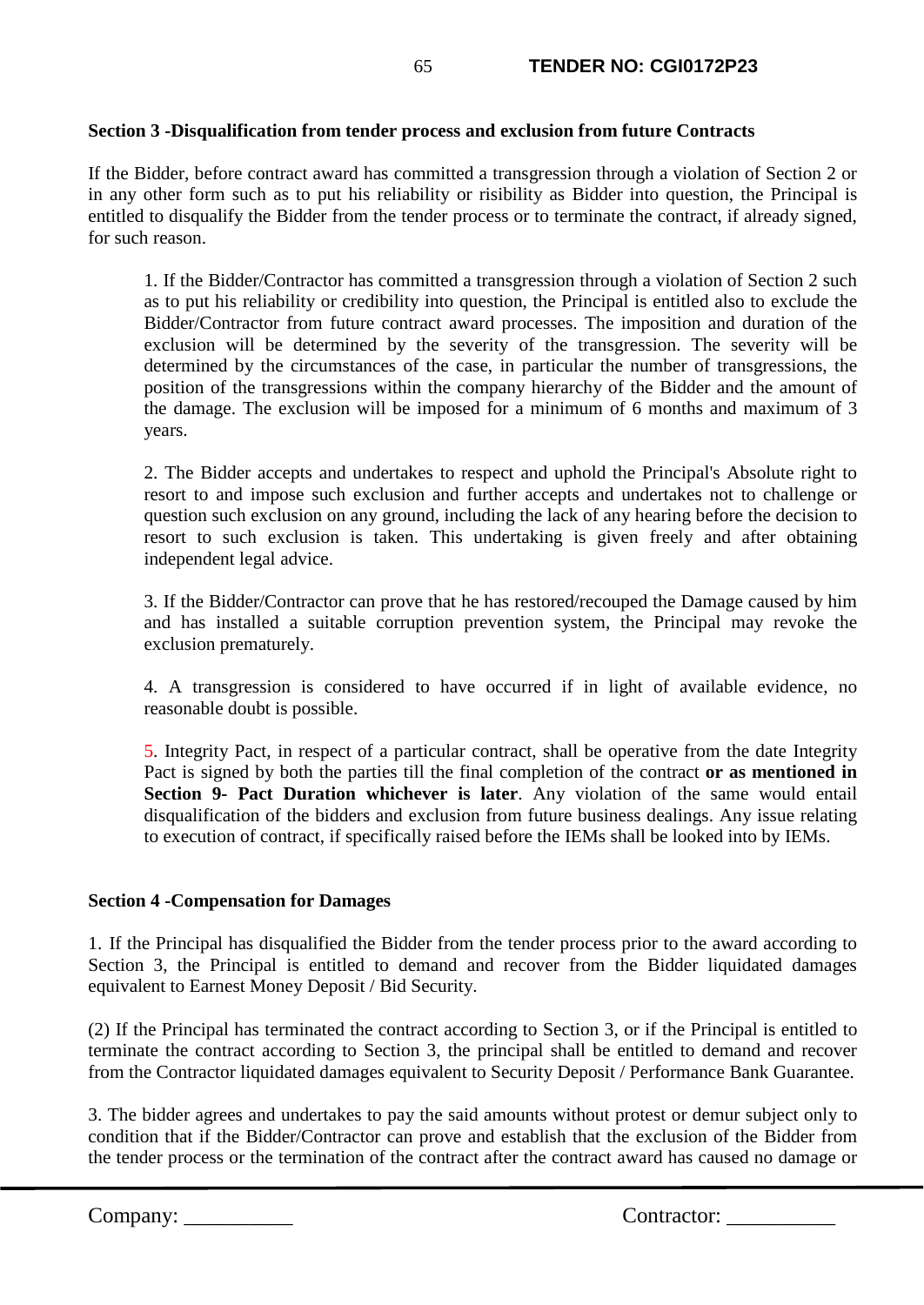less damage than the amount or the liquidated damages, the Bidder/Contractor shall compensate the Principal only to the extent of the damage in the amount proved.

### **Section 5 -Previous transgression**

1. The Bidder declares that no previous transgression occurred in the last 3 years with any other Company in any country conforming to the TI approach or with any other Public Sector Enterprise in India that could justify his exclusion from the tender process.

2. If the Bidder makes incorrect statement on this subject, he can be

disqualified from the tender process or the contract, if already awarded, can be terminated for such reason.

### **Section: 6 -Equal treatment of all Bidders/Contractor/Subcontractors**

1. The Principal will enter into Pacts on identical terms with all bidders and contractors.

2. The Bidder / Contractor undertake(s) to procure from all subcontractors a commitment in conformity with this Integrity Pact. The Bidder/Contractor shall be responsible for any violation(s) of the provisions laid down in this agreement/Pact by any of its sub-contractors/sub-vendors.

3. The Principal will disqualify from the tender process all bidders who do not sign this Pact or violate its provisions.

### **Section: 7 -Criminal charges against violating Bidders/Contractors/ Subcontractors**

If the Principal obtains knowledge of conduct of a Bidder, Contractor or Subcontractor, or of an employee or a representative or an associate of a Bidder, Contractor or Subcontractor, which constitutes corruption, or if the Principal has substantive suspicion in this regard, the Principal will inform the Vigilance Office.

#### **Section: 8 -External Independent Monitor/Monitors**

1. The Principal appoints competent and credible external independent Monitor for this Pact. The task of the Monitor is to review independently and objectively, whether and to what extent the parties comply with the obligations under this agreement.

2. The Monitor is not subject to instructions by the representatives of the parties and performs his functions neutrally and independently. He reports to the Chairperson of the Board of the Principal.

3. The Contractor accepts that the Monitor has the right to access without restriction to all Project documentation of the Principal including that provided by the Contractor. The Contractor will also grant the Monitor, upon his request and demonstration of a valid interest, unrestricted and unconditional access to his project documentation. The same is applicable to Subcontractors. The Monitor is under contractual obligation to treat the information and documents of the Bidder/Contractor/Subcontractor with confidentiality. However, the documents/records/information having National Security implications and those documents which have been classified as Secret/Top Secret are not to be disclosed.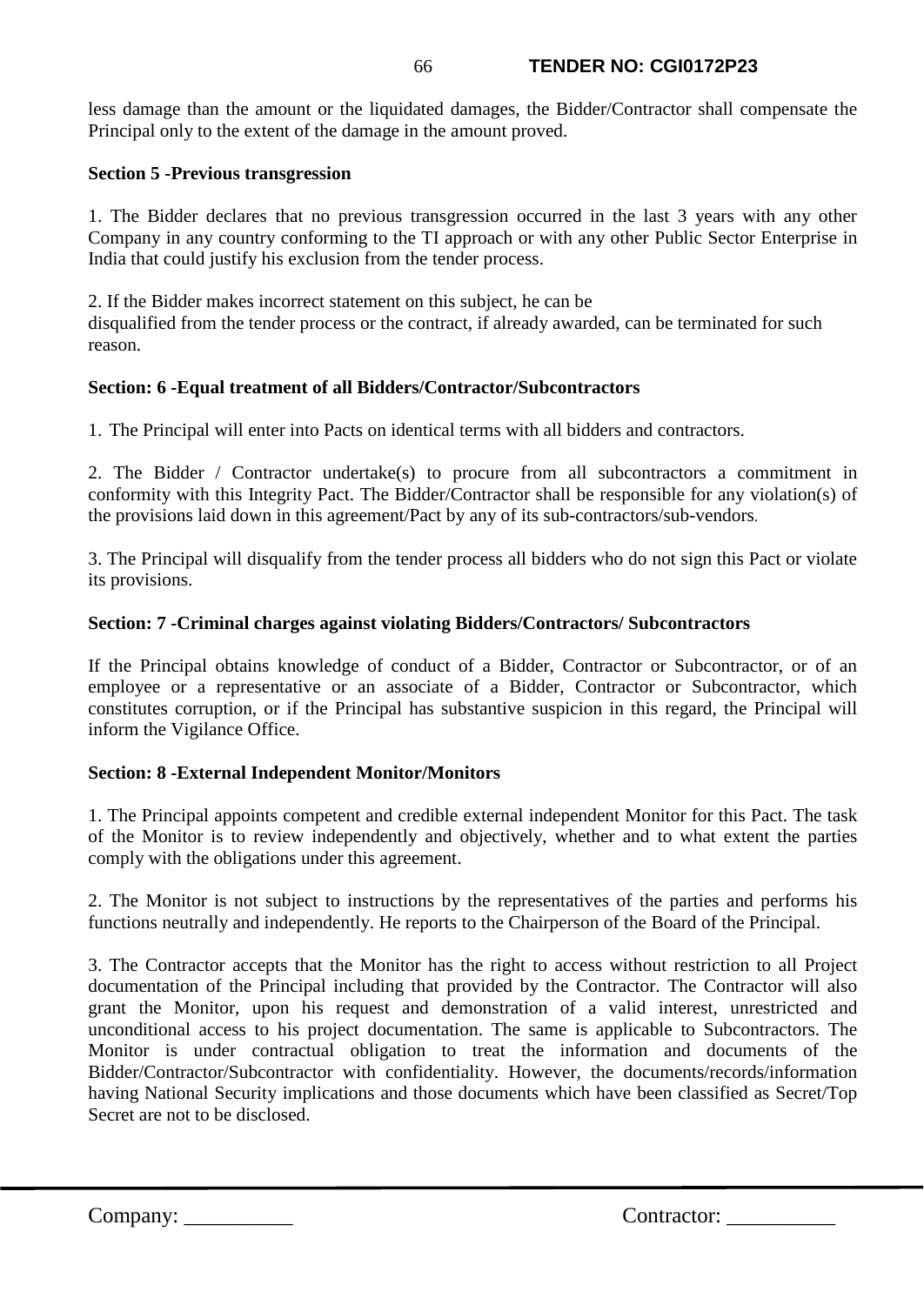4. The Principal will provide to the Monitor sufficient information about all meetings among the parties related to the Project provided such meetings could have an impact on the contractual relations between the Principal and the Contractor. The parties offer to the Monitor the option to participate in such meetings.

5. As soon as the Monitor notices, or believes to notice, a violation of this agreement, he will so inform the Management of the Principal and request the Management to discontinue or heal the violation, or to take other relevant action. The monitor can in this regard submit non-binding recommendations. Beyond this, the Monitor has no right to demand from the parties that they act in a specific manner, refrain from action or tolerate action. However, the Independent External Monitor shall give an opportunity to the bidder / contractor to present its case before making its recommendations to the Principal.

6. The Monitor will submit a written report to the Chairperson of the Board of the Principal within 8 to 10 weeks from the date of reference or intimation to him by the 'Principal' and, should the occasion arise, submit proposals for correcting problematic situations.

7. If the Monitor has reported to the Chairperson of the Board a Substantiated suspicion of an offence under relevant Anti-Corruption Laws of India, and the Chairperson has not, within reasonable time, taken visible action to proceed against such offence or reported it to the Vigilance Office, the Monitor may also transmit this information directly to the Central Vigilance Commissioner, Government of India.

- 8. The word 'Monitor' would include both singular and plural.
- 9. In case of any complaints referred under IP Program, the role of IEMs is advisory and would not be legally binding and it is restricted to resolving the issues raised by an intending bidder regarding any aspect of the tender which allegedly restricts competition or bias towards some bidder.

#### **Section:9 -Pact Duration**

This Pact begins when both parties have legally signed it. It expires for the Contractor 12 months after the last payment under the respective contract, and for all other Bidders 6 months after the contract has been awarded.

If any claim is made/ lodged during this time, the same shall be binding and continue to be valid despite the lapse of this pact as specified above, unless it is discharged/determined by Chairperson of the Principal.

#### **Section:10 -Other provisions**

1. This agreement is subject to Indian Law. Place of performance and jurisdiction is the Registered Office of the Principal. The Arbitration clause provided in the main tender document / contract shall not be applicable for any issue / dispute arising under Integrity Pact.

2. Changes and supplements as well as termination notices need to be made in writing. Side agreements have not been made.

3. If the Contractor / Bidder is a Joint Venture or a partnership concern or a consortium, this agreement must be signed by all partners or consortium members. In case of sub-contracting, the Principal contractor shall take the responsibility of the adoption of IP by the sub-contractor and all sub-contractors shall also sign the IP.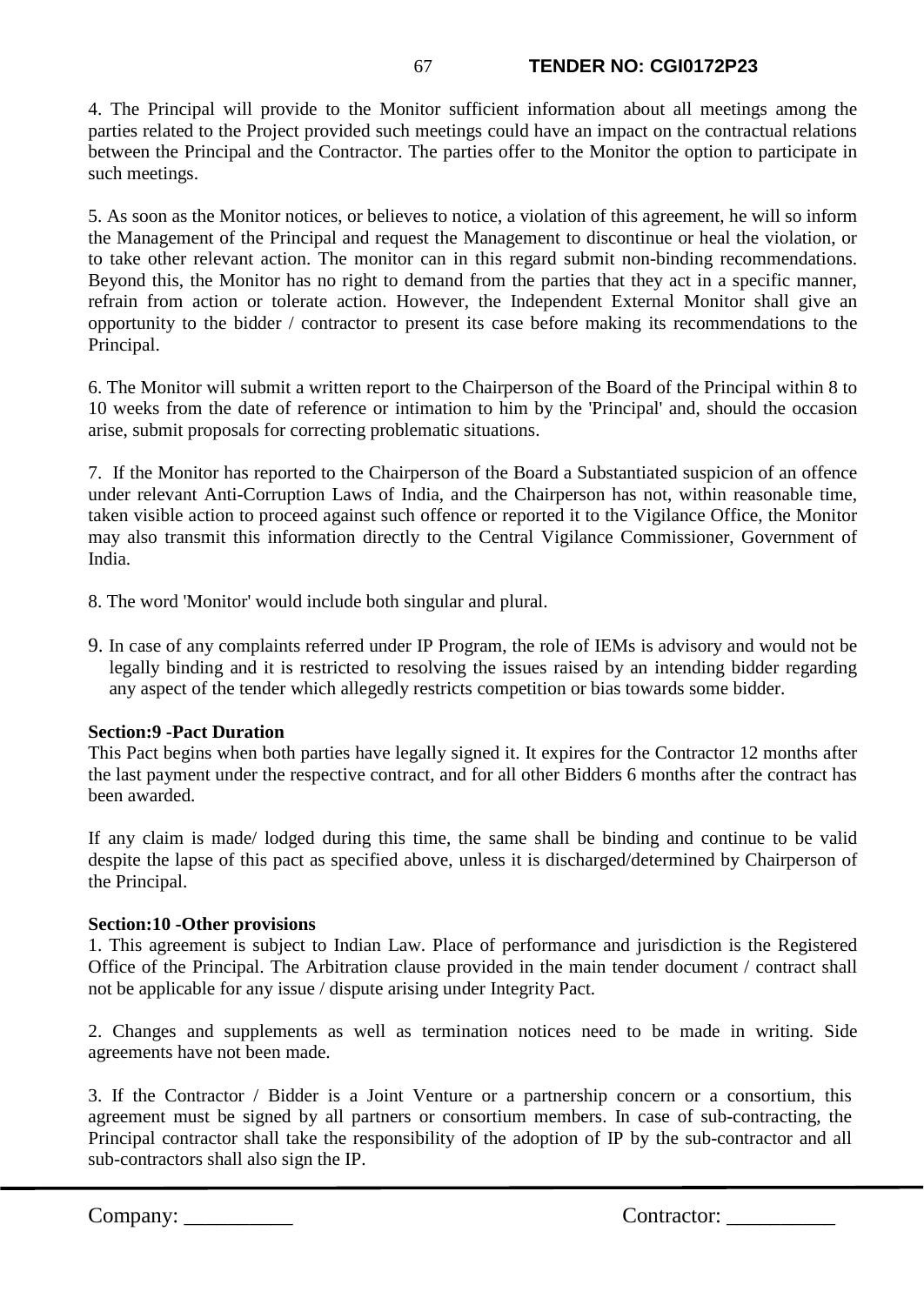4. Should one or several provisions of this agreement turn out to be invalid, the remainder of this agreement remains valid. In this case, the parties will strive to come to an agreement to their original intensions.

5. Issues like warranty / guarantee, etc. shall be outside the purview of IEMs.

| <b>For the Principal</b> | <b>For the Bidder/Contractor</b> |
|--------------------------|----------------------------------|
| Date:                    |                                  |
| Place:                   |                                  |

\*\*\*\*\*\*\*\*\*\*\*\*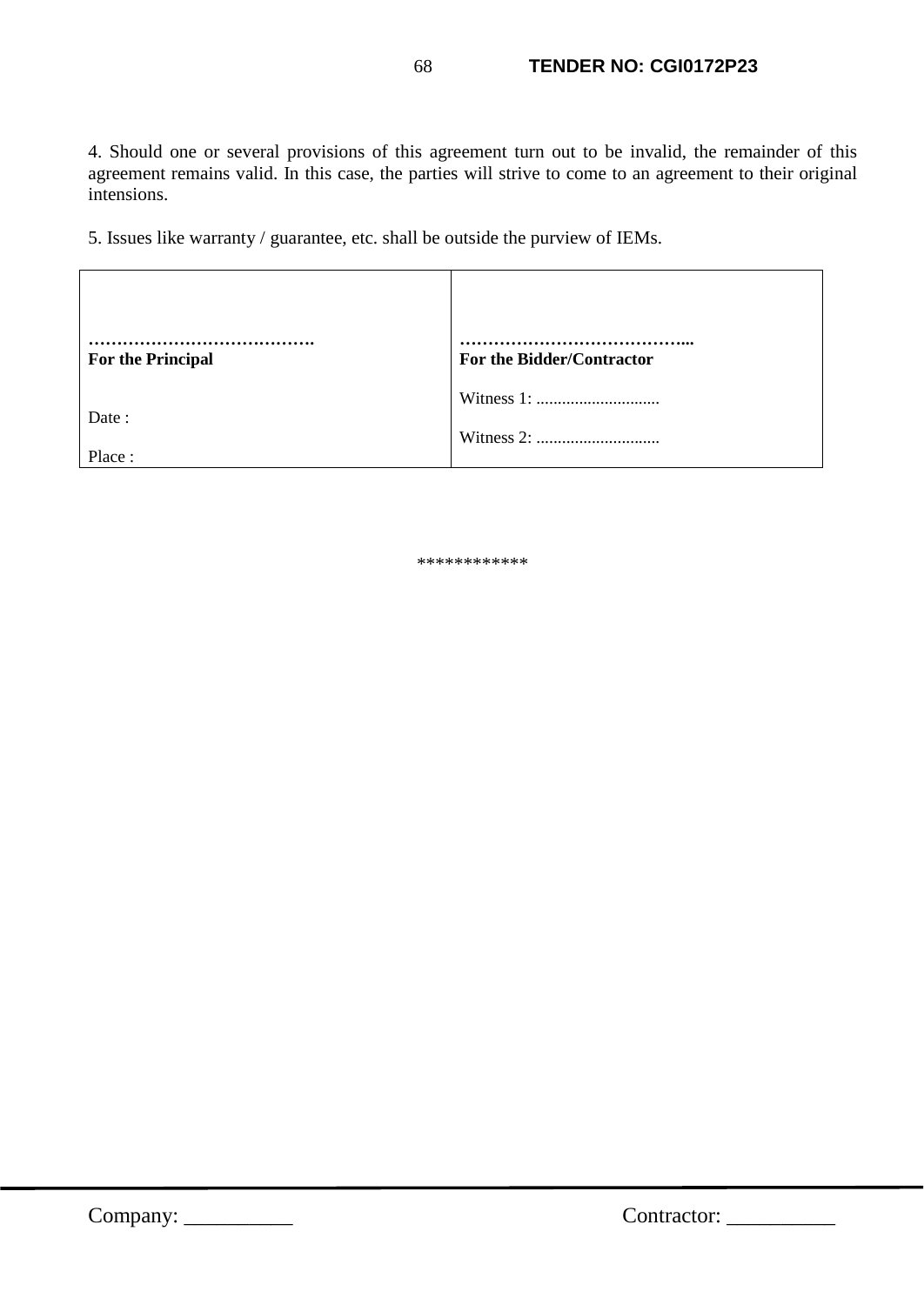**PROFORMA-A**

# **PRICE BID**

# **TENDER NO. CGI0172P23**

 **As per Section –II of the tender document and shall be quoted on line Format.** 

**\*\*\*\*\*\*\*\*\*\*\***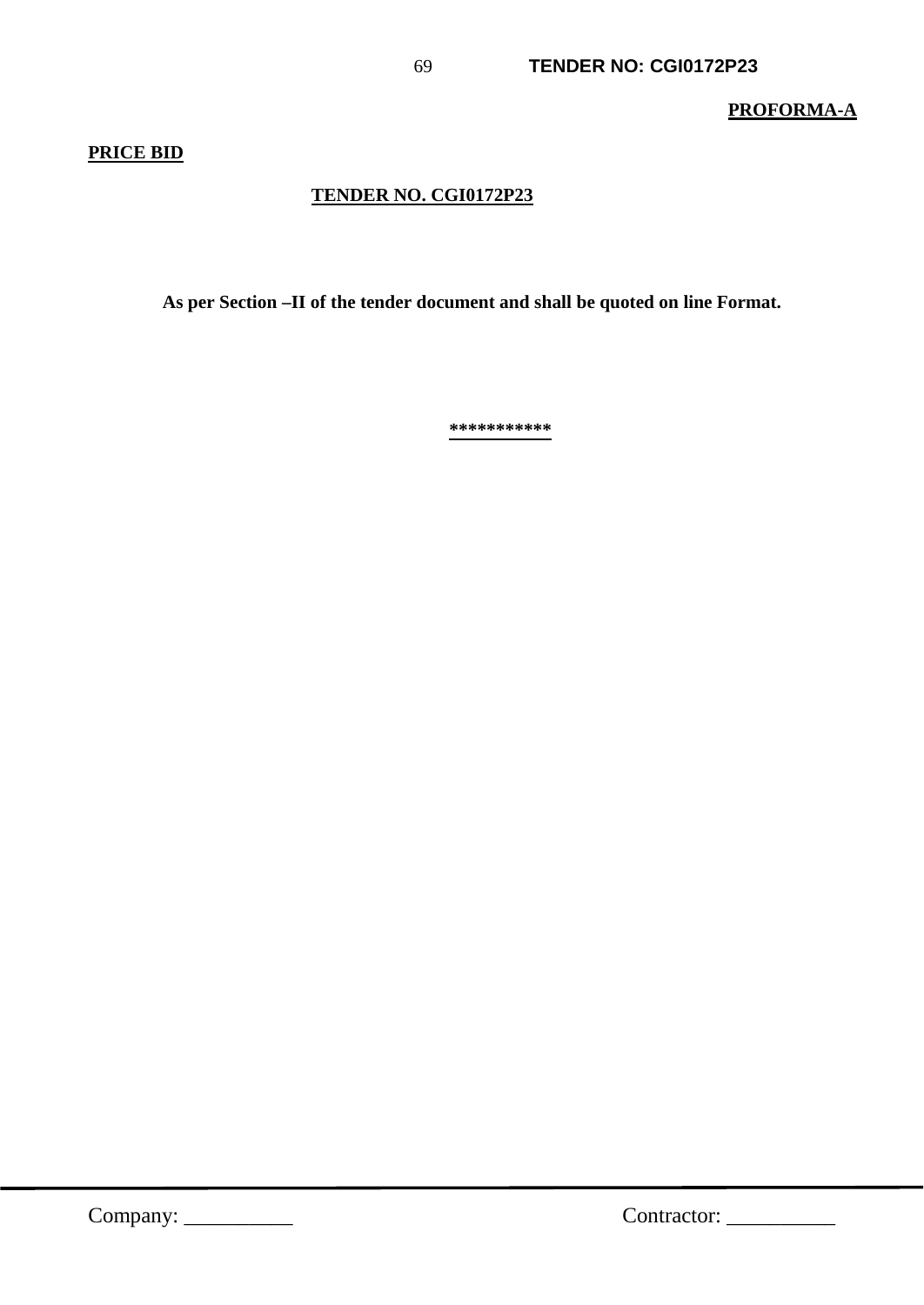#### **PROFORMA-B**

#### **BID FORM**

To M/S. OIL INDIA LIMITED, PIPELINE HEAD QUARTER

 $Sub:$  Tender No. :

Dear Sir,

Having examined the General and Special Conditions of Contract and the Terms of Reference including all attachments thereto, the receipt of which is hereby duly acknowledged, we the undersigned offer to perform the services in conformity with the said conditions of Contract and Terms of Reference for the sum of  $(Total Bid Amount in words and figures)$ or such other sums as may be ascertained in accordance with the Schedule of Prices attached herewith and made part of this Bid.

We undertake, if our Bid is accepted, to commence the work within () days calculated from the date both parties have signed the Contract.

 If our Bid is accepted, we will obtain the guarantee of a bank in a sum not exceeding for the due performance of the Contract.

 We agree to abide by this Bid for a period of **120 days** from the date fixed for Bid opening and it shall remain binding upon us and may be accepted at any time before the expiration of that period.

 Until a formal Contract is prepared and executed, this Bid, together with your written acceptance thereof in your notification of award shall constitute a binding Contract between us.

We understand that you are not bound to accept the lowest or any Bid you may receive.

Dated this day of 2021.

 ------------------- Signature

 $\frac{1}{\sqrt{2}}$  ,  $\frac{1}{\sqrt{2}}$  ,  $\frac{1}{\sqrt{2}}$  ,  $\frac{1}{\sqrt{2}}$  ,  $\frac{1}{\sqrt{2}}$  ,  $\frac{1}{\sqrt{2}}$  ,  $\frac{1}{\sqrt{2}}$  ,  $\frac{1}{\sqrt{2}}$  ,  $\frac{1}{\sqrt{2}}$  ,  $\frac{1}{\sqrt{2}}$  ,  $\frac{1}{\sqrt{2}}$  ,  $\frac{1}{\sqrt{2}}$  ,  $\frac{1}{\sqrt{2}}$  ,  $\frac{1}{\sqrt{2}}$  ,  $\frac{1}{\sqrt{2}}$ (In the capacity of)

> ----------------- \*\*\*\*\*\*\*\*\*\*\*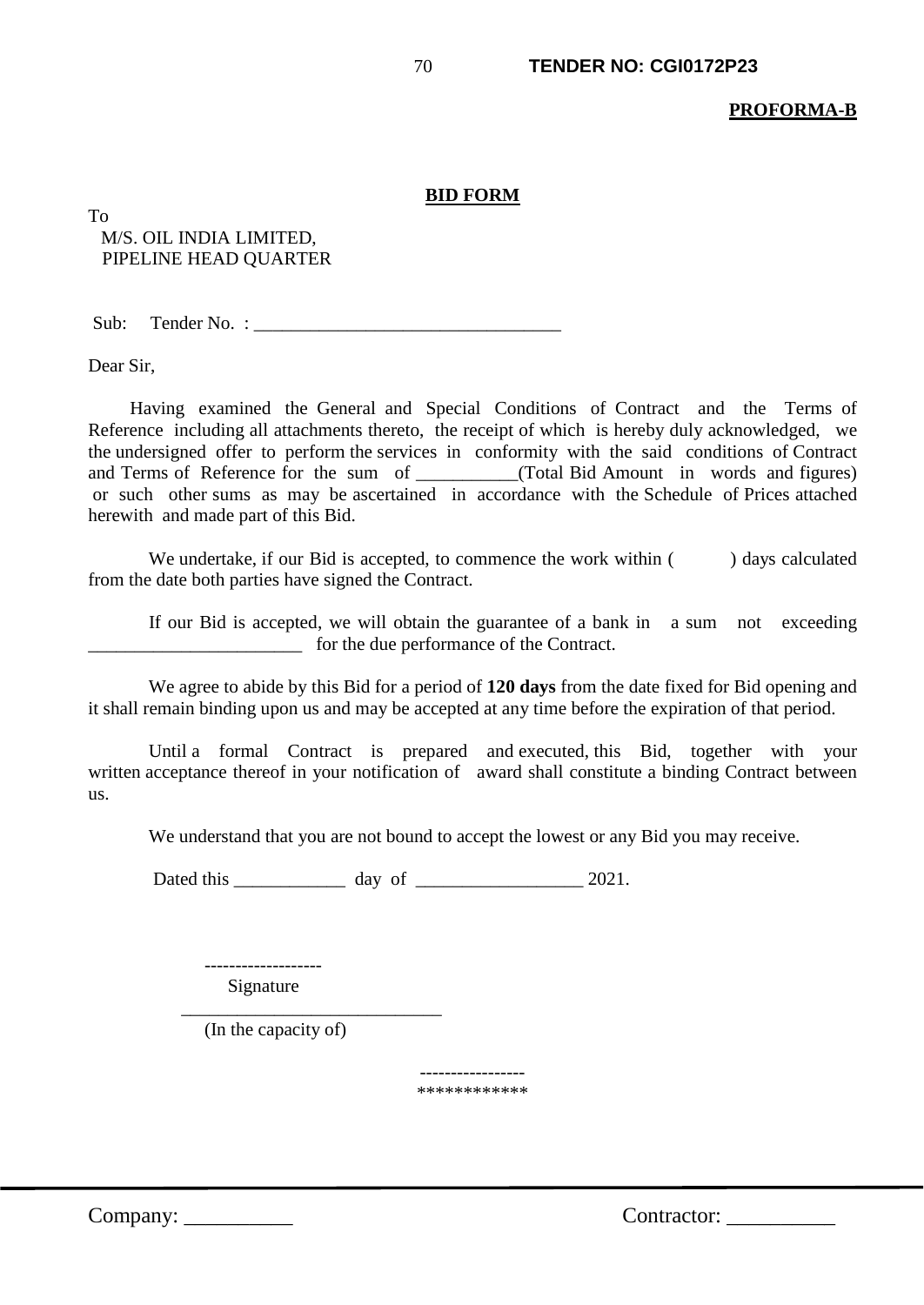### **PROFORMA - C**

#### **DECLARATION FOR BID SECURITY**

To, M/s. Oil India Limited ……………………….., ……………………………………

Sub: ……………………………………………… Tender No:……………………………………….

Dear Madam/Sir,

After examining / reviewing provisions of above referred tender documents (including all corrigendum/ Addenda), we M/s. …………… (Name of Bidder) have submitted our offer / bid no…………

We, M/s. ………………….(Name of Bidder) hereby understand that, according to your conditions, we are submitting this Declaration for Bid Security.

We understand that we will be put on watch list/holiday/banning list (as per policies of OIL INDIA in this regard), if we are in breach of our obligation(s) as per following:

have withdrawn/modified/amended, impairs or derogates from the tender, my/our Bid during the period of bid validity specified in the form of Bid; or

having been notified of the acceptance of our Bid by the OIL INDIA LIMITED during the period of bid validity:

fail or refuse to execute the Contract, if required, or

fail or refuse to furnish the Contract Performance Security, in accordance provisions of tender document.

Fail or refuse to accept 'arithmetical corrections' as per provision of tender document.

having indulged in corrupt/fraudulent/collusive/coercive practice as per procedure.

Bidder]

Place: [Signature of Authorized Signatory of

Date: Name: Designation: Seal:

\*\*\*\*\*\*\*\*\*\*\*\*\*\*\*\*\*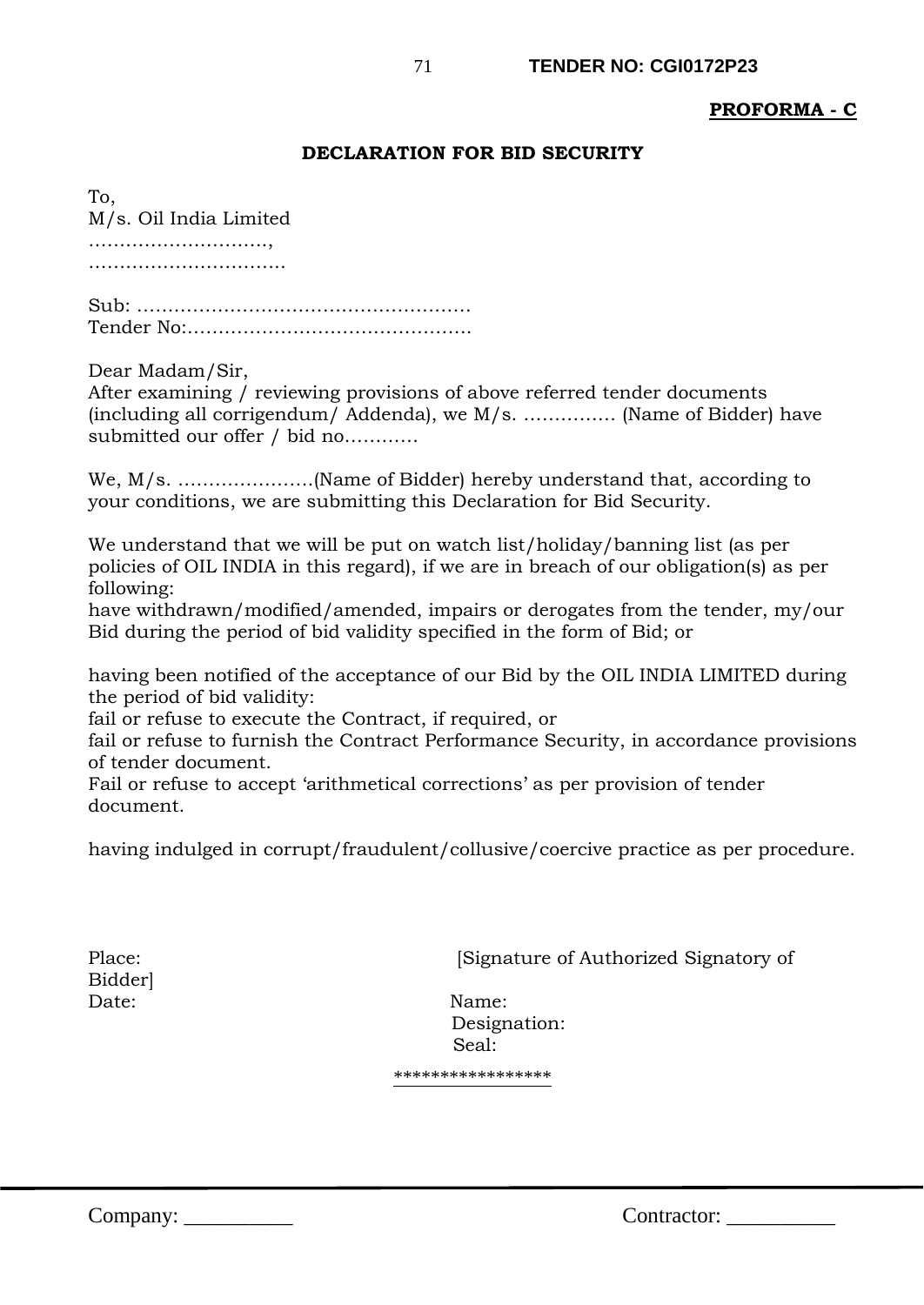#### **PROFORMA-D**

#### **FORM OF PERFORMANCE BANK GUARANTEE**

To: M/s. OIL INDIA LIMITED, ( **GENERAL MANAGER -CONTRACTS**)

Guwahati, Assam, India, Pin – 781171

WHEREAS **EXECUTE:** (Name and address of Contractor) (hereinafter called "Contractor") had undertaken, in pursuance of Contract No. to execute (Name of Contract and Brief Description of the Work) \_\_\_\_\_\_\_\_\_\_\_\_\_\_\_\_\_\_\_ (hereinafter called "the Contract").

AND WHEREAS it has been stipulated by you in the said Contract that the Contractor shall furnish you with a Bank Guarantee as security for compliance with Contractor's obligations in accordance with the Contract.

AND WHEREAS we have agreed to give the Contractor such a Bank Guarantee; NOW THEREFORE we hereby affirm that we are Guarantors on behalf of the Contractor, up to a total of (Amount of Guarantee in figures) \_\_\_\_\_\_\_\_\_\_\_\_ (in words \_\_\_\_\_\_\_\_\_\_\_\_\_\_\_\_\_\_\_), such amount being payable in the types and proportions of currencies in which the Contract price is payable, and we undertake to pay you, upon your first written demand and without cavil or argument, any sum or sums within the limits of guarantee sum as aforesaid without your needing to prove or to show grounds or reasons for your demand for the sum specified therein. We hereby waive the necessity of your demanding the said debt from the Contractor before presenting us with the demand.

We further agree that no change or addition to or other modification of the terms of the Contract or the work to be performed thereunder or of any of the Contract documents which may be made between you and the Contractor shall in any way cease us from any liability under this guarantee, and we hereby waive notice of such change, addition or modification.

This guarantee is valid until the date \_\_\_\_\_\_\_\_\_ (calculated at **3 months** after Contract completion date).

| Designation  |                                                                            |  |
|--------------|----------------------------------------------------------------------------|--|
| Name of Bank | <u> 1980 - Andrea Andrews, amerikansk politik (</u>                        |  |
| Address      |                                                                            |  |
| Witness      |                                                                            |  |
| Address      | the control of the control of the control of the control of the control of |  |
| Date         |                                                                            |  |
| Place        |                                                                            |  |
|              |                                                                            |  |
|              | ske ske ske ske ske ske ske ske ske ske                                    |  |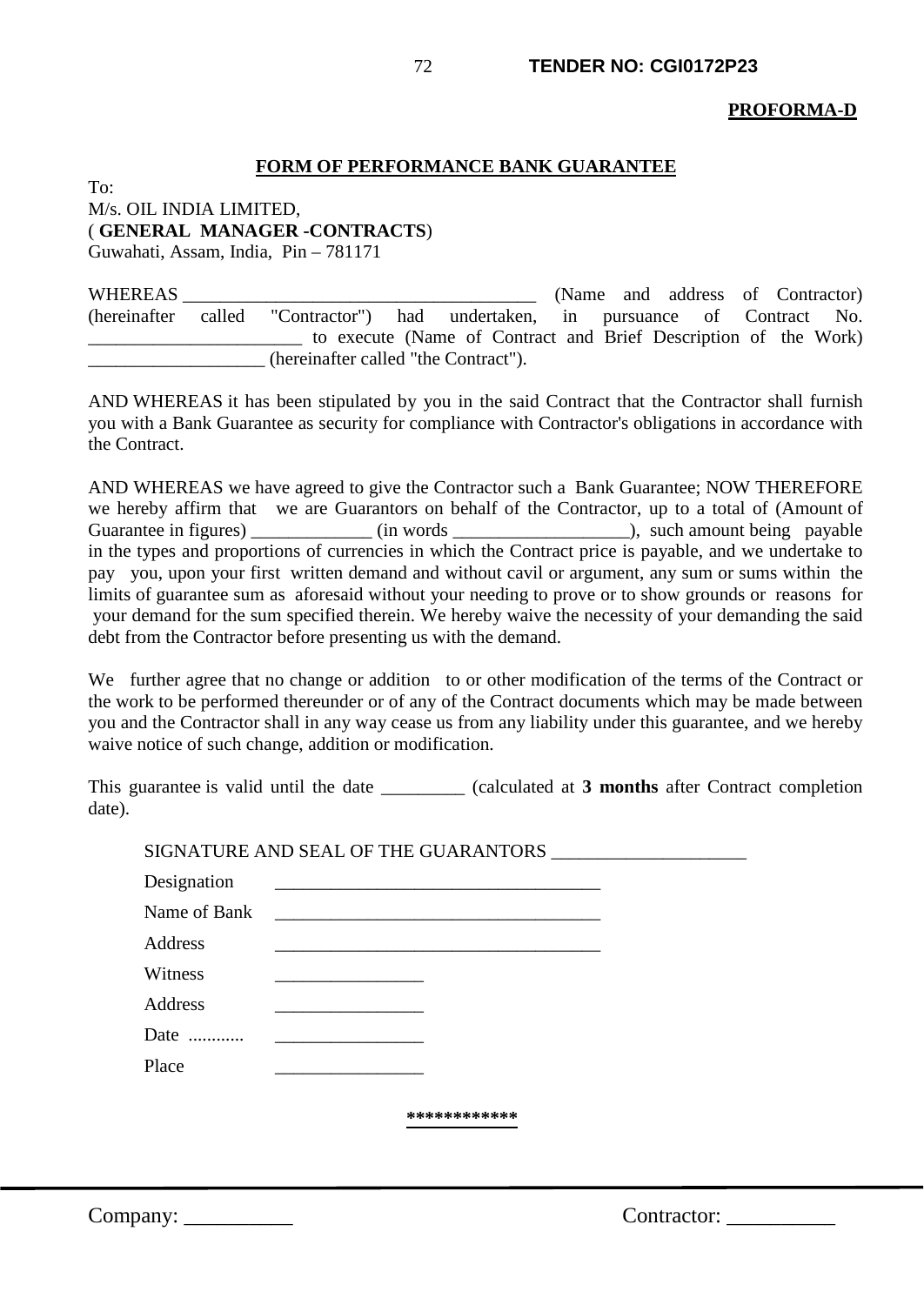# **PROFORMA - E**

### **DRAFT AGREEMENT COPY (To be executed by the successful Bidder)**

This AGREEMENT is made on the ….. day of ……..

#### **BETWEEN**

OIL INDIA LIMITED, a Government of India Enterprise, incorporated under the Companies Act 1956, having its registered office at Duliajan in the state of Assam, hereinafter called the **"COMPANY"** which expression unless repugnant to the context shall include executors, administrators and assignees on one part

#### **AND**

M/s. ………….., having its address ………… hereinafter called the "**CONTRACTOR**" or **"Transport Supplier:** "which term shall unless excluded by or repugnant to the subject or context include its successors and permitted assignees, on the other part,

#### **WHEREAS**

- A. OIL INDIA LIMITED being desirous of awarding a comprehensive contract for " hiring the services of a brand new vehicle of type …………………….., and has issued an enquiry under reference No…………….. dated ………., containing the Schedule of Works, Terms and Conditions,
- B. M/s. ………… , have examined the nature and magnitude of the service to be provided and have satisfied themselves by careful examination before quoting their rates as to the nature and magnitude of the services to be provided , local conditions, the availability of manpower and resources necessary for rendering the service and have made local and independent enquiries and obtained complete information and have examined and considered all other issues, conditions and things and probable and possible contingencies, and generally all matters incidental thereto and auxiliary thereof affecting the services and have included them while making their offer.

**WHEREAS,** Company, (OIL INDIA LIMITED) having accepted the offer of the Contractor and (subsequent letter dated \_\_\_\_\_\_\_), issued the "Letter of Award" under reference \_\_\_\_\_\_\_\_\_\_\_\_\_\_\_\_\_\_\_ dated\_\_\_\_\_\_\_\_\_\_\_\_\_.

**Whereas**, the Contractor has accepted Company's Letter of Award vide their letter \_\_\_\_\_\_\_\_\_\_\_\_

NOW IN CONSIDERATION OF THE MUTUAL COVENANTS AND AGREEMENTS HEREINAFTER CONTAINED IT IS HEREBY AGREED AS FOLLOWS:

- i) In this Agreement words and expressions shall have the same meanings as are respectively assigned to them in the General Conditions of Contract referred to.
- ii) The following documents shall be deemed to form and be read and construed as part of this agreement viz:
	- (a) The Tender Document No…………………dated ………, inter-alia providing the Instruction to the bidder ,General Conditions of Contract, Scope of Work / terms of reference /Technical specifications etc., Special conditions of contract.
	- (b) The Bid submitted by the Contractor in response to the Tender enquiry,
	- (c) The contractors letter dated ………. ( after price negotiation) if any .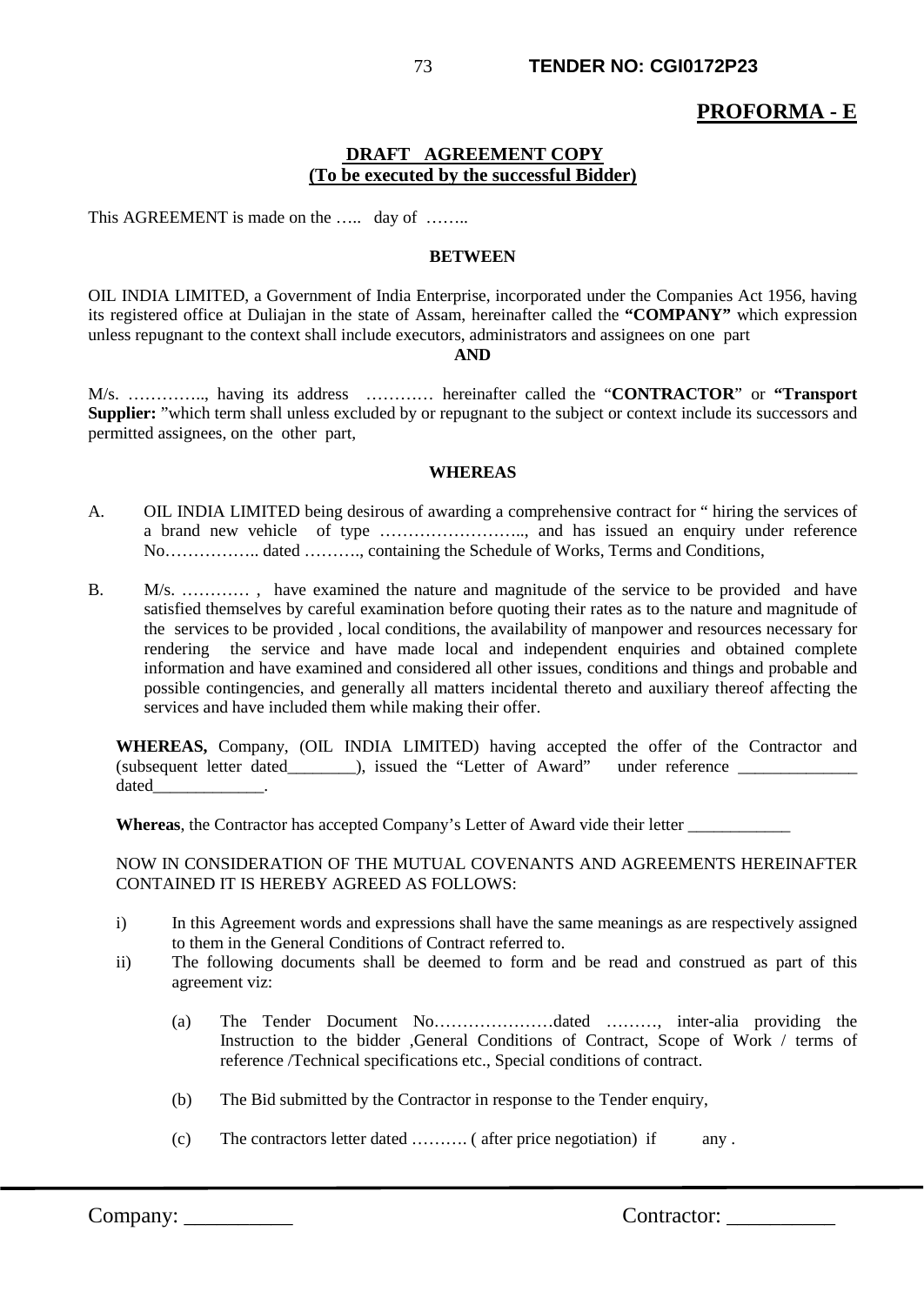### 74 **TENDER NO: CGI0172P23**

- (d) The Company's Notification of Award vide Letter of Award No. \_\_\_\_\_\_\_\_\_\_\_\_ dated
- (e) Section-I, II, III & IV hereto.
- (f) Annexure –I hereto

 $\overline{\phantom{a}}$  ,  $\overline{\phantom{a}}$  ,  $\overline{\phantom{a}}$  ,  $\overline{\phantom{a}}$  ,  $\overline{\phantom{a}}$  ,  $\overline{\phantom{a}}$  ,  $\overline{\phantom{a}}$  ,  $\overline{\phantom{a}}$  ,  $\overline{\phantom{a}}$  ,  $\overline{\phantom{a}}$  ,  $\overline{\phantom{a}}$  ,  $\overline{\phantom{a}}$  ,  $\overline{\phantom{a}}$  ,  $\overline{\phantom{a}}$  ,  $\overline{\phantom{a}}$  ,  $\overline{\phantom{a}}$ 

- iii) The rates payable for the job will be as indicated in **PROFORMA-A**
- iv) In consideration of the payment to be made by the Company to the Contractor for carrying out the assigned service , the Contractor hereby covenants with the Company that the Contractor shall and will carry out the assigned service and complete the said

service and shall do and perform all other acts and things mentioned in the Agreement or described or which are to be implied there from or may be reasonably necessary for the execution of the said assignment in the desired manner and time and subject to the terms and conditions or stipulations mentioned in the Agreement.

v) The Company hereby covenants to pay the Contractor in consideration of the due provision, execution and completion of the services and the remedying of defects therein , the contract price or such other sum as may become payable under the provisions of this contract at times and in manner prescribed in this contract.

IN WITNESS thereof, the parties have executed this contract on the day and the year first above mentioned at the office of the General Manager, Pipelines, Pipeline Head Quarter, Narengi, Guwahati, Assam.

| Signed and Delivered for and<br>On behalf of Company | Signed and Delivered for and<br>on behalf of Contractor |  |  |  |  |
|------------------------------------------------------|---------------------------------------------------------|--|--|--|--|
| (Oil India Limited)                                  |                                                         |  |  |  |  |
| IN PRESENCE OF TWO WITNESSES :                       | IN PRESENCE OF TWO WITNESSES                            |  |  |  |  |
| 2.                                                   | 2.                                                      |  |  |  |  |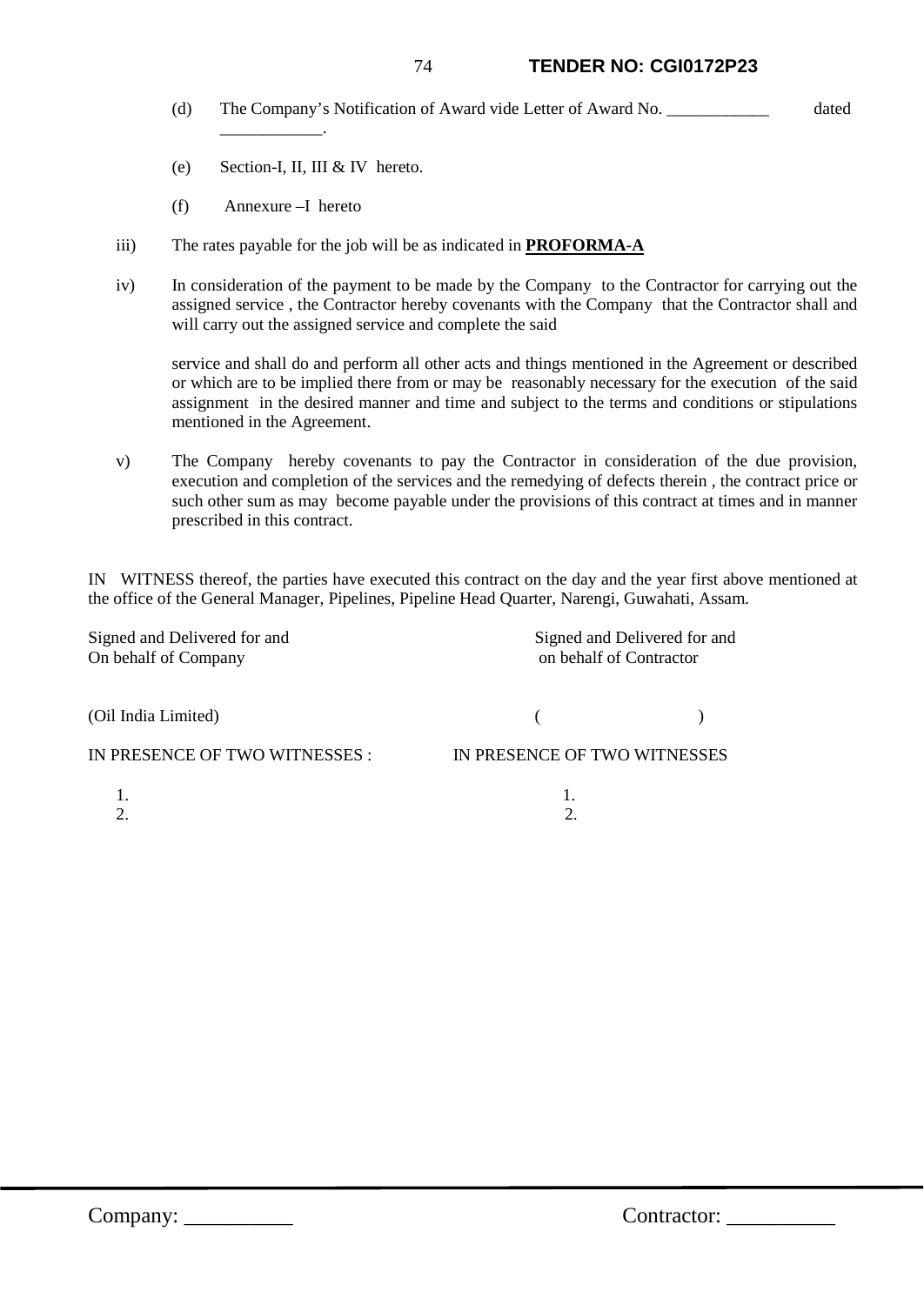#### **PROFORMA-F**

### **STATEMENT OF COMPLIANCE/NON-COMPLIANCE**

OIL expects the bidders to fully accept the terms and conditions of the bidding documents. However, should the bidder experience some exception and deviations to the terms of the bidding documents, the same should be indicated here and put in un-priced bid. In order to be considered responsive, Bidder's offer must specifically include the following statement:

(a) We certify that our offer complies with all IFB requirements and specifications without any deviations.

#### Or

(b) We certify that our offer complies with all NIT requirements and specifications with the following deviations:

| SL. | SECTION/          | <b>BRIEF STATEMENT</b> | <b>COMPLIANCE/</b>       | <b>DEVIATION</b> |
|-----|-------------------|------------------------|--------------------------|------------------|
| NO. | <b>CLAUSE NO.</b> |                        | NON-COMPLIANCE STATEMENT |                  |
|     |                   |                        |                          |                  |
|     |                   |                        |                          |                  |
|     |                   |                        |                          |                  |
|     |                   |                        |                          |                  |
|     |                   |                        |                          |                  |
|     |                   |                        |                          |                  |
|     |                   |                        |                          |                  |
|     |                   |                        |                          |                  |
|     |                   |                        |                          |                  |
|     |                   |                        |                          |                  |

We undertake that excepting above deviations all the terms and conditions in the tender document shall be fully complied with. Company will not recognize any deviations/exception(s) which is not listed in this Annexure.

Signature of the Bidder

Name of Bidder:

\_\_\_\_\_\_\_\_\_\_\_\_\_\_\_\_\_\_\_\_\_\_\_\_\_\_\_\_\_\_\_\_\_\_

Seal of the Company:

----------------- \*\*\*\*\*\*\*\*\*\*\*\*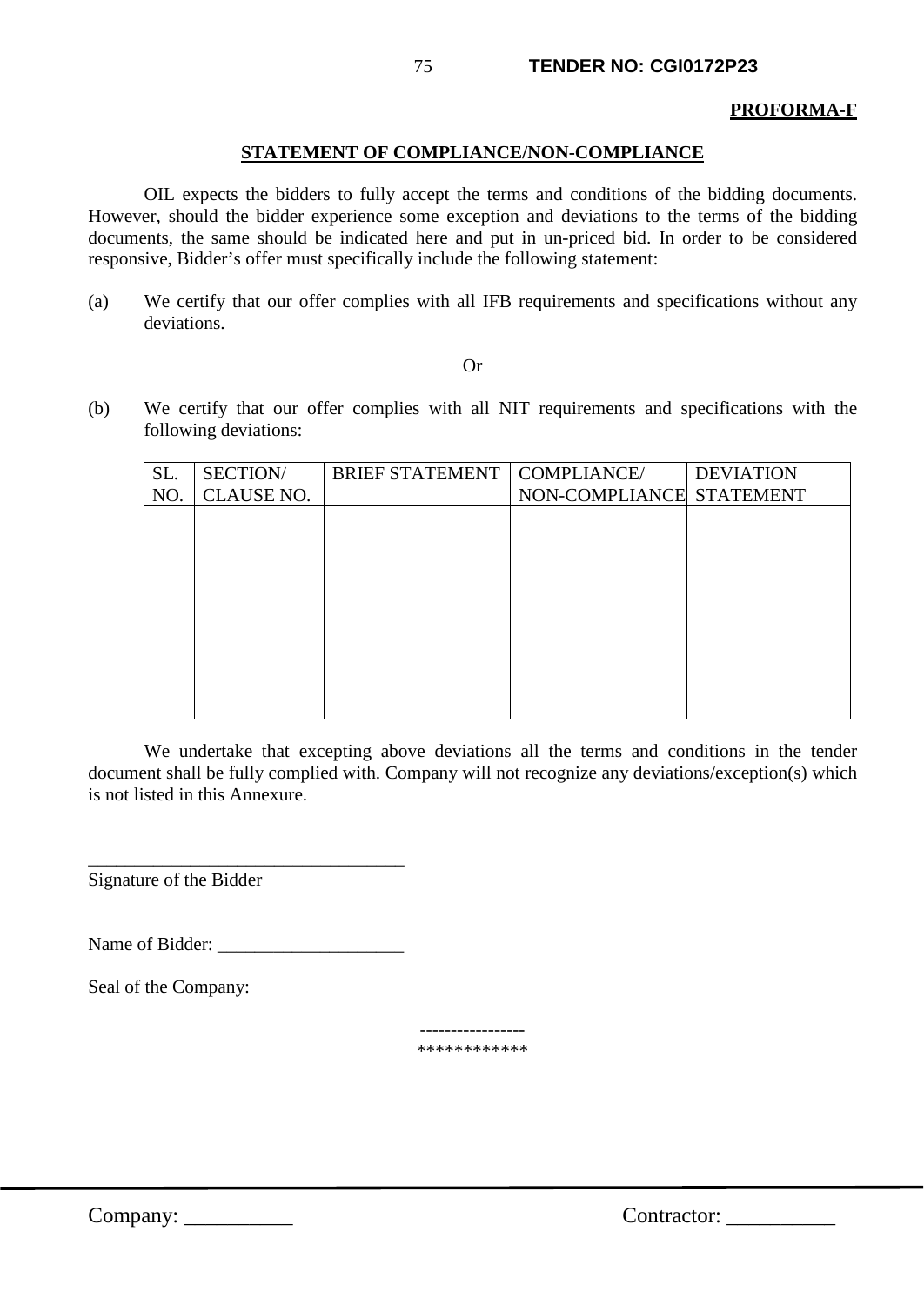### **PERFORMA – G**

### **FORMAT FOR COURT AFFIDAVIT**

|            |  | S/O/D/O/W/O |                                                                                                                                                                                                                                     |                    |
|------------|--|-------------|-------------------------------------------------------------------------------------------------------------------------------------------------------------------------------------------------------------------------------------|--------------------|
|            |  |             |                                                                                                                                                                                                                                     |                    |
| occupation |  | resident of |                                                                                                                                                                                                                                     |                    |
| P.S.       |  |             | <b>State</b> State State State State State State State State State State State State State State State State State State State State State State State State State State State State State State State State State State State Stat | to hereby solemnly |

affirm and declare an oath as follows:-

- 01. That the deponent is permanently residing at the above address with the family members.
- 02. That the deponent is not an OIL employee in service or dependant of OIL employee in service.
- 03. The deponent has not submitted any other application as a Proprietor or Partner of any other firm or against the name of deponent against the Tender Notice No…**………….. dated ……….**
- 04. The deponent is not employed in any Government/Quasi Government/Public Sector Undertaking.
- 05. That the deponent is sole proprietor of  $M/s$  \_\_\_\_\_\_\_\_\_\_\_\_\_\_\_\_\_\_\_\_\_\_ of \_\_\_\_\_\_\_\_\_\_\_\_\_\_\_\_\_\_ (if applicable) participating in the **T. Notice No**\_\_\_\_\_\_\_\_\_\_**dated** \_\_\_\_\_\_\_.
- 06. That the deponent has own Bank account No \_\_\_\_\_\_\_\_\_\_\_\_\_\_\_\_ at \_\_\_\_\_\_\_\_\_\_\_\_\_\_\_ Branch
- 07. That the deponent desires to submit a bid for supply of 1 (ONE**) NUMBER BRAND NEW \_\_\_\_\_\_\_\_\_\_\_\_\_\_\_\_\_\_\_\_\_\_\_\_\_\_\_\_\_\_\_\_**(PURCHASED AFTER ISSUANCE OF L.O.I. BY OIL) FOR A PERIOD OF **4 (FOUR) YEARS** TO BE STATIONED AT ANY PLACE OF \_\_\_\_\_\_\_\_\_\_\_.
- 08. That the deponent's communication address is not the same with any OIL's quarters/settlement area/premises etc.
- 09. That the deponent will abide by the rules and conditions of the said contract basis of **Oil India Limited, Pipeline Headquarters, Narengi, Guwahati-781171, District-Kamrup, Assam.**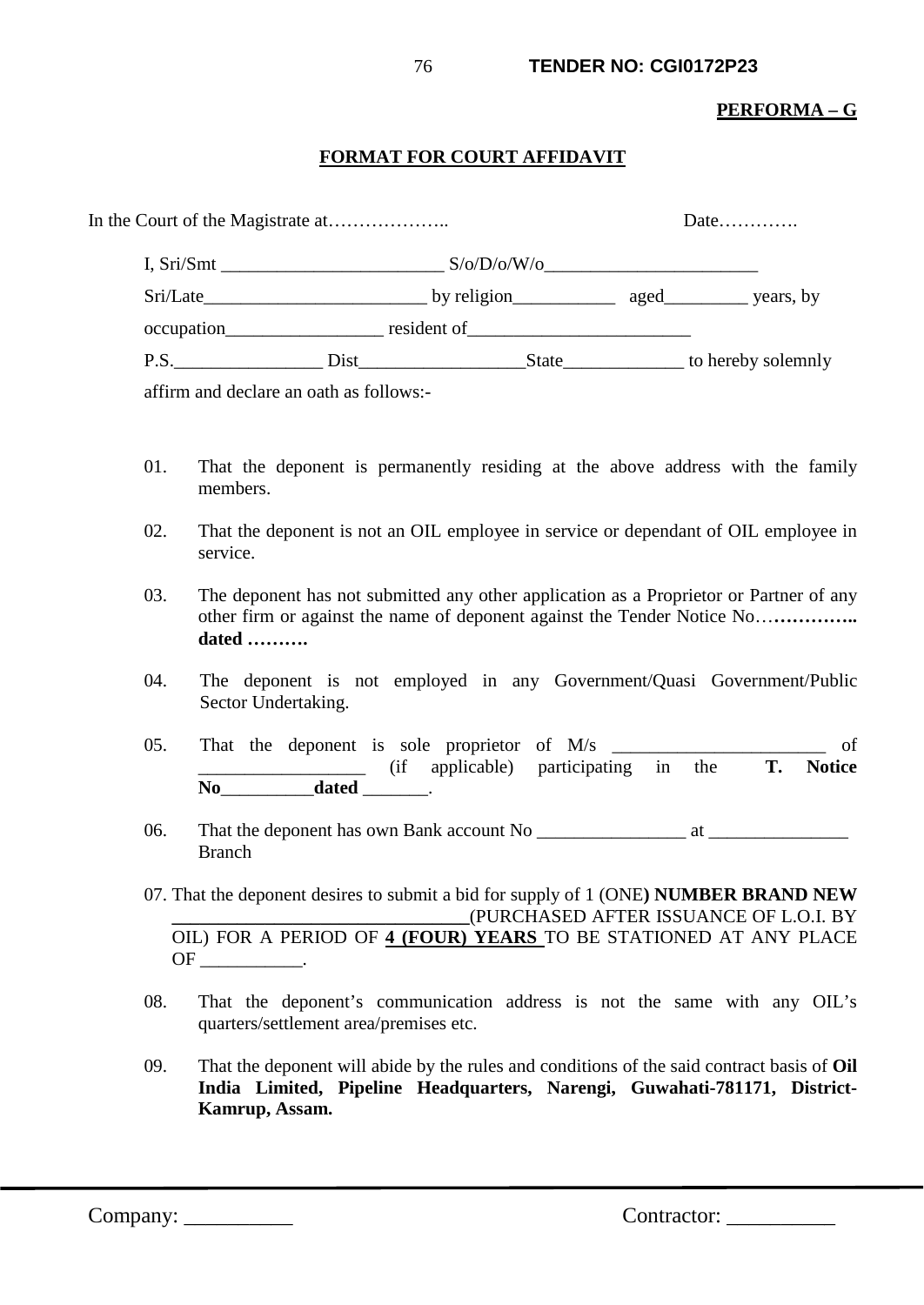10. That the deponent has fully understood & accepted the rates, terms and conditions of the above tender and is also fully convergent with the general terms and conditions of Transport Service contracts and agrees to abide by the same throughout the entire contractual period (including any extension to the contract being granted by OIL).

The above statements from Para 1 to 10 are true to the best of my knowledge, belief and information.

In case the above statement of mine is found to be false/incorrect the award of contract if selected shall be cancelled and Company is at liberty to initiate necessary action as deemed fit against me.

| The deponent Sri/Smti | sign as |
|-----------------------|---------|
|                       |         |

Passport size photograph

Passport size photo affixed herewith

Introduced by:

Advocate,……………………. Deponent

|     |  |          |  |  |  | Signed and sworn before me by the above named deponent on being identified by |  |
|-----|--|----------|--|--|--|-------------------------------------------------------------------------------|--|
| Sri |  | Advocate |  |  |  |                                                                               |  |

*NOTARY*

**\*\*\*\*\*\*\*\*\*\*\***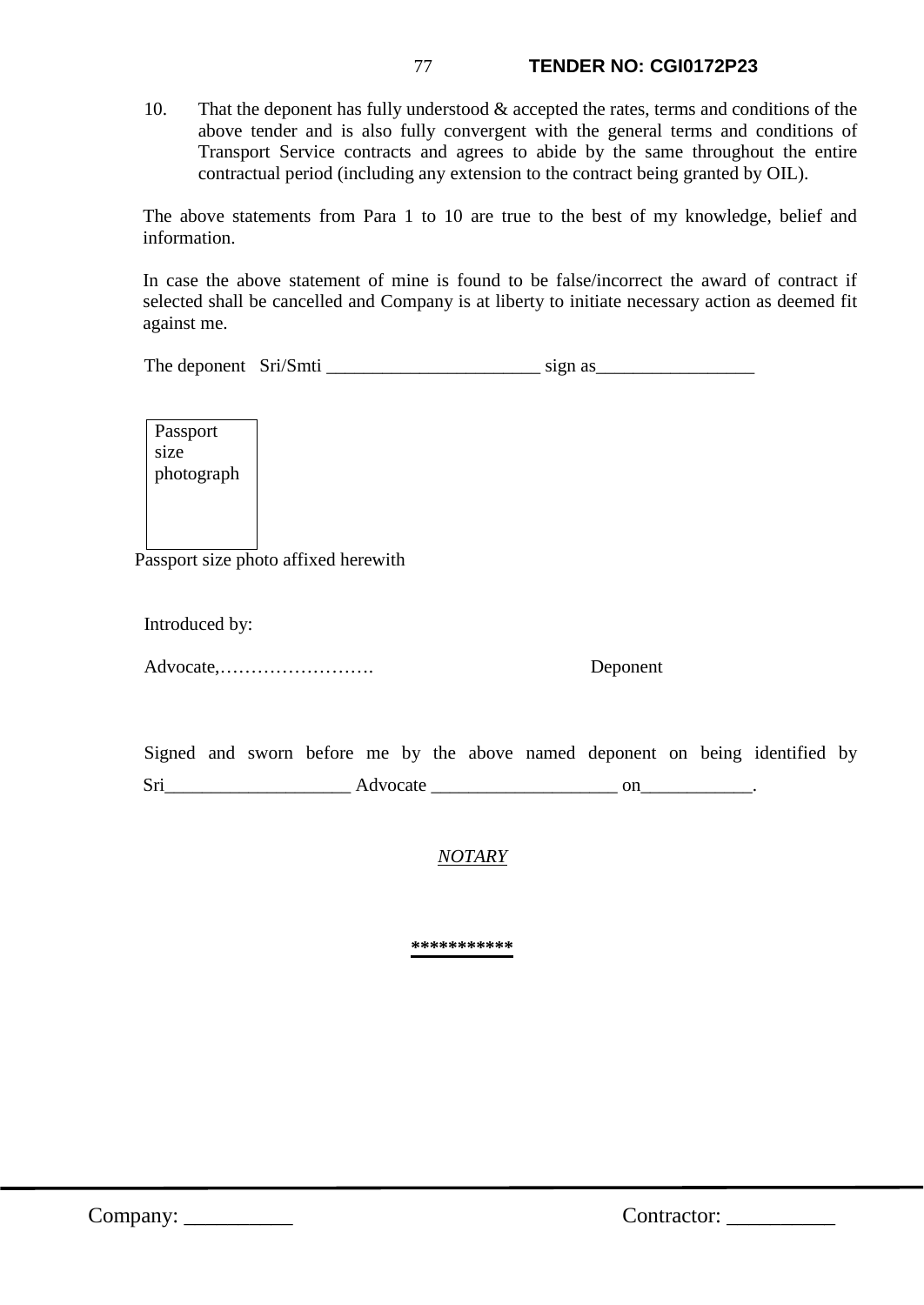### **PROFORMA – H**

## **CERTIFICATE OF ANNUAL TURNOVER & NET WORTH**

# **(**TO BE ISSUED BY **PRACTISING CHARTERED ACCOUNTANTS' FIRM** ON THEIR LETTER HEAD**)**

### **TO WHOM IT MAY CONCERN**

This is to certify that the following financial positions extracted from the audited financial statements of M/s.......................................... (Name of the Bidder) for the last three (3) completed accounting years up to ……………..**(as the case may be)** are correct.

| <b>YEAR</b> | <b>TURN OVER</b><br>In $INR(Rs.)$ | <b>NET WORTH</b><br>In $INR$ $(Rs.)$ |
|-------------|-----------------------------------|--------------------------------------|
|             |                                   |                                      |
|             |                                   |                                      |
|             |                                   |                                      |

*Place: Date: Seal: Membership Code & Registration No. : UDIN: Signature*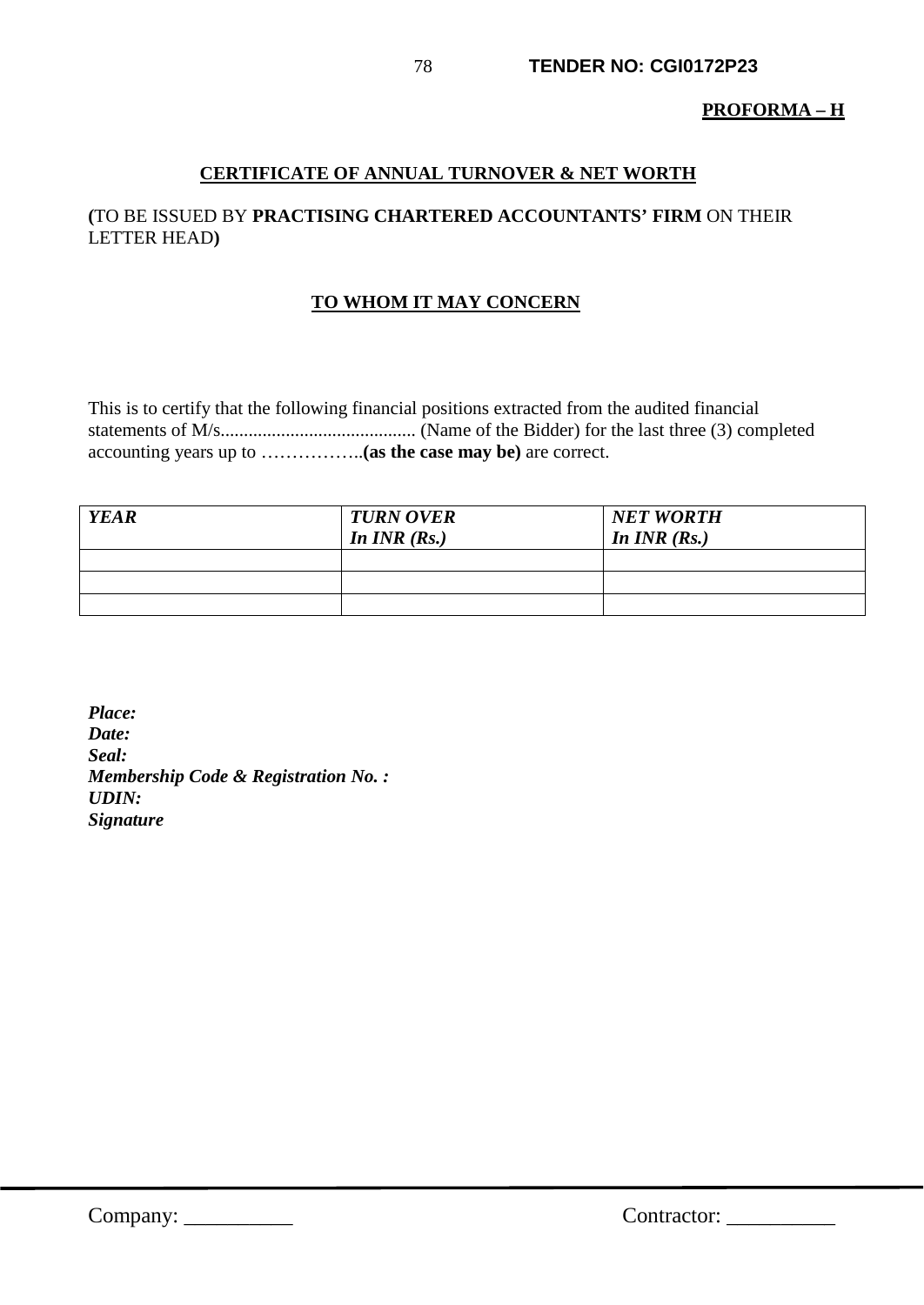### **PROFORMA -I**

To, General Manager (F&A) PL Oil India Limited Pipeline HQ, Narangi , Guwahati ,Assam-781171

Dear Sir,

Sub: E–Payments vide RTGS/NEFT

I/We request and hereby authorise you to execute E-Payment vide RTGS/NEFT modes to My /Our Bank account as per the details given below:

### (A) BANK DETAILS

- 1. Bank A/c No. ( Must Enclose Cancelled Cheque)
- 2. Account Type Saving Bank/ Current Account
- 3. Bank Branch
- 4. Bank Address
- 5. IFSC Code
- 6. MICR No.
- (B) VENDOR DETAILS :
- 1. Vendor Code ( See the vendor code given in the PO/Contract)
- 2. Name
- 3. PAN No. (Must enclosed self-attested photo copy of PAN Card )
- 4. Address with Mobile/Telephone No.
- 5. GST Regn. No.
- 6. Email ID

I/We hereby declare that the particulars given above are correct and complete. I/We confirm that I/we shall bear the charges, if any levied by my/our bank for the credit in our above account through NEFT. If the transaction is delayed or lost because of incomplete or incorrect information, we would not hold the company responsible.

Thanking you,

 $\overline{\phantom{a}}$  , and the contract of the contract of the contract of the contract of the contract of the contract of the contract of the contract of the contract of the contract of the contract of the contract of the contrac Date: Authorised Signatory & Stamp

Bank Certificate

……………………………………………………………………………………………………………

We confirm that the details given above are correct as per our records.

Date: 2008. 2010. 2010. 2010. 2010. 2010. 2010. 2010. 2010. 2010. 2010. 2010. 2010. 2010. 2010. 2010. 2010. 20 **Official** 

Place: Signature, Code & Stamp of Authorised Bank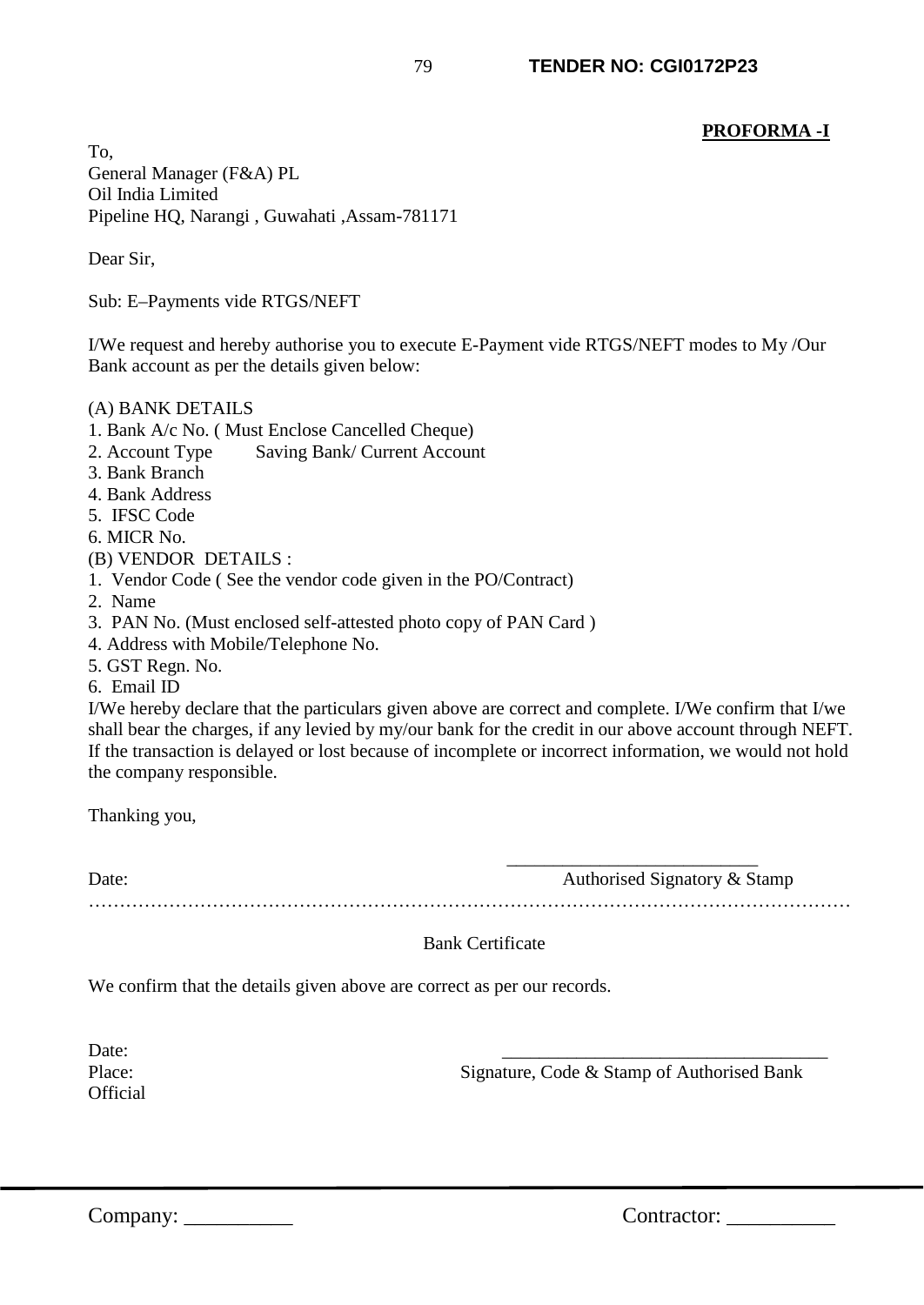#### **PROFORMA-J**

**Format of Undertaking by Bidders towards submission of authentic information/ documents** *(To be typed on the letter head of the bidder)* 

# **General Manager (Contracts)-PL**

Oil India Limited Pipeline HQ, Narangi , Guwahati ,Assam-781171

Subject: Undertaking of Authenticity of Information/documents submitted

Refer : Tender No…………………..Dated…………………

Sir/Madam

With reference to our quotation against your above-referred tender, we hereby undertake that no fraudulent information/documents have been submitted by us.

We take full responsibility for the submission of authentic information/documents against the above cited bid.

We also agree that, during any stage of the tender/contract agreement, in case any of the information/documents submitted by us are found to be false/forged/fraudulent , OIL has right to reject our bid at any stage including forfeiture of our EMD and/or PBG and/or cancel the award of contract and/or carry out other penal action on us, as deemed fit.

Yours faithfully,

For (type name of the firm here)

Signature of Authorised Signatory

Name:

Designation:

Phone No:

Place:

Date:

(Affix seal of the Organization here, if applicable)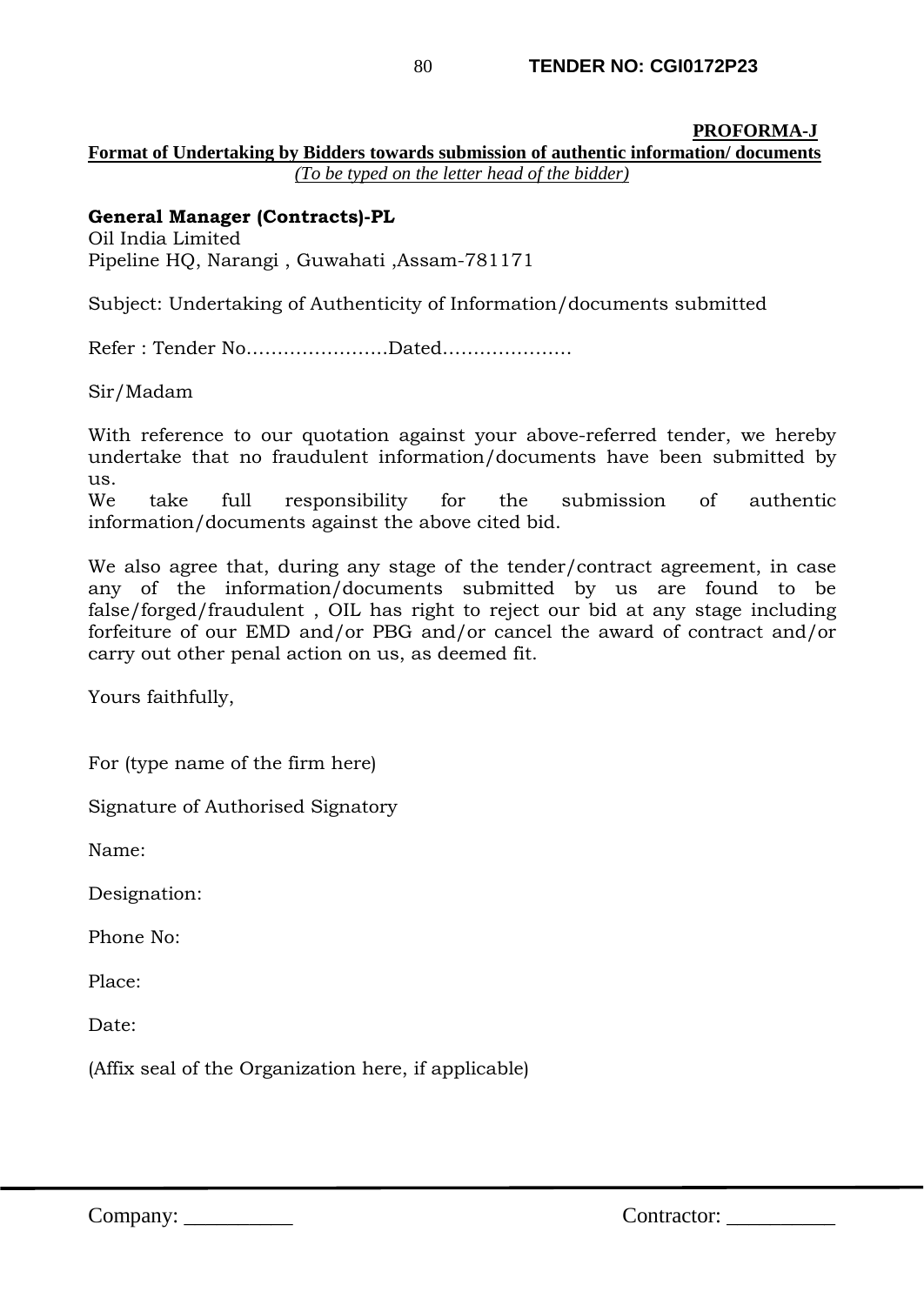### **PROFORMA–K**

### **PROFORMA LETTER OF AUTHORITY**

To **General Manager (Contracts)P/L** Oil India Ltd., P.O. Udayan Vihar - 781171 Assam, India

Sir,

Sub: **OIL's Tender No: \_\_\_\_\_\_\_\_\_\_** 

\_\_\_\_\_\_\_\_\_\_\_\_\_\_\_\_\_\_\_\_\_\_\_.

| We |                               |                                                                                                | confirm that Mr. |  |  | (Name and address) as      |  |
|----|-------------------------------|------------------------------------------------------------------------------------------------|------------------|--|--|----------------------------|--|
|    |                               | authorized to represent us to Bid, negotiate and conclude the agreement on our behalf with you |                  |  |  |                            |  |
|    | against Tender Invitation No. |                                                                                                |                  |  |  | for hiring of services for |  |

We confirm that we shall be bound by all and whatsoever our said representative shall commit.

Yours Faithfully,

Authorised Person's Signature: \_\_\_\_\_\_\_\_\_\_\_\_\_\_\_\_\_

| Name:        |  |
|--------------|--|
| Designation: |  |

Seal of the Bidder:

Note: This letter of authority shall be on printed letter head of the Bidder and shall be signed by a person competent and having the power of attorney (power of attorney shall be annexed) to bind such Bidder. If signed by a consortium, it shall be signed by members of the consortium.

\*\*\*\*\*\*\*\*\*\*\*\*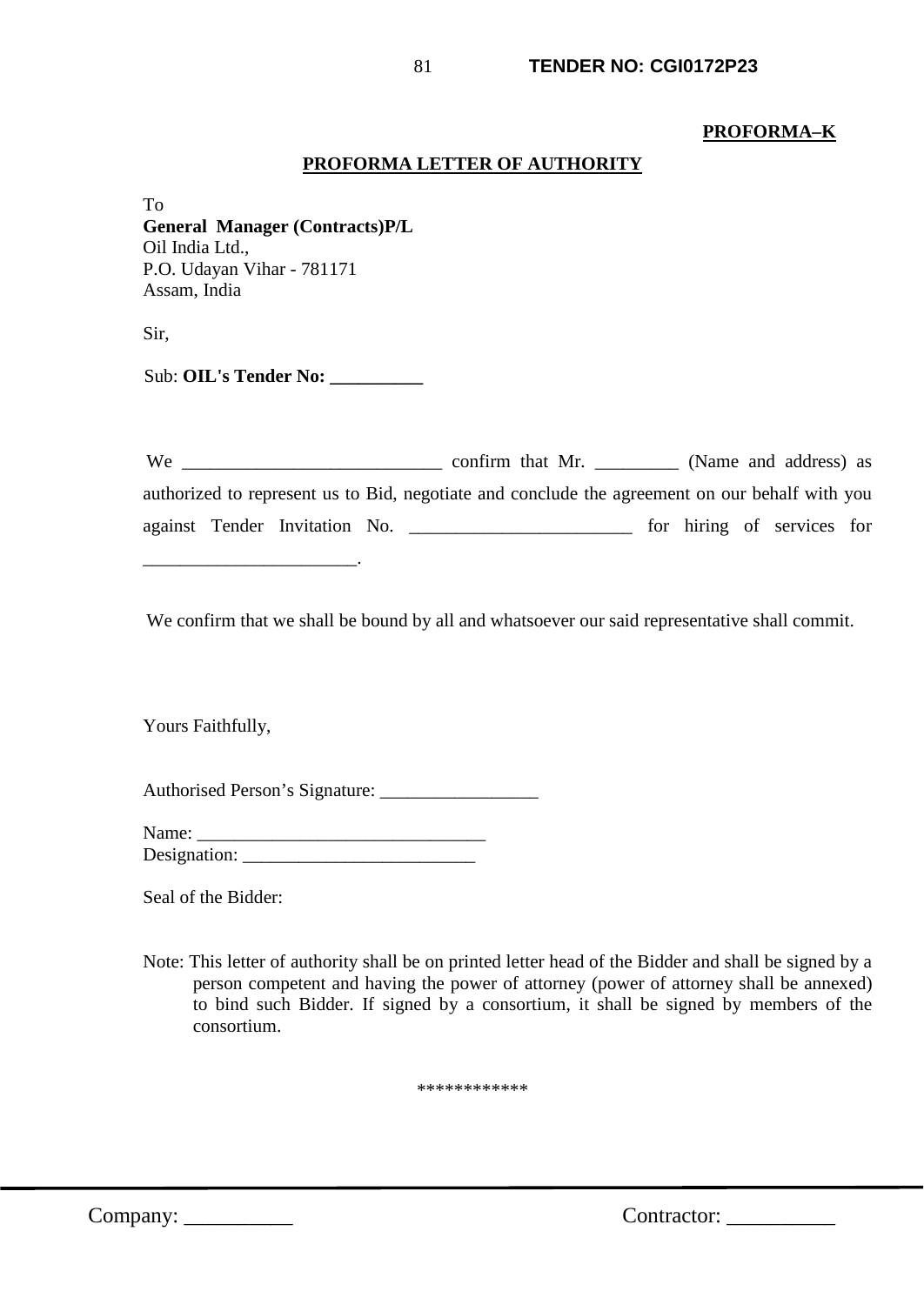#### **PROFORMA-L**

## **UNDERTAKING BY VENDOR ON SUBMISSION OF PERFORMANCE BANK GUARANTEE**

| To.                                                                                                        |
|------------------------------------------------------------------------------------------------------------|
| The Oil India Limited                                                                                      |
| Materials/Contracts Department                                                                             |
| Duliajan - 786 602                                                                                         |
| Assam                                                                                                      |
|                                                                                                            |
| We \<br>M/s<br>are                                                                                         |
| submitting the performance security in favour of Oil India Limited, Duliajan in the form of bank guarantee |
| bearing reference                                                                                          |
| no. $f$ for<br>of<br>INR/USD/EUR<br>amount<br>an                                                           |
|                                                                                                            |
|                                                                                                            |
| PBG issuing bank details:-                                                                                 |
| Bank                                                                                                       |
| <b>Branch</b>                                                                                              |
| <b>IFS Code</b>                                                                                            |
| <b>Contact Details</b>                                                                                     |
| E-mail Addresses Mobile                                                                                    |
| Telephone                                                                                                  |
| Fax                                                                                                        |
| Correspondence Address                                                                                     |
| H No/Street/City                                                                                           |
| <b>State</b>                                                                                               |
| Country                                                                                                    |
| Pin Code                                                                                                   |
| Declaration:-                                                                                              |
| We have arranged to send the confirmation of issuance of the performance bank guarantee via SFMS portal    |
| through our bank using the details mentioned in the contract/purchase order and hereby confirming the      |
| correctness                                                                                                |
| of the details mentioned.                                                                                  |
|                                                                                                            |
|                                                                                                            |
|                                                                                                            |
|                                                                                                            |
|                                                                                                            |
| Encl: Original performance bank guarantee                                                                  |
|                                                                                                            |
|                                                                                                            |

Mobile No \_\_\_\_\_\_\_\_\_\_\_\_\_\_\_\_\_\_\_\_\_\_\_\_\_\_\_\_\_\_\_ Encl: Original performance bank guarantee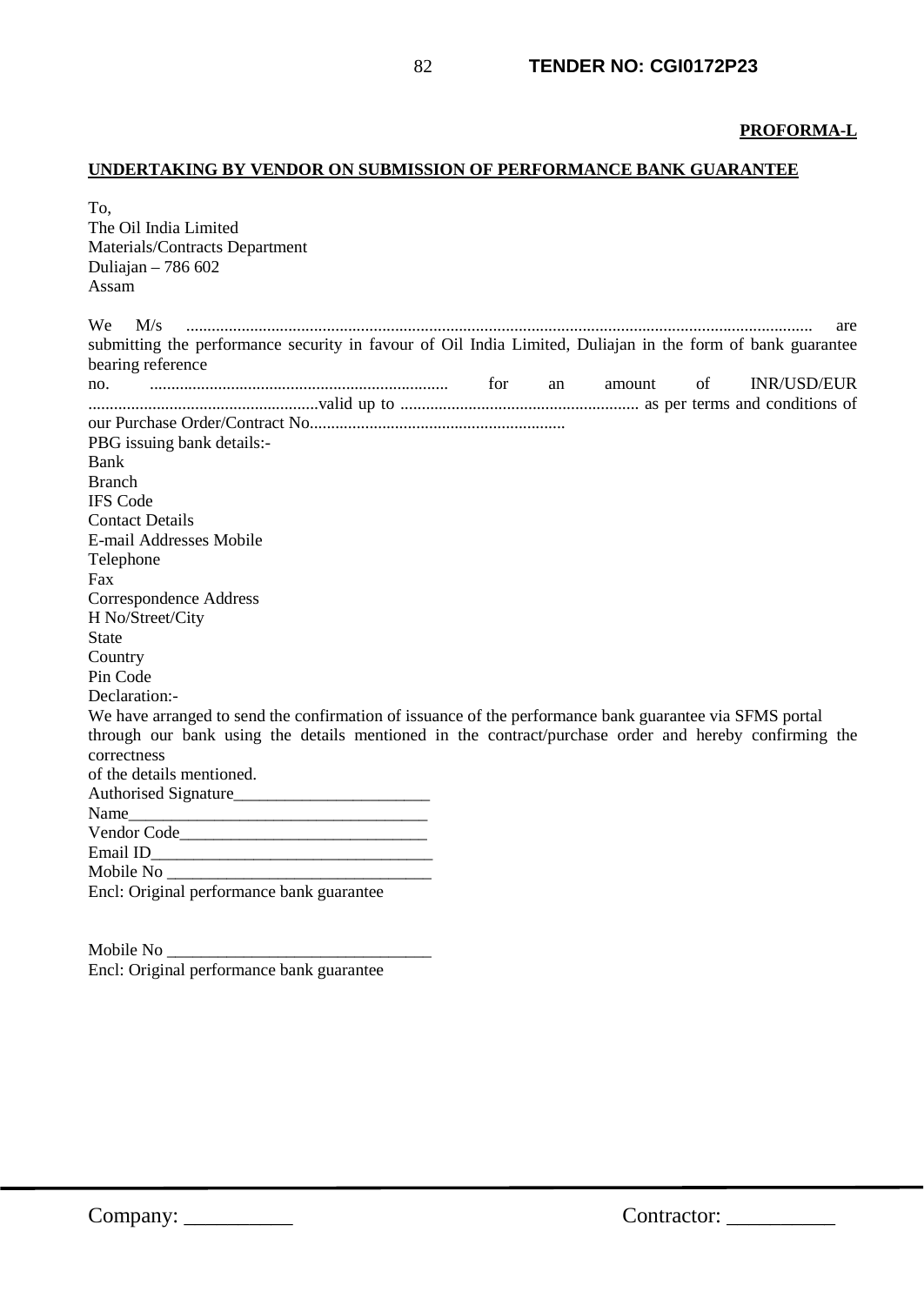# **CHECKLIST**

# **DATE:**

# **TENDER NO**: **CGI0172P23**

#### **BIDDER:**

# **= SUBMITTED, = NOT SUBMITTED**

| DOCUMENTS TO BE SUBMITTED ALONG WITH THE BID                                                               | SUBMITTED/NOT<br><b>SUBMITTED</b> | <b>REMARKS</b> |
|------------------------------------------------------------------------------------------------------------|-----------------------------------|----------------|
| Price Schedule Format, (Proforma-A)                                                                        |                                   |                |
| Bid Form, (Proforma-B)                                                                                     |                                   |                |
| Bid Security Declaration Form (Proforma-C)                                                                 |                                   |                |
| Performance Security Form, (Proforma-D)                                                                    |                                   |                |
| Sample Agreement Form (Proforma-E)                                                                         |                                   |                |
| Statement of compliance/ Non compliance<br>(Proforma-F)                                                    |                                   |                |
| Court Affidavit (Proforma-G)                                                                               |                                   |                |
| Integrity Pact (Sec-V), if applicable                                                                      |                                   |                |
| E-payments vide RTGS/NEFT (Proforma - I)                                                                   |                                   |                |
| Format of undertaking by Bidders towards<br>submission of authentic information/documents<br>(Proforma -J) |                                   |                |
| PROFORMA LETTER OF AUTHORITY<br>PROFORMA-K                                                                 |                                   |                |
| UNDERTAKING BY VENDOR ON SUBMISSION OF<br>PERFORMANCE BANK GUARANTEE<br>PROFORMA-L                         |                                   |                |

#### \*\*\*\*\*\*\*\*\*\*\*\*\*\*\*\*\*\*\*\*\*\*\*\*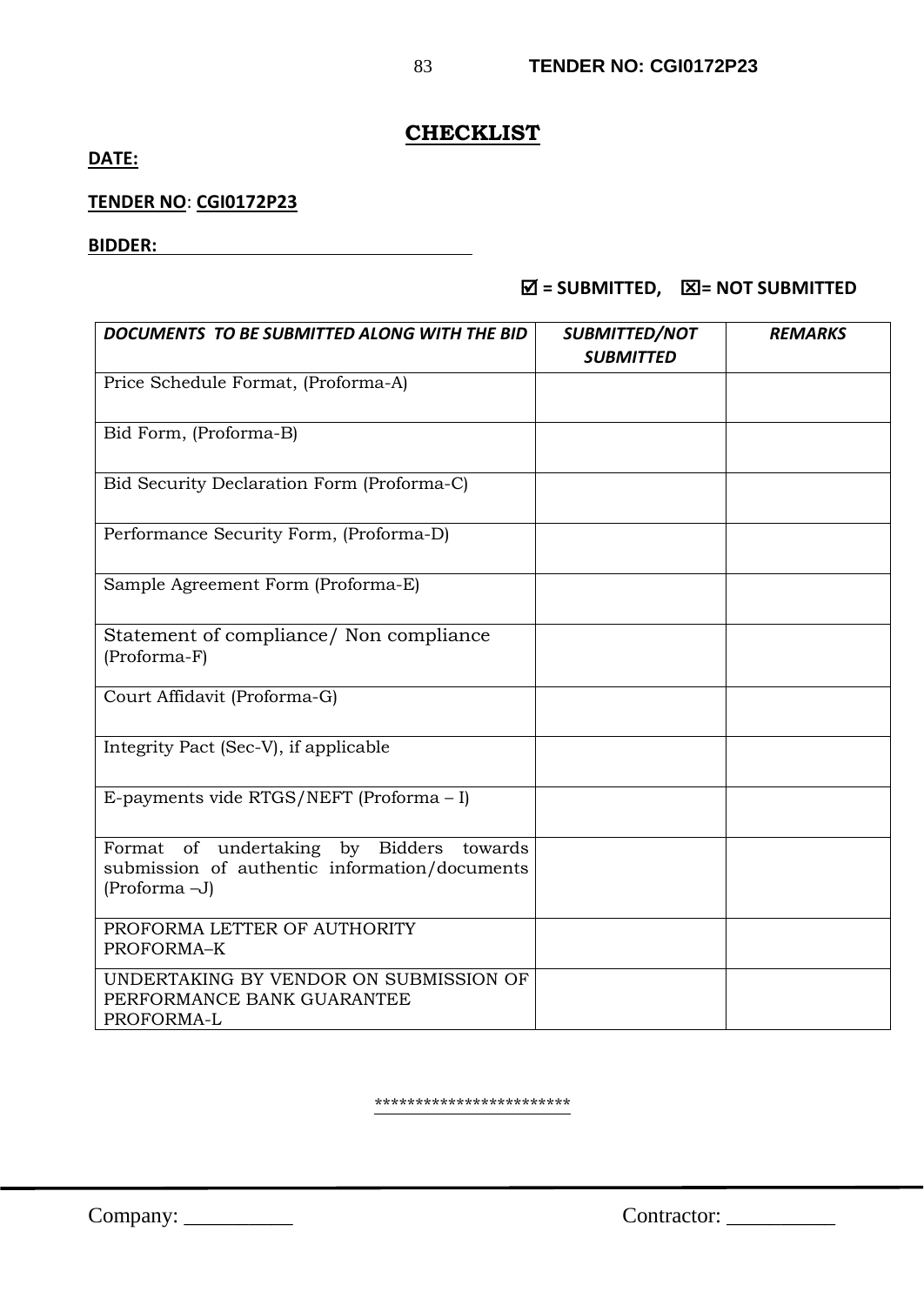#### **APPENDIX-A**

#### **GENERAL HSE POINTS**

1.0 It will be solely the Contractor's responsibility to fulfil all the legal formalities with respect in the Health, Safety & Environmental aspects of the entire job (namely, the persons employed by him, the equipment, the environment etc.) under the jurisdiction of the district of that state where it is operating. Ensure that all sub-Contractors hired by him comply with the same requirement as the Contractor himself and shall be liable for ensuring compliance all HSE laws by the sub or sub-Contractors.

2.0 Every person deployed by the Contractor in a mine must wear safety gadgets to be provided by the Contractor. The Contractor shall provide proper Personnel Protective Equipment as per the hazard identified and risk assessed for the job and conforming to statutory requirement and the Company PPE schedule. Safety appliances like protect footwear, safety helmet and full body harness has to be DGMS approved. Necessary supportive document shall have to be submitted as proof. If the Contractor fails to provide the safety items as mentioned above to the working personnel, the Contractor may apply to the Company (OIL) for providing the same. OIL will provide the safety items, if available, but in turn. OIL will recover the actual cost of the items by deducting from Contractor's bill. However, it will be the Contractor's sole responsibility to ensure that the persons engaged by him in the mines use the proper PPE while at work. All the safety gears mentioned above are to be provided to the working personnel before commencement of the work.

3.0 The Contractor shall prepare written Safe Operating Procedure (SOP) for the work to be carried out, including as assessment of risk, wherever possible and safe methods to deal with it/them. The SOP should clearly state the risk arising to men, machineries and materials from the mining operation/operations to be done by the Contractor and how it is to be managed.

4.0 The Contractor shall provide a copy of SOP to the person designated the Mine Owner who shall be supervising the Contractor's work.

5.0 Keep an up to date SOP and provide a copy to changes to a person designed by the Mine Owner/Agent/Manager

6.0 The Contractor has to ensure that all work is carried out in accordance with the Statute and SOP and for the purpose he may deploy adequate qualified and competent personnel for the purpose of carrying out the job in a safe manner. For work of a specified scope/nature, he should develop and provide to the Mine Owner a site

7.0 All persons deployed by the Contractor for working in mine must undergo Mines Vocational Training, initial medical examination, PME. They should be issued cards stating the name of the Contractor and the work and its validity period, indicating status of MVT, IME & PME.

8.0 The Contractor shall submit to DGMS indicating – name of his firm Registration Number, name 7 Address of person heading the firm, nature of work, type of deployment of work persons, No. of work persons deployed, how many work persons hold VT Certificate, how many work persons undergone IME and type of medical coverage given to the work persons.

9.0 The return shall be submitted quarterly (by 10th of April, July, October & January) for contracts of more than one year. However, for contracts of less than one year, returns shall be submitted monthly.

10.0 It will be entirely the responsibility of the Contractor/ his Supervisor/Representative to ensure strict adherence to all HSE measures and statutory rules during operation in Oil's installations and safety of workers engaged by him. The crew members will not refuse to follow any instruction given by the Company's Installation Manager/Safety Officer/Engineer/Official/Supervisor/Junior Engineer for safe operation.

11.0 Any compensation arising out of the job carried out by the Contractor whether related to pollution, Safety or Health will be paid by the Contractor only.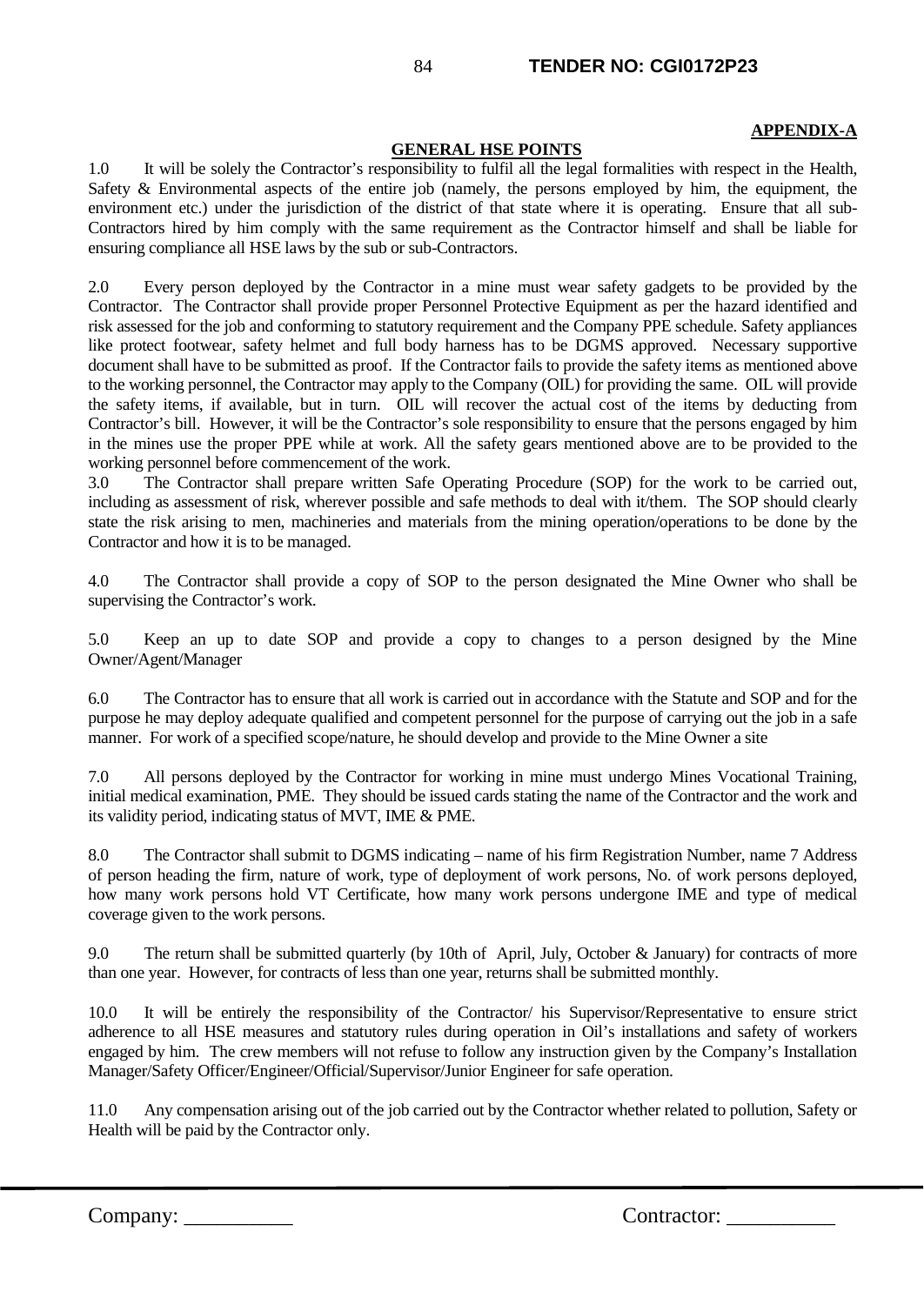12.0 Any compensation arising due to accident of the Contractor's personnel while carrying out the job, will be payable by the Contractor.

13.0 The Contractor shall have to report all incidents including near miss to installation manager/Departmental Representative of concerned department of OIL.

14.0 The Contractor has to keep a register of the persons employed by him/her. The Contractor's supervisor shall take and main attendance of his men every day for the work, punctuality.

15.0 If the Company arranges any safety class/training for the working personnel at site (Company employees, Contractor worker etc.) the Contractor will not have any objection to any such training.

16.0 The health check-up of Contractor's personnel is to be done by the Contractor in authorized Health Centres as per Oil's requirement & proof of such test(s) is to be submitted to OIL. The frequency of periodic medical examinations should be every five years for the employees below 45 years of age and every three years for employees of 45 years of age and above.

17.0 To arrange daily tool box meeting and regular site safety meeting and maintain records.

18.0 Records of daily attendance, accident report etc. are to be maintained in Form B, E, J (as per Mines Rules 1955) by the Contractor.

19.0 A Contractor employee must, while at work, take reasonable care for the health and safety of people who are all the employee's place of work and who may be affected by the employee's act or omissions at work.

20.0 A Contractor employee must, while at work, co-operate with his or her employer or other persons so far as is necessary to enable compliance with any requirement under the act or the regulations that is imposed in the interest of health, safety and welfare of the employee or any other person.

21.0 Contractor's arrangements for health for health and safety management shall be consistent with those for the mine owner.

22.0 In case Contractor is found non-compliant of HSE laws as required the Company will have the right for directing the Contractor to take action comply with the requirements, and for further non-compliance, the Contractor 23.0 When there is a significant risk to health, environment or safety of a persons or pace arising because of a non-compliance of HSE measure the Company will have the right to direct the Contractor to cease work until the non-compliance is corrected.

24.0 The Contractor should prevent the frequent change of his contractual employees as far as practicable.

25.0 The Contractor should frame a mutually agreed bridging document between OIL and the Contractor with roles and responsibilities clearly defined.

26.0 For any HSE matters not specified in the Contract document, the Contractor will abide the relevant and prevailing Acts/Rules/Regulations pertaining to Health, Safety and Environment.

\*\*\*\*\*\*\*\*\*\*\*\*\*\*\*\*\*\*\*\*\*\*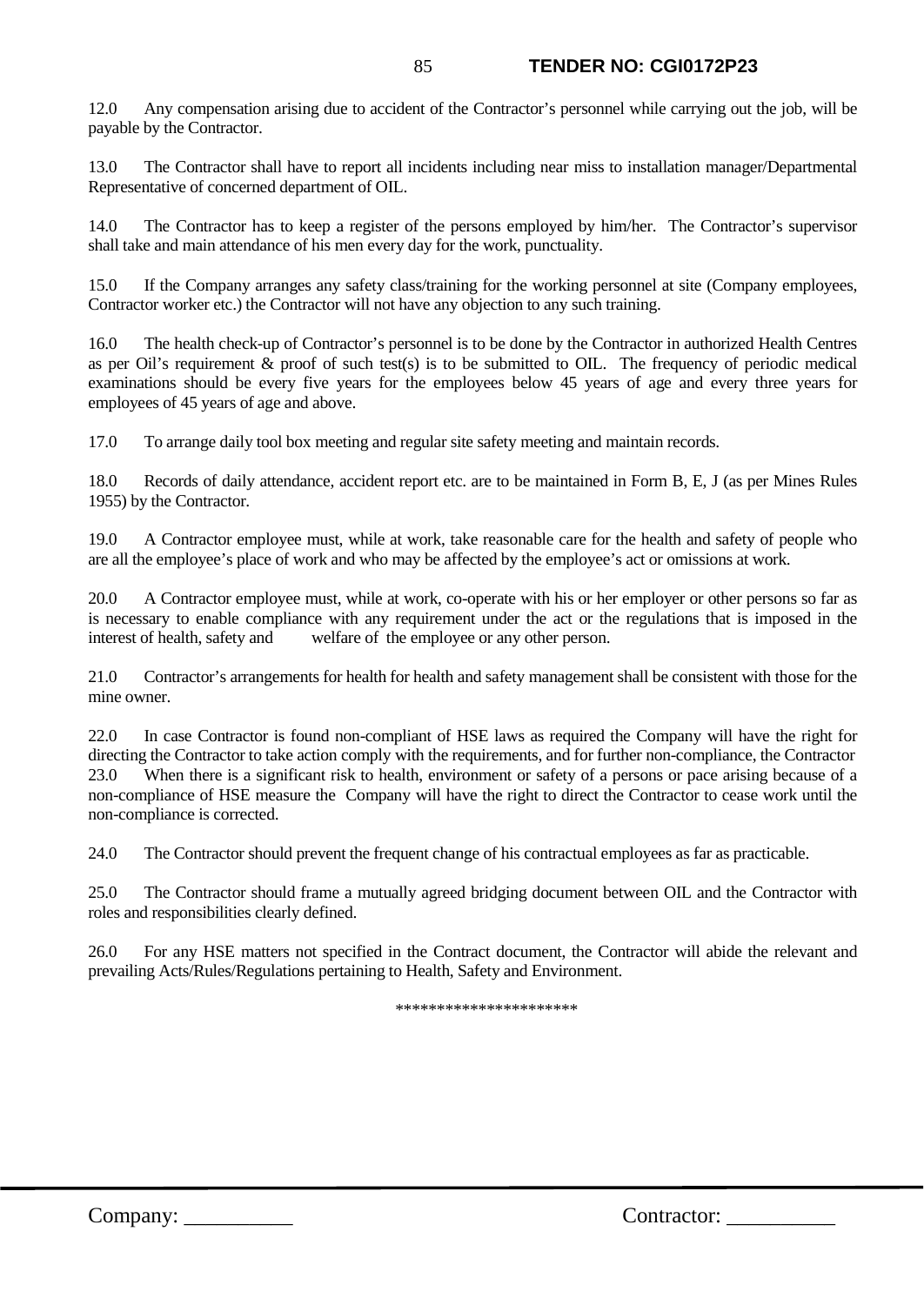#### **Appendix-B Procedure for obtaining Labour License under Contract Labour (R&A) Act, 1970 & Central Rules-1971**

Every Contractor to whom this Act applies shall execute any work through Contract Labour only after obtaining valid license from Licensing Officer. To obtain license contractor is required to submit:

i) Application in Form IV in triplicate duly filled (Name of the Proprietor/Partner or the Directors/Responsible person in case of firm/company, complete postal address including Pin Code number, Telephone Number, Fax Number & E-mail address, if any), correct details of PE and work to be executed etc. correctly against all columns;

ii) In case contractor is registered under the Companies Act and applicant is other than Director then he should be holding valid Power of Attorney.

iii) Original Form-V issued by PE

iv) Demand Draft for license fees and security deposit payable in favour of Regional Labour Commissioner Guwahati along with duly filled central challan (in TR-6) duly signed by applicant in quadruplicate for each demand draft;

v) Copy of Work Order;

vi Copy of Partnership Deed and in case of Company, the application should be accompanied with Memorandum of Association/Article of Association;

Note: 1. Application form complete in all respect shall be either personally delivered to the Licensing Officer or can be sent by Registered A.D. Post.

2. Contractors, may intimate Dy. Chief Labour Commissioner, Guwahati, for expediting/suitable action if they do not receive license nor any communication within a week.

3. Contractors are not required to visit office of Licensing Officer unnecessarily for obtaining license until and unless they have been specifically advised to appear in person. Appearance of contractors in the office of licensing officer for obtaining license by persuasion will be viewed seriously. \*\*\*\*\*\*\*\*\*\*\*\*\*